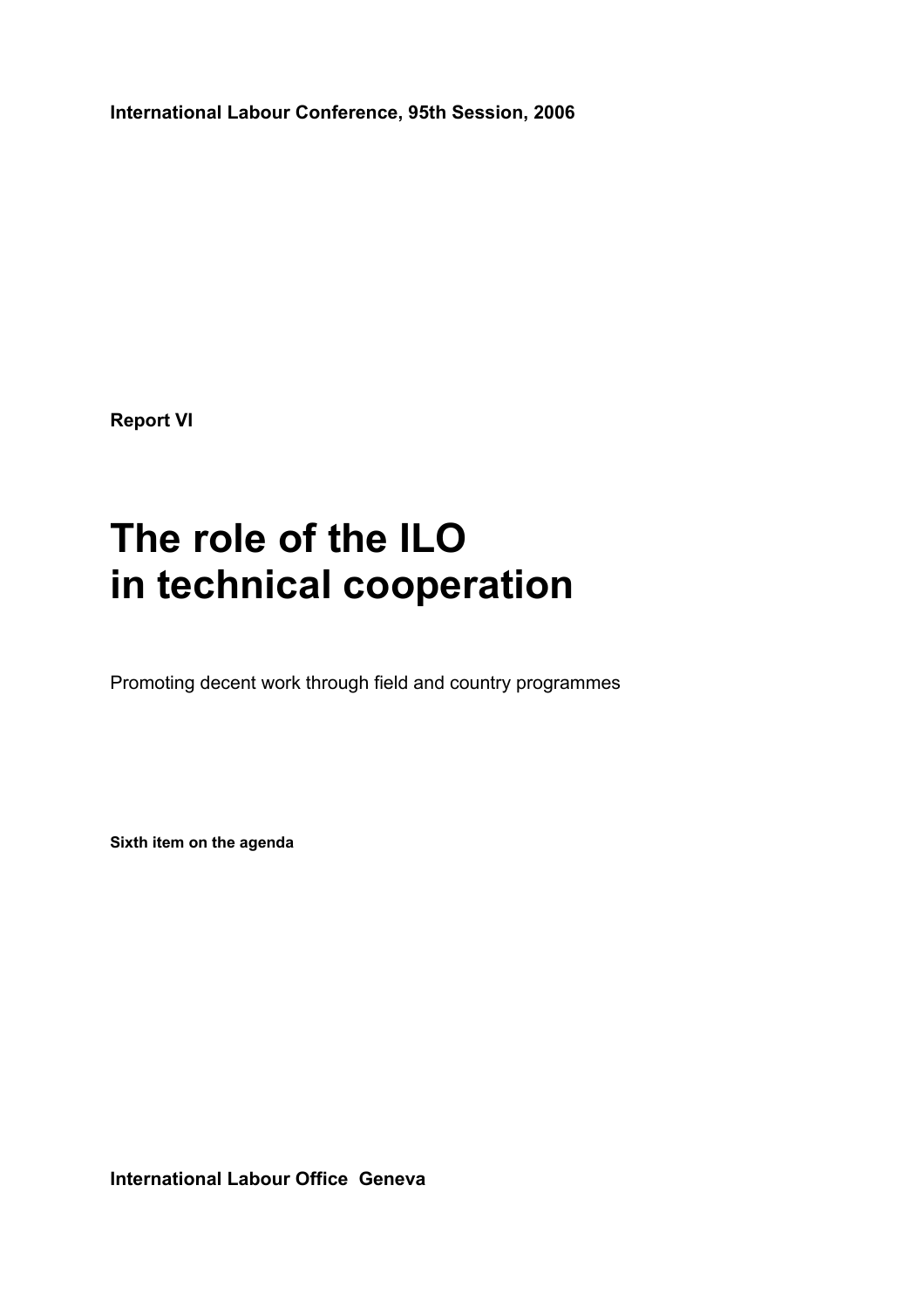ISBN 92-2-116614-7 ISSN 0074-6681

*First edition 2006* 

ILO publications can be obtained through major booksellers or ILO local offices in many countries, or direct from ILO Publications, International Labour Office, CH-1211 Geneva 22, Switzerland. Catalogues or lists of new publications are available free of charge from the above address, or by email: pubvente@ilo.org.

Visit our web site: www.ilo.org/publns.

Formatted by TTE: reference Confrep-ILC95-VI-2006-04-0008-2 Printed by the International Labour Office, Geneva, Switzerland

The designations employed in ILO publications, which are in conformity with United Nations practice and the presentation of material therein do not imply the expression of any opinion whatsoever on the part of the International Labour Office concerning the legal status of any country, area or territory or of its authorities, or concerning the delimitation of its frontiers.

Reference to names of firms and commercial products and processes does not imply their endorsement by the International Labour Office and any failure to mention a particular firm, commercial product or process is not a sign of disapproval.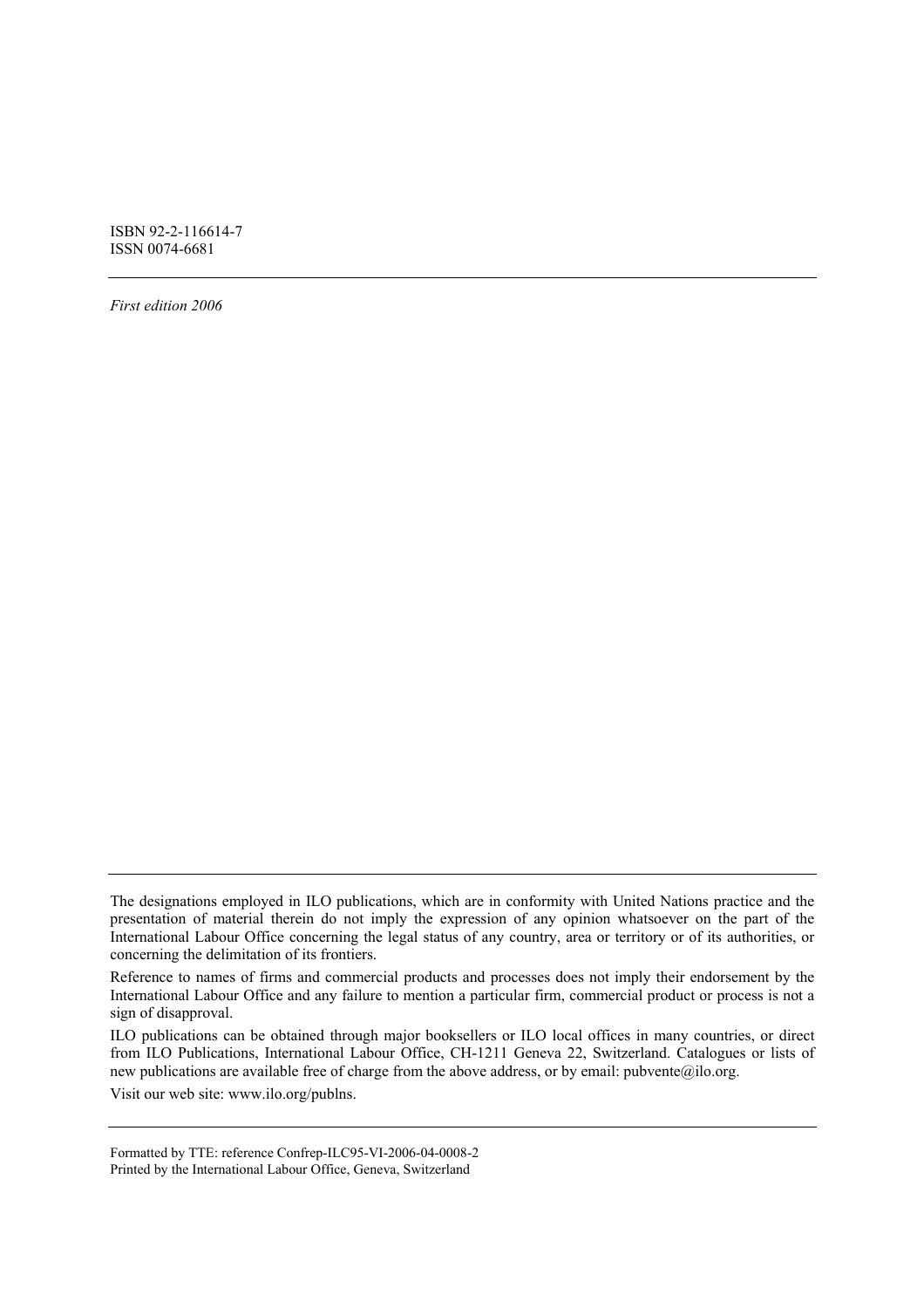# **Contents**

#### *Page*

|    |                                                                     | $\mathbf 1$                                                                                                                                                                                                                                                                |  |
|----|---------------------------------------------------------------------|----------------------------------------------------------------------------------------------------------------------------------------------------------------------------------------------------------------------------------------------------------------------------|--|
| 1. |                                                                     | $\mathbf 1$                                                                                                                                                                                                                                                                |  |
| 2. | 4                                                                   |                                                                                                                                                                                                                                                                            |  |
| 3. |                                                                     | 5                                                                                                                                                                                                                                                                          |  |
| 4. | Emerging trends and changing modalities: Towards decent work        | 6                                                                                                                                                                                                                                                                          |  |
|    |                                                                     | $\overline{7}$                                                                                                                                                                                                                                                             |  |
|    |                                                                     |                                                                                                                                                                                                                                                                            |  |
| 1. | United Nations reform: The role of the ILO in integrated            | 9                                                                                                                                                                                                                                                                          |  |
|    | Common Country Assessments (CCA); United Nations<br>(a)             |                                                                                                                                                                                                                                                                            |  |
|    |                                                                     | 11                                                                                                                                                                                                                                                                         |  |
|    |                                                                     | 14                                                                                                                                                                                                                                                                         |  |
|    |                                                                     | 16                                                                                                                                                                                                                                                                         |  |
| 3. | Responding to constituents' needs: Helping governments,<br>17       |                                                                                                                                                                                                                                                                            |  |
| 4. |                                                                     | 19                                                                                                                                                                                                                                                                         |  |
|    | (a)                                                                 | 19                                                                                                                                                                                                                                                                         |  |
|    | ILO decent work country programmes: Framework for the future<br>(b) | 20                                                                                                                                                                                                                                                                         |  |
|    |                                                                     |                                                                                                                                                                                                                                                                            |  |
| 1. |                                                                     | 23                                                                                                                                                                                                                                                                         |  |
| 2. |                                                                     | 24                                                                                                                                                                                                                                                                         |  |
| 3. |                                                                     | 26                                                                                                                                                                                                                                                                         |  |
|    | (a)                                                                 | 27                                                                                                                                                                                                                                                                         |  |
|    | (b)                                                                 | 29                                                                                                                                                                                                                                                                         |  |
|    | (c)                                                                 |                                                                                                                                                                                                                                                                            |  |
|    |                                                                     | 30<br>31                                                                                                                                                                                                                                                                   |  |
|    |                                                                     | 31                                                                                                                                                                                                                                                                         |  |
|    |                                                                     | 31                                                                                                                                                                                                                                                                         |  |
|    |                                                                     | 32                                                                                                                                                                                                                                                                         |  |
|    |                                                                     | 33                                                                                                                                                                                                                                                                         |  |
|    | 2.<br>4.<br>5.                                                      | Poverty reduction strategies: ILO contributions and experience<br>(b)<br>Strategic planning and budgeting: Priority setting and links<br>Other sources: Private sector, foundations and<br>(d)<br>(a)<br>Public-private partnerships to promote decent work for all<br>(b) |  |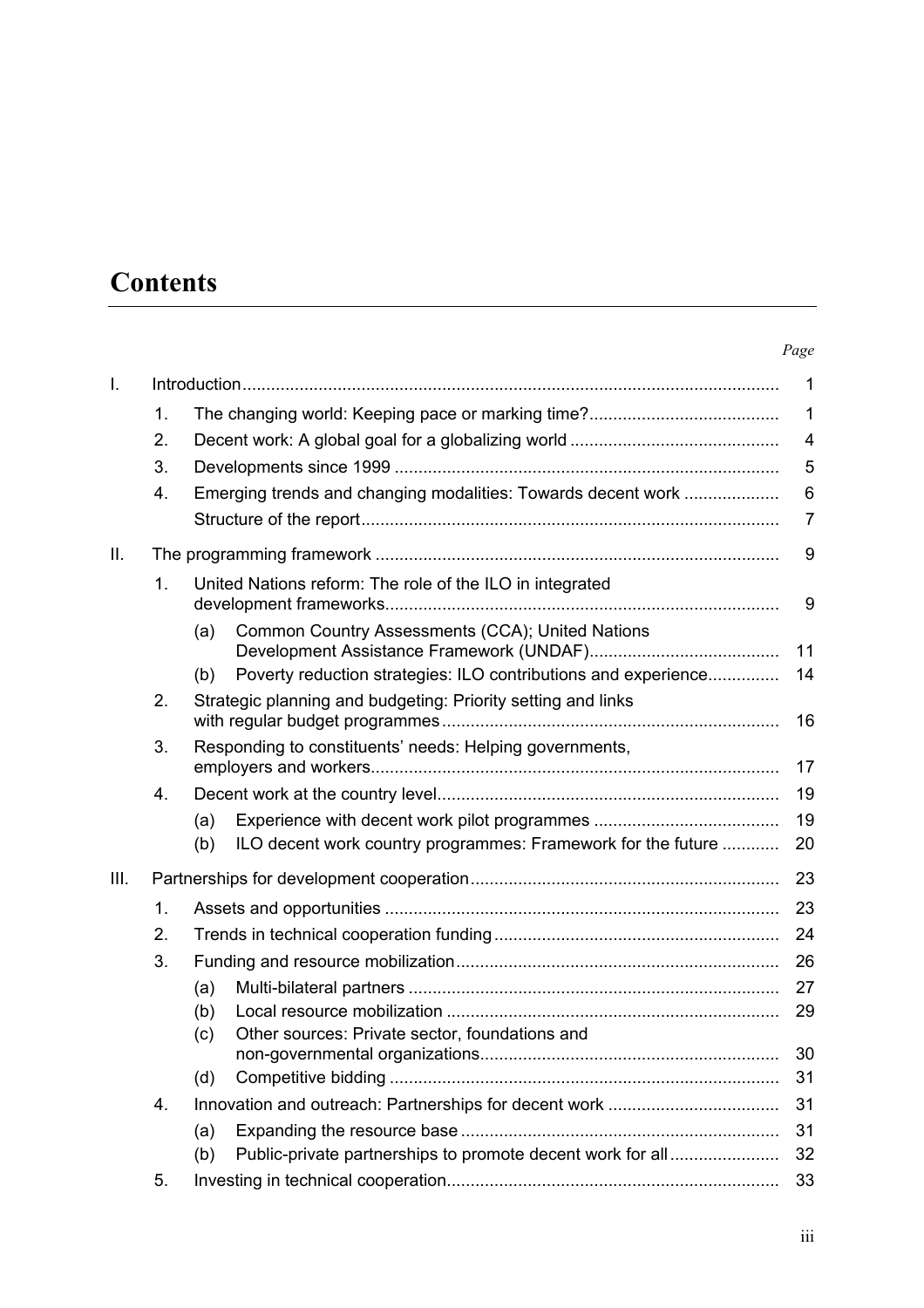|    |                                                          |                                                              | 35                                                                                                                                                                                                                                                                                                                                                                                                                                                                                                           |  |  |
|----|----------------------------------------------------------|--------------------------------------------------------------|--------------------------------------------------------------------------------------------------------------------------------------------------------------------------------------------------------------------------------------------------------------------------------------------------------------------------------------------------------------------------------------------------------------------------------------------------------------------------------------------------------------|--|--|
| 1. | 35                                                       |                                                              |                                                                                                                                                                                                                                                                                                                                                                                                                                                                                                              |  |  |
|    |                                                          |                                                              |                                                                                                                                                                                                                                                                                                                                                                                                                                                                                                              |  |  |
| 2. |                                                          |                                                              | 37                                                                                                                                                                                                                                                                                                                                                                                                                                                                                                           |  |  |
| 3. |                                                          |                                                              |                                                                                                                                                                                                                                                                                                                                                                                                                                                                                                              |  |  |
|    |                                                          |                                                              | 39                                                                                                                                                                                                                                                                                                                                                                                                                                                                                                           |  |  |
|    | (b)                                                      |                                                              | 39                                                                                                                                                                                                                                                                                                                                                                                                                                                                                                           |  |  |
|    |                                                          | New policy and strategic framework for evaluation<br>(i)     | 40                                                                                                                                                                                                                                                                                                                                                                                                                                                                                                           |  |  |
|    |                                                          | (ii)                                                         | 40                                                                                                                                                                                                                                                                                                                                                                                                                                                                                                           |  |  |
|    |                                                          | (iii)                                                        | 41                                                                                                                                                                                                                                                                                                                                                                                                                                                                                                           |  |  |
|    |                                                          | (iv)                                                         | 41                                                                                                                                                                                                                                                                                                                                                                                                                                                                                                           |  |  |
| 43 |                                                          |                                                              |                                                                                                                                                                                                                                                                                                                                                                                                                                                                                                              |  |  |
| 1. |                                                          |                                                              | 43                                                                                                                                                                                                                                                                                                                                                                                                                                                                                                           |  |  |
|    | (a)                                                      |                                                              | 44                                                                                                                                                                                                                                                                                                                                                                                                                                                                                                           |  |  |
|    | (b)                                                      |                                                              | 45                                                                                                                                                                                                                                                                                                                                                                                                                                                                                                           |  |  |
|    | (c)                                                      |                                                              | 45                                                                                                                                                                                                                                                                                                                                                                                                                                                                                                           |  |  |
|    |                                                          | (i)                                                          | 46                                                                                                                                                                                                                                                                                                                                                                                                                                                                                                           |  |  |
|    |                                                          | (ii)                                                         | 48                                                                                                                                                                                                                                                                                                                                                                                                                                                                                                           |  |  |
|    |                                                          | (iii)                                                        | 49                                                                                                                                                                                                                                                                                                                                                                                                                                                                                                           |  |  |
|    | (d)                                                      |                                                              | 50                                                                                                                                                                                                                                                                                                                                                                                                                                                                                                           |  |  |
| 2. | Strategic Objective No. 1: Promote and realize standards |                                                              |                                                                                                                                                                                                                                                                                                                                                                                                                                                                                                              |  |  |
|    |                                                          |                                                              | 50                                                                                                                                                                                                                                                                                                                                                                                                                                                                                                           |  |  |
|    | (a)                                                      |                                                              |                                                                                                                                                                                                                                                                                                                                                                                                                                                                                                              |  |  |
|    |                                                          |                                                              | 52                                                                                                                                                                                                                                                                                                                                                                                                                                                                                                           |  |  |
|    |                                                          |                                                              | 54<br>55                                                                                                                                                                                                                                                                                                                                                                                                                                                                                                     |  |  |
|    |                                                          |                                                              | 55                                                                                                                                                                                                                                                                                                                                                                                                                                                                                                           |  |  |
|    |                                                          |                                                              |                                                                                                                                                                                                                                                                                                                                                                                                                                                                                                              |  |  |
|    |                                                          |                                                              | 58                                                                                                                                                                                                                                                                                                                                                                                                                                                                                                           |  |  |
|    | (a)                                                      | African Union Summit on Employment and Poverty Alleviation:  | 58                                                                                                                                                                                                                                                                                                                                                                                                                                                                                                           |  |  |
|    |                                                          |                                                              |                                                                                                                                                                                                                                                                                                                                                                                                                                                                                                              |  |  |
|    |                                                          |                                                              | 59                                                                                                                                                                                                                                                                                                                                                                                                                                                                                                           |  |  |
|    | (c)                                                      | Regional strategic frameworks for skills development         | 60                                                                                                                                                                                                                                                                                                                                                                                                                                                                                                           |  |  |
|    | (d)                                                      | Upgrading informal economy operations: Employment through    | 61                                                                                                                                                                                                                                                                                                                                                                                                                                                                                                           |  |  |
|    | (e)                                                      | Global success through global training programmes: Start and |                                                                                                                                                                                                                                                                                                                                                                                                                                                                                                              |  |  |
|    |                                                          |                                                              | 61<br>61                                                                                                                                                                                                                                                                                                                                                                                                                                                                                                     |  |  |
|    |                                                          |                                                              |                                                                                                                                                                                                                                                                                                                                                                                                                                                                                                              |  |  |
|    |                                                          |                                                              | 62                                                                                                                                                                                                                                                                                                                                                                                                                                                                                                           |  |  |
|    |                                                          |                                                              | 63                                                                                                                                                                                                                                                                                                                                                                                                                                                                                                           |  |  |
|    |                                                          |                                                              | 64                                                                                                                                                                                                                                                                                                                                                                                                                                                                                                           |  |  |
|    | 3.                                                       | (a)<br>(b)<br>(c)<br>(d)<br>(b)<br>(f)<br>(g)<br>(h)<br>(i)  | ILO Declaration on Fundamental Principles and Rights at Work:<br>Complementing the ILO's supervisory machinery<br>Training and information tools to promote standards<br>International Programme on the Elimination of Child Labour (IPEC)<br>Strategic Objective No. 2: Create greater opportunities for women<br>National and regional employment strategies: Providing guidance<br>Improve Your Business (SIYB) Expand Your Business (EYB)<br>Local economic development: Creating jobs where people live |  |  |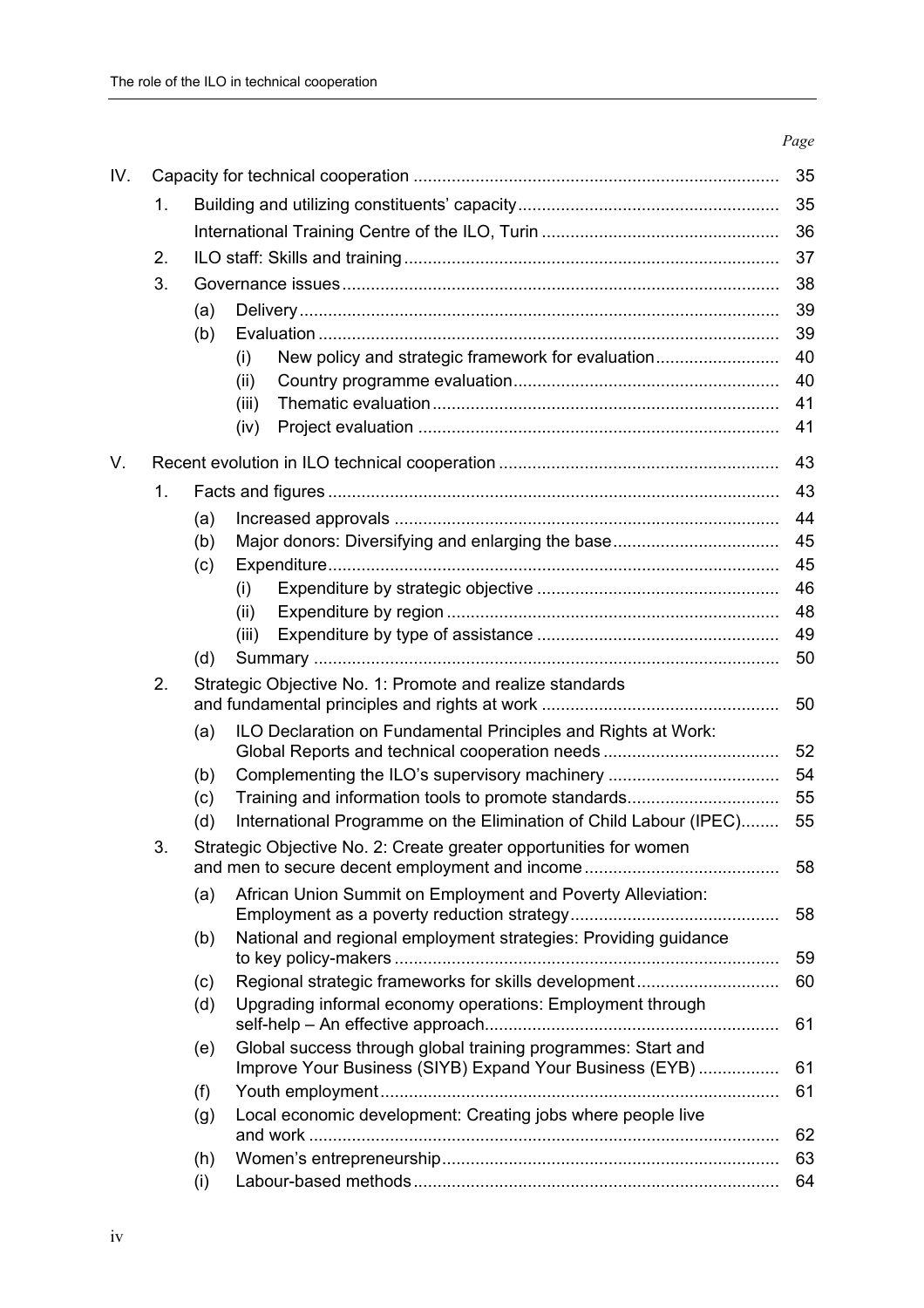#### *Page*

|     | 4. |                                                                            | Strategic Objective No. 3: Enhance the coverage and effectiveness                                                                          | 65 |  |  |
|-----|----|----------------------------------------------------------------------------|--------------------------------------------------------------------------------------------------------------------------------------------|----|--|--|
|     |    | (a)                                                                        | Development of action plans, programmes and strategies                                                                                     | 65 |  |  |
|     |    | (b)                                                                        | Extension of social protection to the informal economy                                                                                     | 67 |  |  |
|     |    | (c)                                                                        | Strengthened institutional capacity for policy development                                                                                 | 68 |  |  |
|     |    | (d)                                                                        | Empirical studies and surveys: Laying the foundation for                                                                                   | 70 |  |  |
|     | 5. | Strategic Objective No. 4: Strengthen tripartism and social dialogue<br>71 |                                                                                                                                            |    |  |  |
|     |    | (a)                                                                        | Strengthening the representation, services and influence of the                                                                            | 72 |  |  |
|     |    |                                                                            | (i)                                                                                                                                        | 72 |  |  |
|     |    |                                                                            | (ii)                                                                                                                                       | 75 |  |  |
|     |    | (b)                                                                        | Ensuring the strengthening and use of legal frameworks,                                                                                    |    |  |  |
|     |    |                                                                            | institutions, machinery and processes for social dialogue                                                                                  | 78 |  |  |
|     |    | (c)                                                                        | Developing social dialogue on specific issues at international level                                                                       | 80 |  |  |
|     | 6. |                                                                            | Capacity-building: Role of the International Training Centre of                                                                            | 81 |  |  |
|     |    | (a)                                                                        | Strategic Objective No. 1: Promote and realize standards and                                                                               |    |  |  |
|     |    |                                                                            |                                                                                                                                            | 82 |  |  |
|     |    |                                                                            | Training in international labour standards for judges, lawyers and law<br>professors to promote broader application of standards in member | 82 |  |  |
|     |    | (b)                                                                        | Strategic Objective No. 2: Create greater opportunities for women<br>and men to secure decent employment and income                        | 82 |  |  |
|     |    |                                                                            | Entrepreneurship development and handicrafts for women in<br>(i)                                                                           | 82 |  |  |
|     |    |                                                                            | Training and development of business development services<br>(ii)                                                                          | 82 |  |  |
|     |    | (c)                                                                        | Strategic Objective No. 3: Enhance the coverage and effectiveness                                                                          | 83 |  |  |
|     |    |                                                                            | (i)                                                                                                                                        | 83 |  |  |
|     |    |                                                                            | Improving safety and health and working conditions in the<br>(ii)<br>maritime sector, St. Petersburg, Russian Federation                   | 83 |  |  |
|     |    | (d)                                                                        | Strategic Objective No. 4: Strengthen tripartism and social dialogue                                                                       | 83 |  |  |
|     | 7. |                                                                            |                                                                                                                                            | 84 |  |  |
|     |    | (a)                                                                        |                                                                                                                                            | 84 |  |  |
|     |    | (b)                                                                        |                                                                                                                                            | 86 |  |  |
| VI. |    |                                                                            |                                                                                                                                            | 91 |  |  |
|     | 1. |                                                                            |                                                                                                                                            | 91 |  |  |
|     | 2. |                                                                            | Complementing system-wide approaches: - Tripartism, a model for civil                                                                      | 92 |  |  |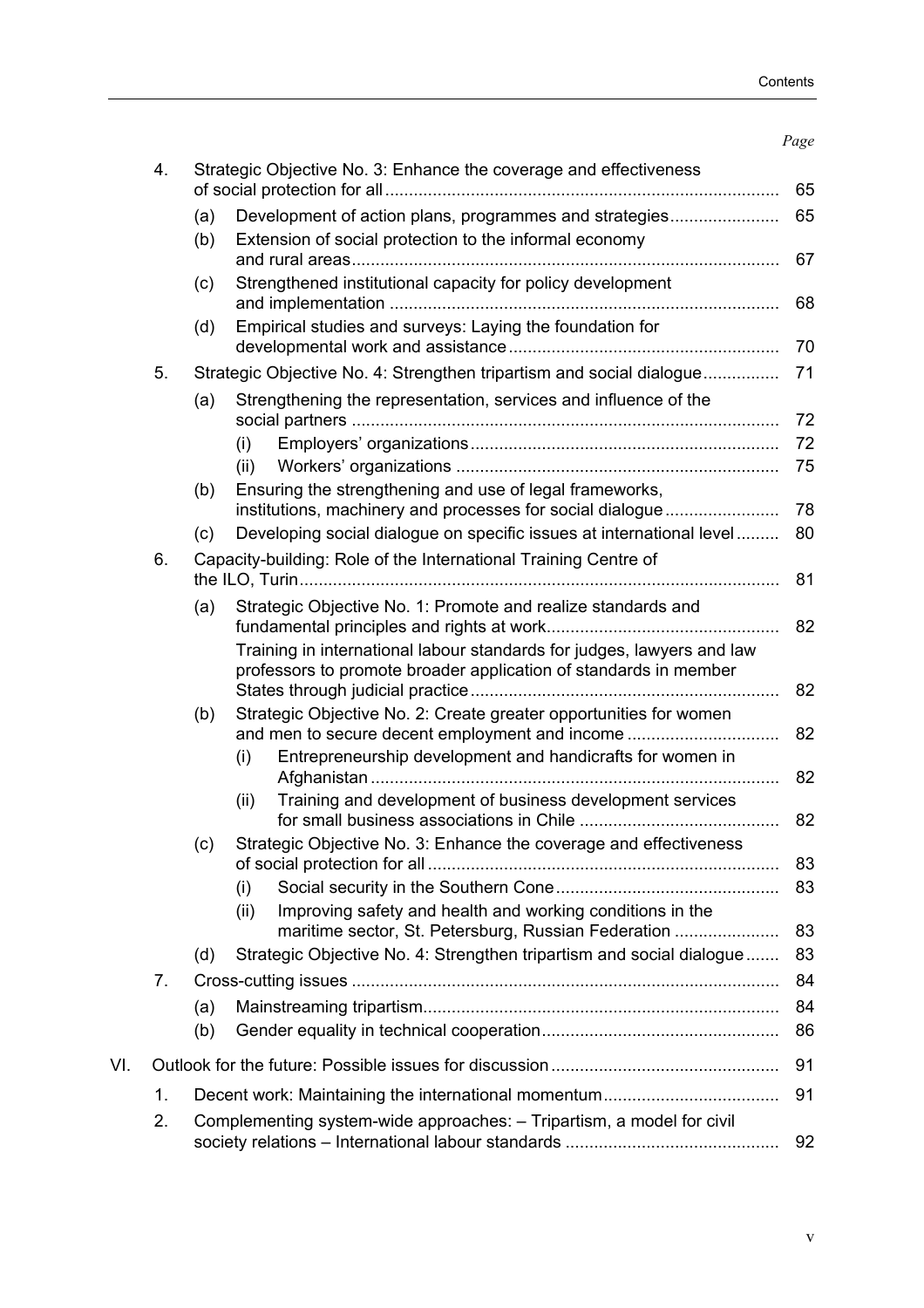#### *Page*

| 3. | Mobilizing resources and political support: Decent work country                                                                                              | 94 |
|----|--------------------------------------------------------------------------------------------------------------------------------------------------------------|----|
| 4. |                                                                                                                                                              | 95 |
|    | Appendix I: Resolution and Conclusions concerning the role of the ILO in technical<br>cooperation, adopted by the International Labour Conference in 1999 97 |    |
|    |                                                                                                                                                              |    |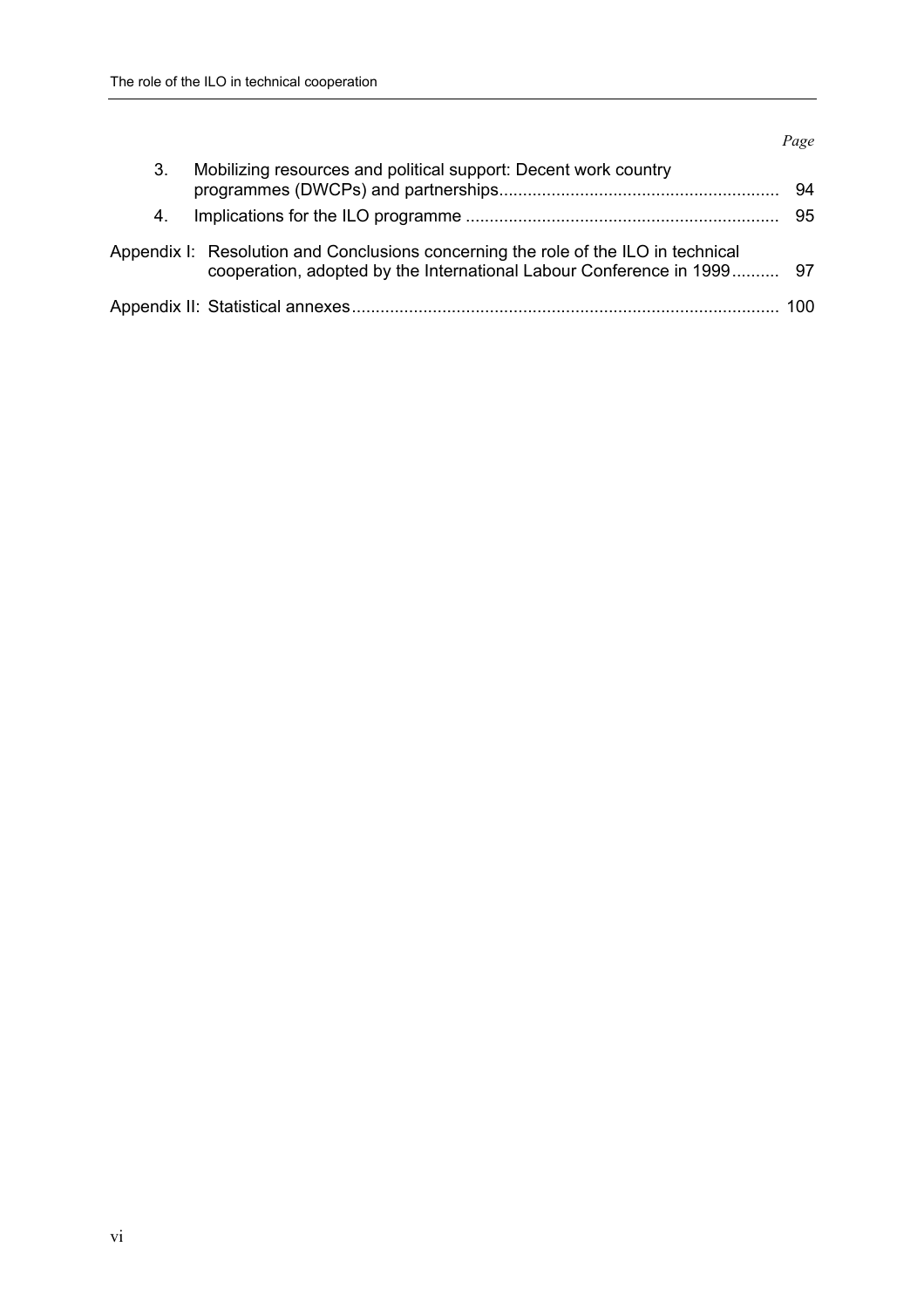# **I. Introduction**

### **1. The changing world: Keeping pace or marking time?**

1. The ILO is faced with a major challenge: how best to assist countries in achieving decent work for all in a world whose problems are increasingly complex and constantly growing? How can employment, rights, protection and dialogue be promoted in such a way as to fuel growth, reduce poverty and share the fruits of economic growth more widely while enhancing and complementing development policies in other fields? Technical cooperation plays a key role in taking to the field the values and experience of the ILO and applying them to concrete situations. How can best advantage be derived from such programmes? How should technical cooperation be decided and structured, and how is it best delivered?

2. Since the Conference discussion of 1999 the process of change in the international environment has continued unabated. The impact of globalization, the growing insecurity and the search for development models that are economically, socially and environmentally sustainable has made increasingly evident the need for an integrated approach. The many dimensions of development demand coherent and multidisciplinary solutions, and donors' perceptions and priorities have shifted rapidly.

3. The multilateral system has recognized the need to ensure synergy of action in the work of its various funds, programmes and specialized agencies so as to address the development agenda in an integrated fashion. Member States increasingly expect the United Nations system to produce consolidated responses to problems, in which the agencies complement one another. The ability of individual agencies to work as part of a team has hence become an important factor defining perceptions within the donor community. This is of particular importance in the increasingly competitive environment in which the agencies have to operate and in view of the pressing demand for a more coherent development framework in which agencies are to work together, contributing their respective added value and in a more coordinated, efficient and effective way. At the same time, member States want to see a shift in United Nations system activities to deliver cooperation at the regional and country levels.

4. For the United Nations and its agencies the impetus for these reflections took root in the Millennium Declaration  $(2000)$ , <sup>1</sup> which established a framework on which collective action should be based. The objective of the Declaration is to promote "a comprehensive approach and a coordinated strategy  $-$  tackling many problems simultaneously across a broad front".

 <sup>1</sup> United Nations document A/RES/55/2, http://www.un.org/millennium/summit.htm.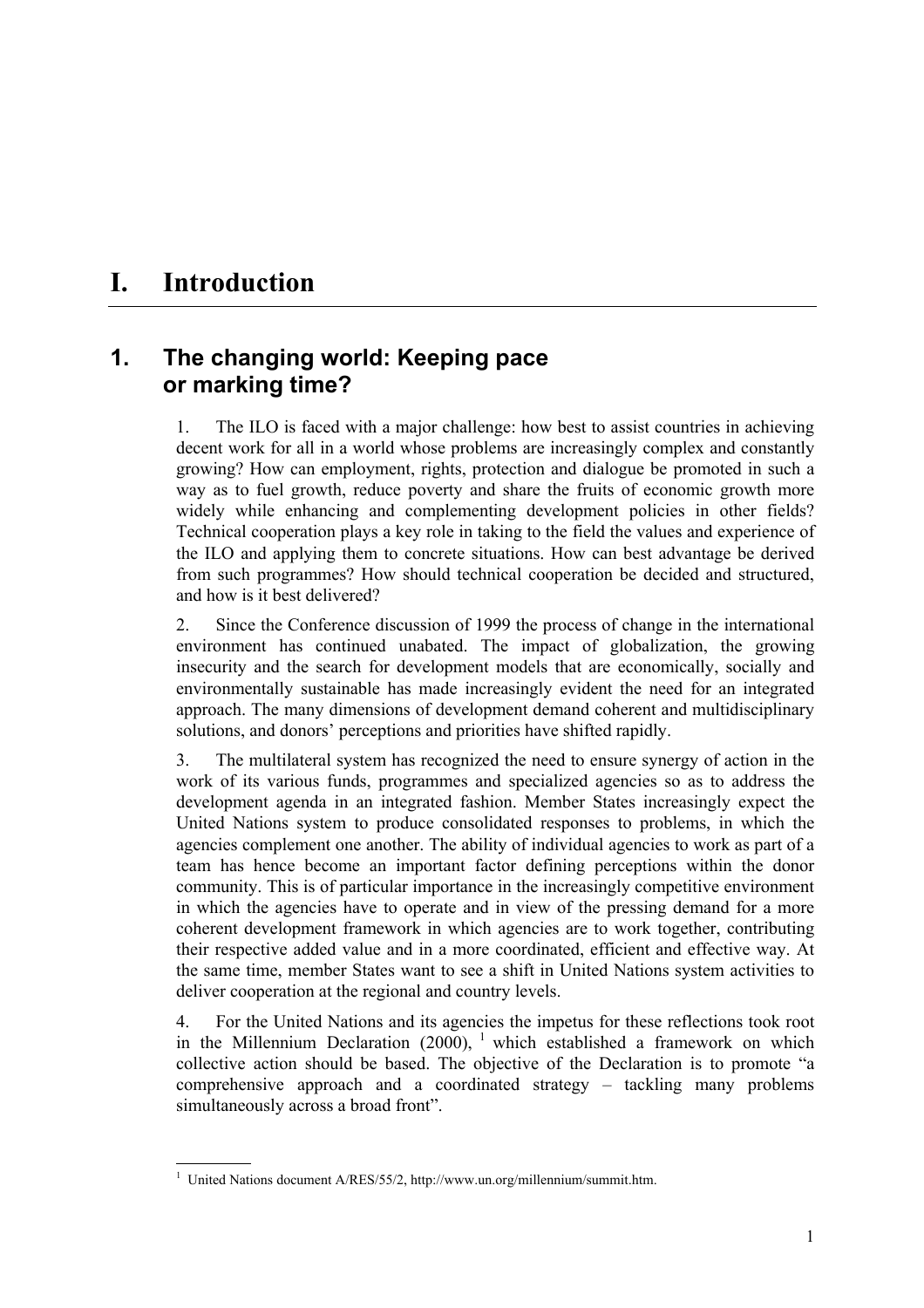5. At the same time, a number of principles first suggested by the OECD's Development Assistance Committee in 1996 have become enshrined as fundamental to international development cooperation. These include local ownership, which means that development strategies, if they are to be sustainable, must be developed by recipient countries  $-$  their governments and people  $-$  and must reflect their priorities, rather than the priorities of donors; improved donor coordination, with recipient countries bearing the main responsibility for coordinating their development cooperation with other countries and institutions; stronger partnerships, through the development of compacts that identify the responsibilities of developing countries and their external partners, as well as those shared by all; a results-based approach, with improved monitoring and evaluation of development programmes; and greater coherence in the "non-aid" policies of industrialized countries that can have profound effects on the developing world  $-$  for example, policies on trade, investment and technology transfer.

6. To these can be added other factors of central importance to the effective use of aid: good governance, accountability and a sound policy environment as the most important determinants of aid effectiveness and development progress; enhanced capacity in public and private sectors as critical to sustainable development; and the need to engage civil society, viewed as essential to establishing clear, locally owned priorities for development cooperation and ensuring that aid investments help meet the needs of the poorest and most marginalized people in society.

7. International development policy has moved on since 1999. The targets of development efforts have been further refined. The adoption by the Bretton Woods institutions in 1999 of the poverty reduction strategy (PRS) process focused attention more closely on the urgent need to address poverty itself, with the PRS process now exerting major influence in national development policy formulation.

8. The International Conference on Financing for Development in Monterrey in 2002 was a landmark in international policy-making on mobilizing resources for development, the role of trade, increasing international financial cooperation for development, debt alleviation and enhancing the coherence and consistency of the international monetary, financial and trading systems in support of development.

9. In the Paris Declaration on Aid Effectiveness, <sup>2</sup> adopted in February 2005, donors and developing countries agreed for the first time to use indicators and targets to measure their success in making aid more effective and this practical blueprint for donors and developing countries to monitor each other's progress involves some 50 commitments. Donor countries, for example, have agreed to base any conditions on aid to developing countries on the country's own poverty reduction strategy. Other conditions would be included only when a sound justification existed. In turn, developing countries, with the assistance of donors, agreed to reform national systems wherever necessary to improve their capacity to manage development resources. Tentative targets were agreed for five of the indicators.

10. Indicators and targets are also a key feature of the Millennium Development Goals (MDGs), marking a significant shift in development practice: for the first time the United Nations has agreed on a set of measurable indices of performance.

11. In this context all international organizations have been forced to reassess their relevance to a changing world where multilateralism is no longer the preserve of

 2 OECD, http://www.oecd.org/dataoecd/11/41/34428351.pdf.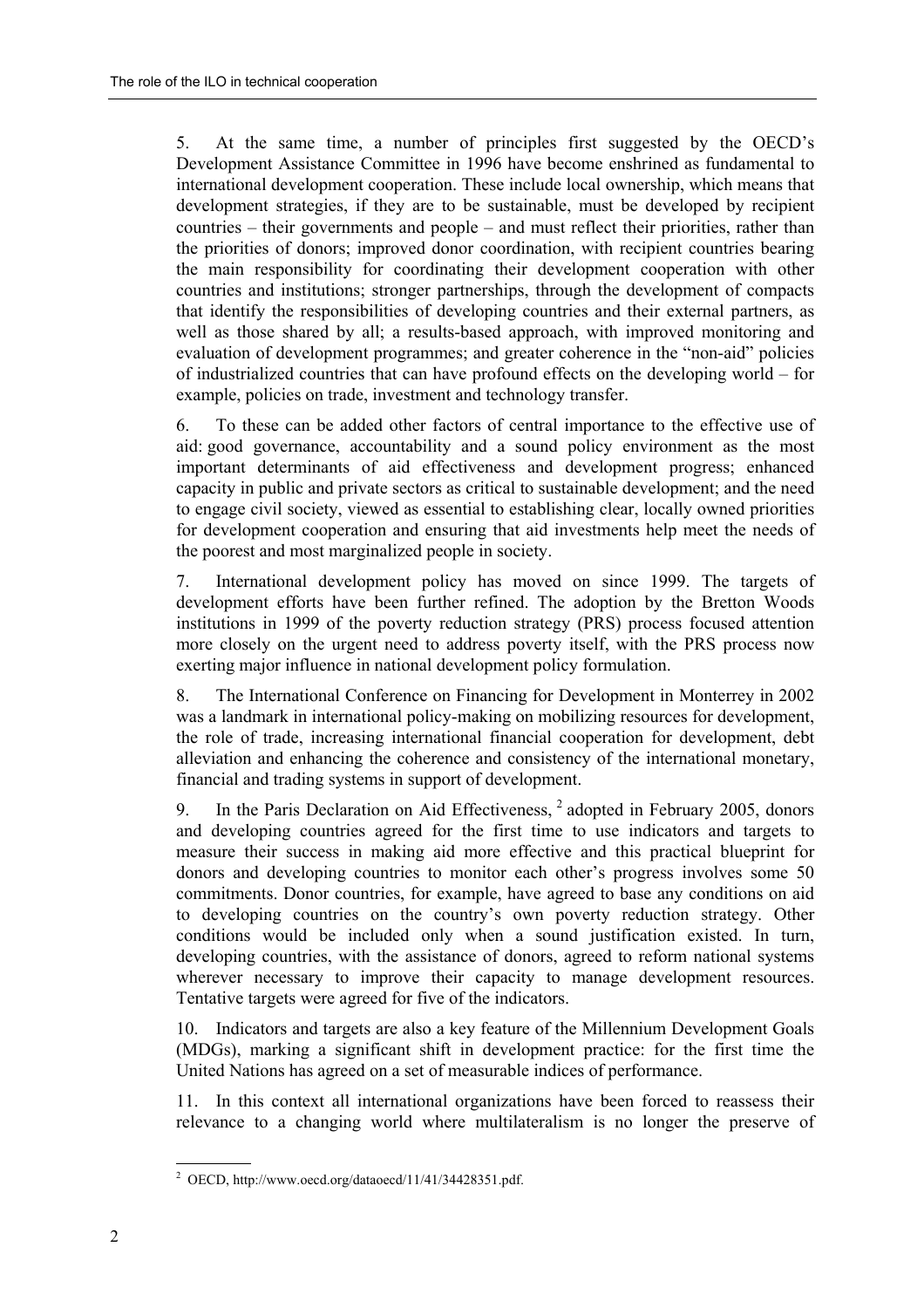governments alone but involves many constituencies. They have been forced to look outwards, to begin to network, to advocate inclusion and participation in their work in order effectively to tackle global development challenges and to drive change.

12. For the ILO this means ensuring that constituents' needs continue to be addressed while harnessing the advantages offered by the changed perceptions in the development sphere, through a strategy that does not simply respond passively to external trends, but proactively builds on them through innovations that promote ILO interests. Close attention is necessary in order to maximize the returns on regular budget activities in pursuit of the goal of decent work through the gradual development of decent work country programmes (DWCPs).

13. The ILO is also advancing its concerns in international and national policy forums, in particular in relation to both the MDGs and poverty reduction strategies. For the ILO, tripartism is the most important asset in this regard and it has worked to ensure that the experience and views of its tripartite constituency are taken fully into account in PRS processes and in advancing the concerns of the social partners over the scant attention given to employment in the MDGs. In 2002, the ILO joined the United Nations Development Group (UNDG), thereby reaffirming its commitment to partnership within the United Nations system and to coherence and cooperation with the United Nations reform process.

14. The ILO is not just keeping pace with changes in the international sphere: at some levels it is leading this change. Not only has the ILO succeeded in retaining its core identity and strengths in what is an increasingly complex setting, it has also brought to bear its experience and values on key issues. It has taken initiatives to address the social aspects of the liberalization of international trade, including the landmark report of the World Commission on the Social Dimension of Globalization.<sup>3</sup> This was the first attempt at structured dialogue between representatives of constituencies with different interests and opinions on the social dimension of globalization, aimed at finding common ground on a controversial and divisive subject. The report is a major contribution by the ILO and has significantly advanced debate on a highly topical issue. It remains the only internationally acknowledged report on globalization, having been discussed by the United Nations General Assembly and designated as one of the main reference documents for the World Summit of 2005. The need for an unprecedented level of policy coherence to address the special social problems created by globalization and the liberalization of international trade was one of the key findings of the Commission, thus underscoring the consensus on the need for multidisciplinary approaches to increasingly complex issues. Decent work as a global goal is one of the central recommendations made in the report.

15. The Outcome Document adopted by the 2005 World Summit marked an unprecedented leap in the global recognition  $-$  at the highest political level  $-$  of the relevance and centrality of the Decent Work Agenda for the entire international community. For the first time ever in a United Nations General Assembly Summit, the mandate, values and contemporary expression of the ILO's strategic programme priorities and focus have been given a clear and prominent place in the advancement of the overall international agenda. Moreover, Heads of State and Government have recognized the crucial role of full and productive employment and decent work for all

  $3\,$  *A fair globalization – Creating opportunities for all*, ILO, Geneva, 2004, http://www.ilo.org/wcsdg.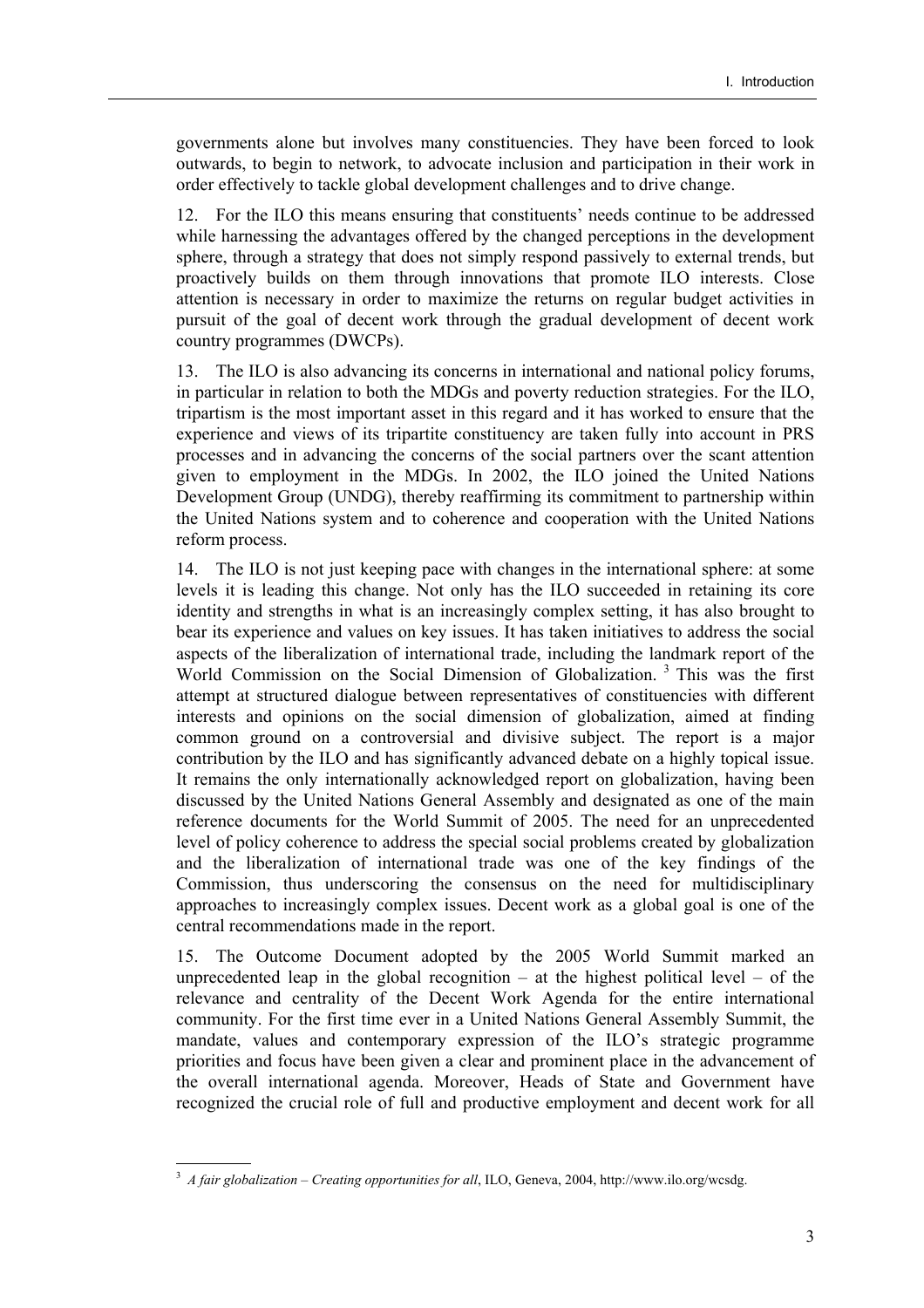for international development cooperation, thus opening much wider scope for ILO technical cooperation.

### **2. Decent work: A global goal for a globalizing world**

16. The gradual development of the decent work concept and its expression across the ILO's sectors and in the DWCPs has transformed the internal focus of the ILO's work and provided it with a central reference point in its dealings with others. Decent work has as a result won acceptance across a broad front: it is now a global goal.

17. With the adoption of the Declaration on Fundamental Principles and Rights at Work, the Worst Forms of Child Labour Convention, 1999 (No. 182), the inception of the IPEC programme and the ILO code of practice on HIV/AIDS and the world of work,  $4$  the ILO has witnessed a clear growing interest – by a constantly expanding group of donor institutions  $-\text{ in supporting programs}$  that directly seek to promote the implementation of fundamental standards, particularly in the areas concerned with combating child labour, exploitation, human trafficking and discrimination, as well as the prevention of HIV/AIDS in the workplace and the legal protection of HIV-infected workers. The increasing awareness of the centrality of human rights and standards promotion generally for the work of the United Nations system enables the ILO to establish new forms of cooperation and alliances and to share its accumulated experience and practices with other partners. In the context of growing international awareness of the importance of human rights, the ILO will continue to emphasize that freedom of association and the right to collective bargaining are integral parts of basic human rights.

18. Today, the ILO technical cooperation programme is increasingly concentrated around the Decent Work Agenda and the Organization is currently implementing a portfolio of more than US\$800 million in active technical cooperation programmes and projects. Technical cooperation expenditure has grown for five consecutive years, rising to a high of US\$171 million in  $2005$ <sup>5</sup> – one-third of all ILO expenditure that year. With support from donor agencies, it covers more than 115 countries.

19. Recent commitments to substantial increases in official development assistance are encouraging and the Organisation for Economic Co-operation and Development (OECD) estimates that official development assistance to all developing countries will, if promises are kept, approach US\$130 billion annually in 2010. <sup>6</sup> While there are reasons for an optimistic outlook for the future of ILO technical cooperation, there is room for improvement in the way the ILO manages technical cooperation and engages in partnerships at the country, regional and international levels. To be a credible and relevant partner in new initiatives, the ILO must focus the policy dialogue on its comparative advantages – international labour standards, tripartism and social dialogue. In a competitive aid environment, the ILO must prevent technical cooperation programmes and initiatives from losing focus or seeking to cover too wide a range of issues, which harms their impact and visibility.

 4 ILO code of practice on HIV/AIDS and the world of work, Geneva, 2002, http://www.ilo.org/aids.

<sup>&</sup>lt;sup>5</sup> This comprises US\$154 million in extra-budgetary and US\$17 million in regular budget resources for technical cooperation.

 $6$  OECD, "How much new aid is really new aid?", DAC News, Sep.-Oct. 2005, http://www.oecd.org/ documentprint/0,2744,en\_2649\_33721\_35317145\_1\_1\_1\_1,00.html.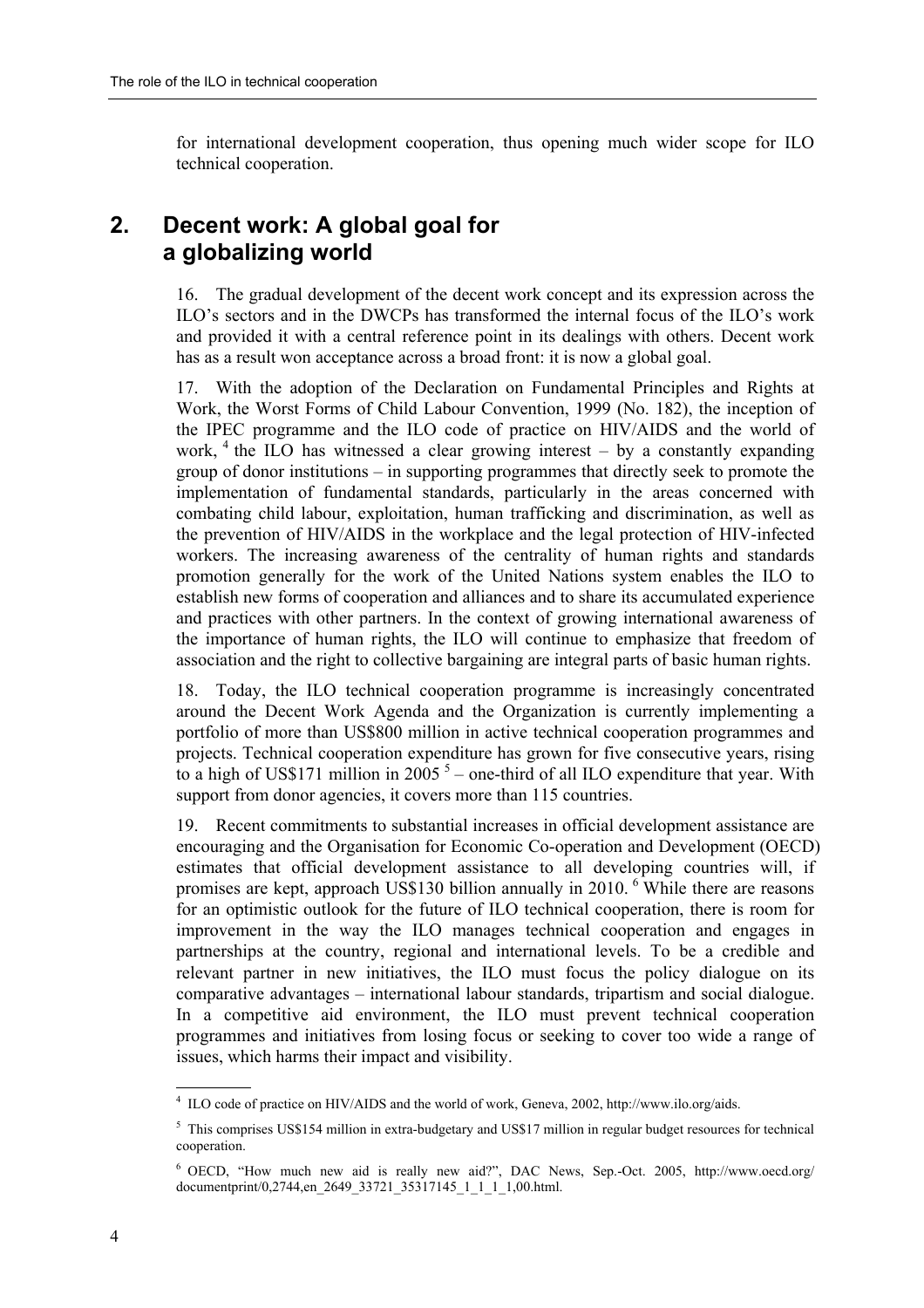20. The ILO is responding to these challenges with the introduction of DWCPs and results-based management, and closer integration of regular budget and extra-budgetary resources, among other new reform initiatives. If technical cooperation in the ILO is to remain effective in the context of a changing aid and development architecture, at a time when the demands for assistance far outnumber its capacity and resources, the ILO and its constituents must continue to invest in a more focused, innovative and ever more efficient technical cooperation programme. Capacity building and the active involvement of workers and employers at all stages of the project cycle must be reinforced and ensured.

#### **3. Developments since 1999**

21. This review of ILO technical cooperation examines recent changes in ILO field activities, takes the measure of current developments in international development policies and programmes, and seeks to enable the Conference to give guidance and direction to the Governing Body and to the Office on innovative approaches to increase the effectiveness of technical cooperation so as to promote decent work. The report follows previous such exercises conducted in 1999, 1993, 1987 and on several previous occasions in accordance with a policy of periodic reviews.

22. The points of departure for the technical cooperation programme undertaken and described in this report are the resolution and Conclusions concerning the role of the ILO in technical cooperation, adopted by the International Labour Conference in 1999. The Conclusions adopted on that occasion on the future orientation of ILO technical cooperation policy are reproduced in Appendix I.

23. In 2002 the Governing Body held a mid-term review of technical cooperation focused on the programme of action outlined in 1999.<sup>7</sup> The Governing Body noted the progress achieved and the difficulties encountered that required attention. The latter included the decentralization of responsibility to the field; use of the Turin Centre; building a solid database and establishing methodologies for measuring shifts and trends in activities and resources with a view to developing partnership frameworks with the donor community and improving delivery; tracking the resources of interregional projects in least developed countries and measuring the resources different project activities devote to different components; and the need to advance work on programme design and enhance evaluation.

24. The Governing Body emphasized the need for the ILO to ensure that its Decent Work Agenda was made an integral part of the development debate and process, stressing that further work was required to ensure that the ILO's programmes were coherent and consistent with the various global and national frameworks, including the United Nations Development Assistance Frameworks (UNDAF), poverty reduction strategies and the European Commission Country Strategy Papers, as well as the internationally agreed development goals, the United Nations MDGs and the New Partnership for Africaís Development (NEPAD). It called for the definition of technical cooperation activities for the informal economy and the consideration of new modalities of implementation.

<sup>7</sup> Governing Body document, GB.283/TC/1, Geneva, Mar. 2002, http://www.ilo.org/public/english/standards/ relm/gb/docs/gb283/pdf/tc-1.pdf.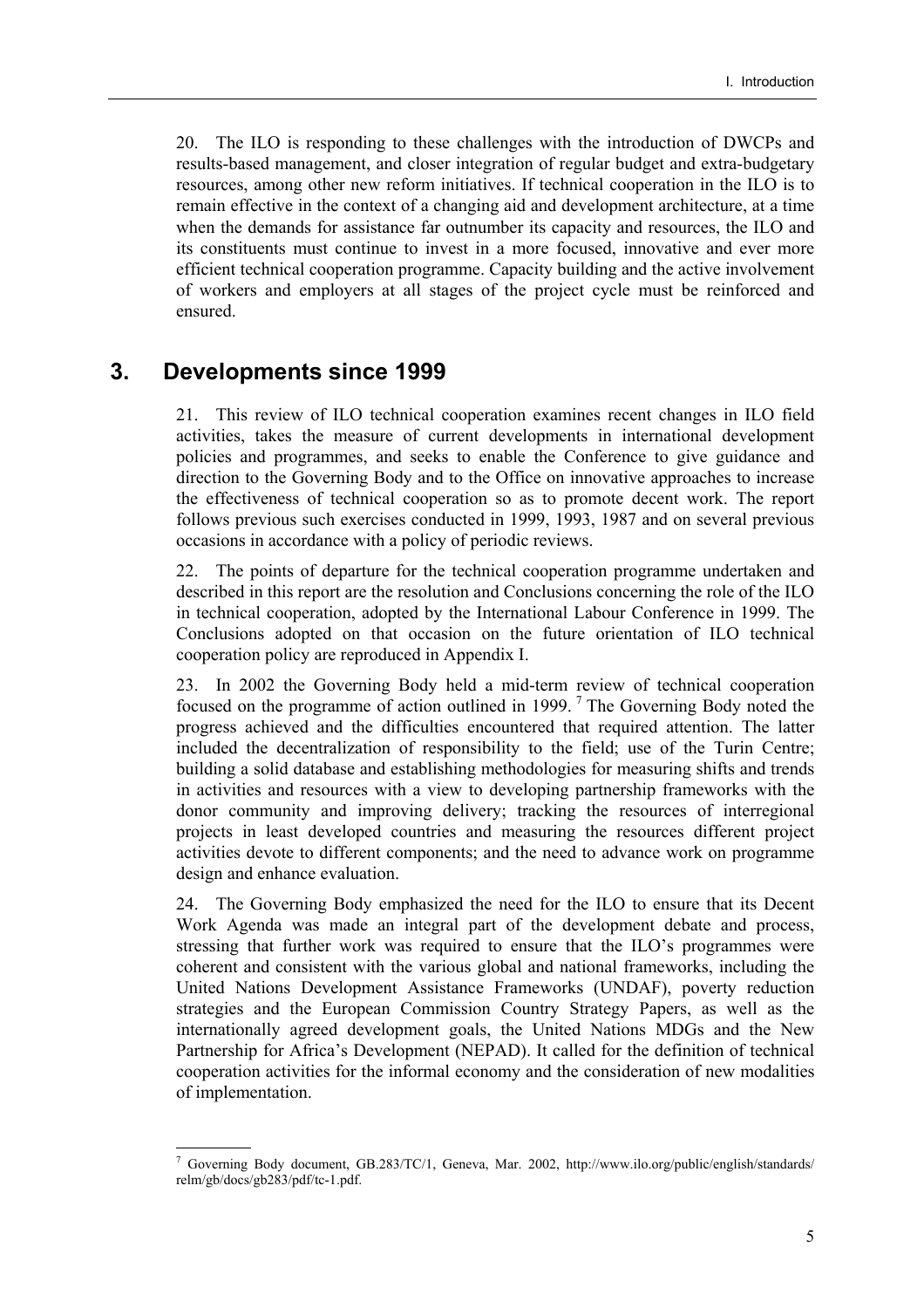25. Finally, the Governing Body noted that the donor community had been receptive to a number of the ILO's main target areas for development cooperation, but stressed the need to ensure that programme development in these areas advanced to meet the new demands and that greater efforts in resource mobilization were needed to expand capacity and forge new partnerships.

### **4. Emerging trends and changing modalities: Towards decent work**

26. There have been marked changes in the ILO's approach to and implementation of technical cooperation. Regular budget initiatives are now considerably more integrated with extra-budgetary activities. While the regular budget provides modest funding for specific technical cooperation programmes (RBTC), its contribution to programmes funded by extra-budgetary sources through staff time in the form of technical input, as well as technical and administrative backstopping, is often substantial. The donor community has played an increasingly important role in the ILO's technical cooperation programme, not only through direct funding of programmes and projects but also, as will be shown below, through partnerships in programme development. As recommended by the Conference in 1999, the technical cooperation programme is geared to the four strategic objectives. This section reviews major achievements under each of the objectives, providing illustrative examples of successful initiatives.

27. The prevailing trend has been to provide technical cooperation to promote the application of international labour standards and rights-based activities, confirming a tendency established before the Conference discussion of 1999 following the call by the World Summit for Social Development (Copenhagen, 1995) for all countries to ratify and apply ILO standards on fundamental human rights and conditions of work. The adoption of the Declaration on Fundamental Principles and Rights at Work in 1998 and the launch of its follow-up mechanism (2000), have created a clear means of targeting technical assistance for ILO constituents to achieve compliance with human rights, standards and principles. This led to the launch that same year of the ratification campaign for the fundamental Conventions, accompanied by offers of support from the Office to assist in ratification. As at March 2006, this campaign had resulted in more than 470 new ratifications of these eight Conventions, of which 31 are for Convention No. 87 (6.6 per cent) and 26 for Convention No. 98 (5.3 per cent).

28. The ILO has two major programmes of technical assistance dedicated especially to fundamental principles and rights at work. The International Programme on the Elimination of Child Labour (IPEC) was launched in 1992, and it has grown rapidly since then to become the biggest ILO technical cooperation programme. The second promotes the four principles enshrined in the 1998 Declaration: freedom of association and the right to collective bargaining; the elimination of forced and compulsory labour; the abolition of child labour; and the elimination of discrimination in the workplace. This trend confirms the ILO's unique approach in projecting its normative role through its operational activities and, most notably, in its technical cooperation programmes and activities.

29. Programmes in all the sectors and regions to various degrees promote the ratification and application of standards. The policy directions embedded in ILO Conventions, Recommendations, Conference resolutions and other policy instruments guide technical cooperation activities related to all four strategic objectives. The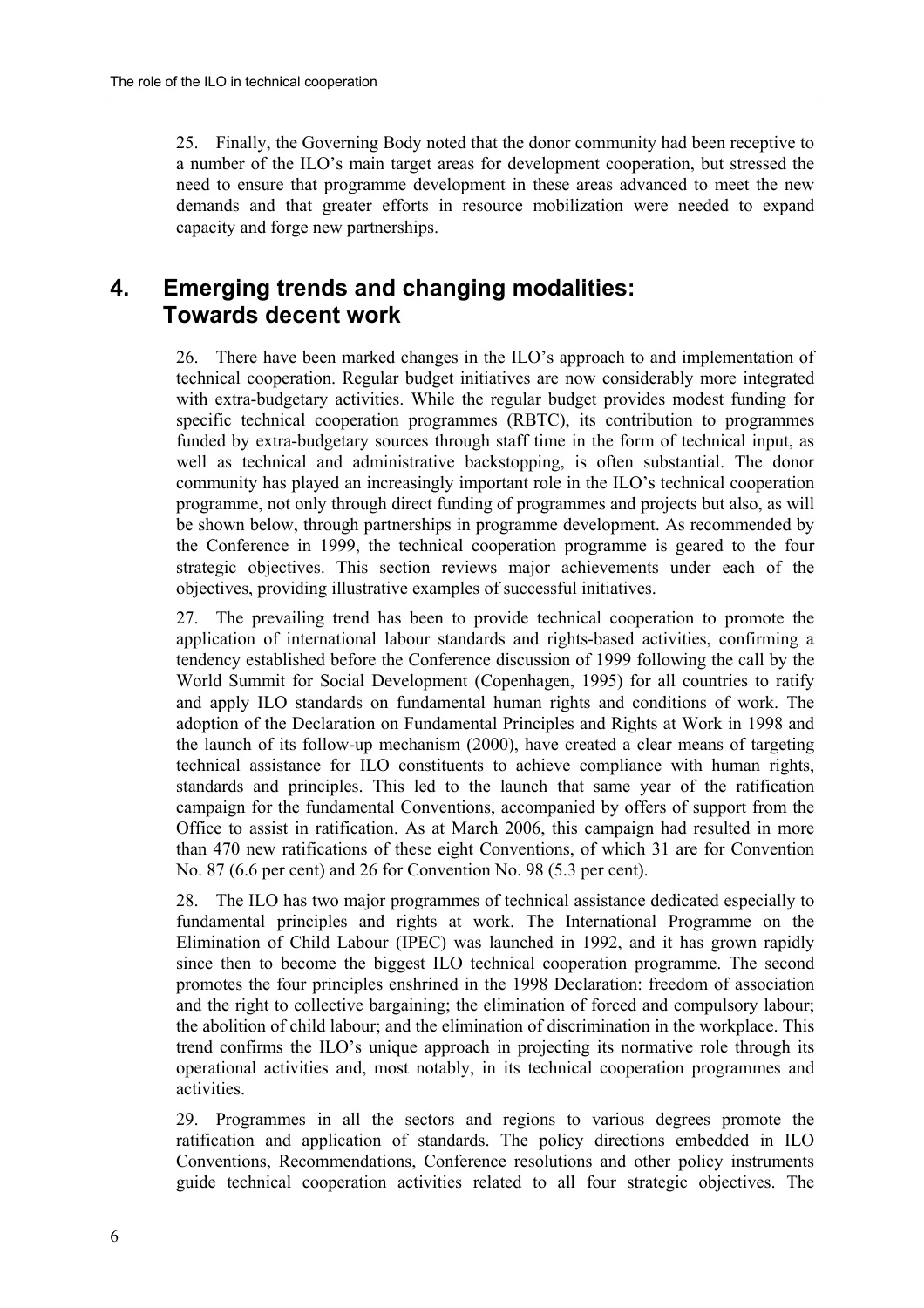following are of note. In addition to the work of Sector 1, which specifically addresses standards, the Employment Sector works on a variety of issues, some directly involving standards, in particular the Employment Policy Convention, 1964 (No. 122), which also underlies the Global Employment Agenda. Other standards are growing in importance, such as the Vocational Rehabilitation and Employment (Disabled Persons) Convention, 1983 (No. 159) in work on employment creation for disabled persons and the Private Employment Agencies Convention, 1997 (No. 181) and related standards. The Social Protection Sector bases its work on a broad array of standards, including those on safety and health, labour inspection and conditions of work and employment  $-$  including wages, working time, reconciling work and family responsibilities  $-$  and migrant workers. Assistance is also provided on the payment of wages, maternity protection and other areas on the rights enunciated in the standards. The International Migration Branch works directly for the implementation of the ILO's two main migration Conventions.  $8$ The implementation of social security standards is also a fundamental goal of the Sector. The Social Dialogue Sector promotes the concept of social dialogue laid down in the Constitution and, for example, in the Conventions on freedom of association and collective bargaining and in the Tripartite Consultation (International Labour Standards) Convention, 1976 (No. 144). The Bureaux for Employers' and Workers' Activities provide considerable assistance to employers' organizations and trade unions around the world to achieve the effective application of these standards. The Sector also assists in the protection of particular categories of workers, such as seafarers, and has recently completed work to revise and consolidate the standards concerned and is working to implement them.

30. Some of the other changes address the challenges of an emerging global economy and rapidly evolving national needs. Assisting member States in the adaptation of national economies and national institutions to global change and fulfilling human needs in that context have been integral functions of ILO technical cooperation.

#### Structure of the report

31. This report first reviews the programming framework for technical cooperation, offering a more detailed examination of recent trends in the United Nations system and describing the integration of technical cooperation into the system of strategic planning and budgeting; discusses reforms in the United Nations system aimed at harmonizing activities and creating synergies and partnerships; assesses the needs of constituents; and finally describes the implementation of the decent work model in country-level planning through the new DWCPs.

32. Recent trends in partnerships are then reviewed as an innovative vehicle for delivering technical cooperation within the United Nations system and elsewhere, presenting both benefits and challenges. The potential for new forms of implementation that draw more extensively on the possibilities offered by the ILO's social partners is examined and some suggestions are made on the means of enhancing the ILO's standing in the eyes of donors and potential beneficiaries. A further section outlines needs in terms of capacity building for ILO staff and constituents in order to provide quality services and rapid response.

<sup>8</sup> The Migration for Employment Convention (Revised), 1949 (No. 97), and the Migrant Workers (Supplementary Provisions) Convention, 1975 (No. 143).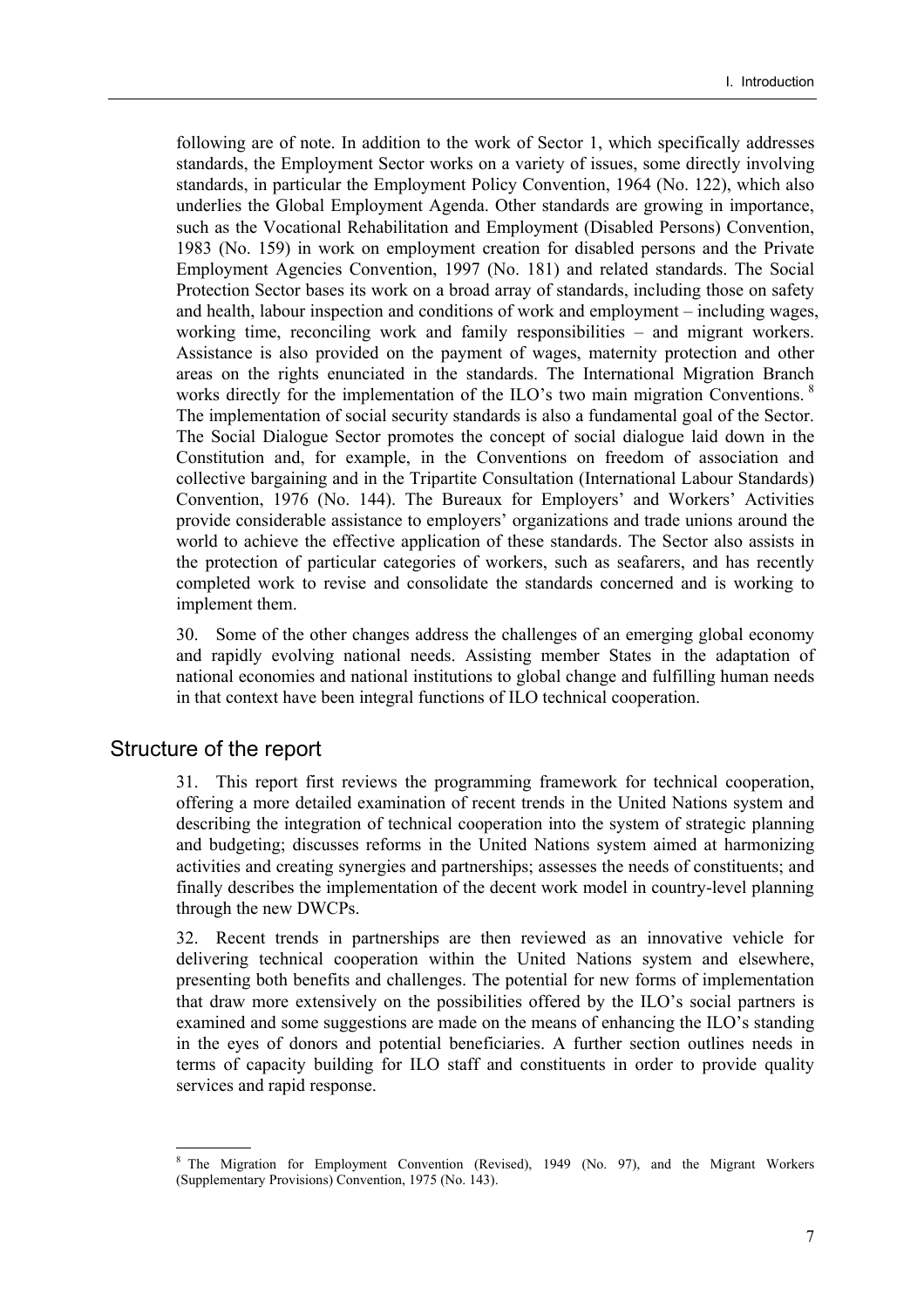33. The report then offers a detailed overview of ILO technical cooperation activities under each of the strategic objectives and describes the role of the Turin Centre and work on the cross-cutting issues of mainstreaming tripartism and gender equality.

34. The concluding chapter summarizes the main themes and invites the Conference to focus its discussion on some suggested issues.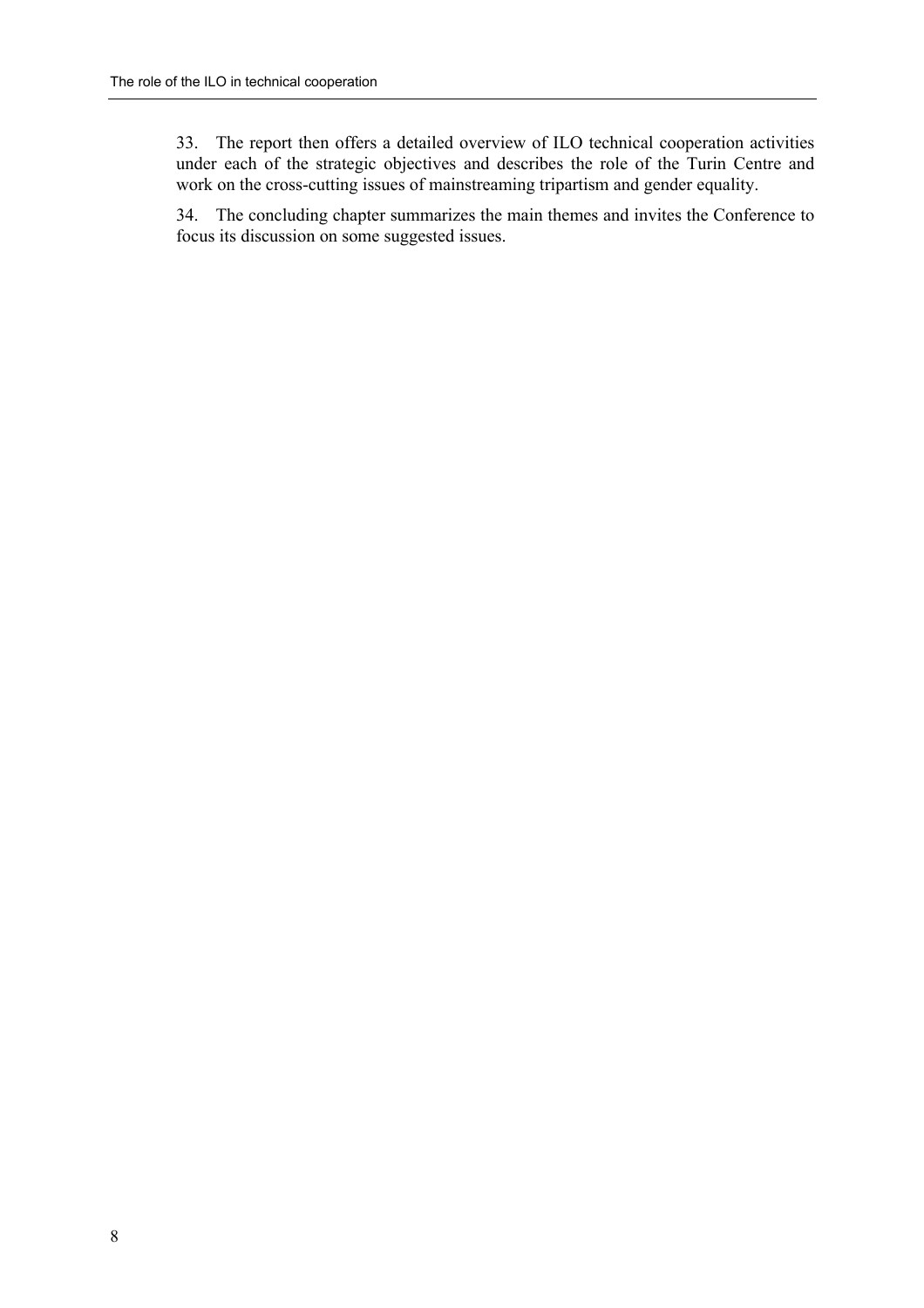# **II. The programming framework**

35. This chapter examines the main factors affecting the programming of technical cooperation, both internal and external to the ILO. Increasing emphasis has been placed by the international community over the past few years on making the work of the United Nations system more harmonized, aiming at synergies and complementary efforts. At the same time there have been reforms in the United Nations system, with implications for the ILO and for the pattern of technical cooperation in general. This section pays particular attention to ILO participation and programming in the context of Common Country Assessments and United Nations Development Assistance Frameworks (CCA/UNDAF) and to the implications of the poverty reduction strategy (PRS) processes advocated by the international financial institutions.

36. A further section deals specifically with how technical cooperation is now integrated into the system of strategic planning and budgeting in the framework of results-based management. Attention is then given to the ways of responding to the needs of constituents. A final section outlines the decent work model in programming at the country level  $-$  decent work country programmes (DWCPs).

### **1. United Nations reform: The role of the ILO in integrated development frameworks**

37. The United Nations Millennium Declaration of 2000 set in motion a process of reviewing the commitments made at the global conferences of the 1990s. This resulted, initially, in the work to develop the Millennium Development Goals (MDGs), and ultimately in the recent World Summit of September 2005, where decent work was recognized as central to efforts to eradicate poverty and realize the global development agenda, placing it on an equal footing with the MDGs and the outcomes of the global conferences, as box II.1 shows.

#### **Box II.1 Employment and decent work, central objectives for the international community**

47. We strongly support fair globalization and resolve to make the goals of full and productive employment and decent work for all including for women and young people a central objective of our relevant national and international policies as well as our national development strategies including poverty reduction strategies as part of our efforts to achieve the MDGs. These measures should also encompass the elimination of the worst forms of child labour as defined in International Labour Organization Convention No. 182 and forced labour. We also resolve to ensure full respect for the fundamental principles and rights at work.

> United Nations World Summit, September 2005 Outcome Document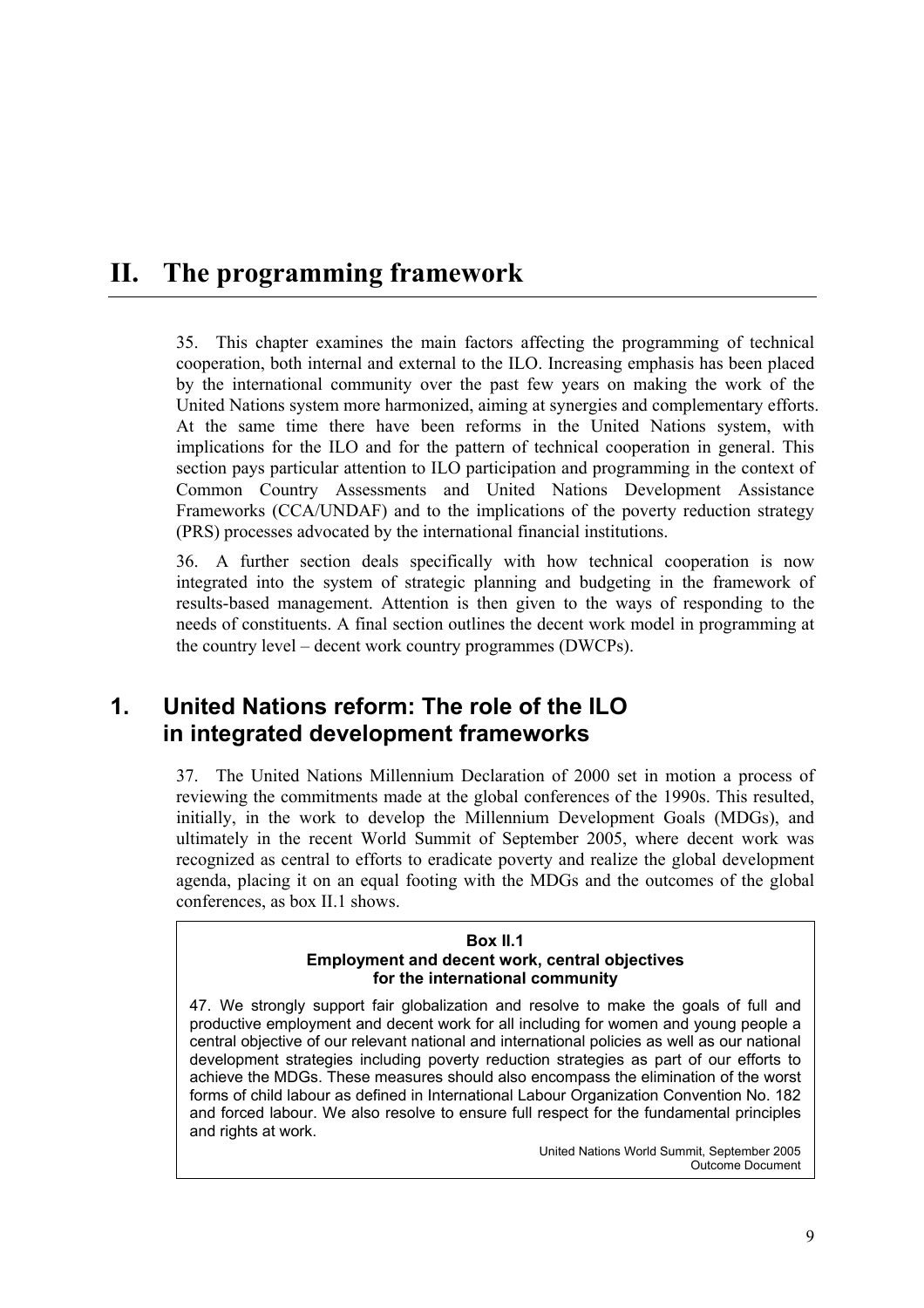38. Such unprecedented support provides new momentum for the ILO's ongoing efforts and recognizes the Decent Work Agenda as central to the development agenda. It implies recognition of the ILO's ground-breaking work on the social impact of globalization and opens new avenues for the ILO and its constituents to mainstream and incorporate the Decent Work Agenda in the framework of poverty reduction strategy processes in national UNDAFs and in international policy dialogue with its major development partners, both within and outside the United Nations system.

39. The Summit Outcome Document also contains several commitments in support of other ILO objectives and priorities which merit particular attention with a view to the content of ILO programmes. These concern human rights and the rule of law; gender equality and the empowerment of women; domestic resource mobilization; increasing human capacity; good governance; small and medium-sized enterprises; employment creation; education and vocational training, especially for girls and women; sustainable development; international migration; HIV/AIDS; and the need for system-wide coherence, stronger linkages between the normative work of the United Nations system and its operational activities, and reforms aimed at a more effective, efficient, coherent, coordinated and better performing United Nations country presence.

40. It can hence be seen that, over the past few years, the importance of the social dimension to the success and sustainability of economic development has gradually gained recognition and decent work is now a shared international goal. Pressure from trade unions, some parts of civil society and dissident voices as regards the current model of globalization have generated greater public awareness of the need for peoplecentred policies, with the resulting obligation on political leaders to give expression to those concerns.

41. Even before the Summit of 2005, the adoption of the decent work paradigm had received broad recognition outside the ILO as the contemporary expression of the ILO's mission, as reflected in a number of significant achievements, including the following:

- ! The outcomes of the Extraordinary Summit of the African Union on Employment and Poverty Alleviation in Africa (Ouagadougou, September 2004) and the Fourth Summit of the Americas: "Creating Jobs to Fight Poverty and Strengthen Democratic Governance" (Mar del Plata, November 2005); and of initiatives within the European Commission and the Asian Development Bank.
- **EXECT** Core labour standards and the ILO Declaration on Fundamental Principles and Rights at Work have received particular attention from many ILO external partners, in particular the international financial institutions.
- ! The Global Compact and the Youth Employment Network have shown the relevance of ILO values in launching important global development initiatives that involve major global and national development actors (United Nations, World Bank and the business community).
- **IF The ILO is actively involved in the PRS process in an increasing number of** countries, as well as in UNDAP, the MDGs, the United Nations Development Group (UNDG) and other development frameworks.
- The ILO's observer status with the World Bank/IMF Development Committee and the International Monetary and Financial Committee has given it privileged access to this major policy forum.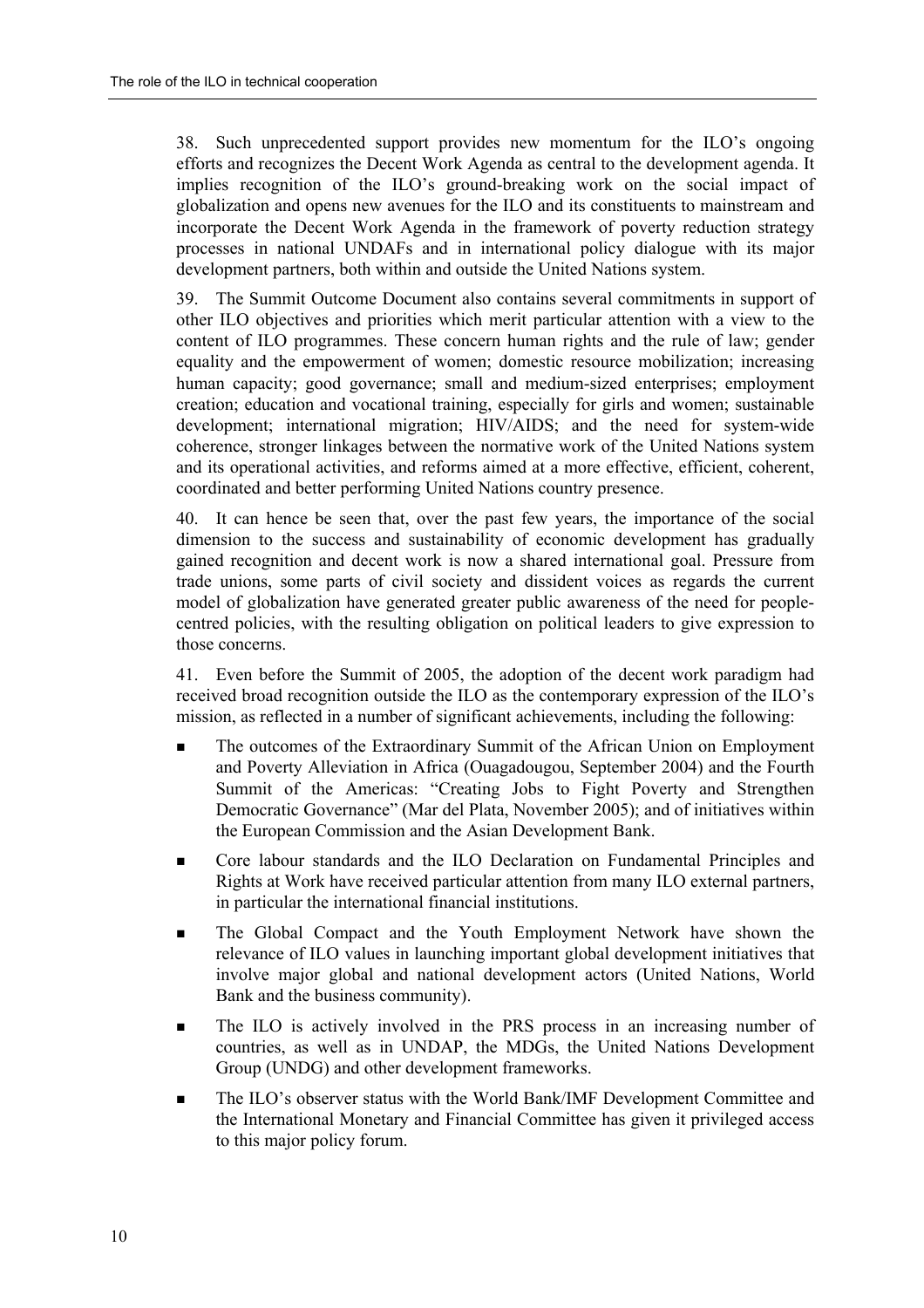- ! The European Union has selected the ILO as one of its strategic partners in the United Nations system.
- **If the Decent Work Agenda has been supported by major spiritual leaders and** organizations.
- **EXECUTE:** References to the Decent Work Agenda are included in the policy documents of a number of important non-governmental international organizations involved in development.
- **I.** The Decent Work Agenda has gained acceptance in many academic circles and has been embodied in many training curricula.

42. In particular, growing interest in ILO values based on its standards is now visible among the international financial institutions themselves: core labour standards have been discussed by the Executive Directors of the World Bank and recent initiatives by the International Finance Corporation and the Asian Development Bank in relation to international labour standards and similar expressions of interest by the Inter-American Development Bank demonstrate their increasing recognition of ILO values. A catalytic approach to relations with them hence offers significant returns in these areas.

### (a) Common Country Assessments (CCA); United Nations Development Assistance Framework (UNDAF)

43. After a decade of stagnating or declining resources, international development cooperation was given new momentum in 2002 following the International Conference on Financing for Development in Monterrey, which brought not only new commitments from donors to increase resources, but introduced the notion of the development process as driven by a larger composite of factors, including trade, investment, debt-forgiveness and the mobilization of domestic resources, along with official development assistance. This more holistic concept of the development process also underlined the mutual responsibility and accountability of donors and recipients alike to encourage an enabling environment to make aid more effective.

44. The concept of mutual accountability and responsibility emphasizes support for national efforts and for national ownership and direction of the development process. The focus on the effective use of resources for development cooperation has resulted in national strategic plans, such as poverty reduction strategies, becoming the main common frame of reference for coordination. Accordingly, donors have pledged to harmonize and simplify their procedures by aligning their programmes with national standards for management and accounting. These commitments have been articulated in two important international meetings of recipient governments and donors  $-$  the Rome Declaration on Harmonization,  $<sup>1</sup>$  and the Paris Declaration on Aid Effectiveness.  $<sup>2</sup>$ </sup></sup>

45. These developments in particular have put the United Nations system under pressure to become a more effective and unified actor on the development scene. In 1997, United Nations Secretary-General, Kofi Annan, launched a United Nations reform

 $\frac{1}{1}$ Declaration on Harmonization, Feb. 2003, http://www.aidharmonization.org/ah-overview/ secondary-pages/why-RomeDeclaration.

<sup>&</sup>lt;sup>2</sup> Paris Declaration on Aid Effectiveness, Ownership, Harmonisation, Alignment, Results and Mutual Accountability, OECD, Mar. 2005, http://www.oecd.org/dataoecd/11/41/34428351.pdf.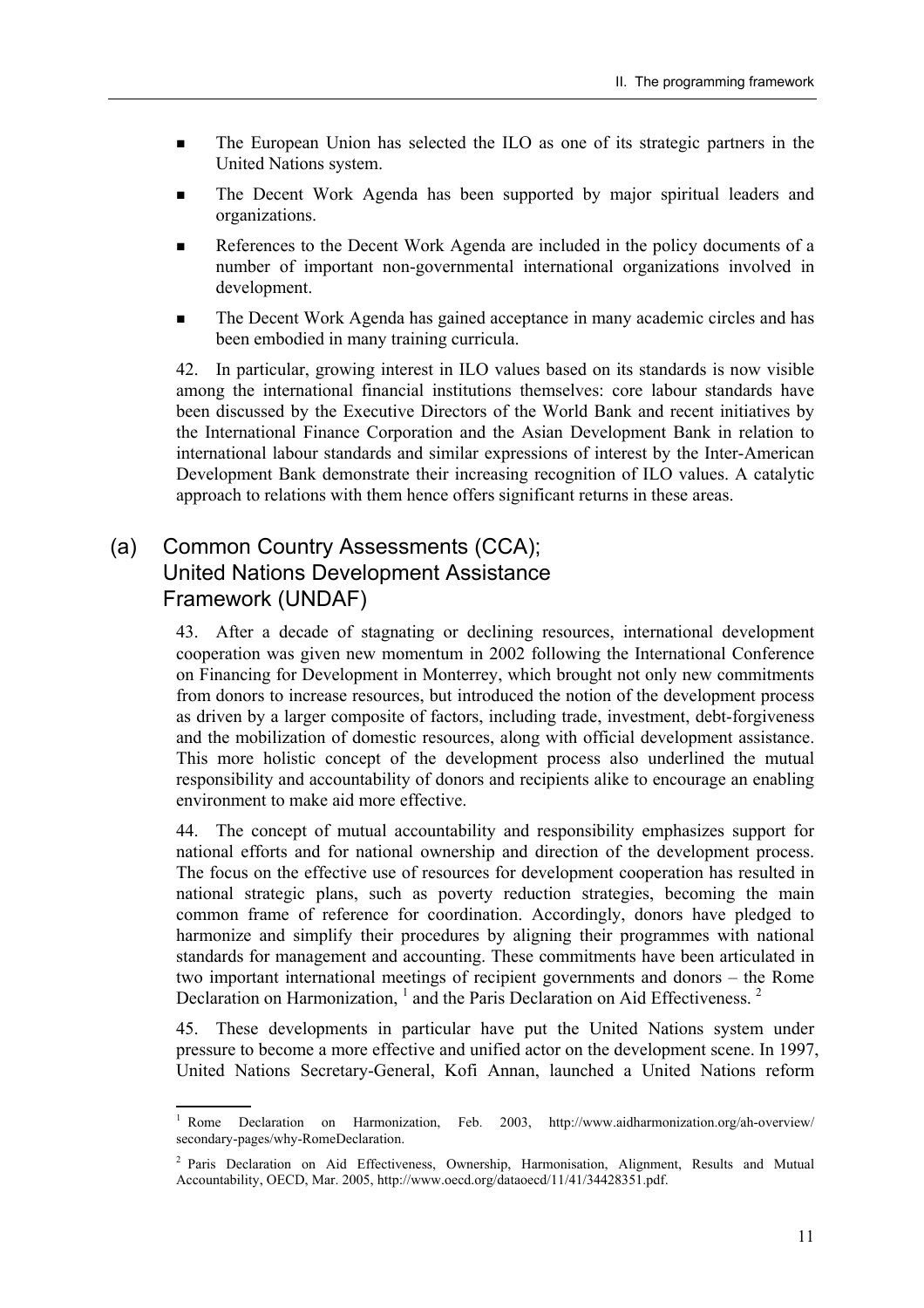process that has also been applied to the operational activities for development of the United Nations system. The aim is to forge greater unity of action out of the diverse United Nations funds and programmes and specialized agencies, particularly at national level. This reform has also been driven by decisions of the United Nations General Assembly, ECOSOC, discussions in the governing bodies of individual organizations and inter-agency machinery.

46. At the country level, unity of the United Nations system has been promoted through the strengthening of the United Nations Resident Coordinator system, with the Resident Coordinator, normally also the UNDP Resident Representative, acting as team leader of the United Nations Country Team (UNCT). Depending on the development challenges of the country, the UNCT may also be structured around a common advocacy platform. This would essentially be based on the MDGs, or human rights, and organized around thematic or sectoral groups such as HIV/AIDS, gender, poverty eradication or other issues.

47. A significant step towards a unified United Nations programme in each country has been the introduction of a system for common situation analysis and needs assessment, the CCA, leading to the preparation of a common programme platform and the UNDAF. Based on the lessons learned during the first round of CCA/UNDAF, the methodology has been further refined as a tool that more directly provides for linkages between the common programme and the specific programmes, projects and activities of each participating agency. Significantly, both the CCA and UNDAF exercises require full government involvement and are carried out with the participation of civil society partners, intended beneficiaries and other development actors active in the country. Mandatory for the United Nations funding agencies (UNDP, UNICEF, UNFPA and WFP), the UNDAF is fully integrated with the programming processes of those agencies.

48. In a participatory process with national partners, the  $CCA$  – based on a review of existing data, studies and reports by government, United Nations and other agencies  $-$  is aimed at producing an analysis of the major development challenges, opportunities and constraints of the country in terms of the mandate and capacity of the UNCT. The UNDAF then sets a number of major targets which the UNCT will accomplish, individually and collectively, over the four- to five-year programming period. These outcomes should be defined in such a way as to relate to the major goals set in national strategic plans and poverty reduction strategy papers (PRSPs). They should also represent areas where the United Nations system has a comparative advantage and the capacity to deliver. The final outcome of the process, which is undertaken through a process of dialogue and consultation with the government and other national development partners, consists of a narrative and a results matrix outlining the major outcomes and outputs to be produced, together with an indication of resource requirements, partnerships and linkages to national or other donors' programmes, as well as indicators and a monitoring and evaluation plan. The CCA/UNDAF process is quite extensive and requires the active participation of United Nations agencies over a period of some 18 months.

49. Together with the coordination arrangements under the Resident Coordinator system, the CCA/UNDAF process, which is being systematically implemented in all countries, represents a major step towards forging unity within a United Nations system consisting of agencies with widely differing mandates, operational modalities and frequently incongruous field structures. In a period of increasing competition from other development actors, which now include not only international NGOs, universities and foundations, but also bilateral agencies and the international financial institutions, it is an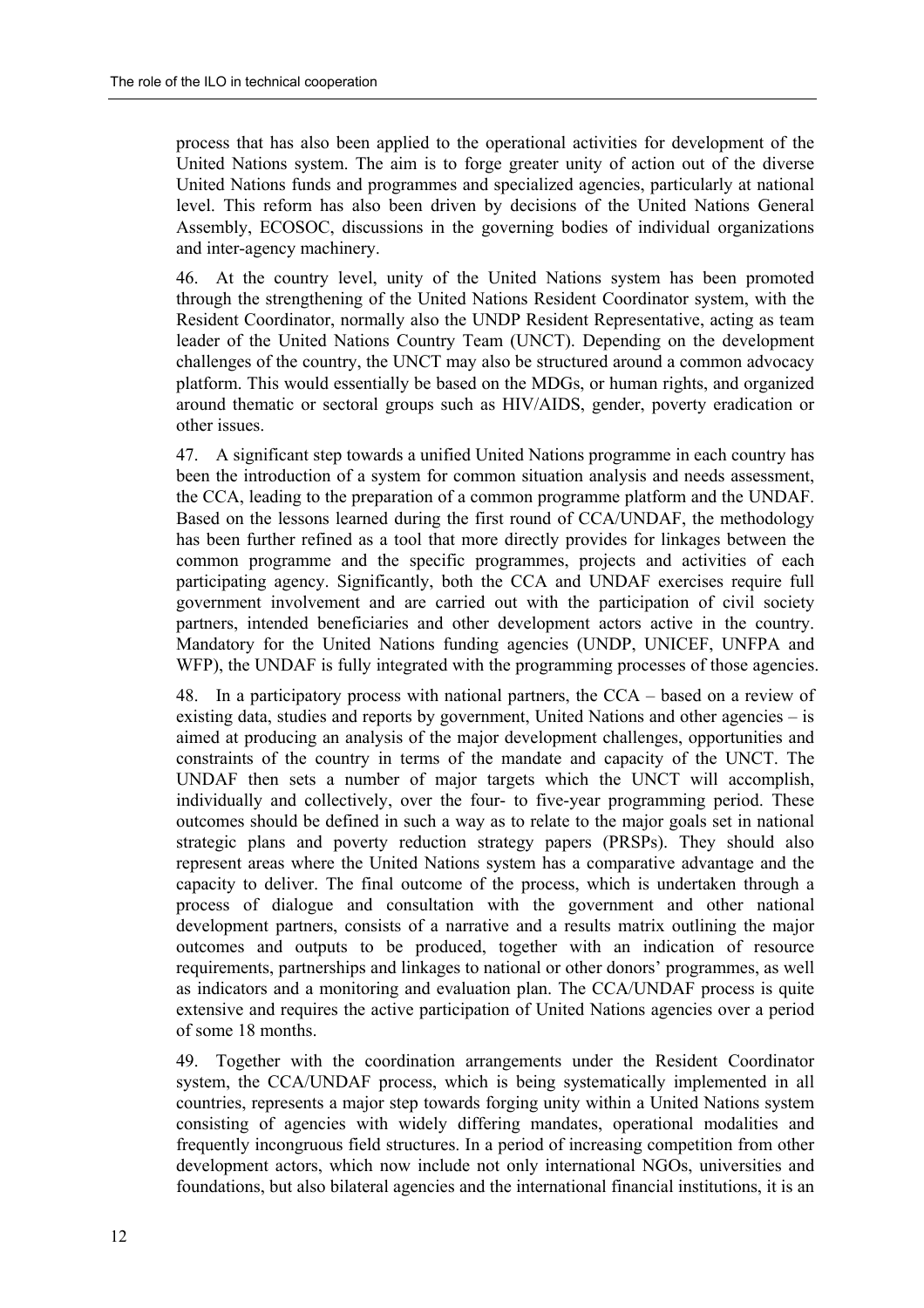attempt to ensure a common United Nations programme in each country and greater impact through the focus on a limited set of major results. The UNDAF specifically links the common results to individual agency outcomes and, as such, forms the starting point for the preparation of each participating agency's country-level programmes, while providing opportunities for greater synergy between the programmes of individual agencies and, in some cases, joint collaborative programmes. At the same time the UNDAF does not prevent an agency from responding to specific requests for assistance within its mandate, or from seeking to integrate its own programmes at the country level.

50. The ILO has participated in inter-agency discussions that have resulted in agreements on the functioning of the Resident Coordinator system and the formulation of guidelines for the CCA/UNDAF process. At the field level, the ILO not only participates in the CCA/UNDAF, but also in the formulation of poverty reduction strategies. To date, experience has been mixed in terms of promoting ILO concerns and the Decent Work Agenda. This reflects the real opportunities and benefits associated with participation in the United Nations system's programming and coordination arrangements, as well as the constraints and limitations they represent.

51. The ILO sees the benefits of and supports the rationale for a more effective and well-coordinated United Nations system that combines its accumulated experience and expertise to make greater impact on key national development challenges: it would like to cooperate with and complement the work of its partners in the United Nations system on a reciprocal basis. The gradual introduction of integrated DWCPs in various countries is a major contribution to the larger United Nations programme emerging from the CCA/UNDAF process.

52. ILO participation in the CCA/UNDAF process also allows it to involve the social partners in the consultative process and promote their interests and concerns in the framework of a larger United Nations system programme. At the same time, as a commonly owned programme, the CCA/UNDAF should engage other United Nations system partners in supporting and promoting the ILO's Decent Work Agenda. Finally, the UNDAF will increasingly be used as the framework for mobilizing resources, both from within the United Nations system and from other donors and as such will determine the flow of resources to United Nations system development cooperation. It is therefore imperative for the ILO to participate actively in the United Nations system programming process.

53. However, the sheer scope of the CCA/UNDAF exercises, which number some 30 each year, severely tests the ILO's capacity. This is compounded by the fact that the ILO does not have offices in every country. With the UNDAF focusing on four to six major results and with the whole range of United Nations agencies vying for attention to their particular sectoral or thematic concerns, there is also the risk that the ILO's objectives will not receive sufficient attention or will be dissipated or subsumed in broader programme areas that make it more difficult to ensure a distinct and identifiable contribution. This calls for a more realistic and pragmatic approach whereby the ILO fully participates throughout the process and gives priority attention to countries where the needs and priorities regarding employment and decent working conditions are particularly clear and where the conditions for a substantial major programme to be supported by the ILO are more likely to materialize.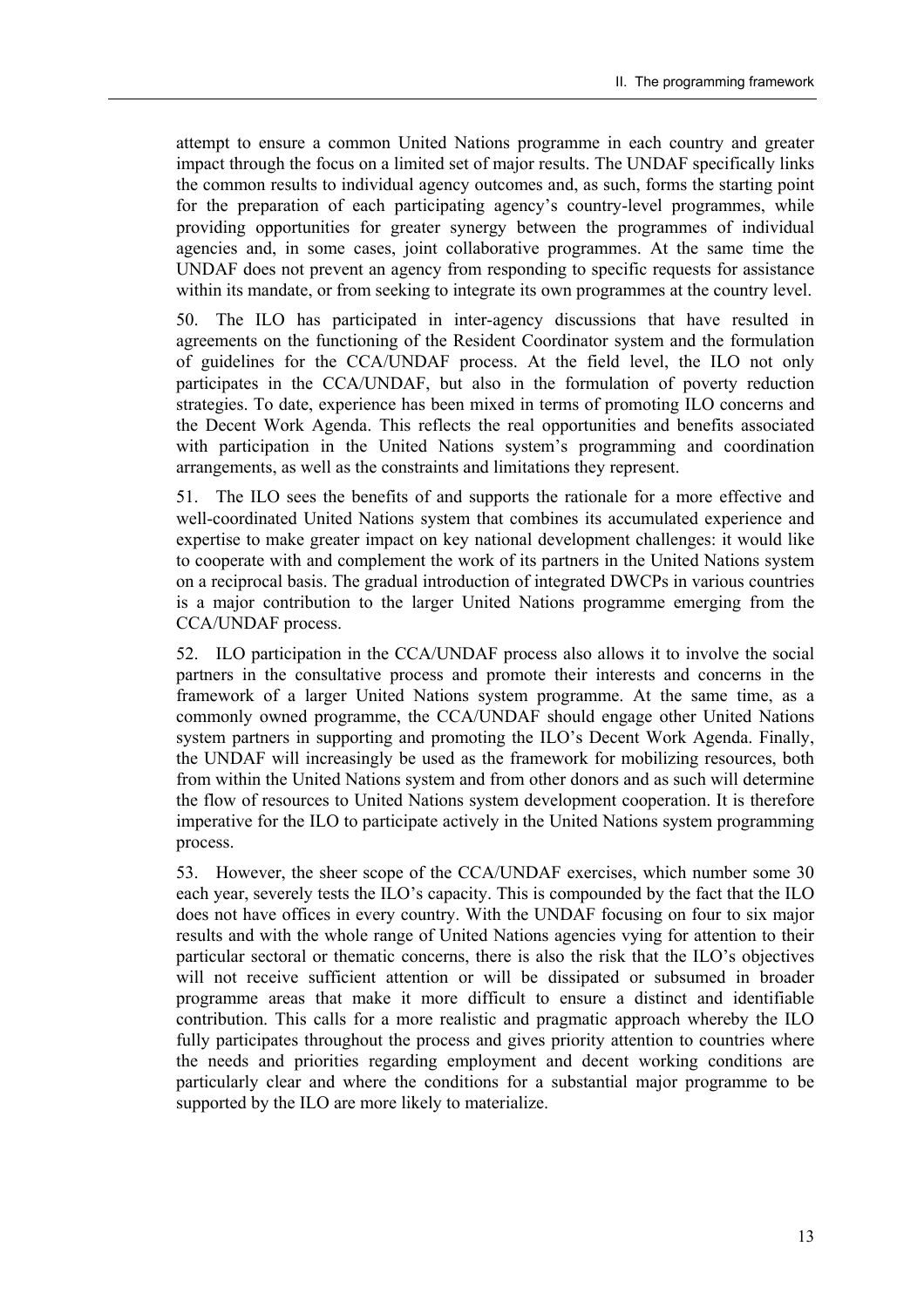#### (b) Poverty reduction strategies: ILO contributions and experience

54. Poverty reduction is a critical element of the ILO agenda. The increasing centrality of the PRS  $\frac{3}{3}$  processes in defining priorities for internal and external resource allocations at the country level has made it necessary for the ILO to engage in and influence these processes in order to better promote the Decent Work Agenda at the national level. Through such involvement, the ILO seeks to develop and promote coherent crosssectoral strategies and integrated frameworks for connecting the PRS and Decent Work Agenda at the national level. This approach draws on all four of the decent work strategic objectives and involves three specific goals: empowering constituents by building their capacity to engage in PRS exercises; incorporating relevant dimensions of the Decent Work Agenda into poverty reduction strategies (PRS); and influencing and developing partnerships with the other stakeholders involved in the PRS. This involves:

- ! *Expanding the PRS knowledge base, increasing awareness and advocacy.* This includes regular meetings of the ILO PRS Advisory Committee and annual staff training seminars for headquarters and field-based staff in Turin. Periodic meetings have been held with the World Bank, the United Nations and other donors to promote decent work as a strategic tool for poverty reduction. At the request of ILO staff and constituents, the Office has produced a reference manual on decent work and poverty reduction strategies,  $\frac{4}{3}$  which is used to structure capacity building workshops and as a user-friendly reference guide. The manual reviews recent changes in development assistance and aid architecture, including the increasing allocation of donor funding into government budgets and its implications for the ILO, including the relevance of this to DWCPs. This is one of a number of tools that are now available to help constituents and staff engage in PRS processes more effectively. ACTRAV and ACT/EMP have put together resource materials for employers' and workers' groups respectively and other useful tools include a guide to the integration of gender equality in social dialogue and PRS, produced by the ILO Programme on Social Dialogue and an advocacy guidebook on decent work and poverty reduction developed by the ILO Policy Integration Department.
- ! *Country-level support and capacity-building work.* The Office has scaled up and broadened its PRS activities in response to specific requests from field offices and social partners and now supports PRS work in more than 15 countries. Engagement in PRS dialogue has enabled the ILO to raise its profile and visibility in a number of countries and at the same time helped enhance constituentsí ability to contribute actively to policy dialogue. In general, the  $ILO$ 's engagement in the PRS process at the country level has led to improved participation by constituents and has opened the scope of policy dialogue to include employment issues. More recent PRSPs are better addressing some of the weaknesses identified in earlier examples, including greater coverage of employment and equity issues. There is also evidence to

 <sup>3</sup> PRSPs are Poverty Reduction Strategy Papers, defined as the World Bank/IMF-supported national poverty reduction strategies which are in place in most low-income countries (LICs) and which were originally designed to access concessional finance and/or debt relief. Some other countries which may not be LICs have also chosen to implement national poverty reduction strategies which follow similar principles but are not necessarily used to access debt relief or concessional finance. These are usually referred to as simply poverty reduction strategies (PRS).

<sup>&</sup>lt;sup>4</sup> http://www.ilo.org/public/english/bureau/integration/download/tools/6 3 107 prsrefmanual.pdf.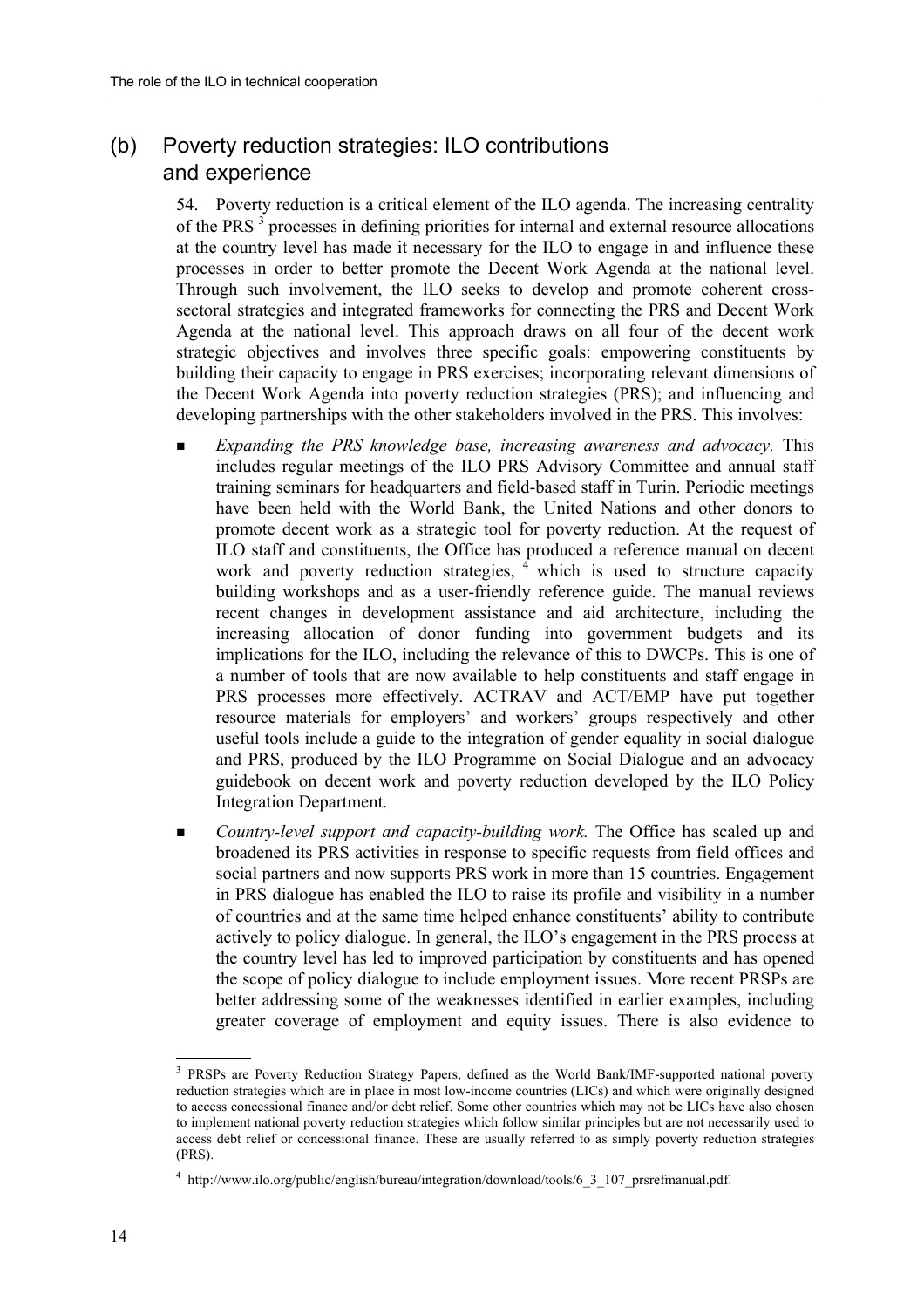suggest that key stakeholders in PRSPs, including ministries of finance and planning and donors are increasingly receptive to the Decent Work Agenda. Generally, the ILO's engagement has broadened the scope of policy options and their critical review during the PRS process. There are also examples where work on the PRS process has fostered more and better working relations both between constituents and within constituent groups. Effectiveness in PRS work requires sustained contributions over a full PRS cycle, involving inputs to the design of the strategy, its monitoring and ultimately its review and assessment. As a countrydriven process, it is not time bound, since the policy dialogue process does not have a defined start and finish. The returns on the ILO's investment in PRS processes accrue in the medium term, with the orientation of policy and resources towards decent work goals. This implies a need to be focused in prioritizing ILO initiatives in given countries and establishing the links between those projects and programmes and the broader policy environment.

55. By virtue of its tripartite structure, the ILO can make a unique contribution to the PRS process. The raison d'être for trade unions is and always has been to give poor people access to collective power with the purpose of improving their living and working conditions. International trade union organizations and ACTRAV have in the present PRS context assisted many national trade union organizations in transferring their vast experience of organizing and using collective action to the poor in general and to informal economy workers in particular. This does not always mean direct organization into trade unions, but in many cases it involves the creation of membershipbased democratic structures for the poor with the help of trade unions. Thus, the poor can also democratically influence their own fate and are not in the hands of outside organizations of often doubtful democratic character. ACTRAV projects in India, Burkina Faso and Niger are examples of giving the poor access to collective power and action.

56. Strong demand by ILO constituents for support in the PRS process and widespread recognition by donors of the ILO's work on PRS mean that the ILO's involvement in PRS work has the potential to grow and that this will increasingly be done through DWCPs. Deepening and expanding this work, however, means addressing overstretched institutional capacity and the need to supplement tight regular budget resources with new extra-budgetary funding devoted to the PRS process at the field level.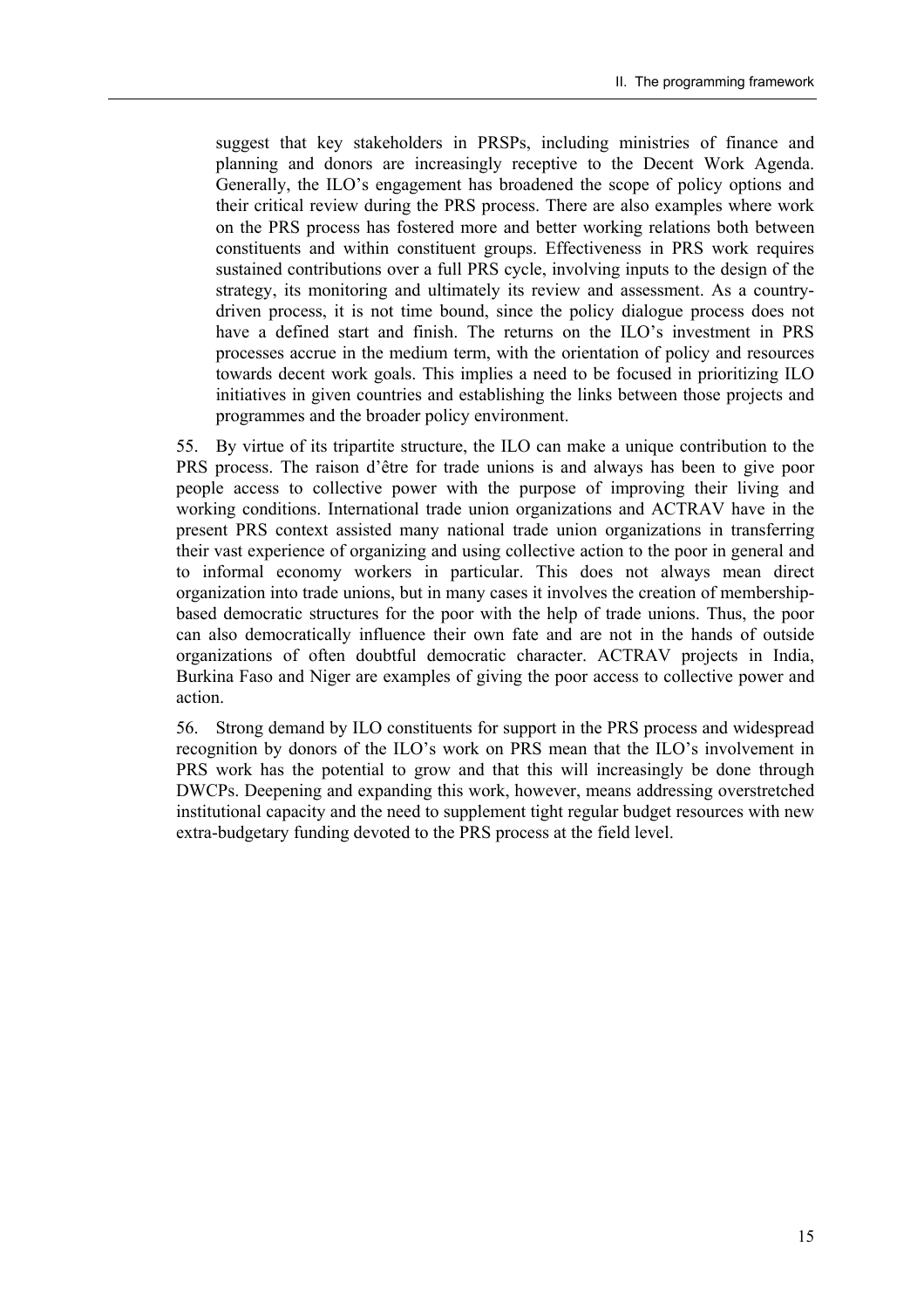| <b>Box II.2</b><br>Status of ILO involvement in poverty reduction strategies since 2002 |                                       |  |  |  |  |
|-----------------------------------------------------------------------------------------|---------------------------------------|--|--|--|--|
| Africa                                                                                  |                                       |  |  |  |  |
| Ethiopia                                                                                | Ongoing                               |  |  |  |  |
| Ghana                                                                                   | Ongoing                               |  |  |  |  |
| Lesotho                                                                                 | Ongoing                               |  |  |  |  |
| Mali                                                                                    | Completed 2004                        |  |  |  |  |
| Sudan                                                                                   | Ongoing                               |  |  |  |  |
| United Republic of Tanzania                                                             | Second round ongoing                  |  |  |  |  |
| Asia                                                                                    |                                       |  |  |  |  |
| Cambodia                                                                                | Completed 2003                        |  |  |  |  |
| China                                                                                   | Completed 2005, second round expected |  |  |  |  |
| Indonesia                                                                               | Completed 2005                        |  |  |  |  |
| Nepal                                                                                   | Completed 2003                        |  |  |  |  |
| Pakistan                                                                                | Completed 2004                        |  |  |  |  |
| Viet Nam                                                                                | Completed 2005                        |  |  |  |  |
| Yemen                                                                                   | Ongoing                               |  |  |  |  |
| <b>Latin America</b>                                                                    |                                       |  |  |  |  |
| Ecuador                                                                                 | Ongoing                               |  |  |  |  |
| Honduras                                                                                | Completed 2003                        |  |  |  |  |
| Peru                                                                                    | Ongoing                               |  |  |  |  |
| <b>Europe</b>                                                                           |                                       |  |  |  |  |
| Kyrgyzstan                                                                              | Ongoing                               |  |  |  |  |

### **2. Strategic planning and budgeting: Priority setting and links with regular budget programmes**

57. The ILO adopted strategic planning and budgeting and results-based management with the Programme and Budget for 2000-01. Improving performance lies at the heart of managing for results. This involves stating the objectives sought and measuring and reporting on the results achieved. Consequently, significant changes have been introduced to programming and budgeting and to reporting on programme implementation. These changes directly concern technical cooperation.

58. The programme and budget is structured around the four strategic objectives that define decent work. Operational outcomes state the results expected to be achieved under the four strategic objectives during the biennium. Each operational outcome is further specified with one or more indicators and related targets to be achieved during the biennium.

59. Resource information, combining both regular budget allocations and estimated technical cooperation expenditure, has been provided for each of the nine operational objectives since the Programme and Budget for 2000-01.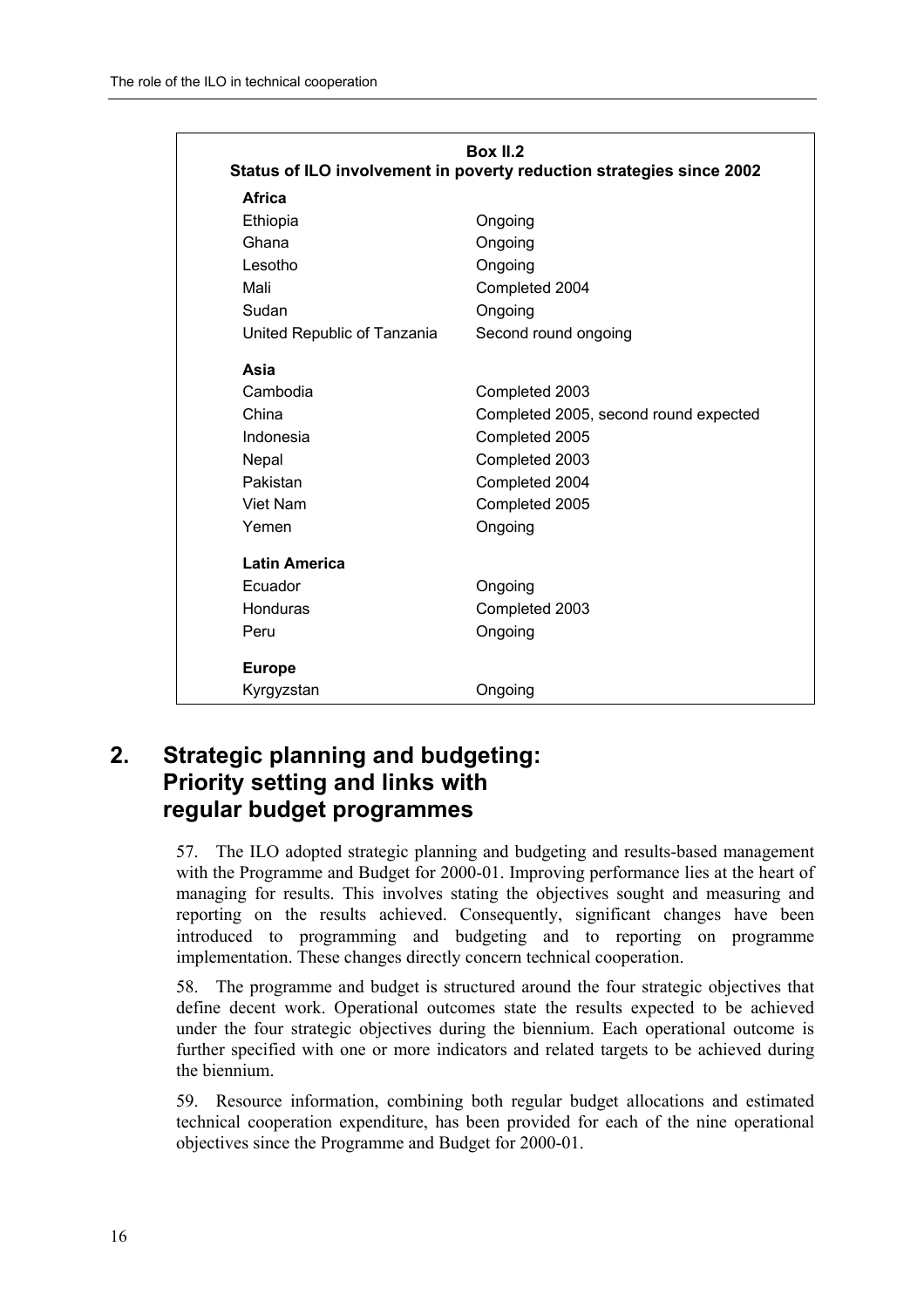60. In the annual report on programme implementation, the ILO reports to the Governing Body on the achievements realized against each operational objective (operational outcomes will be included as of 2006).  $5$  Results achieved under all sources of funding combined are included in the more detailed biennial reports on programme implementation.

61. The ILO has as a result moved towards greater integration of different funding sources, including the regular budget, regular budget technical cooperation, extrabudgetary technical cooperation, programme support income and other sources, under one single programme, budget, implementation and reporting framework based on managing for results.

62. This corresponds to the reality of ILO managers, who have to combine funding from different sources (regular budget and extra-budgetary) in pursuing the activities and outcomes detailed in the programme and budget. Each outcome's budget is a composite of different sources.

63. The Strategic Policy Framework for 2006-09 discussed by the Governing Body in November 2004 <sup>6</sup> identifies the integration of extra-budgetary and regular budget activities as a priority and lists a number of measures for this purpose. These include strengthening capacity in field offices to implement technical cooperation, better procedures to appraise technical cooperation proposals and stronger orientations in the programme and budget for the mobilization of extra-budgetary resources.

64. The difficulty in ensuring the adequate integration of, and a balance between, regular budget and extra-budgetary resources should not be underestimated and it is important at the same time to retain the focus on ILO priorities when donors' preferences shift.

### **3. Responding to constituentsí needs: Helping governments, employers and workers**

65. The ultimate goal of ILO technical cooperation is and remains to build the capacity of national institutions and particularly the social partners, to define and implement policies and programmes that will create a supportive environment for the effective application of international labour standards and thus at the same time promote the Decent Work Agenda.

66. The Office acts in a variety of ways to ensure that the design and delivery of its technical cooperation activities are tailored to the needs and demands of its constituents. The development and management of technical cooperation projects has now been largely decentralized to field offices to ensure their relevance to national constituents. The introduction of the decent work country programme framework offers a more formal and secure mechanism to link technical cooperation to national tripartite priorities.

 $5$  Governing Body document, GB.295/PFA/13, Mar. 2006: http://www.ilo.org/public/english/standards/ relm/gb/docs/gb295/pdf/pfa-13.pdf.

<sup>6</sup> Governing Body document GB.291/PFA/9, Nov. 2004: http://www.ilo.org/public/english/standards/ relm/gb/docs/gb291/pdf/pfa-9.pdf.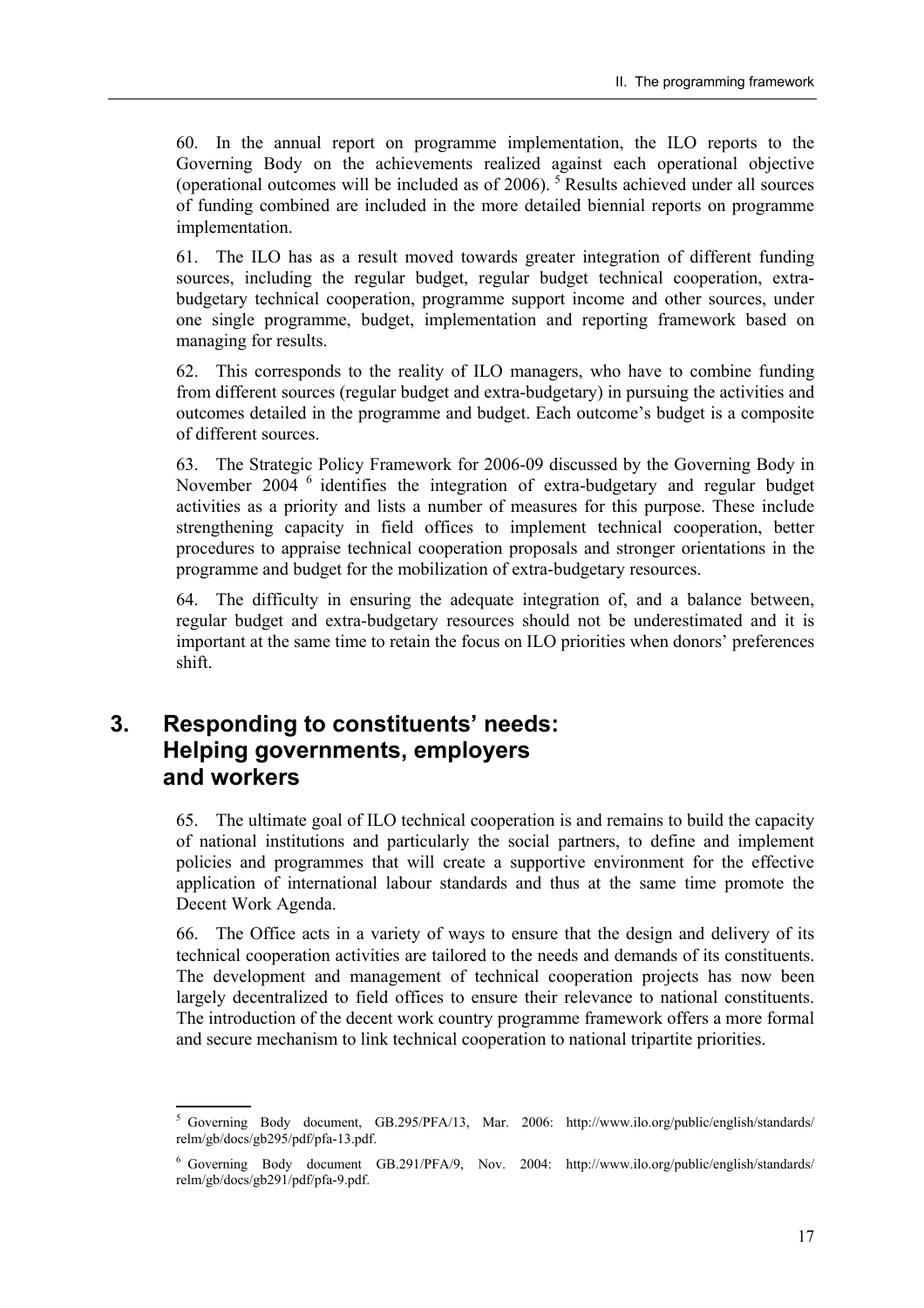67. In addition, tripartite committees are created to oversee and advise on the planning and implementation of individual programmes or projects. This is typically the case with IPEC national committees. Existing tripartite bodies and social dialogue institutions also sometimes act as the national counterpart in project implementation. In some instances, these bodies are the direct recipients of ILO technical assistance. However, improvements are necessary with regard to the participation of tripartite bodies and national constituents should systematically be involved in project evaluation exercises.

68. Specific programmes and projects are designed to strengthen the capacity of ministries of labour to improve the depth and coverage of their labour administration functions. Others aim at supporting the capacity of employers' and workers' organizations to deliver better services to their members and to effectively represent them in policy-making and bipartite or tripartite negotiations. In the recent past, it has not always been easy to attract extra-budgetary funding for these programmes, which have tended to receive insufficient attention in national development frameworks and exercises. The Office has taken a number of steps to enhance the involvement and visibility of constituents in its technical cooperation. These include the systematic participation of the Bureaux for Employers' and Workers' Activities (ACT/EMP and ACTRAV) in donor review meetings; adding tripartism and strengthening of the social partners as one of the main criteria for project design and appraisal; introducing allocations for mainstreaming tripartism in multi-annual framework agreements with donor agencies; and, in general, support to project development by ACT/EMP, ACTRAV and employers' and workers' specialists in field offices. It is recognized that these measures have far from taken full effect and that important improvements are still needed in their practical execution. Thus the trend of decreasing extra-budgetary support for the direct strengthening of employers' and workers' organizations will be addressed with a view to persuading donors that strong, representative and capable social partners are necessary to realize the ILO's agenda in general and social dialogue in particular.

69. The Office believes that there is scope for ensuring that constituents' concerns become more visible in national development agendas and that larger volumes of resources can be mobilized as a consequence. One important area of work has been the greater involvement of ministries of labour in the definition of national development plans and PRS as well as the adequate participation of employers' and workers' organizations in consultative processes with civil society. An equally important area is the social partners' role in the negotiation and implementation of regional integration processes and free trade agreements, including the application of labour clauses and monitoring the impact of free trade on employment and labour patterns. Policy dialogue and operational cooperation have recently been initiated in this area in particular with the European Commission, with the valuable collaboration of the Turin Centre. These recent steps need to be followed closely so that they bring tangible and sustainable results.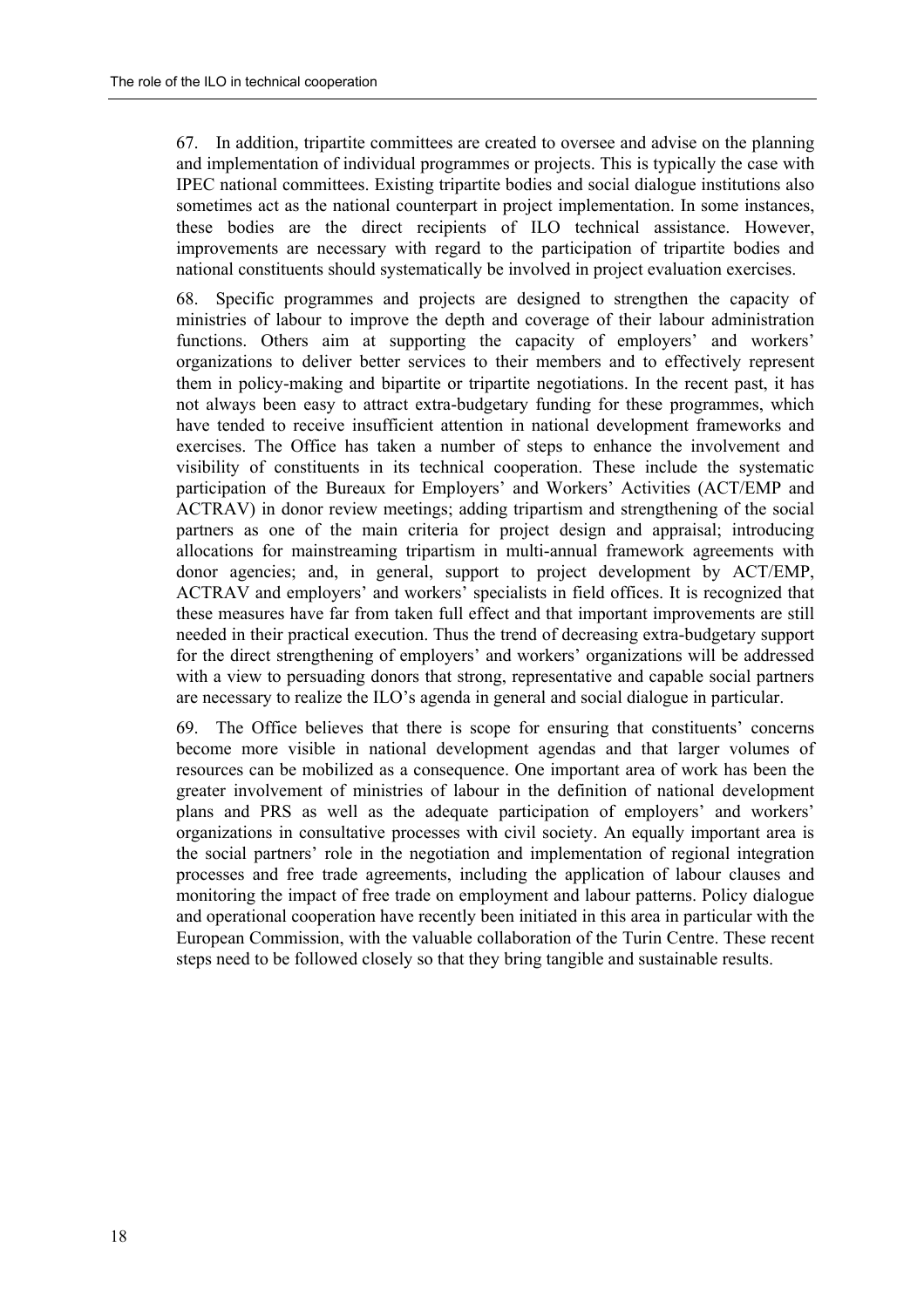### **4. Decent work at the country level**

#### (a) Experience with decent work pilot programmes

70. Promoting the Decent Work Agenda at the country level calls for a coherent set of national policies that respond to specific economic, social, political and environmental goals and priorities. Putting this into practice is a real challenge that was taken up by the decent work pilot programme (DWPP) over the period 2002-05. The DWPP consisted in a series of pilot initiatives developed in close consultation with constituents at the country level. Implemented in eight countries – Bahrain, Bangladesh, Denmark, Ghana, Kazakhstan, Morocco, Panama and the Philippines - the DWPP demonstrated the relevance of the Decent Work Agenda to address a range of diverse country priorities and characteristics: it has also tested in practical terms how the Office and ILO constituents can integrate decent work goals into higher-level national policy agendas  $$ national PRS, improved competitiveness in the global economy or improved governance and democratization  $-$  and use the decent work framework to develop a set of integrated policies. Practical lessons learned from the pilot experience have been analysed and widely disseminated to inform the mainstream decent work country programme (DWCP) processes. Some of the key lessons are the following: 7

- ! *Social dialogue and tripartite consultations play a crucial role in building common understanding and determining the focus of the Decent Work Agenda in the light of national priorities, frameworks and capacities.* The DWPP experience has shown that the integration of decent work goals into national policy agenda is effectively achieved when government, employers and workers are actively involved in reflecting on broad priorities and in defining the national decent work agenda and its focus. Advocacy, capacity building and social dialogue around commonly shared information and data analysis have therefore been essential in identifying the principal focus, action areas and strategies to achieve the targets. This process has produced concrete goals relevant to specific national policy priorities such as poverty reduction in Ghana, industrial restructuring of the textiles and garment sector in Morocco, national responses to globalization in Bangladesh, local development in the Philippines, democratization and its related reform agenda in Bahrain, an integrated approach to social protection in Kazakhstan and labour market reform in Panama.
- ! *The added value of the DWPP has been to stimulate dialogue and action on a set of interconnected policy areas showing the synergies that can be achieved and the trade-offs that need to be addressed.* Policy dialogue has proven useful in bringing together the social partners and other national stakeholders to discuss the relation between economic and social policies and in generating tripartite consensus on national policies and action plans. In Panama, for example, policy dialogue resulted in the initiation of a US\$200 million employment-intensive infrastructure programme and in an agreement on the basket of goods to be used as the basis for determining the minimum wage. In Ghana, it resulted in the inclusion of the promotion of informal economy micro- and small enterprises in the national poverty reduction strategy. In Morocco, the social partners adopted a tripartite National Action Plan to boost the textiles and garment industry's competitiveness through the promotion of decent work. The ILO is supporting the implementation

  $^7$  For more detailed information, see http://www.ilo.org/public/english/bureau/dwpp.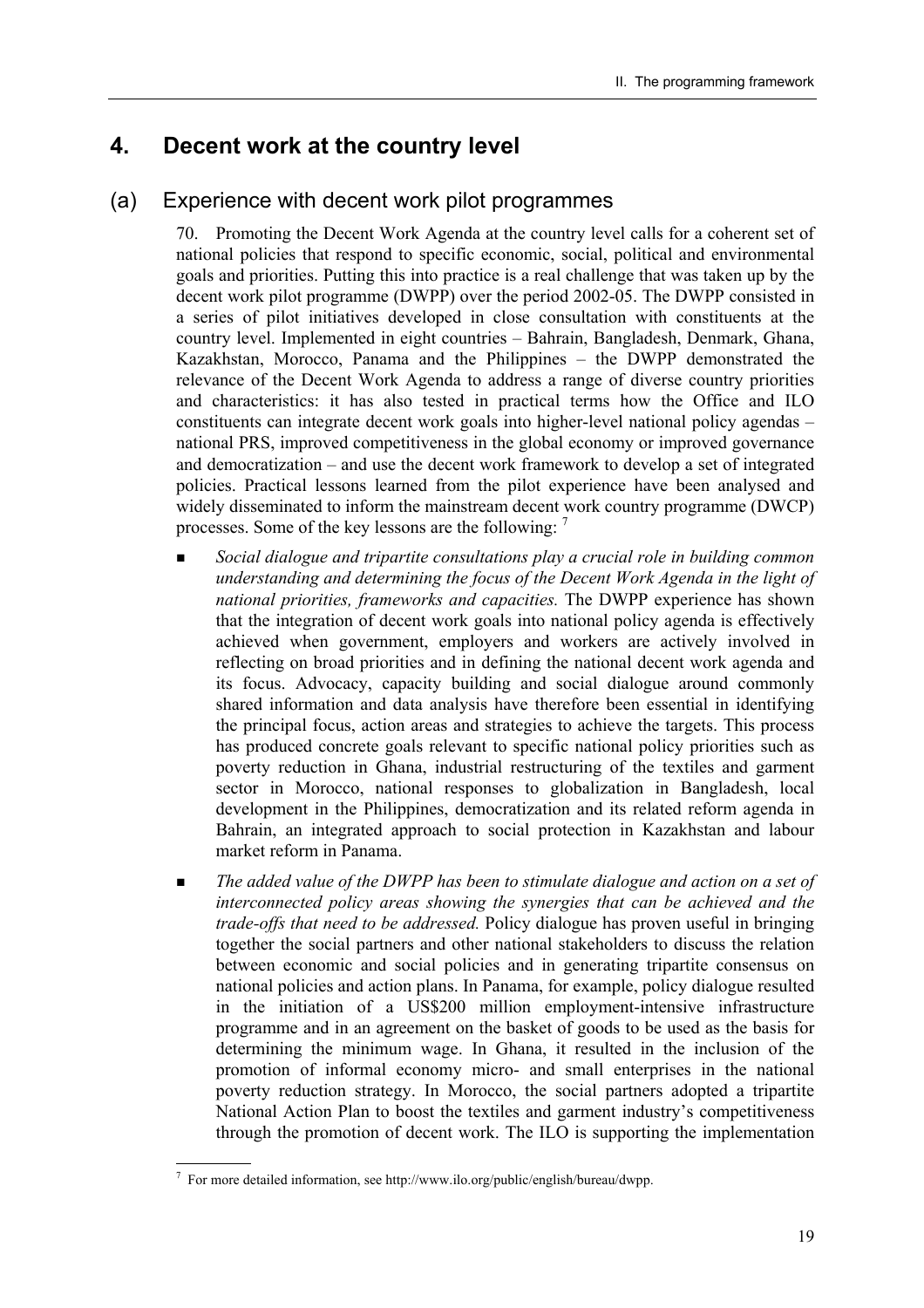of this National Action Plan, which has received financial support from the Government of Spain since June 2005.

 $\blacksquare$  *The DWPP stimulated an internal review of the tools available in the technical sectors to support evolving country priorities and promoted practical modalities for coordinated support by field offices and headquarters technical units.* Country experience identifies a number of policy issues that can only be addressed effectively from an integrated and multidisciplinary perspective, combining the knowledge and tools developed by individual programmes. New areas for integrated policy support were identified and new tools are being developed. The DWPP developed collaborative working methods to support integrated frameworks at the country level and consolidated contributions from more than a dozen units covering all four strategic objectives from the regions and headquarters.

### (b) ILO decent work country programmes: Framework for the future

71. In pursuing the DWCPs, the ILO remains fully committed to participating in and contributing to the United Nations Development Assistance Framework. Its engagement in that process ensures that ILO constituents are consulted, as national stakeholders, in policy-making exercises, thereby involving them in processes that include larger groups of donors and bringing their views to bear on national programmes. Synchronization with the UNDAF exercise is hence important, since this offers a results-based approach to national development involving managerial review. The outcomes of ILO reviews form the basic elements for the planning of ILO assistance and contribution to wider development frameworks of assistance such as UNDAF and the PRS.

72. DWCPs are progressively being adopted as the framework for ILO cooperation in member States. Their explicit purpose is to concentrate ILO assistance in a limited number of areas and to target measurable or describable results. Country programme priorities (and areas of work) are determined in close consultation with constituents, taking account of the ILO programme and budget, the development priorities of the country and strategic considerations of where and how the ILO can best promote the Decent Work Agenda. For each priority, one or more country outcomes are defined that are achievable within two years (the ILO programming biennium) or in the medium term. Evaluations will also be carried out (self-evaluation and/or external assessments) to determine whether the expected outcomes have in fact been achieved and whether they have improved the situation, solved a problem, or moved in the desired direction.

73. The concentration of ILO cooperation on a limited number of areas in each member State in terms of priorities and projected outcomes has a number of implications for ILO technical cooperation. In a transitional phase, the priorities and outcomes selected tend to reflect areas in which the ILO has ongoing technical cooperation funded through extra-budgetary resources. However, in the future the ILO will be able to determine with far greater precision the areas in which there is strong demand from constituents for ILO assistance, identifying a limited number of priorities and outcomes in which the ILO can concentrate the development of its technical cooperation programme financed from extra-budgetary resources.

74. DWCPs have important implications for resource mobilization. The identification of priorities for technical assistance and extra-budgetary funding directly linked to priorities for ILO assistance in countries should be facilitated. This should help the more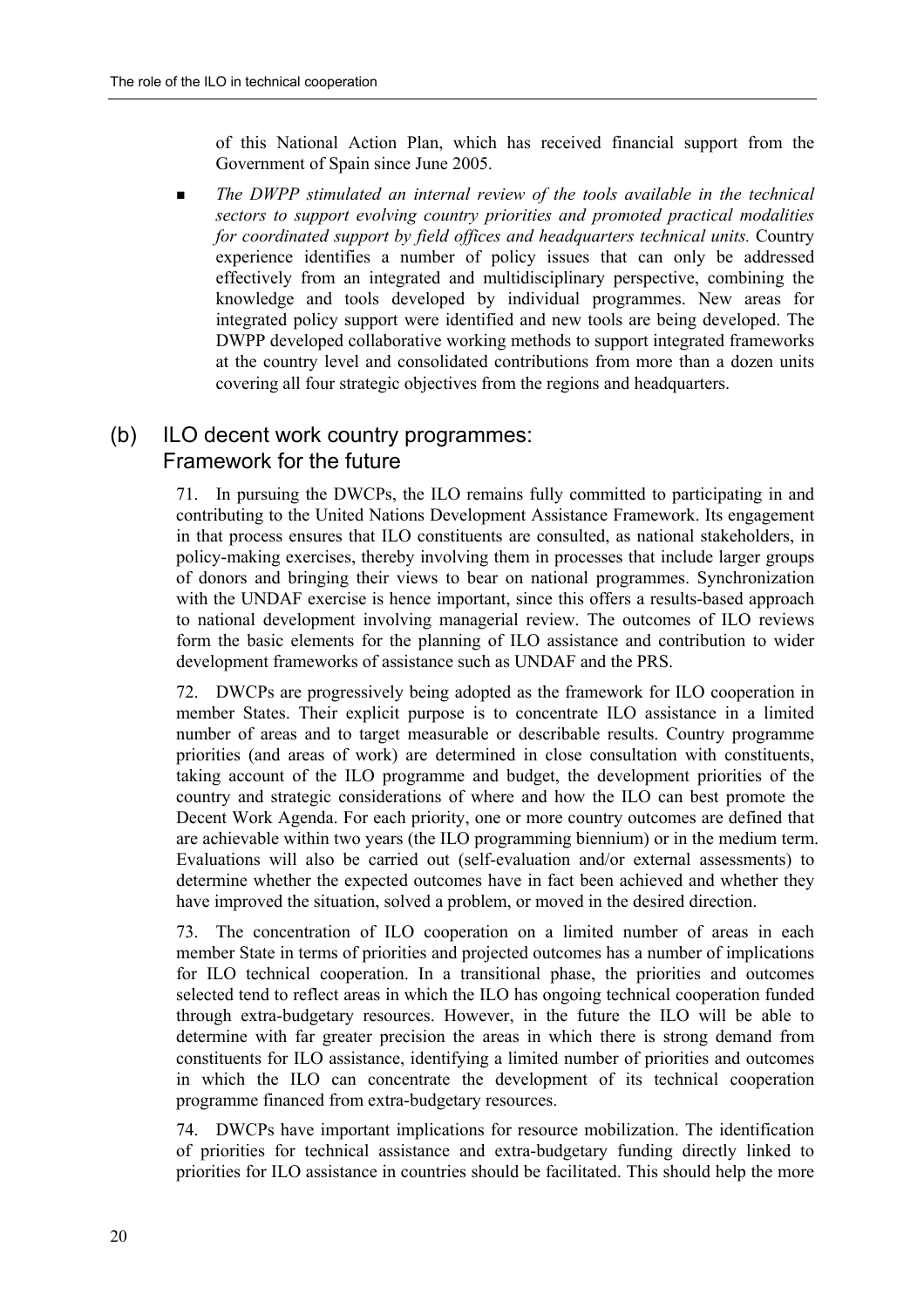timely identification of needs and thorough programming of support requirements. Regular budget technical cooperation resources could be used more strategically to prepare proposals for extra-budgetary financing.

75. Both regular budget and extra-budgetary resources will be planned, used and reported upon within a comprehensive management framework centred on achieving determined results. Performance in countries and overall performance in achieving ILO objectives will be monitored more closely to yield more useful data on achievements and bring the programming framework closer to constituents' requirements, thereby strengthening internal governance.

#### **Box II.3**

#### **Ghana decent work pilot programme – Working out of poverty**

The Ghana DWPP has been a precursor of outcome-oriented and integrated decent work country programmes in the ILO. Four out of ten Ghanaians are classified as poor and poverty reduction has been declared the top national development priority. A growing proportion of the poor depend on the informal economy for their livelihood. The DWPP has hence focused on poverty reduction, concentrating on the informal economy.

The Ghana poverty reduction strategy (GPRS) is the key national policy and resource allocation framework. The aim therefore was to have the objective of decent work reflected in the GPRS, supported by resource allocations, effective strategies and decentralized programmes for poverty reduction in the informal economy.

Since policy changes can only be brought about by the national partners, the DWPP emphasized national ownership. Since its inception in early 2002, ILO constituents have played a central role in designing, leading and implementing the programme. Most ILO technical assistance has aimed at strengthening constituents' capacity to engage in the PRS process.

For the past three years, ILO constituents have been engaged in revision of the GPRS on the basis of a tripartite consensus. The consolidated draft of the GPRS 2006-09 includes more and better jobs as an explicit goal, supported by specific programmes and funding. In seeking to influence the GPRS revision process, constituents have drawn on the policy analysis, development and testing they participated in under the DWPP. Inputs into the revised GPRS were derived from work on productivity and wages, skills development and youth employment, labour-based public works programmes, small enterprise promotion, the inclusion of persons with disabilities and local economic development.

A very encouraging sign is that in January 2005 the President declared improvements in the informal sector a priority for his second term of office. This is the central goal originally set by constituents for the DWPP in 2002 and now shared at the highest political level. The Minister for Private Sector Development has requested the DWPP to help develop the government programme for the informal economy. The Minister of Manpower, Youth and Employment has included the expansion of the DWPP's local economic development approach to 40 more districts as part of a major youth employment programme to be launched in early 2006. The Presidentís Office, the Ghana Social Investment Fund and several donors have signalled interest in supporting the existing and future district schemes.

The DWPP has deliberately drawn on the complementarities between policyoriented, national-level work with more hands-on, local and direct assistance in order to favour the formulation of operational and tested policies. The programme has invested about US\$1 million to date, from a wide range of sources. While it had been initiated with ILO regular budget contributions from the field and in headquarters, it would have been impossible to sustain the programme without extra-budgetary funding. Since March 2003, the main source of funding for the DWPP has been the project "Working out of poverty" under the Netherlands Partnership Programme. Project funds continue to be supplemented by RBTC and other regular budget resources, in particular significant investments in ILO staff time.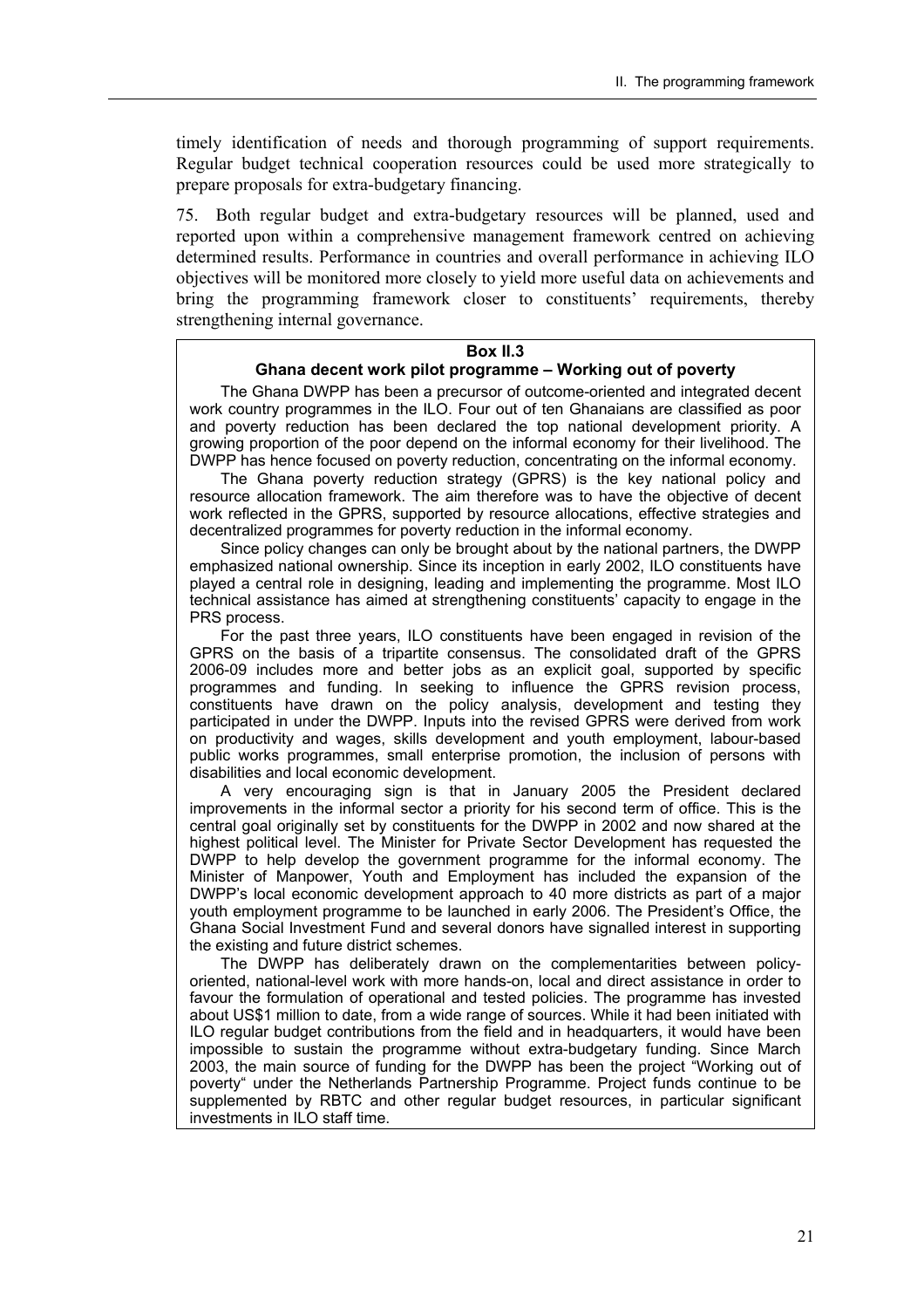# **III. Partnerships for development cooperation**

If economic growth is to make greater inroads against poverty, there is a need for smarter policies, more resources and closer partnerships.

> United Nations Secretary-General, Kofi Annan, High-Level Segment, ECOSOC, New York, 29 June 2005.

### **1. Assets and opportunities**

76. The changes of the past few years, both within the ILO and in the international environment, make it necessary to review the ILO's strengths and advantages, in particular international labour standards and tripartism, and to examine how they can best be utilized to promote decent work. In doing so it is necessary to bear in mind the shifts in modalities for technical cooperation, especially at the national level, and to provide decent work with a firm strategic basis in terms of technical cooperation. The ILO, in contrast to other international organizations, was conceived at the outset as a trinity associating governments with business and trade union organizations  $-$  the real actors of the economy and crucial parties to economic and social progress in every country on an equal footing in decision- and policy-making. This aspect of the ILO merits stronger advocacy in the current development context in view of the unique advantages it offers.

77. The ILO has also acquired unique experience in fostering dialogue, balance and compromise, anchored in realism and perseverance in pursuing economic and social objectives together. Respect for divergent interests and the willingness to find concrete, sustainable solutions that serve all stakeholders are the hallmarks of the ILO's approach. Such experience should be brought to bear on the participation of civil society and especially employers' and workers' organizations, in the broader development dialogue and in activities. This approach has resulted in the adoption, and implementation, of a vast body of international labour standards. At the heart of it are eight core labour standards, widely ratified by the ILO's member States, which inspire initiatives and schemes to complement them by voluntary action addressing corporate social responsibility.

78. In addition, the ILO has acquired technical expertise in all aspects of employment, labour rights, social protection and social dialogue. This can be used for policy formulation and capacity development and to obtain technical advisory services.

79. The Office has been instrumental in promoting dialogue and joint decision-making between constituents (governments, employers' and workers' organizations) and has associated other partners and donor agencies over much of its history in support of the agenda set by its tripartite governance structure. Its technical assistance programmes first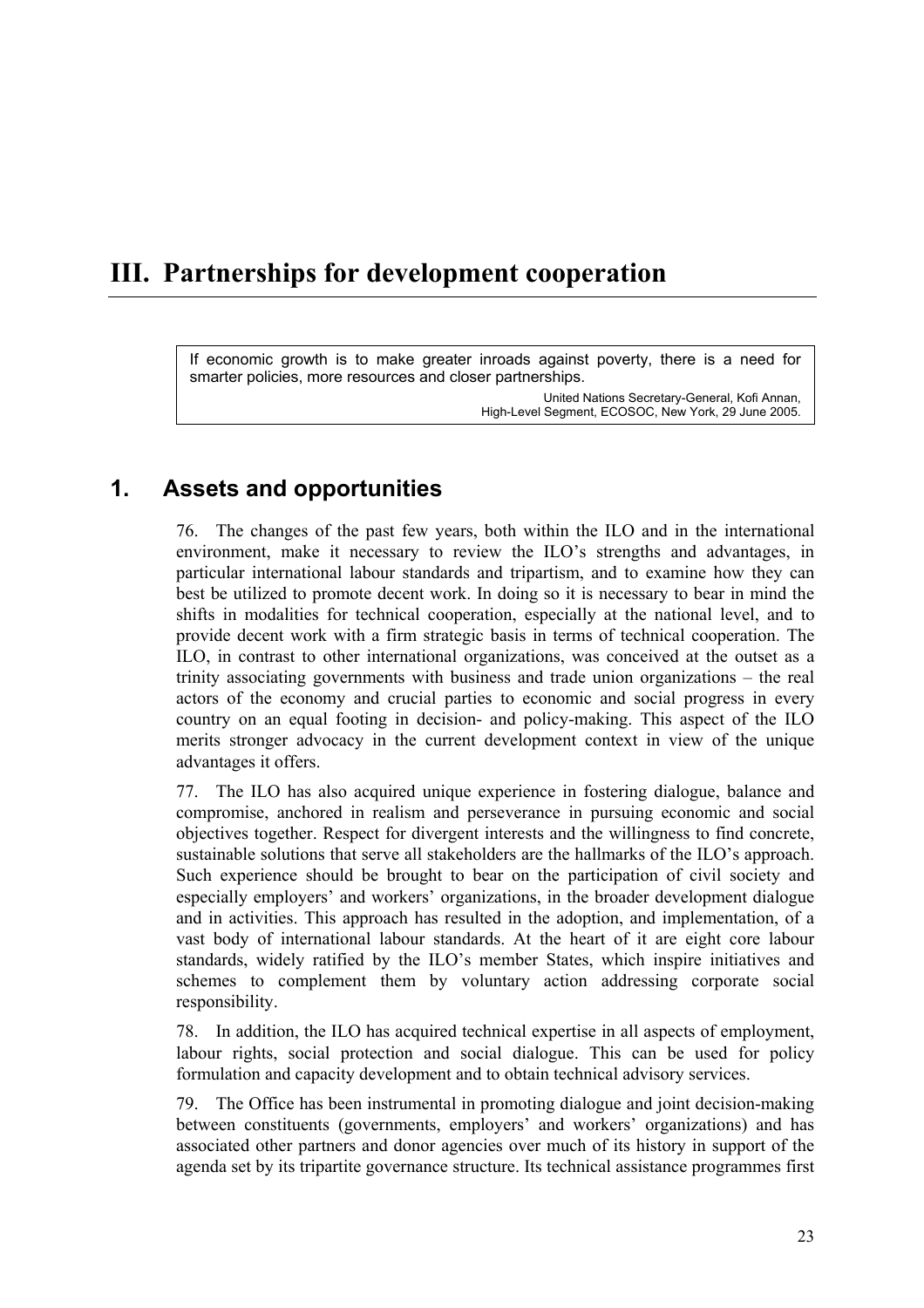started in the 1930s and now have worldwide coverage. Assistance to different sectors of industry, on a tripartite basis, has also been a prominent feature of this partnership approach. As development cooperation activities are concentrated at the country level, the ILO's action is being directed to support decent work country programmes (DWCPs) ensuring full ownership, national priority setting and maximal inclusion of national stakeholders.

80. All those advances and experience have been achieved through a multitude of country, sectoral and global initiatives involving tripartite decisions and active participation by ILO constituents over many years. In the light of the challenges ahead, this modality of the ILO's approach is invaluable and indispensable and it is particularly tailored to addressing the goal of decent work for all.

### **2. Trends in technical cooperation funding**

81. This section focuses on the financial resources required for a substantial and sustained technical cooperation programme for the ILO, good enough and rich enough to help member States deal with the dual challenges of poverty reduction and the creation of productive and decent work. The following sections provide an overview of recent trends in funding and partnerships, suggest elements of a strategy for resource mobilization and describe a number of the partners and entities involved.

82. Over the last few years a marked increase in official development assistance has been noted, with important donors announcing further increases in aid for the coming years. However, these increases are not uniformly applied across the different modalities and channels of aid and the largest increases have been in bilateral assistance and certain selected multilateral institutions, notably the International Development Association. Recent years have also seen an increase in the role of private foundations and charities, often related to humanitarian emergencies and the establishment of new global funding mechanisms targeting special issues, such as the Global Fund to Fight AIDS, Tuberculosis and Malaria. With some exceptions, United Nations agencies have not benefited significantly from increases in official development assistance (ODA) and continue to suffer not only from a low level of resources, but also from the lack of predictability of these resources, which renders long-term planning more difficult. United Nations system agencies account collectively for less than 10 per cent of total development financing.

83. There is at the same time a strong drive for the United Nations system as a whole to operate in a more coordinated and complementary fashion, both at the country and global levels. The ILO is committed to contributing to this system-wide drive, as discussed below.

84. The flow of extra-budgetary resources to the ILO technical cooperation programme has grown steadily over the recent past. Compared to the period 1995-99, approvals increased by some 45 per cent during 2000-04. To put this into perspective, it should be realized that in recent years, extra-budgetary sources  $1$  have come to account for approximately one-third of the total expenditure incurred by the ILO.

 $\overline{a}$ 

<sup>1</sup> Extra-budgetary funds are now widely used beyond the initial scope of providing technical assistance to national institutions and constituents, and today encompass a broad range of research, programme development, advocacy and policy dialogue activities.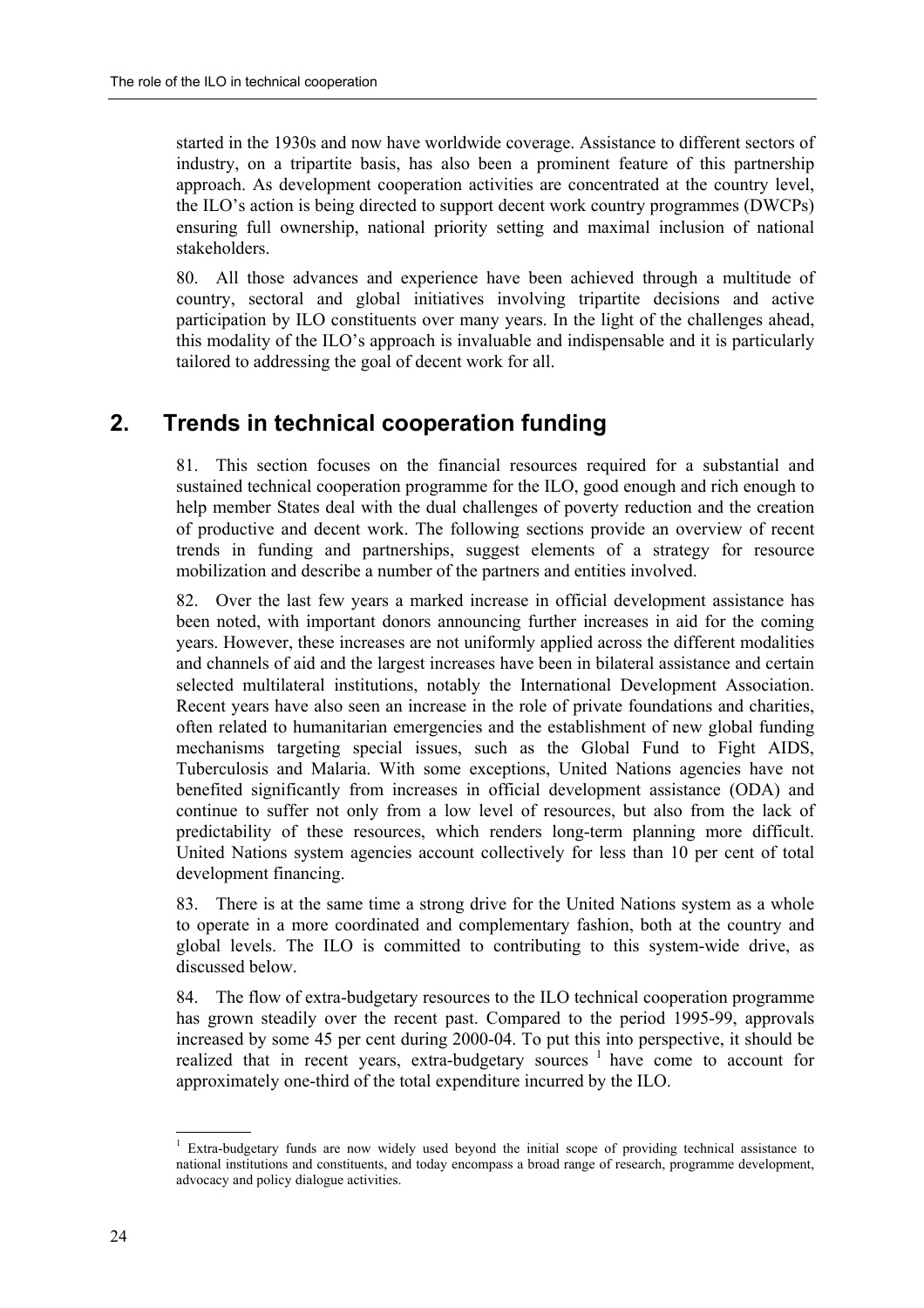85. This increase in extra-budgetary funding is largely explained by the rapid growth of the International Programme on the Elimination of Child Labour (IPEC) and by the creation of new technical programmes in follow-up to the Declaration  $-$  particularly in the areas of forced labour and trafficking  $-$  as well as the programme on HIV/AIDS in the world of work.

86. The increase has mainly benefited a few specific areas of technical cooperation. Funding for some areas close to the ILO's core responsibilities, such as direct strengthening of the social partners, has actually decreased, both as a percentage of the total programme and in actual allocations.

87. The Office has established long-term collaboration with some 30 donor governments and agencies, and interacts with many more. Extra-budgetary resources are mainly provided by bilateral governmental agencies channelling part of their development cooperation budgets through multilateral organizations; intergovernmental institutions, such as the European Union and development banks; governments directly acquiring ILO services to support their development agenda; local government; employers' and workers' organizations; and non-state actors.

88. Public multi-bilateral donors represented approximately 88 per cent of total extrabudgetary funding in the period 2000-05. The Government of the United States accounted for almost 38 per cent of total new approvals in the same period, followed by the Netherlands, the United Kingdom, Italy and Norway. A number of new governments joined the family of ILO donors in this period, including Australia, Brazil, Czech Republic, Hungary, Republic of Korea, New Zealand and Poland.

89. There have been positive developments in levels of ODA, which reached US\$78.6 billion in 2004. Some governments have also made public commitments to raise their development budgets further, in particular the G8 countries and the European Union. A number of issues, however, must be kept in mind. The quantitative increase over the past few years is largely explained by currency fluctuations, debt write-off and emergency or humanitarian relief operations. Disbursement of ODA is often constrained as a result of national austerity policies. In the area of technical cooperation, additional resources have mostly been channelled not through the United Nations system, but rather through bilateral programmes, direct budget support and the creation of new global funds.

90. The ILO must hence adopt a proactive stance and overcome a number of constraints. Despite the fact that the Office has established solid links with most donor agencies, the ILO's role and added value in the development field is still relatively little known beyond the restricted circle of labour and social development practitioners in the donor family. This is partly the consequence of the lack of involvement of ministries other than ministries of labour in the ILO's institutional processes, in particular those responsible for determining, funding and managing development cooperation. As a result, donors' multilateral allocations to the ILO remain modest compared to those of some other specialized agencies.

91. The ILO's potential for mobilizing funds from international financial institutions and the private sector has been insufficiently realized. The momentum gained in operational activities with development banks in the 1980s was somewhat lost in the 1990s. While the ILO has maintained an active policy dialogue, particularly with the World Bank, this has not translated recently into sizeable financial support. Cooperation with non-state donors is sporadic and subject to a number of legal restrictions that sometimes discourage the pursuit of partnerships.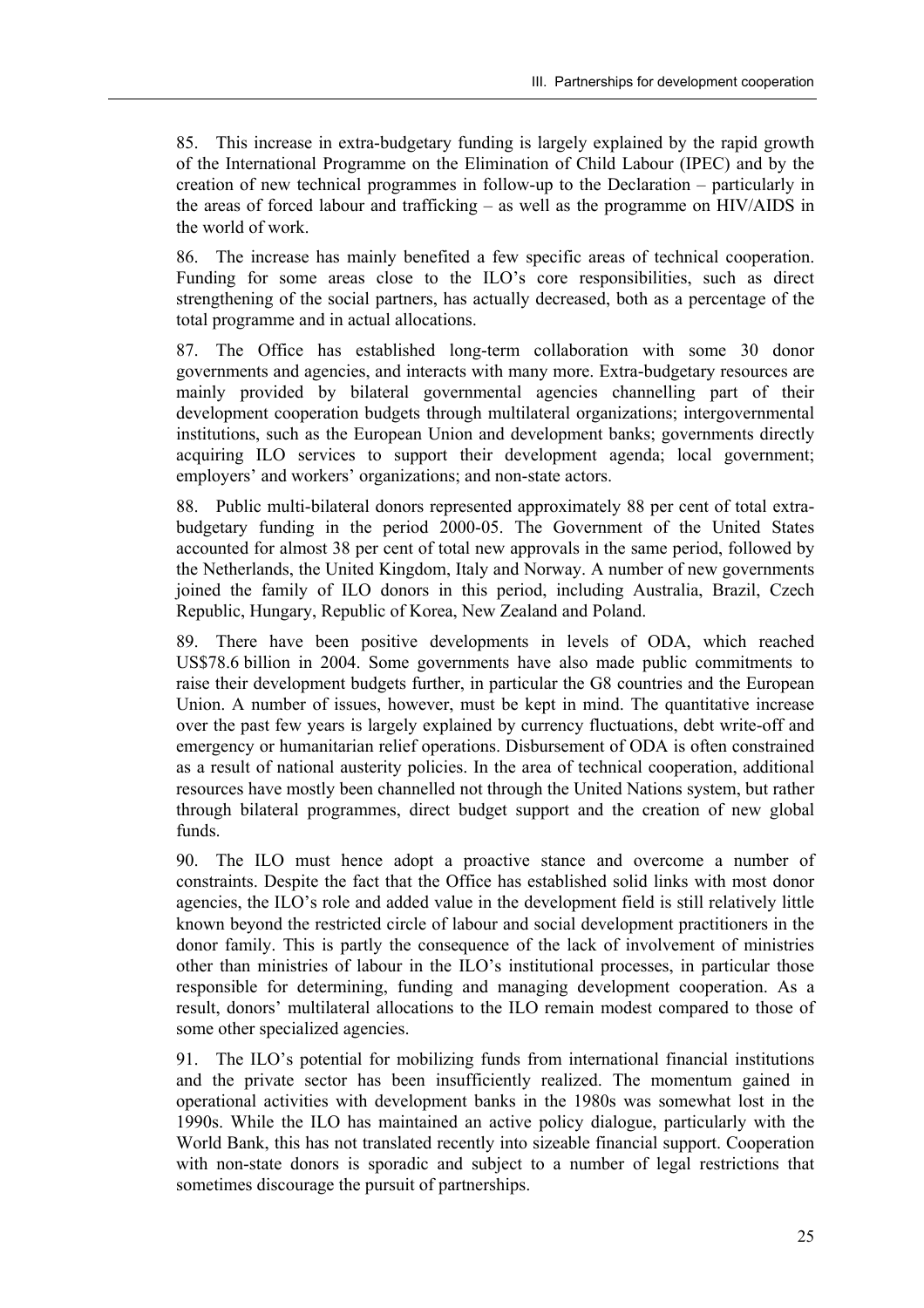### **3. Funding and resource mobilization**

92. In a report to the Governing Body in November 2004,  $2$  the Office drew attention to a number of areas for improvement in the effectiveness of its resource mobilization strategy:

- ! broadening and consolidating the donor resource base;
- ! striking a better sectoral and geographic balance in technical cooperation activities;
- ! ensuring the long-term continuity of technical cooperation programmes;
- promoting donor collaboration and reducing transaction costs.

93. The Office is implementing the Governing Body's recommendations on these issues and introducing innovations in the technical cooperation programming cycle as opportunities arise to negotiate new cooperation agreements or to update existing agreements with donor partners. An effective resource mobilization effort must always be tailored to the available opportunities and the specific nature of existing and potential partnerships with other agencies.

94. In the early 1990s, the central funding role of the United Nations Development Programme (UNDP) within the United Nations system began to decline, due to UNDP's own financial crisis resulting from shrinking donor contributions to its core funding and the transition to the national execution modality. Together with the other specialized agencies, the ILO has seen the share of its technical cooperation programme financed by UNDP reduced to almost negligible amounts. At the same time the distinction between funding and technical agencies has become increasingly vague. Funding agencies such as UNDP, the World Food Programme and the United Nations Population Fund (UNFPA), which had long depended on technical support from the specialized agencies, began to develop their own in-house technical competence, while also accessing technical support from a range of suppliers outside the United Nations system. At the same time, the specialized agencies successfully engaged in resource mobilization through collaborative arrangements with bilateral donors, the European Union and, to some extent, with development banks.

95. These trends have inevitably led to some degree of competition for scarce donor resources, while at the country level the UNDP country programming framework, deprived of the funding linkages to the activities of other parts of the system, has lost its role as a broad frame of reference for all United Nations system technical cooperation activities. At the same time, as highlighted above, following the United Nations Secretary-General's initiatives for United Nations reform and decisions by the General Assembly in its triennial policy reviews of operational activities for development, there has been an increasing trend to pursue greater unity and improved coordination within the United Nations system through the United Nations Resident Coordinator system and the Common Country Assessments and United Nations Development Assistance Frameworks (CCA/UNDAF) process, aligned with national strategic plans such as poverty reduction strategies (PRSs).

96. As the ILO is preparing DWCPs aimed at integrating its different means of action to the particular development challenges of each country, it will also seek to integrate this approach with the CCA/UNDAF process while working with other United Nations

<sup>&</sup>lt;sup>2</sup> Governing Body document GB.291/TC/1, Nov. 2004, http://www.ilo.org/public/english/standards/relm/gb/ docs/gb291/pdf/tc-1.pdf.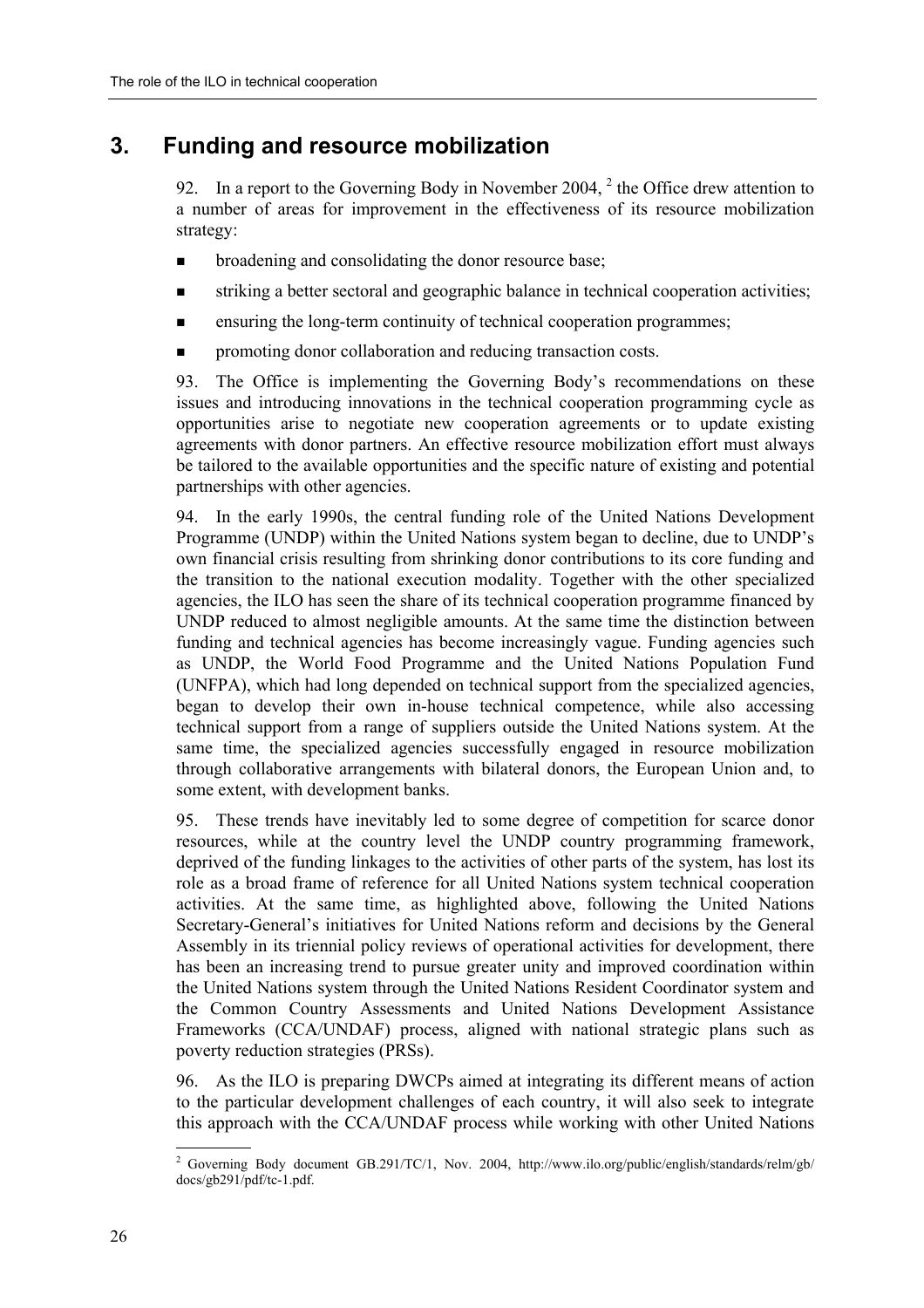system agencies to achieve greater complementarity and synergy. To promote the joint achievement of shared targets by United Nations agencies through combined efforts, the UNDAF will facilitate the formulation of larger integrated and collaborative programmes, involving several United Nations agencies in a combined effort. As the United Nations system evolves towards greater programmatic unity and all donors are committed to aligning their programmes behind national strategic frameworks, the UNDAF is likely to emerge as a vehicle for country-based resource mobilization, creating new partnerships both at the local and global level which will include United Nations agencies, donors and private institutions. There is hence greater opportunity for ILO constituents to take an active part in such partnerships alongside the ILO.

#### **Box III.1**

#### Crisis response - An ILO rapid reaction strategy

Of particular interest over the past few years has been the ILOís involvement in the international response to crises. Bringing the ILO's basic values and principles and developmental concerns to bear in a crisis context is essential both to tackle the immediate negative effects of crises and to create the conditions for a successful subsequent development process. The main emphasis of the programme is on employment-related assistance, such as the promotion of employment-intensive reconstruction and rehabilitation works, the socio-economic reintegration of crisisaffected groups, social dialogue, skills training, local economic development initiatives and the promotion of small enterprises and cooperatives. Other activities include data collection and macroeconomic analysis, gender and other equality issues, fundamental rights and social protection. As women and children are often most strongly affected by crises, they receive close attention in planning the ILO contribution to post-crisis reintegration and reconstruction processes.

When a massive earthquake off the coast of Sumatra in December 2004 triggered a series of tsunami waves, coastal regions in Asia and Africa bore the brunt of the damage. In response to this disaster, the ILO, together with the governments and employers' and workers' organizations in the four countries most affected  $-$  India, Indonesia, Sri Lanka and Thailand - fully engaged in its largest-ever effort for regional income generation and employment creation, helping to restore the employment and livelihoods of those affected.

In Indonesia the focus was on restoring basic livelihoods to the affected communities, including the establishment of four emergency employment service centres, a cash-for-work programme for infrastructure projects and skills training. The ILO also provided major inputs to UNDP and government policy documents analysing immediate needs and setting out a blueprint for recovery and reconstruction.

In Sri Lanka, the ILO focused its advice and support on developing a policy for recovery and reconstruction. This included the formulation of a cash-for-work programme and the protection of vulnerable groups, particularly the many orphaned children.

In India and Thailand, in partnership with ILO constituents and United Nations agencies, the ILO took a leadership role within the United Nations Country Team (UNCT) to help migrant workers regain productive employment. Together with the International Organization for Migration (IOM), the ILO assisted migrant workers, mostly from Myanmar, to re-establish registration documentation prior to gaining employment.

In India, the ILO has supported the social partners – employers' and workers' organizations  $-$  in their efforts to expand their services to their members and families affected to help them regain their livelihoods.

The tsunami disaster was the subject of one of the largest resource mobilization efforts of recent years. Major donors to the ILO's projects developed in response to the disaster include Belgium, Netherlands, United Kingdom (DFID), United States (USDOL) and UNDP itself.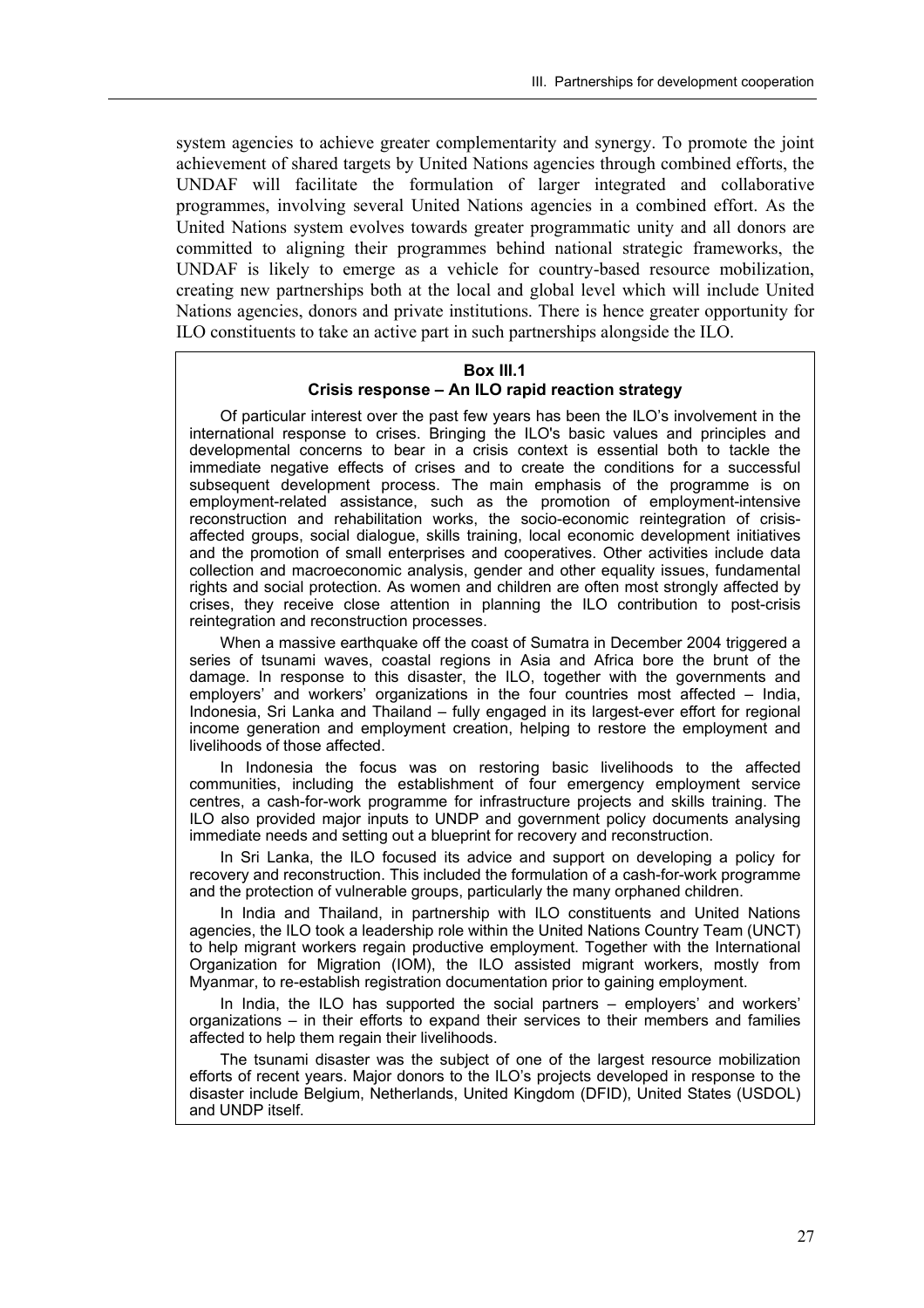#### (a) Multi-bilateral partners

97. No dramatic increase in the multilateral budget of governmental donor agencies is likely in the near future. Still, there is scope to pursue an increase in the voluntary contributions that the ILO currently receives. In this context, parallel efforts are needed to develop the Office's capacity to seize the various opportunities offered by donors' policies and modalities and to promote dialogue between ILO donors with a view to enhancing policy coherence. To this end the ILO needs to be proactive in the following areas.

- $\blacksquare$  *Broadening awareness in donor agencies and donor countries of the ILO's added value in development cooperation due to its tripartite structure and standardsetting activities.* This can be pursued through targeted media campaigns, presentations of ILO programmes and policies to a broader public of government officials, employers' and workers' representatives, development agents, parliamentarians, universities and journalists. Making use of national tripartite committees in donor countries to expand the scope of the ILO's programme is often an effective strategy. This goal can also be achieved by enhancing the substantive dialogue between the ILO's and donors' technical specialists. For example, the tsunami crisis has made a strong case for the ILO to link up in a systematic manner to donor programmes and departments directly responsible for relief and emergency funding, which are often unaware of the  $\rm ILO$ 's experience and potential role in employment-friendly recovery and reconstruction. The objective here is to increase the share of multilateral funding allocated to the ILO by donor agencies, particularly in relation to segments of the Decent Work Agenda that have received little attention so far and to direct more funds to the African region. By genuinely including the social partners in the proposals submitted to donors, the ILO can clearly demonstrate its most valuable comparative advantage  $$ tripartism.
- ! *Persuading multi-bilateral donors to move away from ad hoc relationships and to enter into multi-annual funding arrangements with the ILO, as well as convincing donors with which a framework agreement already exists to align it gradually to the ILOís own programming cycles and strategic priorities.* It is proposed that donor programmes run in parallel with the ILO Strategic Policy Framework's fouryear cycle.
- **EXECUTE:** *Promoting policy coherence among ILO donors* with a view to setting priorities through a more transparent and effective process; supporting resource mobilization efforts through policy dialogue around high-priority issues, such as the social dimension of globalization; highlighting the ILO's contribution to the Millennium Development Goals (MDGs), poverty reduction and United Nations reform; reducing the transaction costs of a multitude of different operational and contractual modalities; reducing donor conditionality and enhancing the consistency of the ILO technical cooperation programme with its strategic objectives and DWCPs.
- ! *Broadening the ILOís awareness of donor agencies and their interests and priorities and in particular encouraging ILO field offices to work more in partnership with local donor representatives.* In particular, the Office aims to develop its technical cooperation portfolio in the framework of DWCPs and of national development processes and priorities. This can be attained through a combination of policy guidelines, enhanced information and training for ILO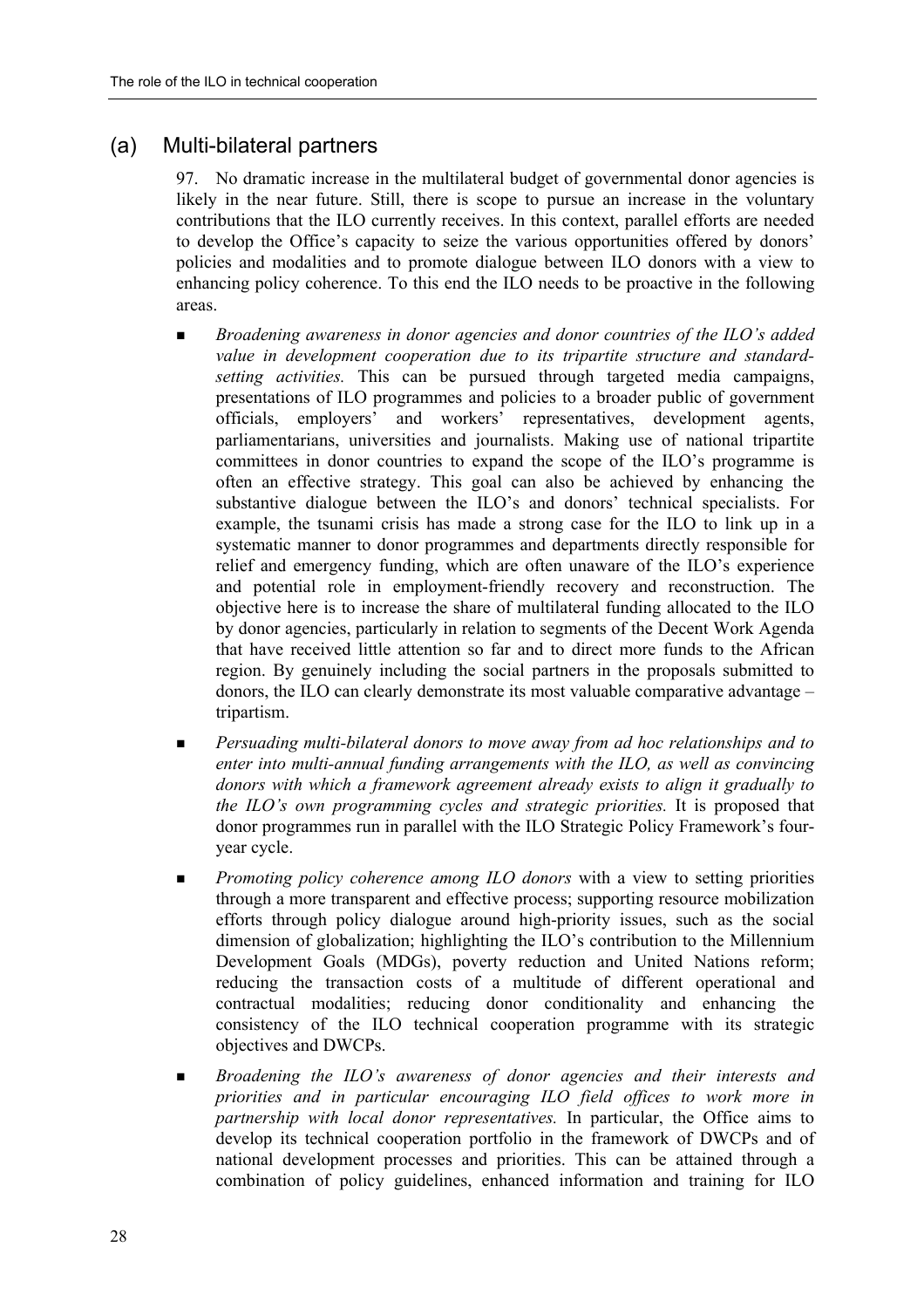officials dealing with technical cooperation and field staff in particular. Given the potential importance of local resource mobilization, this issue is dealt with separately below.

#### **Box III.2**

#### **Strategic approaches to donor relations: The European Union**

An example of the application of such approaches can be seen in the recently initiated partnership with the European Union. The ILO subscribed to the EU/UN Financial and Administrative Framework Agreement (FAFA) in 2003 and signed a strategic partnership document with the European Commission in 2004 focusing on five common priority areas: core labour standards, with a special focus on child labour and education; corporate social responsibility and core labour standards; social dialogue; poverty reduction and employment; and migration and development.

The implementation of the partnership agreement will have to take into account the complexity of dealing with a large number of different EU Directorates-General and the decentralization process within the Commission. However, the process has provided several opportunities for a closer dialogue between the two institutions and has resulted in a substantial increase in the funds approved by the Commission for ILO implementation through a variety of windows, such as direct agreements and calls for proposals. For the future, the ILO aims to maintain and enhance its policy dialogue with the Commission in areas of mutual concern, while exploiting the funding opportunities provided by thematic budget lines in Brussels and EU programming processes at country or subregional level.

#### (b) Local resource mobilization

98. Donor agencies have begun decentralizing development funding and decisionmaking to their global networks of field representatives. Canada, Denmark, Finland, Netherlands, Norway, Sweden, Switzerland, United States and the European Union are examples of donors channelling substantial development funds through decentralized country programming mechanisms. Despite the fact that funding from UNDP at the local level has decreased dramatically over the past decades, local resource mobilization remains the most promising under-exploited source of additional extra-budgetary resources. Local resource mobilization, however, entails an entirely different approach, with ILO field offices playing a front-line role and with much greater involvement of national constituents.

99. A number of critical steps are required for successful local resource mobilization. A substantial investment in time and resources needs to be made to ensure more systematic participation by the ILO in national development frameworks and processes, particularly CCA/UNDAF and PRSs. These processes represent the main opportunity to ensure that the Decent Work Agenda is fully and visibly incorporated in national development strategies. Increasingly, this is going to be a precondition for donor funding at the country level. Over the past few years, the ILO has made a considerable investment in conceptual and operational work around PRS processes. It is essential to continue this effort to ensure that decent work concerns are placed at the core of multilateral development efforts.

100. Relationships with UNCTs and UNDP in particular, are important here. The ILO joined the United Nations Development Group in 2002 and plays an active role in a number of UNCTs. At the same time, following the sharp decline in UNDP funding of the 1990s, relations with UNDP have remained rather low key for a number of years. More recently, however, the ILO has renewed its policy dialogue with UNDP and has witnessed a surge in contributions from UNDP in its capacity as UNCT coordinator.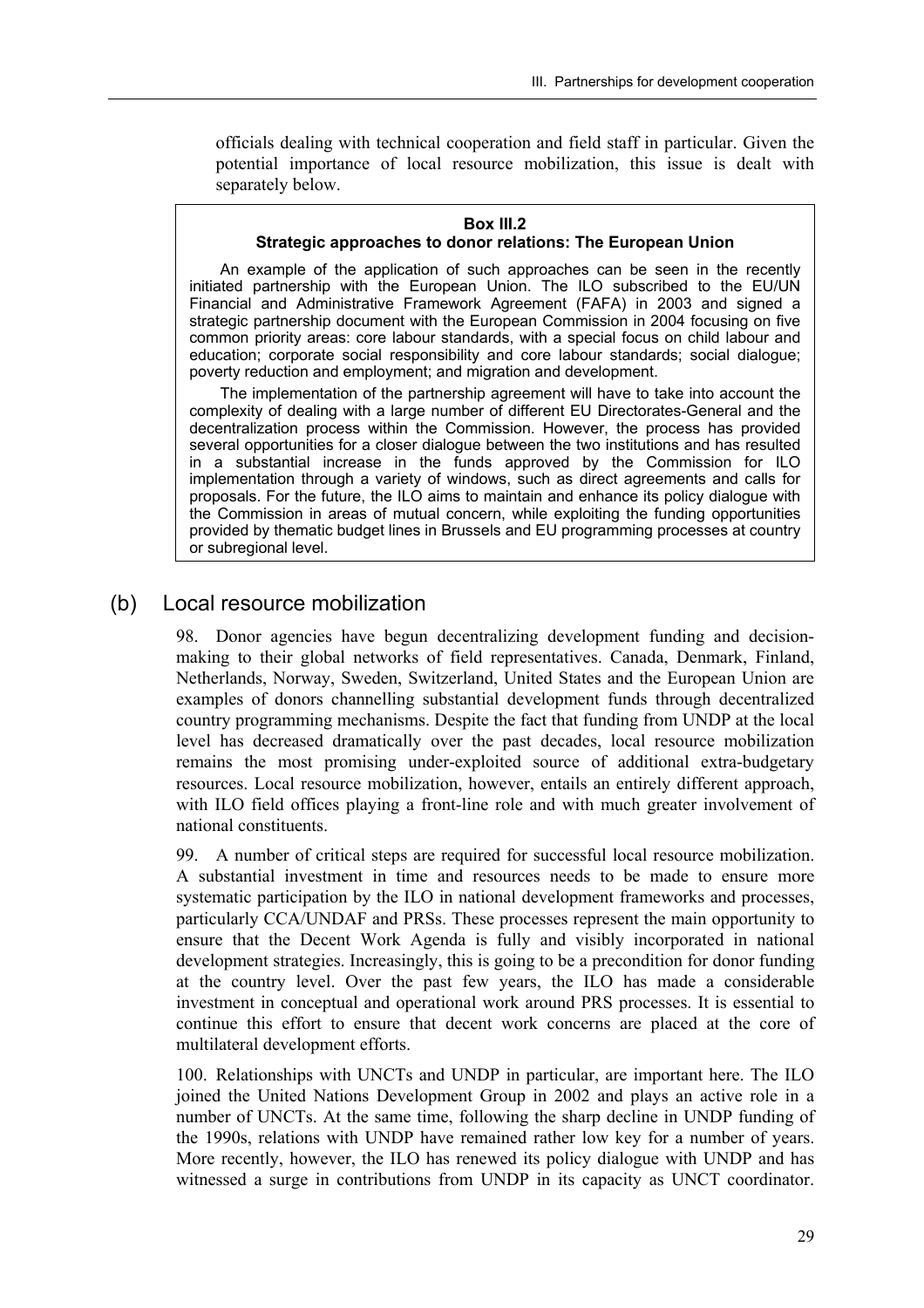Several donors in fact now prefer to channel funds through  $UNCTs - in$  practice through  $UNDP - in order to simplify their contractual relations with United Nations$ organizations and to encourage United Nations teams to work more closely together. At the same time, these experiences, including the United Nations system response to the situation in Iraq and the tsunami and South Asia earthquake crises, point to the urgent need to streamline operational and contractual relations within UNCTs. In particular, there is a need to address the potential conflict of interest emanating from UNDP's dual role as coordinator and direct implementer of programmes financed by third party donors, while recognizing the role and contribution of the specialized agencies.

101. Local resource mobilization is also a critical entry point to foster cooperation with the World Bank and regional development banks. Most technical assistance projects are funded through components of loans to the recipient governments. The difficulty of reaching contractual agreements reconciling the banks' and the ILO's financial and legal regulations have prevented any expansion of such cooperation. A standard agreement exists between World Bank borrowers and United Nations agencies. The ILO will hence also seek to define standard agreements covering different operational modalities with the World Bank and to negotiate similar agreements with the regional development banks. Ultimately, it is for countries borrowing money from development banks to decide if the ILO is the suitable agency to assist in the implementation of projects in its area of expertise. Employers and workers can be instrumental in influencing governments for this purpose.

102. In general, the move towards more proactive local resource mobilization has been actively pursued by ILO field offices. While locally mobilized funds represented around 15 per cent of total approvals in 2002 and 2003, this share has risen to more than 25 per cent since then. The ILO's responses to recent natural disasters and crises, including the Indian Ocean tsunami and the South Asia earthquake, have been extraordinary examples of how ILO field offices can go beyond the call of duty to make an effective contribution to special development efforts. The ILO seeks to mainstream these positive experiences across its field structure with a view to increasing substantially the volume of donor resources negotiated locally.

### (c) Other sources: Private sector, foundations and non-governmental organizations

103. While most donor governments have not yet attained the target of 0.7 per cent of their GNP for official development aid, funding from private sources for humanitarian and development purposes has surged in the last decade. Private donations to lowincome countries from the United States alone, through American churches, charities, foundations, non-governmental organizations and college scholarships, reached at least US\$6.3 billion in  $2003<sup>3</sup>$ 

104. The ILO occasionally receives funding in the form of gifts and voluntary contributions from a variety of sources other than public development agencies. These include foundations, employers' associations, trade unions, public institutions and private sector companies. Between 1996 and 2005 the ILO mobilized extra-budgetary funding for 73 projects from such sources, with a total value of over US\$17 million. This

 <sup>3</sup> *The United States and International Development: Fostering Hope Through Growth*, US Department of State, Bureau of Public Affairs, May 2005, http://www.state.gov/r/pa/scp/2005/46948.htm.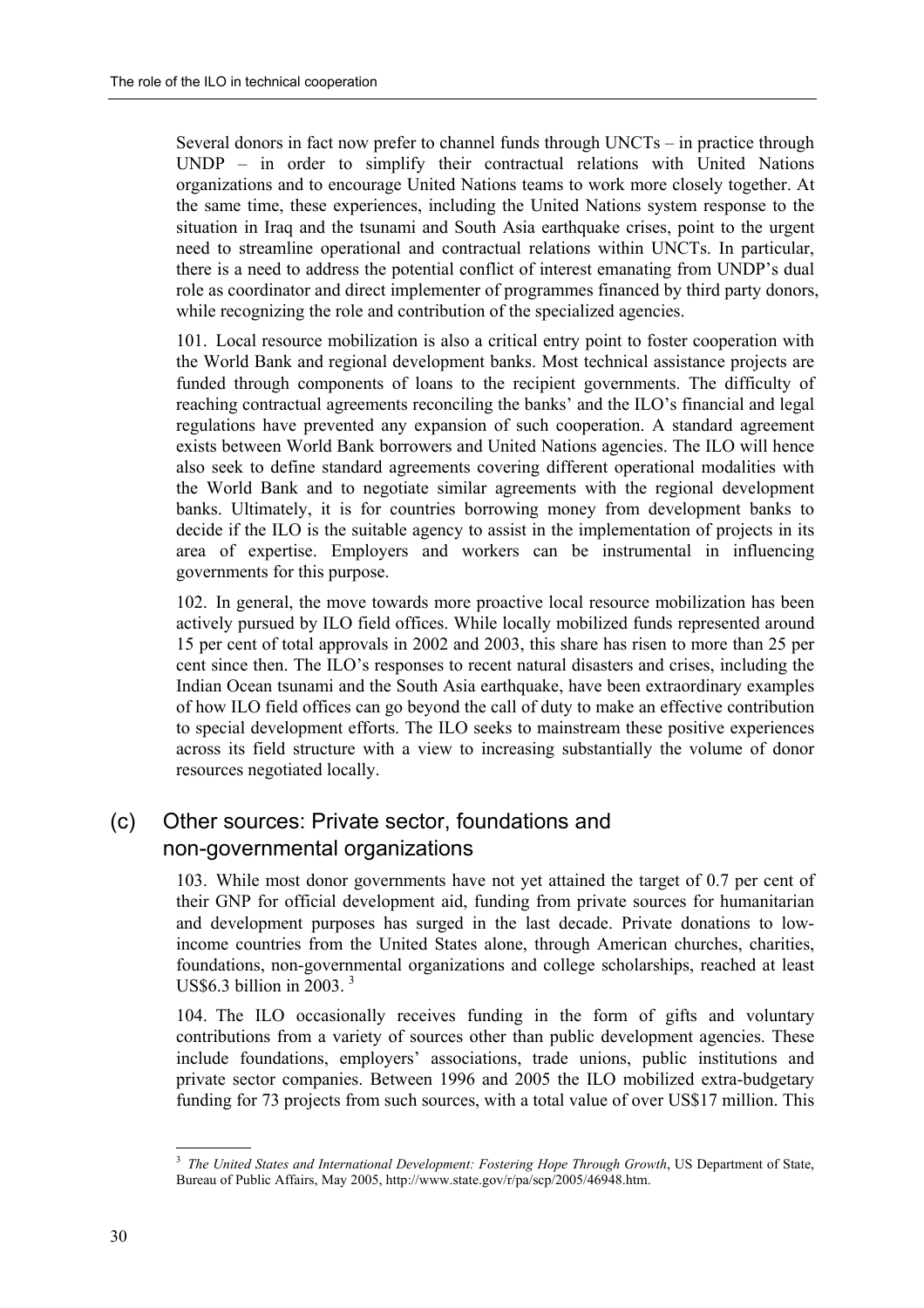was however only a modest fraction of the extra-budgetary funding mobilized by the ILO in the same period.

105. The current constraints to the expansion of non-state funded programmes derive from policy and practical considerations. Unlike public donor agencies, which are limited in number and have an institutional connection with the ILO through their common membership of the Organization or the United Nations system or their participation in common development frameworks, non-state donors are numerous and heterogeneous. Linking up to non-state donors requires a systematic effort of mapping, screening and identifying areas of common interest, which means capitalizing on institutional knowledge. Dealing with non-traditional donors also requires the ILO to review its sometimes rigid administrative and financial procedures and regulations, but without compromising accountability.

106. The acceptance of private grants is subject to close scrutiny to ensure that the funds offered are from reputable organizations and individuals sharing ILO values and, as applicable, promoting the observance of ILO labour standards and principles. Commercial interests are excluded and the use of ILO experience or its logo is subject to detailed rules.

#### (d) Competitive bidding

107. The ILO occasionally responds to calls for proposals or competitive bidding opportunities from development banks, the European Union and some bilateral or multilateral donors. While many legal, political and organizational constraints affect the ILO's participation in tendering processes, the Office has demonstrated the competitiveness of its technical cooperation proposals by winning several awards with donors such as USDOL, the European Commission, the Arab Gulf Programme for United Nations Development Organizations (AGFUND) and the Human Security Trust Fund. In other circumstances, the Office has associated itself with the Turin Centre, which has developed considerable capacity and experience in this domain.

108. The Office will undertake a thorough assessment of the cost-effectiveness of participation in competitive processes in order to determine the criteria and resource implications of participating in the various mechanisms established by donor agencies.

### **4. Innovation and outreach: Partnerships for decent work**

#### (a) Expanding the resource base

109. The global commitment to decent work at the highest political level  $-$  the World Summit of September  $2005$  – reflects worldwide support for making decent work a global goal. The ILO has hence embarked on efforts to advance understanding of the significance of this message and, in particular, to ensure that full account is taken of it in work to realize the internationally agreed development goals. Crucial in this respect are concerted efforts within the Office and joint action with the  $ILO$ 's tripartite constituency aimed at building partnerships and coalitions with major development actors around its strategic objectives and the key areas identified in the Outcome Document. Success in building such partnerships and coalitions will be a major prerequisite for leveraging the ILO's impact in international development cooperation and within the ILO's main fields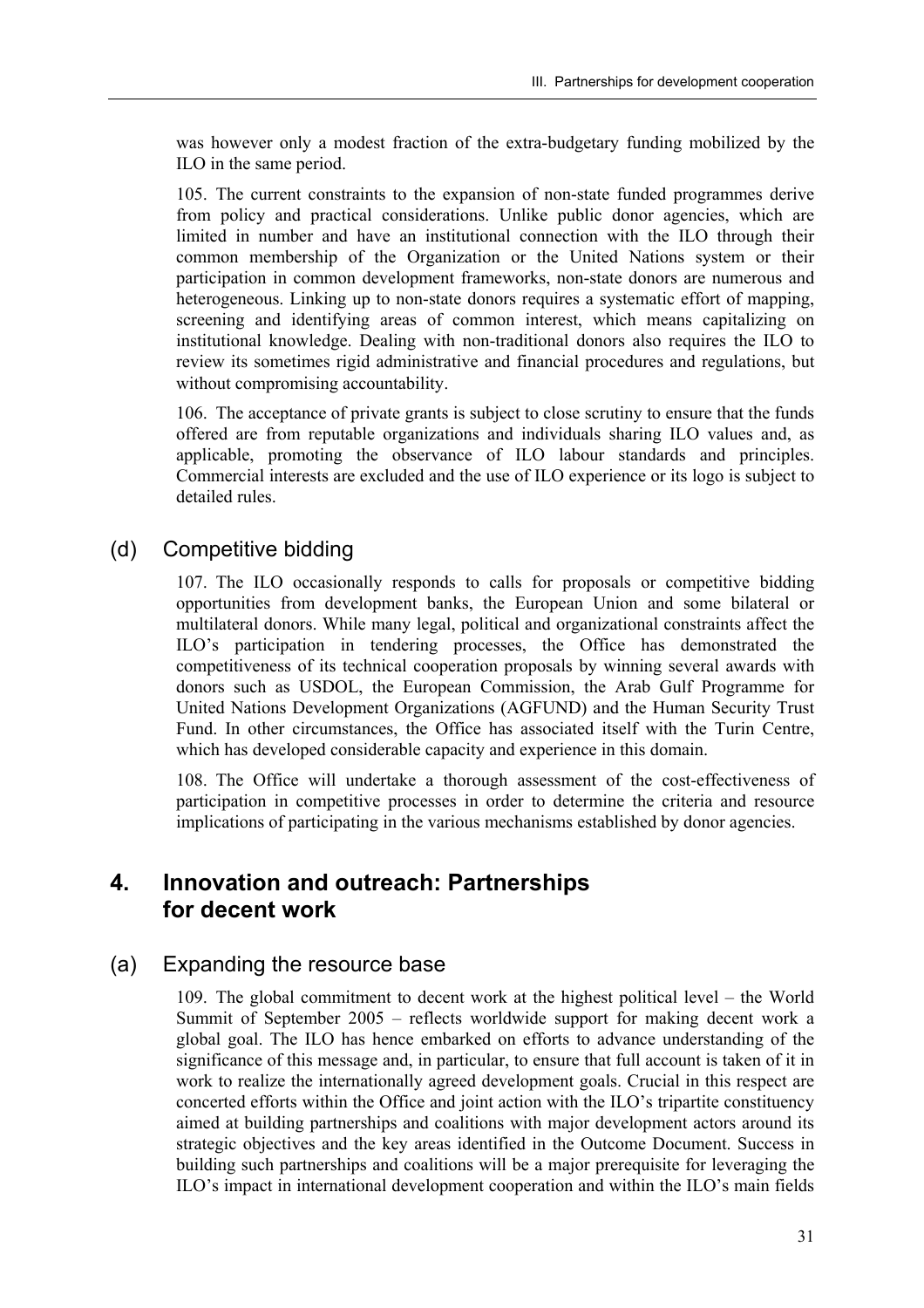of concern, such as the design and implementation of DWCPs and other technical cooperation activities, as well as enhancing the resource base for ILO action.

110. To this end, the ILO must promote and pursue partnerships between ILO constituents and with major development actors, support more partnerships and coordination with United Nations agencies and foster ILO donor agency partnerships for the purpose of funding the ILO's operational programmes.

111. While the funding modalities described above will continue, increases in resources from them are unlikely to be large. In view of the magnitude of the task of promoting decent work, it would hence be useful to consider other methods of operation that capitalize both on donors' growing preference for complementary efforts and on the greater willingness of other development actors to join in collaborative efforts. Here innovation is needed, which must draw on the  $\rm ILO$ 's tripartite constituency and the potential it holds for diversified forms of involvement in ILO activities through partnerships, as illustrated in box III.3.

112. The issue here is not only financial. As stated above, donors, governments and beneficiaries attach increasing importance to the ability of organizations to coordinate their work with that of others in order to maximize the benefit of investments through synergy and complementarity with the goal of policy coherence. Different disciplines can stimulate one another and bring new ways of viewing old concepts. New ideas are born, new approaches developed. Policy coherence is not possible without partnerships.

#### **Box III.3 Partnerships: The advantages of innovation**

*Strategy, efficiency, impact.* Partnerships offer major advantages in relation to strategy, efficiency and impact. Why? First, because they oblige partners to give greater thought to the general context of their joint efforts and hence to overall strategy and to maximizing the resources jointly available between them. Through increased outreach, partnerships enhance the political impact of joint action.

*Greater accountability.* Today, performance targets, indicators and hard evidence of success are increasingly demanded by the donor community, governments, beneficiaries and others financing  $-$  and receiving  $-$  development aid. Partnerships bring an increase in the importance attached to accountability and value for money, as each participant expects its partners to deliver what they promise. They can hence bring institutional and technical innovations that may result in saving financial and natural resources. Partnerships in this way help attract and mobilize financial resources more coherently and efficiently.

*Versatility.* Partnerships can provide advocacy functions, bringing entry to otherwise inaccessible forums. They can help develop norms and guidance on working methods that are based on broader consultation. Finally, they can help address market needs in the broadest sense, bringing together a diversity of suppliers to address a common interest.

*Minimum requirements.* Partnerships are effective only if certain minimum requirements are satisfied. These concern composition (especially in the ILO context), commitment, transparency and the clear division of labour. In short, the sum of working together has to be worth more than working separately  $-$  as is the case with tripartism  $$ and this is only possible if roles are clearly defined and the relationship between the partners is both constructive and transparent. There is a need for a critical mass of commitment on each side, as well as the determination and ability among the partners to change their internal institutional culture. In particular, adequate resources must be earmarked to make the partnership work.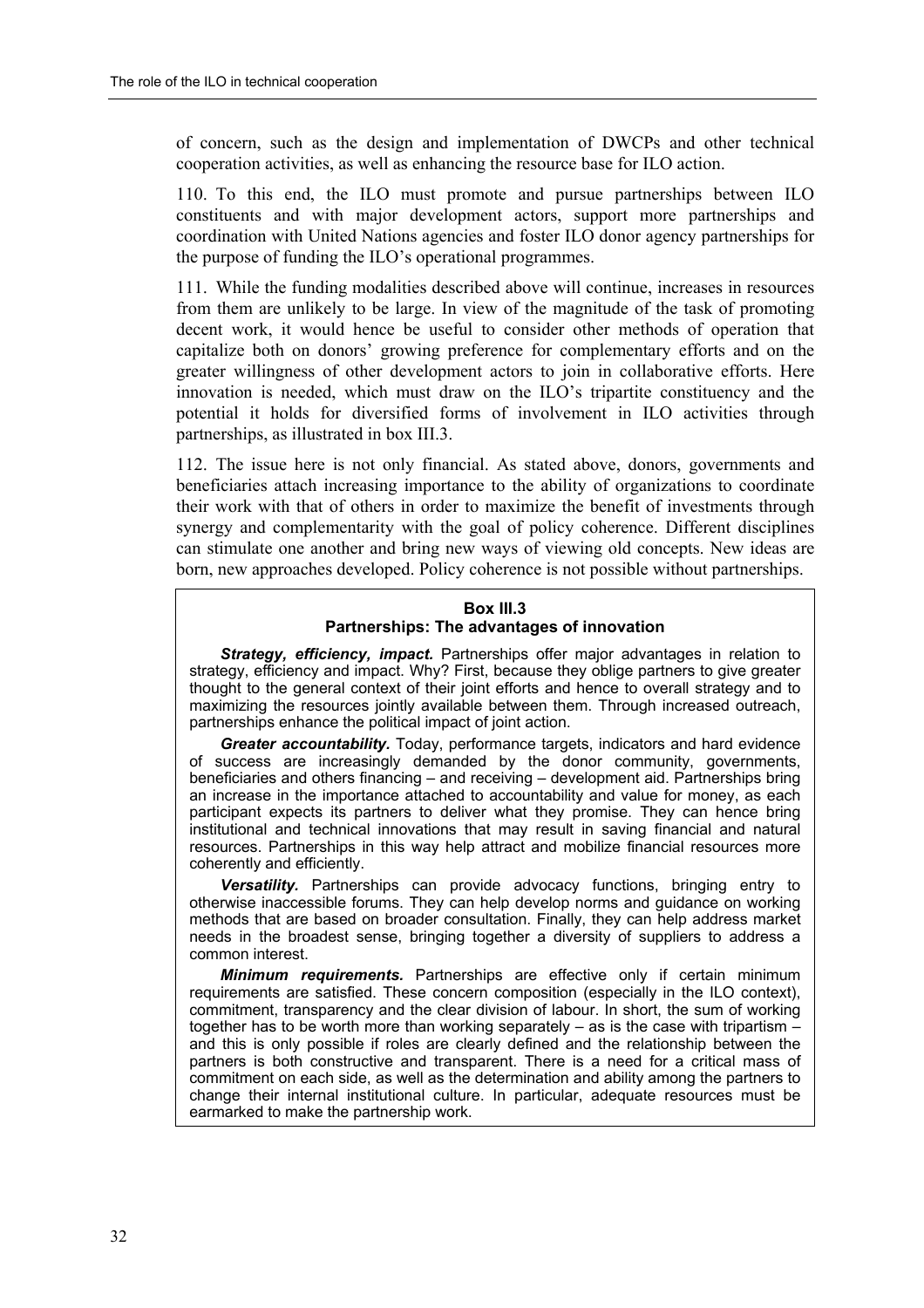### (b) Public-private partnerships to promote decent work for all

113. In view of the upsurge in development funding programmes from private sources worldwide and considering the ILO's unique experience in tripartite policy-making and operational action throughout its entire lifespan, it would be worth exploring the potential of public-private partnership (PPP) formulas to pursue the decent work goal, at both country and regional level. In order to address these issues and perceptions, the ILO needs to develop guidelines that make it possible for the clearance process and the governance of programmes and projects to distinguish between recognized employers' and workers' organizations, reputable non-profit foundations and private business.

114. PPP arrangements are a major innovation of the United Nations reforms of the past few years and are being recognized as a prerequisite for achieving the MDGs, since funds, expertise and outreach by United Nations agencies on their own will not suffice to meet the challenges. It is, however, also realized that such partnerships will only be a useful complement to governmental and intergovernmental action if they are owned and driven nationally and if they are managed in an appropriate and transparent manner.

115. In the areas covered by the ILO's mandate, there is scope for public-private partnerships. In a number of fields, resources and expertise can be shared to increase the scope and effectiveness of technical cooperation projects. Examples of this can be found, on a modest scale, in IPEC through its projects to combat child labour, including tobacco, cocoa-growing and agriculture in East and West Africa and several others. There is scope for similar undertakings in other thematic areas central to the Decent Work Agenda, such as the promotion of youth employment, combating HIV/AIDS at the workplace and implementing DWCPs in general.

116. For such an approach to function in full conformity with ILO policies and principles, it is essential to ensure that, in addition to the habitual safeguards of quality design and implementation and screening for acceptability of partner organizations, the requirements of tripartism and social dialogue are met.

# **5. Investing in technical cooperation**

117. Improvements are still possible in the quality and quantity of ILO technical cooperation. Working in a more integrated fashion with other development partners presents a number of challenges, but at the same time, important opportunities to promote the Decent Work Agenda. An investment in the ILO's capacity to improve the development, packaging and marketing of its technical cooperation programmes and products must underpin its resource mobilization strategy. Areas for improvement include the scope for organizing and marketing the current panoply of technical products and projects into fewer major but more efficient and visible programmes; the design of more integrated and interdisciplinary approaches around identified target groups; the translation of DWCPs into bankable technical cooperation proposals with clear and appealing entry points; and the possibility of building communication strategies in project design and delivery.

118. A critical element of an improved approach to programme and product development is the Office-wide application of a single set of principles regarding external partnerships. Better internal coordination both at headquarters and between headquarters and field offices will result in the development, marketing and evaluation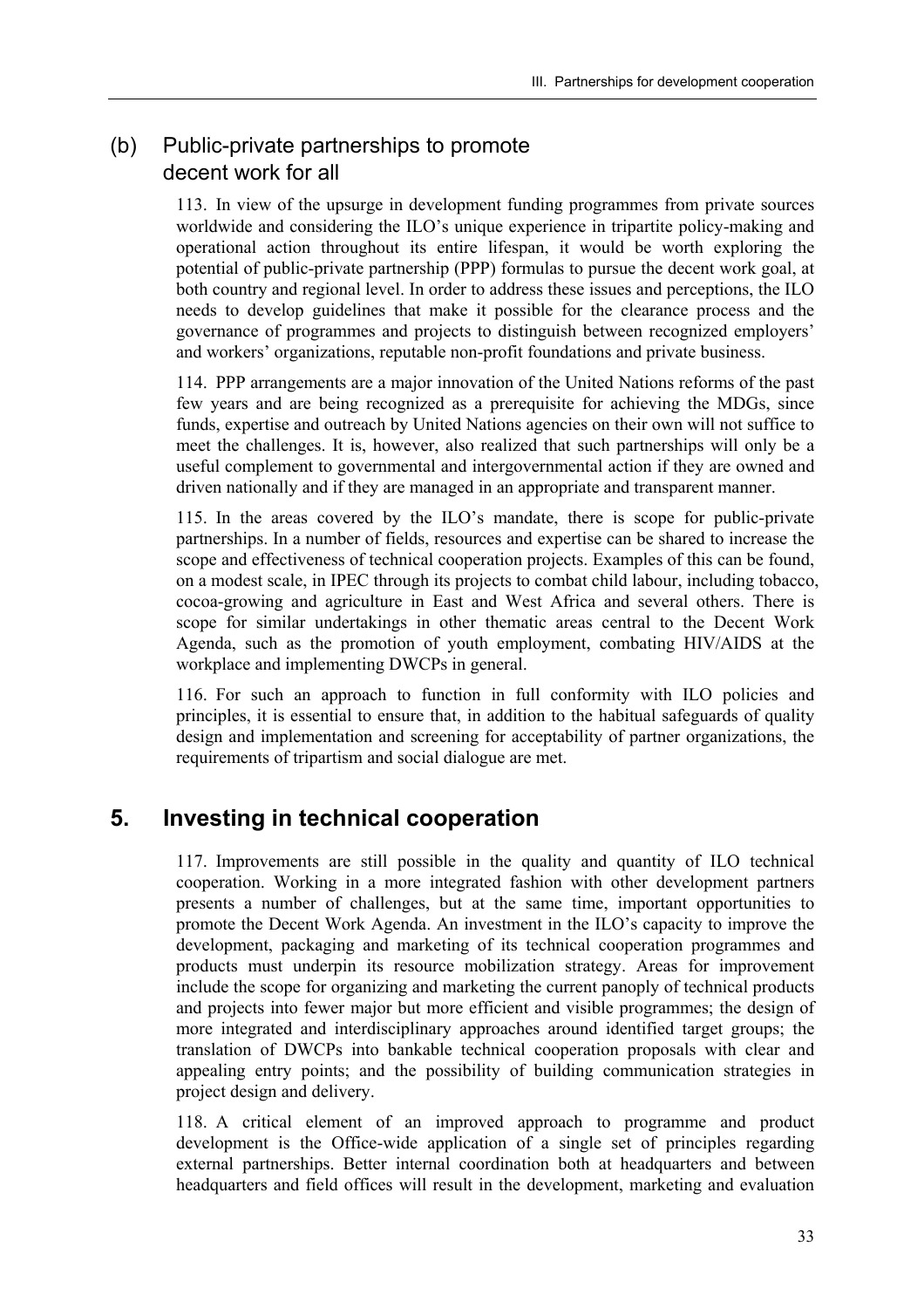of effective products. Strategic planning and budgeting tools will be useful in this context if they are simultaneously applied to regular budget and extra-budgetary resources.

119. As the DWCPs develop it will be possible to determine more precisely areas of strong demand from constituents and identify key areas in national priorities on which to concentrate efforts. The positive and important experience of IPEC offers a wealth of lessons learned that can be mainstreamed across the Office, some of which have helped current efforts to establish a major global programme in the field of youth employment. Such experience must be used to full effect in the ILO's efforts to tap the forecast increase in development funding.

120. The ILO will also improve its capacity to draw on its tripartite structure and tripartite constituency to market itself and its products. National tripartite committees should be supported by the ILO not only as a privileged interlocutor for determining technical cooperation needs and monitoring implementation, but also as a critical link to make the ILO's values and policies better known among national institutions and the broader public.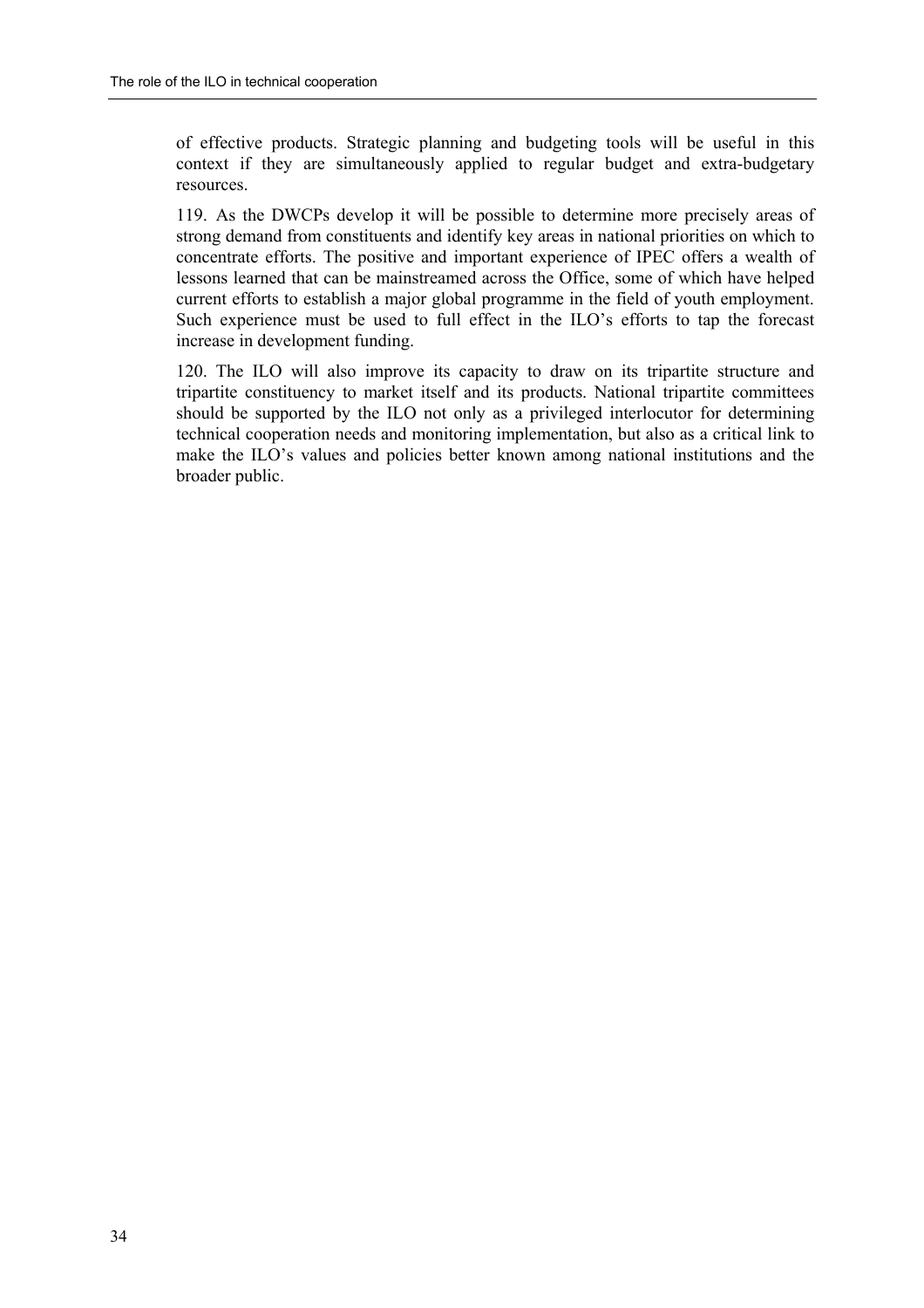# **IV. Capacity for technical cooperation**

121. The returns from technical cooperation are directly related to the involvement and commitment of all concerned. Capacity is hence an essential factor  $-$  for constituents who play a major role, technicians who deliver and those who manage the exercise and ensure coordination with partners. This chapter outlines existing and future practices that are crucial to an efficient and results-based programme. It discusses activities to develop the capacity of constituents and the current ILO programme for ILO officials. The final section examines governance issues, particularly the delivery and evaluation of technical cooperation.

# 1. Building and utilizing constituents' capacity

122. This section should be read in conjunction with sections III.3, III.4(b), V.6 and V.7(a), which it supplements with examples and additional information.

123. Some programmes and projects have direct or indirect training components for constituents: training modules and programmes have been developed, tested and delivered. One example is the SYNDICOOP project (Eastern and Southern Africa) whose aim was to strengthen the capacity of trade unions and cooperatives to organize informal economy workers and reduce poverty by upgrading their operations. The project has been developed through extensive discussions between representatives of the international trade union and cooperative movements, in particular the International Confederation of Trade Unions (ICFTU) and the International Cooperative Alliance (ICA), facilitated by the ILO's Bureau for Workers' Activities and the Cooperative Branch. It represents follow-up to the ILO International Symposium on Trade Unions and the Informal Sector (October 1999), where cooperative-trade union joint strategies in the informal sector were prominently featured. The project aims to provide a framework for both the strengthening of existing initiatives and for the development of new programmes to promote decent work. SYNDICOOP is supported by the Netherlands. Projects in Eastern and Southern Africa trained officials of national trade unions and cooperatives by introducing innovative ways to work systematically with informal economy groups. This approach has fostered sustainable collaboration between trade unions and cooperatives, and the established joint working committees continue to organize workers in the informal economy.

124. Electronic tools, easily distributed and updated, are an effective way of reaching constituents. A DVD and web site entitled *Reaching out to SMEs – An electronic toolkit for employers' organizations* <sup>1</sup> has been developed with the International Organization of Employers (IOE). The tool contains four strategic phases encompassing mini-guides and case studies that provide real-life examples of employers' organizations actively

 1 http://learning.itcilo.org/sme/.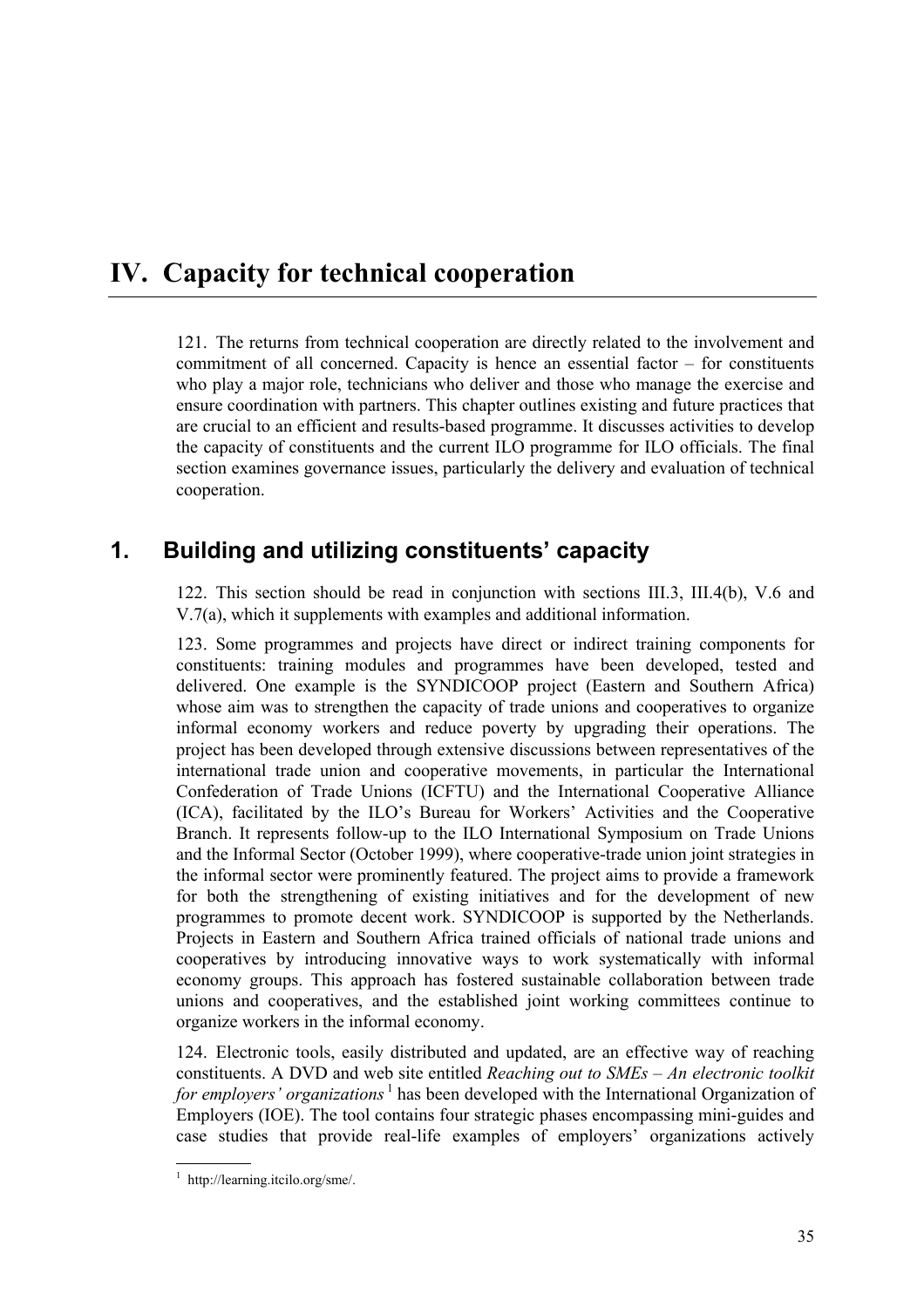representing and supporting small and medium-sized enterprises (SMEs). The tool is recognized as a useful electronic resource to help employers' groups organize, provide services and strengthen the advocacy of SMEs.

125. If development is to be sustainable, its ownership must belong to local constituents. ILO technical cooperation on local economic development (LED) has fostered the local ownership of development activities through a process of participation, exchange of ideas and coordination of local actors' initiatives to create jobs and stimulate the local economy. In Mozambique and South Africa, the LED projects helped build the capacity of local stakeholders such as local government, workers' organizations, business associations and microfinance institutions. This has resulted in the development of more coherent and responsive LED strategies. In Eastern Europe, including South Serbia, seven local economic development agencies (LEDAs) were set up and have proved a viable and sustainable mechanism to mobilize local assets. These LEDAs have improved the reconciliation process as well as the economic potential of the region by strengthening social dialogue and promoting growth-oriented SMEs.

126. The gender, poverty and employment (GPE) programme aimed at breaking the gendered poverty patterns by providing technical assistance to ILO constituents. The training is based on a standard modular package developed by the ILO, translated into several languages (Arabic, French, Spanish and Portuguese) and adapted to local contexts. The GPE modular structure allows trainers to adapt its content to many different realities.

127. The capacity-building programme on gender, poverty and employment was originally developed by the ILO, in collaboration with the Turin Centre, in response to the expanding need among ILO constituents for employment promotion programmes to combat poverty and gender inequality. Based on a set of nine training modules, the GPE aims to stimulate effective action at national level by strengthening ILO constituents' capacity and improving their options for action through policy and programme development, and by presenting them with detailed guidance on such issues as trends in poverty, gender inequality and employment, access to assets and credit, employment, skills training and social funds.

128. The programme has been active in Africa since 1999 and has recently proven an effective tool not only for providing training on topics related to poverty reduction strategies, but also as a basis for further research on GPE issues at national level, the aim being to apply this, for example, in PRSPs. Over the last year GPE has been the basis for implementing a project to strengthen gender mainstreaming in the agricultural and rural development aspects of poverty reduction strategies in Kenya, United Republic of Tanzania and Uganda. The project is being implemented by the ILO Dar es Salaam Office, in close collaboration with the East African Community (EAC), and has already resulted in the EAC proposing various strategies to address key gender, poverty and decent work challenges in agricultural development and to provide information to guide policy on future action at both country level and among EAC members.

### International Training Centre of the ILO, Turin

129. The Centre has three technical programmes on strengthening the capacity of employers' and workers' organizations: the Technical Programmes on Workers' Activities (ACTRAV) and Employers' Activities (ACT/EMP, established in 2001) aim to strengthen the capacity of the leadership and activists of trade unions and employers'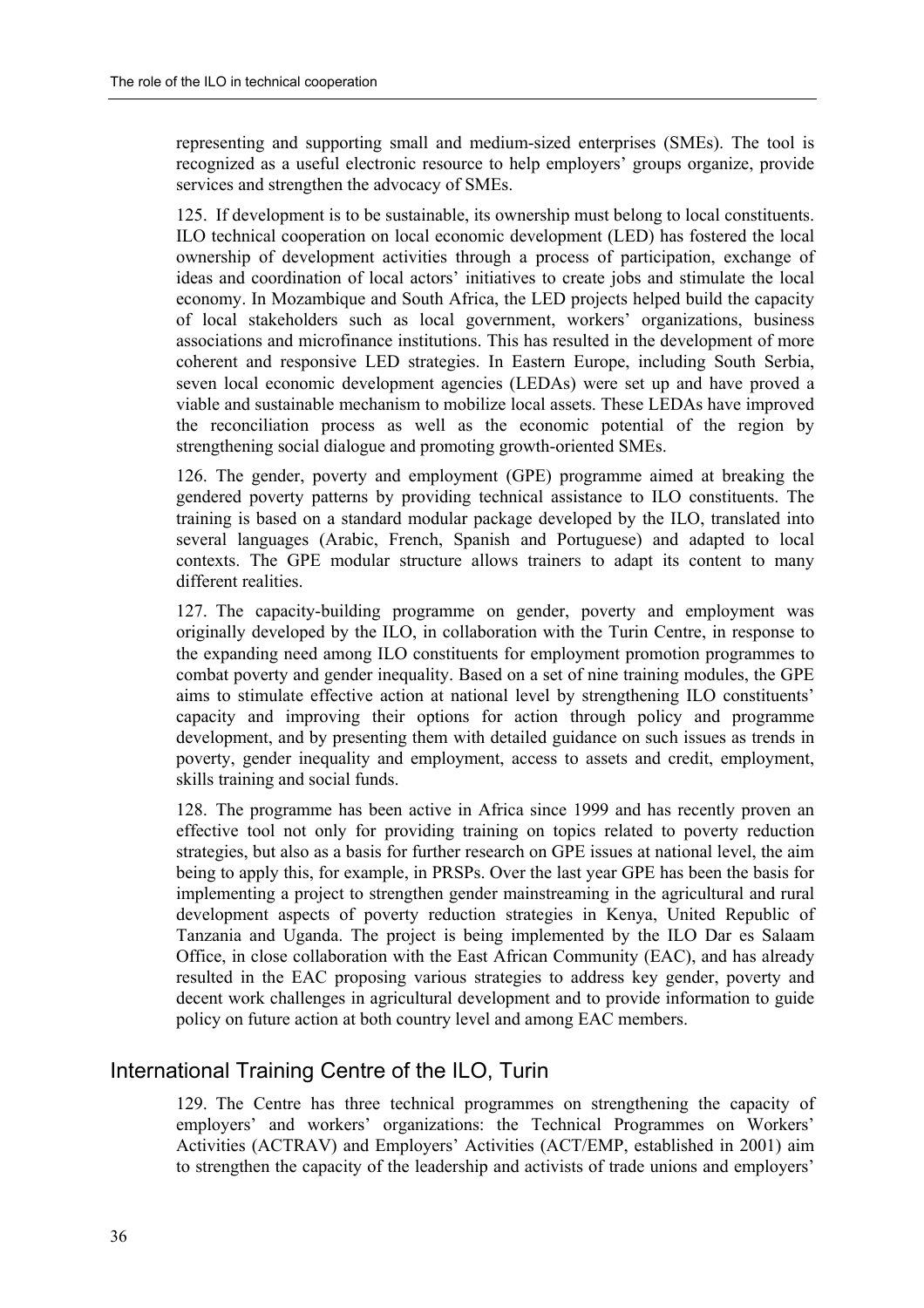organizations to provide services to their members and to function as social partners; the Technical Programme on Social Dialogue (established in 2000) promotes social dialogue as a tool for social justice, governance and democratic decision-making.

130. Since 1999 Turin's Central Fund has sponsored the participation of employers' and workers' representatives in general training activities at the Centre. Fellowships are equally distributed over selected bipartite and tripartite activities considered particularly relevant for employers' and workers' representatives.

131. Table IV.1 shows the number of employers' and workers' representatives that have participated in training activities organized by the Centre in Turin and in the field during 2000-04, illustrating the growth in the number of Central Fund fellowships from 20 in 1999 to 170 in 2005. There has been a steady progression in the number of employer and worker participants over the last five years, from a total of 903 in 2000 to 2,131 in 2004. The start of the Programme on Employers' Activities in 2001 gave a special boost.

### **Table IV.1. International Training Centre of the ILO, Turin: Employer and worker participants in group training activities, 2000-04**

|                                                                                                    | 2000        | 2001             | 2002           | 2003             | 2004              |
|----------------------------------------------------------------------------------------------------|-------------|------------------|----------------|------------------|-------------------|
| Employer participants in:<br>Employer-specific activities                                          | 0           | 179              | 146            | 288              | 278               |
| Bi-tripartite activities/other activities                                                          | 265         | 221              | 298            | 335              | 386               |
| <b>Subtotal</b><br>As percentage of total number of Centre participants                            | 265<br>3.9% | 400<br>5%        | 444<br>5.5%    | 623<br>6.4%      | 664<br>6.2%       |
| Worker participants in:<br>Worker-specific activities<br>Bi-tripartite activities/other activities | 433<br>205  | 620<br>323       | 804<br>318     | 688<br>468       | 952<br>515        |
| <b>Subtotal</b><br>As percentage of total number of Centre participants                            | 638<br>9.5% | 943<br>11.8%     | 1 1 2 2<br>14% | 1 1 5 6<br>11.9% | 1467<br>13.6%     |
| Total, employer and worker participants<br><b>Total, Centre participants</b>                       | 903<br>6705 | 1 3 4 3<br>7 955 | 1566<br>8 007  | 1779<br>9749     | 2 1 3 1<br>10 796 |
| Total, employer and worker participants as<br>percentage of total number of Centre participants    | 13.5%       | 16.9%            | 19.6%          | 18.2%            | 19.7%             |

# **2. ILO staff: Skills and training**

132. To help build the technical capacity of ILO officials, the revised Human Resources (HR) Strategy, adopted by the Governing Body at its 294th Session in November 2005, encompasses several strategic objectives that together channel efforts and resources towards improving the ILO's capacity to deliver services. The pilot Management Leadership and Development Programme (MLDP) strengthens managers' ability to coach and manage staff under their supervision. This is essential for facilitating capacity building at the operational level in the ILO's work. The second phase of the MLDP, targeted at P.4/P.5 staff, also brings the same diagnostic and support initiatives closer to technical cooperation activities. Particular attention is being given to ensuring full understanding of the basic principles underlying tripartism, both for headquarters and field staff.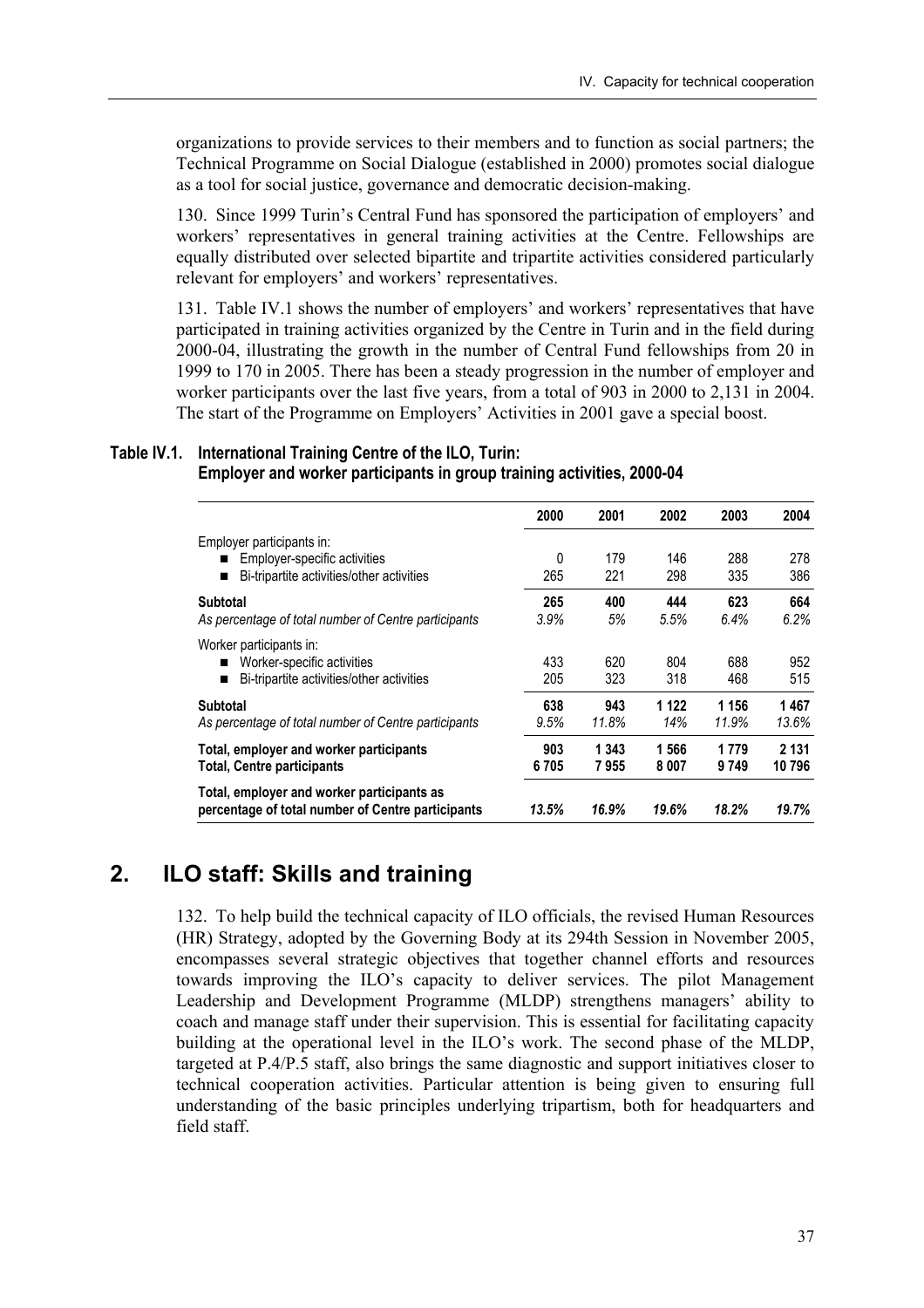133. Proposed improvements in the Office's performance management system will also provide a framework for identifying, communicating and monitoring learning and development needs, which are closely linked to operational delivery needs.

134. The revised HR Strategy contains a number of key staff development measures. Of critical importance is the increase in the level of funds directed to continuous, on-the-job learning and development in the 2006-07 biennium. These funds are located at the sectoral, departmental and field office levels and are to be used to strengthen functional and technical competence, provide specific orientation for new staff and support training for new policies and programmes. In addition, the Human Resources Development Department will take the lead on training in core and generic competencies, management competencies, general organizational orientation and individual personal development. The revised HR Strategy also focuses on building the knowledge levels and skills of officials backstopping technical cooperation work, such as middle-ranking and younger Professional staff, national officers and longer-serving technical cooperation experts.

135. The HR Strategy includes mechanisms for improving the efficiency and quality of the Office's recruitment procedures, including providing training on competency-based selection techniques, which will also help build the overall capacity of ILO officials at all levels. Technical cooperation experts and chief technical advisers should have the necessary expertise or be trained on such issues as international labour standards, tripartism and social dialogue, industrial relations, the role of the social partners in the labour world, results-based management and strategic planning.

## **3. Governance issues**

136. Technical cooperation involves a large number of departments, units, regions and staff in a complex process that includes the formulation, design, implementation and assessment of programmes and projects. It is essential for all concerned to be aware of their responsibilities in the programme or project management cycle and play their roles competently and efficiently. This involves quality control of project proposals, streamlining operational procedures and further revision of existing operational guidelines. Good governance, understood as the institutional culture underlying the planning, adaptation and conduct of policy and activities, is hence crucial to success and maximal return on effort expended.

137. Each stage of the project cycle has a different time frame, structures and target. Hence there must be clear agreement on the results to be achieved, the modalities for measuring and monitoring results and the capacity and resources to implement what is planned. The procedures to be followed at each stage should be clearly stated and responsibilities clearly assigned.

138. The key requirements for achieving goals and ensuring sustainability of the results include a defined strategy to ensure the availability of resources and the political commitment of constituents and stakeholders, based on a shared understanding of the desired results and the full involvement of all actors at all stages of the project. The expected results and time frame must realistically reflect the technical capacity of the counterparts. If there are constraints on project duration, the objectives and expected outcome should be reviewed accordingly.

139. Regular and effective monitoring is necessary to ensure that the desired results are achieved. To ensure sustainability, constituents should assume gradual ownership during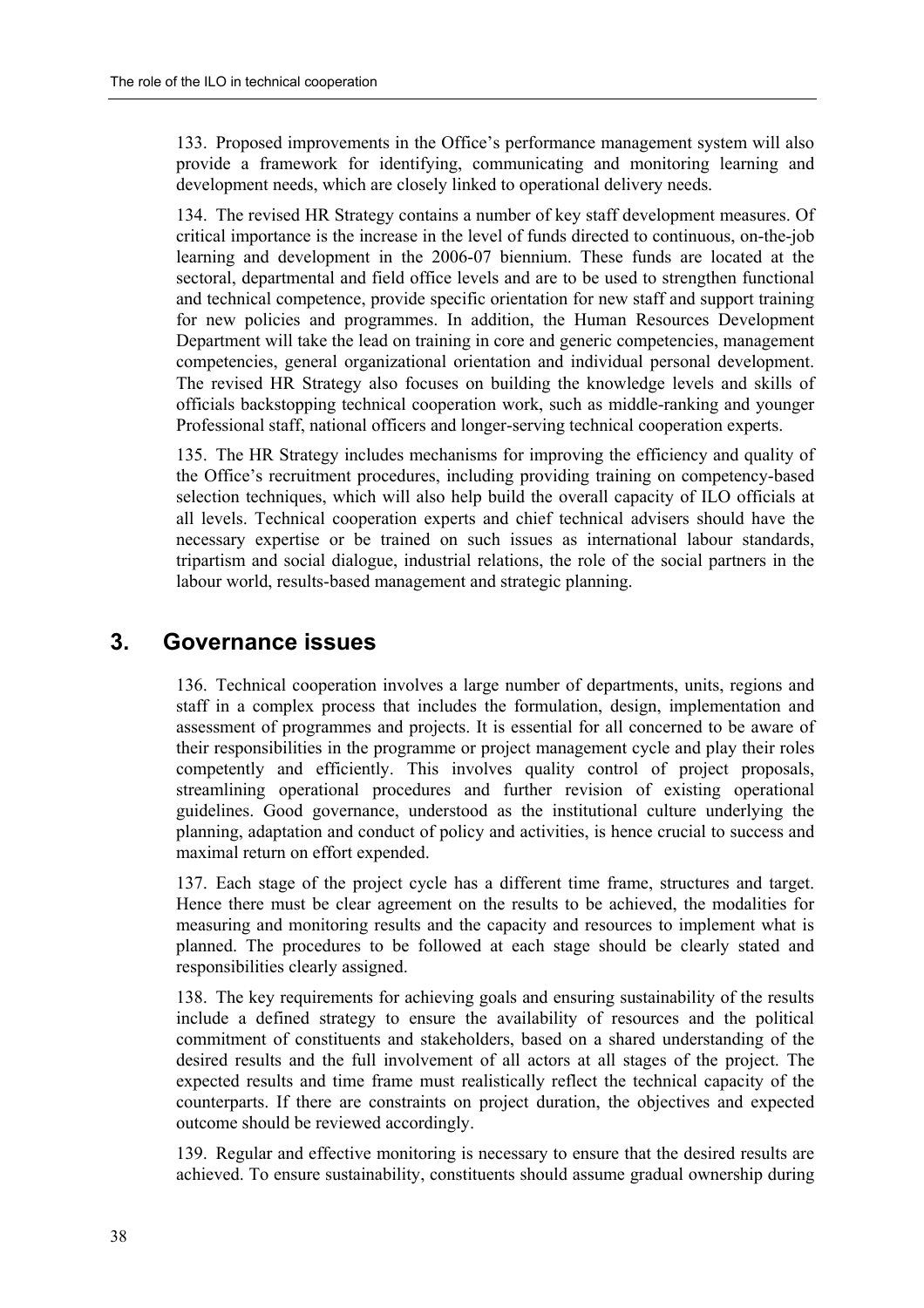the process of project implementation. To do so, they must have the necessary skills and tools for better planning, monitoring and management. Such needs should therefore be assessed at the project design stage and provided by the project. Effective delivery of services and support by the ILO depends on sound management.

### (a) Delivery

140. Constituents and donors have always seen the delivery rate of the ILO's technical cooperation programme as an important indicator of the efficiency with which the Office manages its programmes and uses the funds that it receives in trust. The delivery rate averages between 60 and 70 per cent each year. In 1999 the Conference requested the Office to analyse delivery and a delivery control system was put in place to monitor the situation regularly. Monthly information on delivery by units and field offices has been made available on the Intranet; managers and the Senior Management Team are regularly informed of the delivery situation, problems encountered and action taken; and the Governing Body Committee on Technical Cooperation is informed annually on this question at its November sessions. Significant progress has been achieved through this delivery monitoring mechanism, but further improvements can still be made. Efficient delivery remains a top priority for the Office, as does the quality and effectiveness of its work.

### (b) Evaluation

141. ILO project evaluations provide an opportunity for the Office and its funding partners to assess the appropriateness of design as it relates to the ILO's strategic and national policy frameworks and to consider the efficiency, effectiveness and sustainability of outcomes. Evaluations of projects also test underlying assumptions about their contribution to broader development goals, since it involves the participation of all constituents, beneficiaries and stakeholders.

142. Evaluations of technical cooperation programmes and projects have since 2002 been carried out in accordance with the ILO evaluation framework approved by the Governing Body in that year.<sup>2</sup> The criteria for evaluation included the relevance, efficiency, effectiveness, impact and sustainability of technical cooperation programmes and projects. Given that most of the technical cooperation programmes and projects are financed with extra-budgetary funds, donor concerns and specific requirements in the evaluation process were also incorporated.

143. All technical cooperation projects have been subjected to evaluation and, depending on the project and the agreed evaluation plan, this has taken the form of selfevaluation, independent internal evaluation, external evaluation, or a combination of such arrangements. Projects of under 18 months' duration received a final evaluation on completion; projects of between 18 and 30 months were subjected to a mid-term evaluation and final evaluation on completion; projects of over 30 months' duration had annual reviews, a mid-term review if agreed in the initial project evaluation plan and a final evaluation on completion. All technical cooperation programmes or projects with a budget of over US\$350,000 have been subjected to an independent evaluation at least once during the programme or project cycle. Independent evaluations were carried out,

<sup>2</sup> Governing Body document GB.285/PFA/10, Nov. 2002, http://www.ilo.org/public/english/standards/relm/gb/ docs/gb285/pdf/pfa-10.pdf.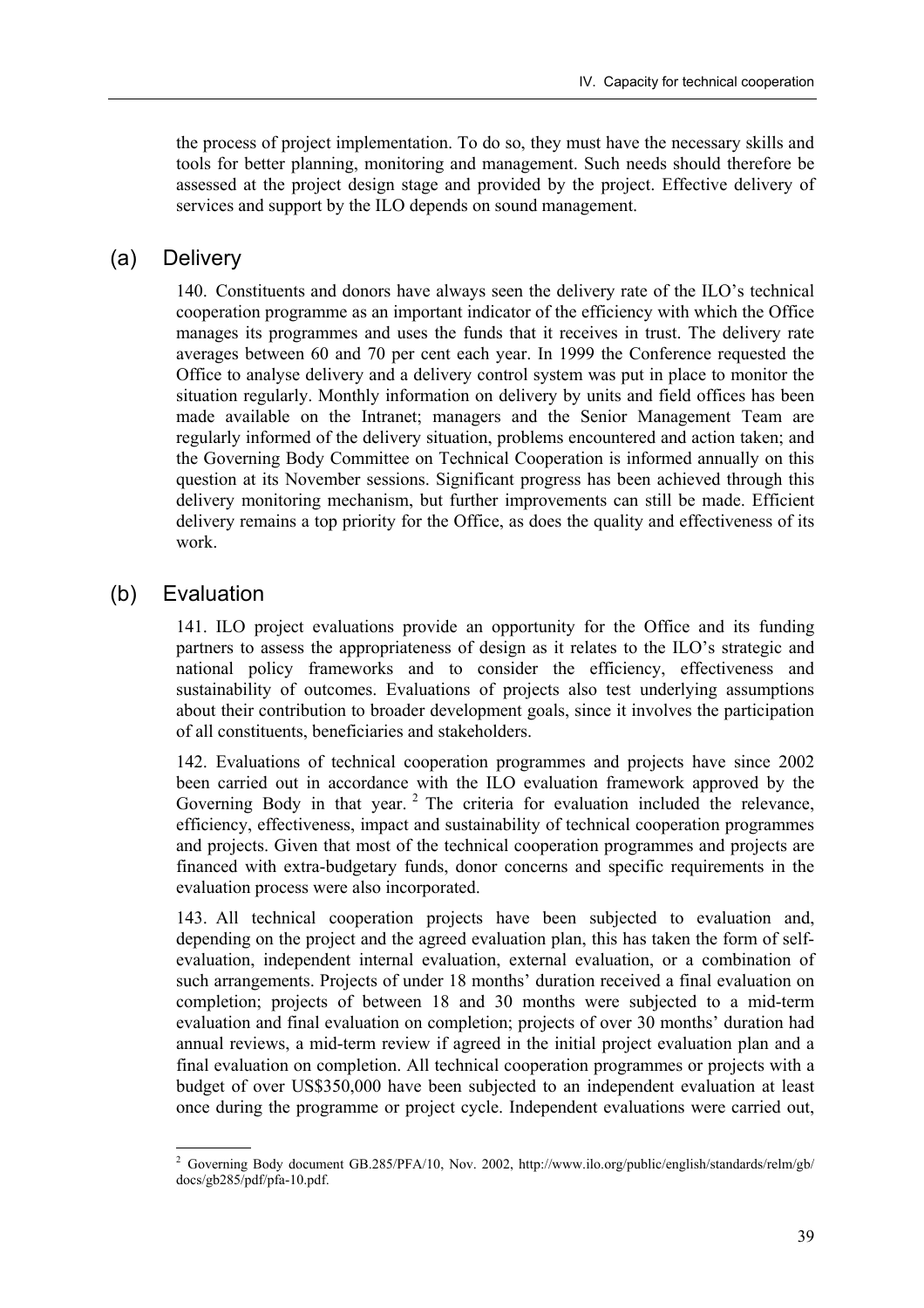both internally and externally. In an attempt to assess longer-term effectiveness, impact and sustainability of major programmes and projects, ex-post evaluations have been carried out on a selective basis.

144. During the period 2002-05, in addition to a large number of annual reviews, more than 300 independent evaluations were carried out. More than half of them were carried out by external consultants.

145. The Office is required to submit an annual thematic evaluation on a technical cooperation issue to the Committee on Technical Cooperation. This has been done systematically and topics have included: "Training for employment";  $3$  "Strengthening institutions, processes, legal frameworks and capacity of tripartite constituents for tripartism and social dialogue";  $\frac{4}{3}$  "Gender issues in technical cooperation";  $\frac{5}{3}$  "HIV/AIDS and the world of work".  $6$ 

#### (i) New policy and strategic framework for evaluation

146. In response to requests by the Governing Body during discussions of the Programme and Budget proposals for 2006-07 and the Strategic Policy Framework and on the specific recommendation of the Committee on Technical Cooperation for independent evaluations to be made on a regular basis, the Office presented a new evaluation policy and strategy to the Governing Body in November 2005. 7

147. The policy aims at strengthening evaluation practices in the ILO, including more systematic, transparent, independent and high-quality evaluations of core programmes and technical cooperation projects. The evaluation policy and framework also aims to reinforce knowledge generation and sharing of the ILO's substantive work, while strengthening the complementarities between evaluation and other oversight and monitoring functions within the Office. The new policy also sets clearer guidelines for the consultation and participation of constituents and sharing of responsibilities within the Office in evaluation processes carried out by the ILO.

#### (ii) Country programme evaluation

148. Decent work country programmes (DWCPs) will be the main vehicle for the delivery of ILO services at the country level and their development and implementation can be greatly improved by timely feedback on how the Office can make the process more efficient and outcomes more effective. Country programme evaluations will hence focus on the overall package of ILO support to national partners in the pursuit of decent work for the country. Activities funded through regular and extra-budgetary resources will be reviewed.

<sup>&</sup>lt;sup>3</sup> Governing Body document GB.286/TC/1, Mar. 2003, http://www.ilo.org/public/english/standards/relm/gb/ docs/gb286/pdf/tc-1.pdf.

<sup>4</sup> Governing Body document GB.289/TC/1, Mar. 2004, http://www.ilo.org/public/english/standards/relm/gb/ docs/gb289/pdf/tc-1.pdf.

 $^5$  Governing Body document GB.292/TC/1, Mar. 2005, http://www.ilo.org/public/english/standards/relm/gb/ docs/gb292/pdf/tc-1.pdf.

<sup>6</sup> Governing Body document GB.295/TC/2, Mar. 2006, http://www.ilo.org/public/english/standards/relm/gb/ docs/gb295/pdf/tc-2.pdf.

<sup>7</sup> Governing Body document GB.294/PFA/8/4, Nov. 2005, http://www.ilo.org/public/english/standards/ relm/gb/docs/gb294/pdf/pfa-8-4.pdf.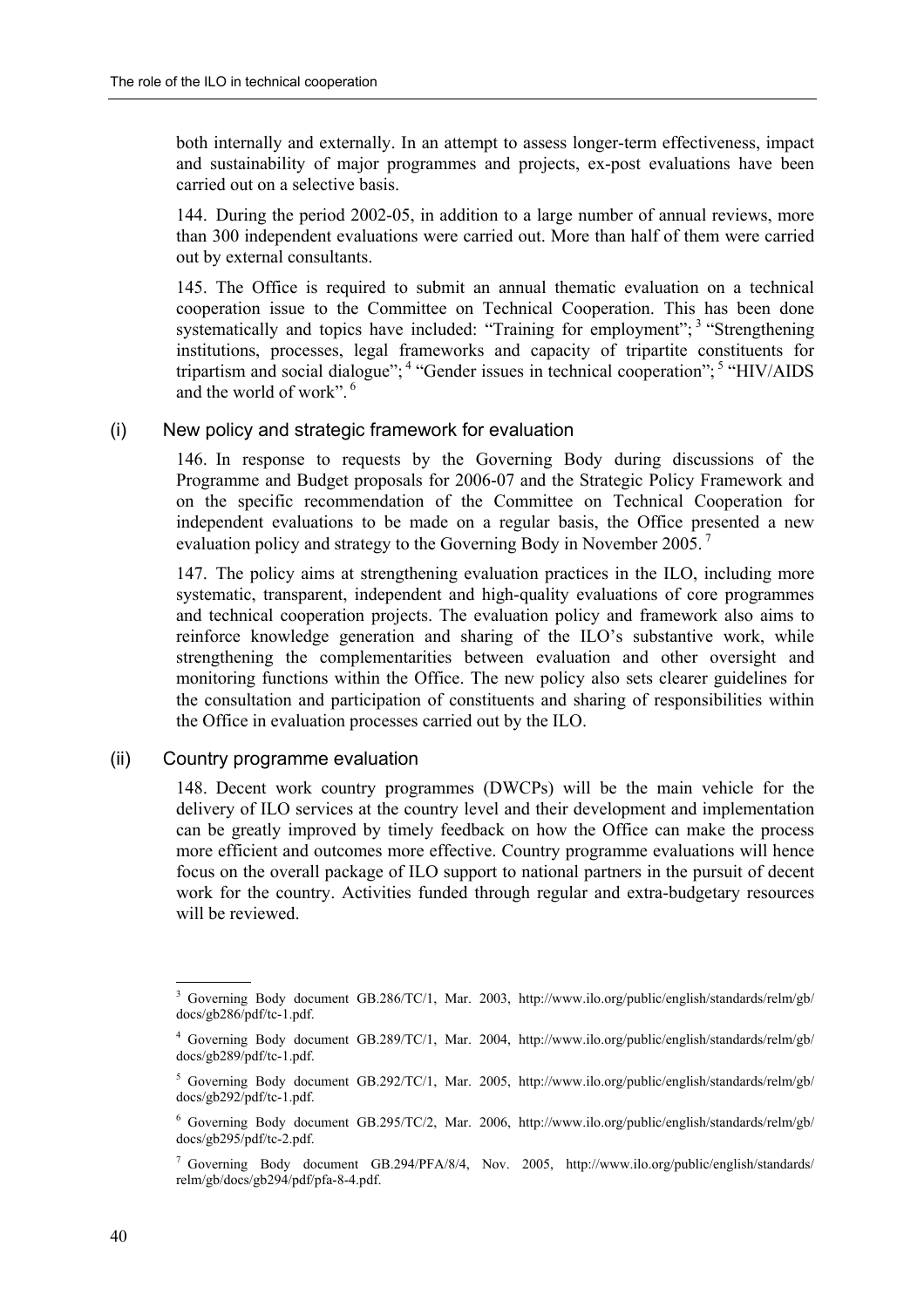### (iii) Thematic evaluation

149. Thematic evaluations will focus on specific aspects, themes and processes, as well as specific sectors, issues or themes in ILO technical cooperation activities. Thematic evaluations provide a means for ILO technical programmes to explore in depth the effectiveness and impact of major means of action and interventions. Such evaluations can draw on the lessons learned at project level, both inside and outside the ILO. ILO technical programmes will be responsible for conducting and resourcing such thematic evaluations on a scheduled basis.

#### (iv) Project evaluation

150. At the project level, the ILO will maintain its policy of applying good practices throughout the Office. All projects will be subject to evaluation and, depending on the project and evaluation plan established therein, will continue to take the form of selfevaluation, independent evaluation, external evaluation, or a combination of such arrangements. Resources for conducting independent project evaluations will continue to be included in project budgets.

151. The Governing Body has called on the Office to monitor the evaluation process, analyse technical cooperation evaluation reports for lessons learned, troubleshoot and contribute to Office-wide databases and systems to disseminate evaluation results, good practices and reports. An important element is the need to ensure feedback of the outcomes of evaluations into the ongoing implementation process and into future programmes and projects. This is currently receiving attention.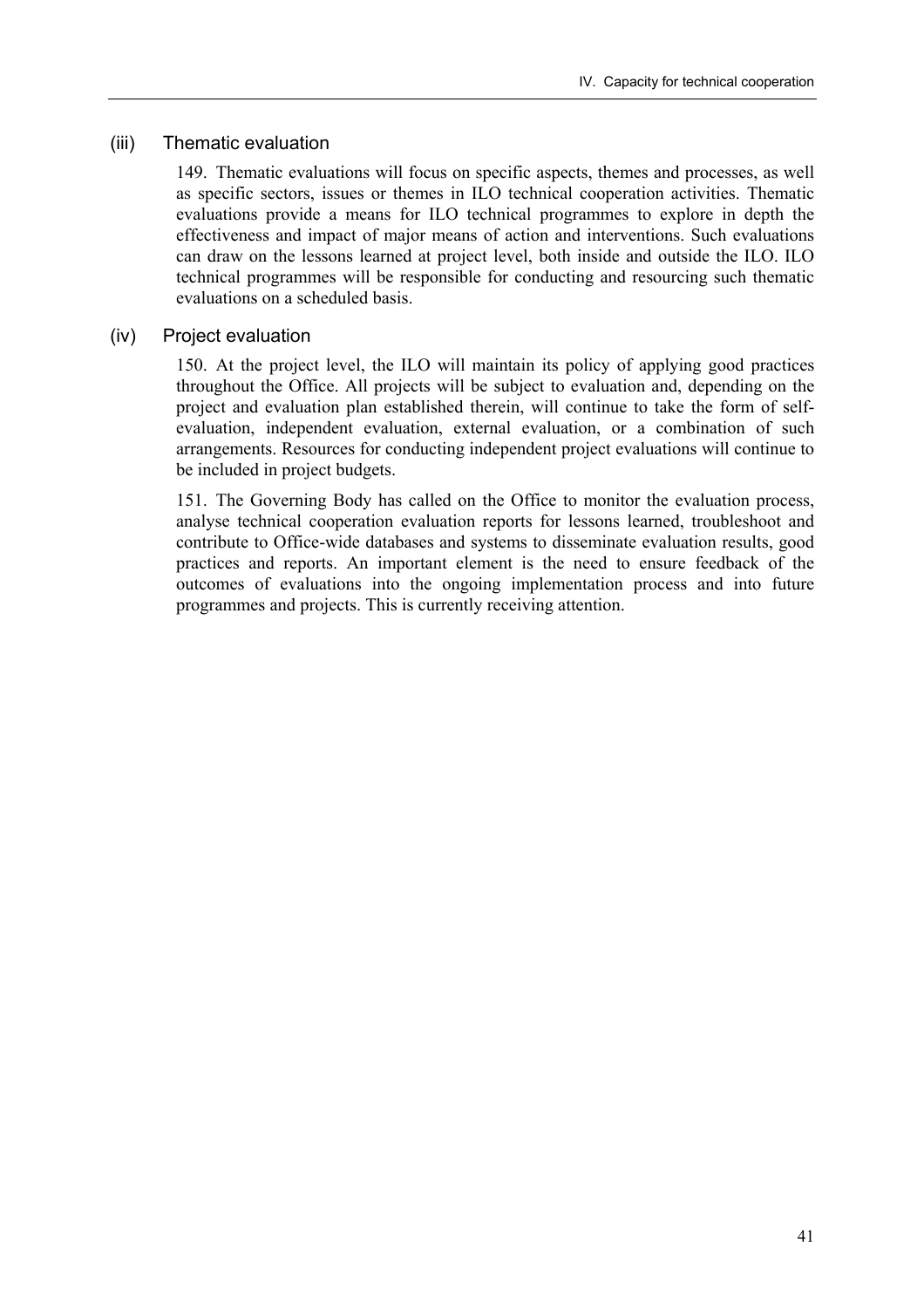# **V. Recent evolution in ILO technical cooperation**

152. This chapter offers some statistical analyses of the main trends since 1999 and describes substantive work under each of the strategic objectives and in pursuit of the cross-cutting goals of tripartism and gender equality. The International Training Centre of the ILO in Turin plays a crucial role in technical cooperation and the spectrum of its work covers all four strategic objectives. Some of its major activities are outlined.

# **1. Facts and figures**

153. This section provides the basic statistics on the ILO's technical cooperation programme and analyses its quantitative trends. A substantial portion of the ILO's work is undertaken with extra-budgetary funds, which in the framework of strategic programming and budgeting complement regular budget activities. Since 1998 the regular budget of the ILO has remained more or less constant, while between 2000 and 2004 expenditure from extra-budgetary resources increased in real terms (deflated by the percentage cost increase of the regular budget) by 51.7 per cent. The distribution of extra-budgetary resources across strategic and operational objectives is uneven, as it is among countries benefiting from ILO technical cooperation. Tables V.1 and 2 and figures V.1-5 show the extra-budgetary component of technical cooperation, focusing on approvals and on expenditure by strategic sector, region and type of assistance. More detailed figures can be found in Appendix II (Statistical annexes).

#### **Box V.1 Key messages**

The ILO's technical cooperation programme is in expansion:

- ! Annual average approvals increased from US\$106 million to US\$154 million between the periods 1995-99 and 2000-04. Approvals reached US\$176 million in 2005.
- ! Expenditure that had been declining during the 1990s grew at an annual average rate of 13 per cent during the period 2000-05.

The Office needs to consolidate and diversify its partnerships and donor portfolio:

- **EXECT:** Funds from multi-bilateral donors have nearly doubled in the last five years.
- **Integrated programmes have been in high demand by constituents and attracted a** significant amount of funding.
- **.** Despite the development of partnerships with several donors, extra-budgetary funding still depends largely on a limited number of them.
- **EXE** Partnerships and policy dialogue with the United Nations system and the development banks have had limited results in fostering operational activities.
- Public-private alliances could be developed.

The Office needs to make every effort to arrive at a better balanced technical cooperation programme:

- **In** Not all the components of decent work are adequately supported through operational activities.
- **.** Programmes with and for ILO's tripartite constituency should be developed vigorously and funding sought on a priority basis.
- Demands for the ILO's services in all regions cannot be fully met.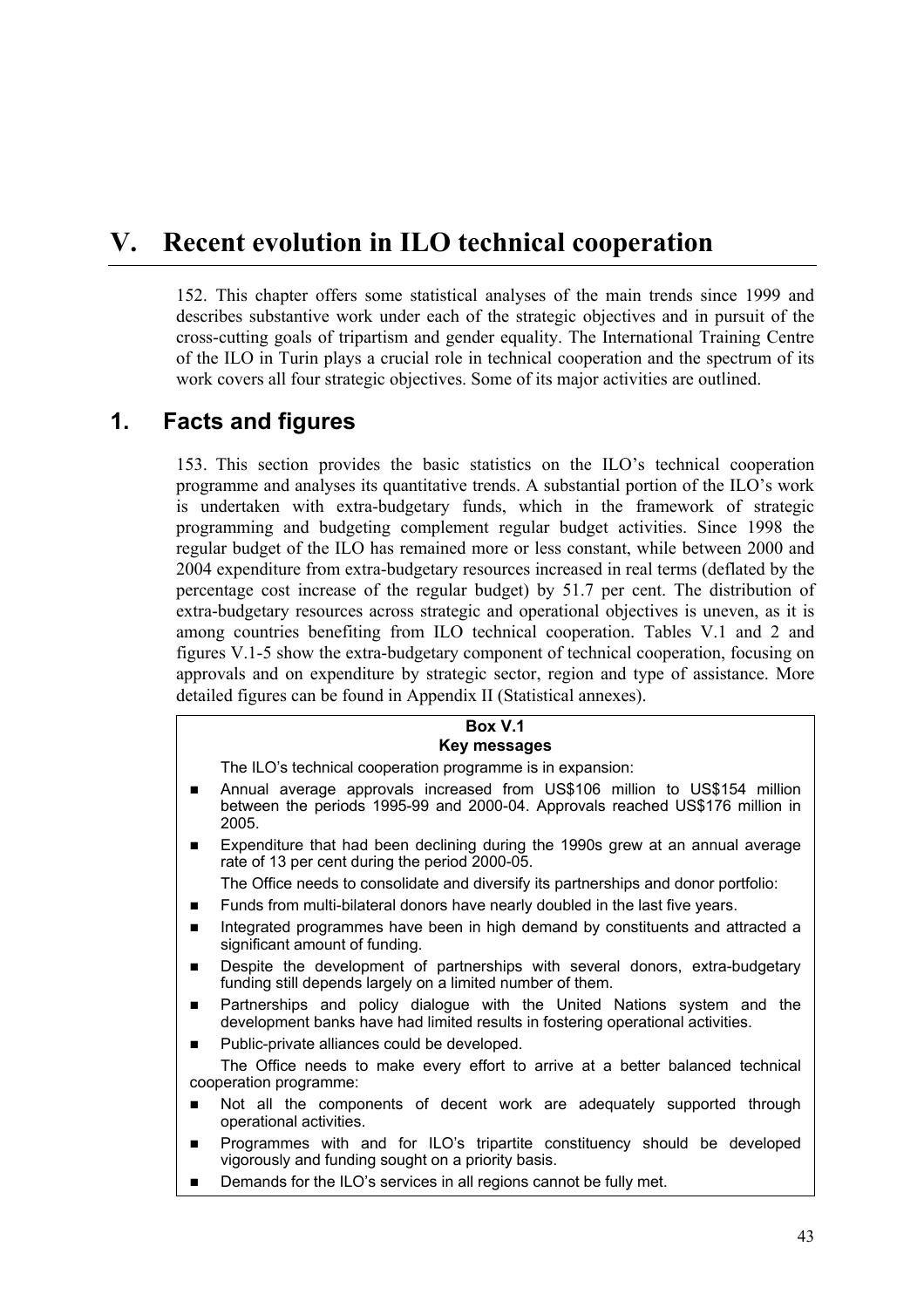### (a) Increased approvals

154. There has been a marked increase in approvals since 1998. As table V.1 illustrates, on average yearly approvals during the period 2000-04 were US\$154 million, that is, 45 per cent higher than the corresponding figure for the period 1995-99. With US\$176 million in approvals in 2005, this upward trend is expected to continue, but at a modest rate.

#### **Table V.1. Approvals of extra-budgetary funding**

|                                                                                                                            |                 | <b>Average 1995-99</b> |                 | <b>Average 2000-04</b> |          |  |
|----------------------------------------------------------------------------------------------------------------------------|-----------------|------------------------|-----------------|------------------------|----------|--|
|                                                                                                                            | <b>US\$'000</b> | (%) share              | <b>US\$'000</b> | $(\%)$ share           | % change |  |
| <b>United Nations</b>                                                                                                      | 29895           | 28.3                   | 9 1 3 0         | 5.9                    | $-69.5$  |  |
| Multi-bilateral donors                                                                                                     | 72415           | 68.5                   | 137 576         | 89.5                   | 90.0     |  |
| Other sources <sup>*</sup>                                                                                                 | 3446            | 3.3                    | 7065            | 4.6                    | 105.0    |  |
| Total                                                                                                                      | 105 756         | 100.0                  | 153 770         | 100.0                  | 45.4     |  |
| * Other sources include direct trust funds, non-state actors, international financial institutions and the European Union. |                 |                        |                 |                        |          |  |

155. A closer look at table V.1 reveals some major changes in the amounts from different sources which, as discussed below, have had profound effects on the pattern of expenditure. UNDP used to be the major contributor to ILO technical cooperation programmes: during the 1980s and 1990s it funded about 50 per cent of all technical cooperation programmes. UNDP funding modalities for technical cooperation then changed and focused on national execution. Together with the funding problems faced by UNDP, this resulted in a reduced contribution to the ILO programme. The decline which started in the 1990s continued: during the period 2000-04, the United Nation's contribution stood at a mere 6 per cent of the total (UNDP's contribution was 4 per cent and the remaining 2 per cent came mostly from UNAIDS).

156. Fortunately, this decline in UNDP funds was more than compensated for by additional funds from multi-bilateral sources, thanks to new donor partnerships and programmes and the further development of existing ones. In addition to the large amount of funds received from USDOL, reference can be made to sizeable partnership programmes with Belgium, Canada, Denmark, Finland, France, Germany, Ireland, Italy, Japan, Luxembourg, Netherlands, Norway, Portugal, Spain, Sweden, Switzerland and the United Kingdom. Furthermore, in 2004 the Office also signed a partnership agreement with the European Union which provided US\$7 million for the period 2003-04, with an additional  $E19$  million expected for 2005. Approvals from multibilateral donors accounted for 88 per cent of total extra-budgetary funding for the period 2000-05.

157. The development and packaging of new programmes helped the process. The Office developed major programmes, including the International Programme on the Elimination of Child Labour (IPEC), other projects related to the Declaration on Fundamental Principles and Rights at Work and ILOAIDS. These programmes met the expressed needs of constituents and at the same time were in line with donor priorities. Particular mention may be made of IPEC, for which average annual approvals over the period 2000-05 stood at US\$63 million, or some 40 per cent of all approvals.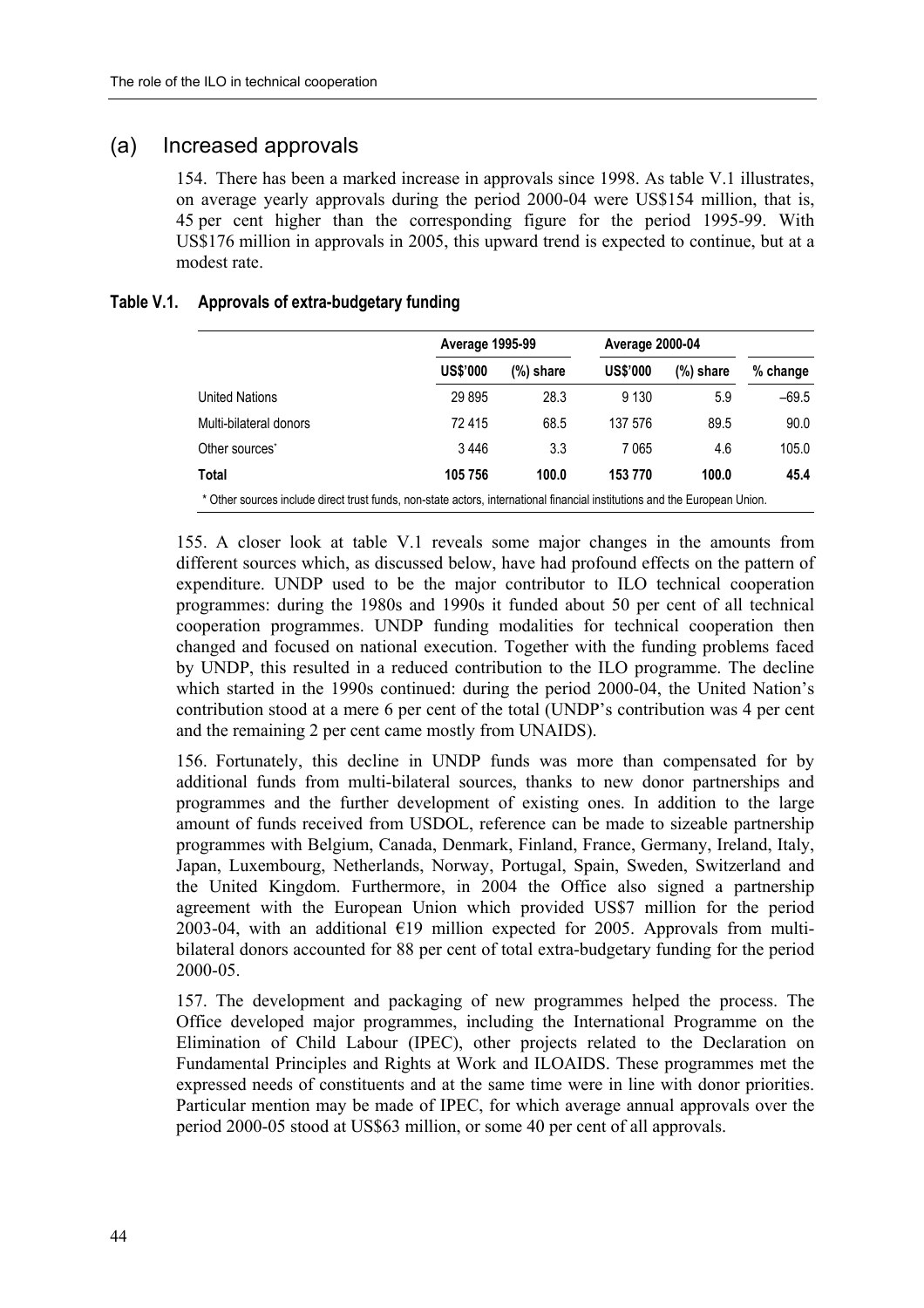### (b) Major donors: Diversifying and enlarging the base

158. Figure V.1 provides a breakdown of approvals by major donor. The picture is dominated by a small number of donors: the United States, the Netherlands and the United Kingdom accounted for 53 per cent of the extra-budgetary resources received. This clearly points to the need for the Office to diversify its donor base. Work has begun on this issue.

### **Figure V.1. Average approvals by major donor 2000-05**



\* Others includes direct trust funds (1.4%), non-state actors (1.5%), banks (0.9%) and European Union (2.9%).

159. In line with current thinking on development cooperation, bilateral and multilateral development funds are increasingly being made available at the beneficiary country level. Responding to this, the ILO has recently entered into a growing number of partnerships with donor missions in developing countries. The significant amount of extra-budgetary resources mobilized locally between 2002 and 2005 (26 per cent of total approvals) shows the clear potential for further expansion of such local partnerships. Statistical Annex 1 shows that 68 per cent of total funds from the United Nations system were obtained locally. As for the international financial institutions, although in absolute terms the sums are small, as much as 97 per cent of the total was mobilized locally.

160. In this regard, it becomes ever more important for the ILO and its constituents to work together and clearly demonstrate how decent work country programmes (DWCPs) support national development frameworks such as the United Nations Development Assistance Framework (UNDAF), poverty reduction strategies (PRS) and key national development plans and to establish modalities for their execution at the national level.

### (c) Expenditure

161. Figure V.2 shows technical cooperation expenditure incurred. For the period covered, technical cooperation expenditure reached its lowest level in 2000. Following the US\$91 million recorded in that year, however, expenditure increased at an annual average rate of about 13 per cent, to US\$138 million in 2003 and to US\$171 million in 2005. As would be expected, this reflects the pattern of approvals described earlier and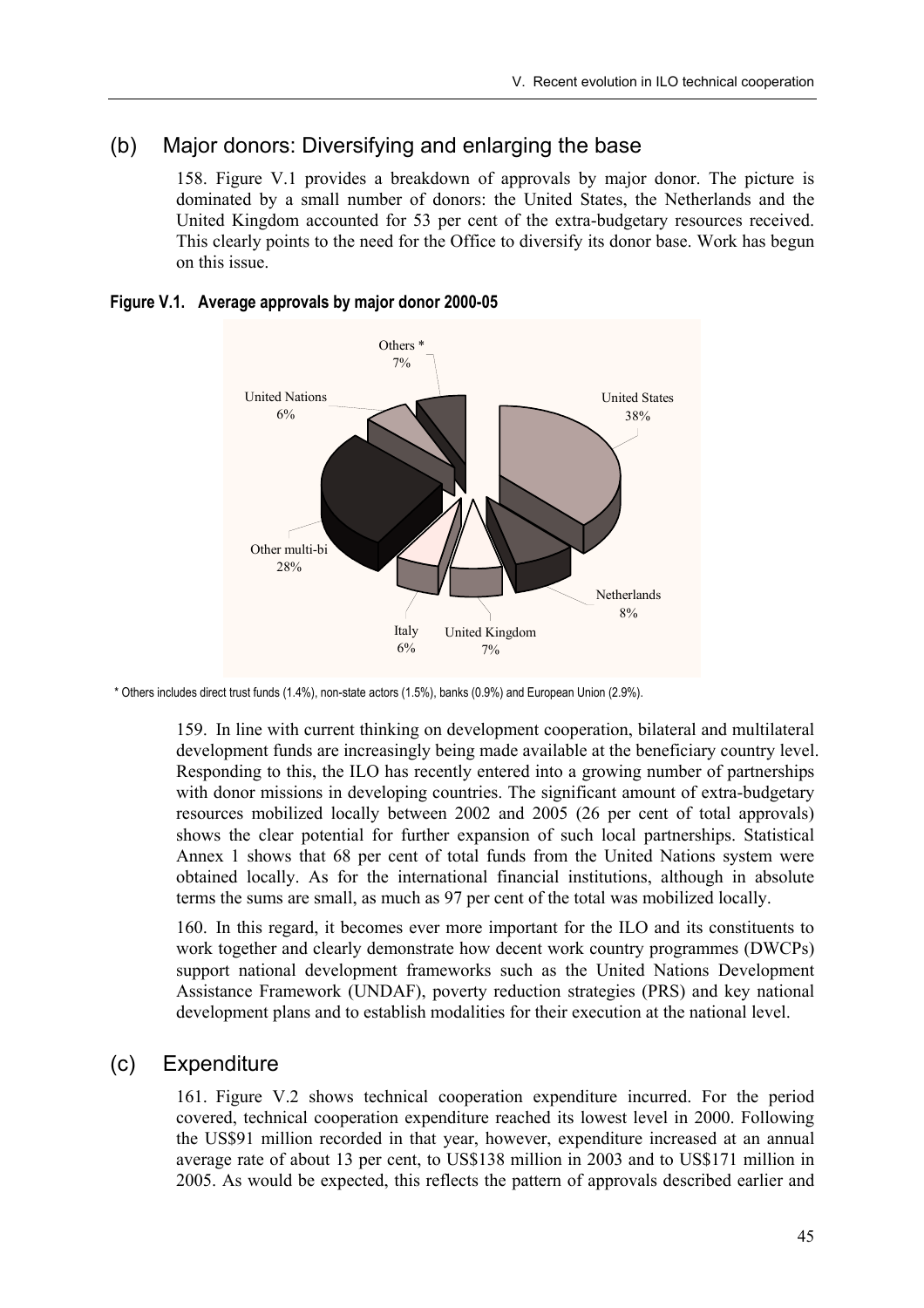shows that, while the volume of funds from UNDP has decreased, it has been more than compensated for during recent years by increases in funding from multi-bilateral donors.





162. Regular budget technical cooperation (RBTC) funds, which are normally used as seed money or for ad hoc use, have remained at a constant level for the last ten years. The amount in absolute and relative terms has remained small and there is normally greater expenditure on RBTC in the second year of each biennium, when the bulk of the project activities are implemented.

### (i) Expenditure by strategic objective

163. As stated earlier, the changing pattern of levels of contributions from different donors and their priority areas for funding have had profound implications for the nature of technical cooperation in the ILO. The most striking feature has been the growing share of standards in total technical cooperation expenditure.

164. As figure V.3 shows, technical cooperation expenditure on projects to combat child labour and promote the ILO Declaration more than doubled during the period 2000-05. Expenditure on technical cooperation projects to promote greater employment opportunities for women and men to secure decent employment and income slowly recovered from a declining trend. Approvals for employment increased significantly in 2005, particularly as a result of the Office's efforts to mobilize additional resources for programmes in the tsunami-affected areas of Asia. This will translate into higher expenditure in the future. $\frac{1}{1}$ 

 $\overline{a}$ 1 As at October 2005 it had reached US\$57 million compared to the yearly average of US\$37 million during the period 2000-04.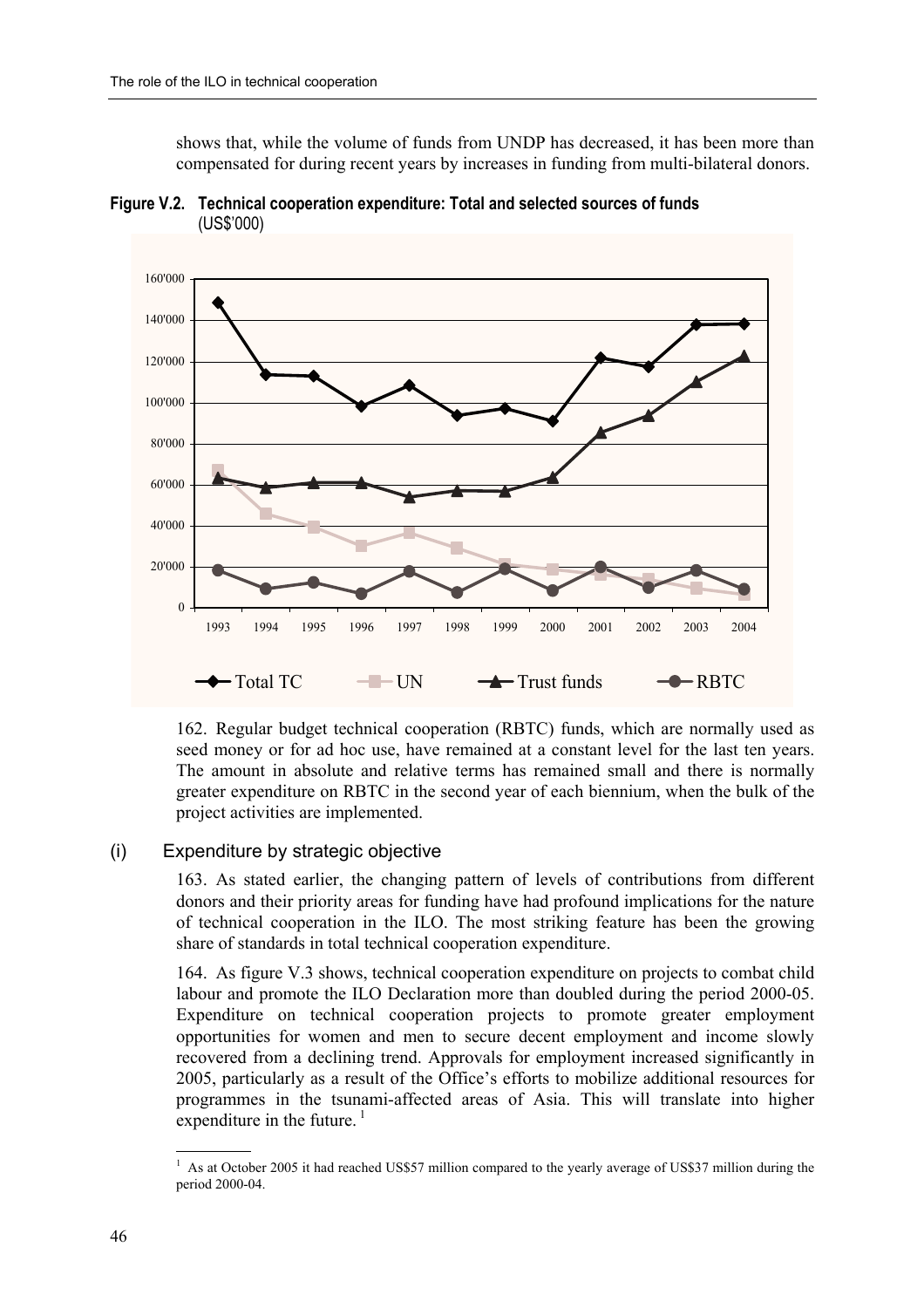

#### **Figure V.3. Total technical cooperation expenditure by strategic objective**

Notes: \* Figures for 1995-99 are calculated on the basis of the previous Office structure. \*\* Others include cross-cutting activities, management services, miscellaneous and field offices where there is no specific technical field.

165. The share of social protection increased slightly between the two periods, from 7 to 11 per cent and total expenditure for this strategic objective doubled during the last five years to US\$17 million. The new technical cooperation programme on Strategies and Tools against Social Exclusion and Poverty (STEP) and the significant expansion of the Programme to Combat HIV/AIDS in the World of Work (ILOAIDS) explain this trend.

166. The Office has been concerned at the declining share and level of technical cooperation expenditure on strengthening tripartism and social dialogue. The share of social dialogue decreased from 16 per cent (1995-99) to 14 per cent (2000-04). As donor funding is increasingly targeted at national poverty reduction strategies and the achievement of agreed development goals, including the MDGs, it is of critical importance that the ILO and its constituents impress on the United Nations system and the donor community how social dialogue and tripartism contribute to poverty reduction processes and equitable growth.

167. The overall increase in the technical cooperation programme over the past five years is very encouraging, as is the increase in expenditure on fundamental principles and rights at work. The Office is now also striving to increase its extra-budgetary funds for the other dimensions of the Decent Work Agenda in order to arrive at a better balanced programme. It is also expected that the move towards more coherent and coordinated action within the United Nations system and the development of new partnerships at the country level will help develop operational activities in those areas where current trends are critical.

168. The above shows only general trends. It should be pointed out that the current method of recording individual project expenditure by the lead units implementing the project limits the possibilities of disaggregated analysis. Project expenditure currently entered under a single strategic sector conceals the expenditure that may have been incurred by the same project on activities for other strategic sectors. For example, although some IPEC projects are recorded under the Standards Sector, they contain elements relating to social protection, social dialogue and employment. The inadequacies of the current system of accounting expenditure are being addressed by the Office.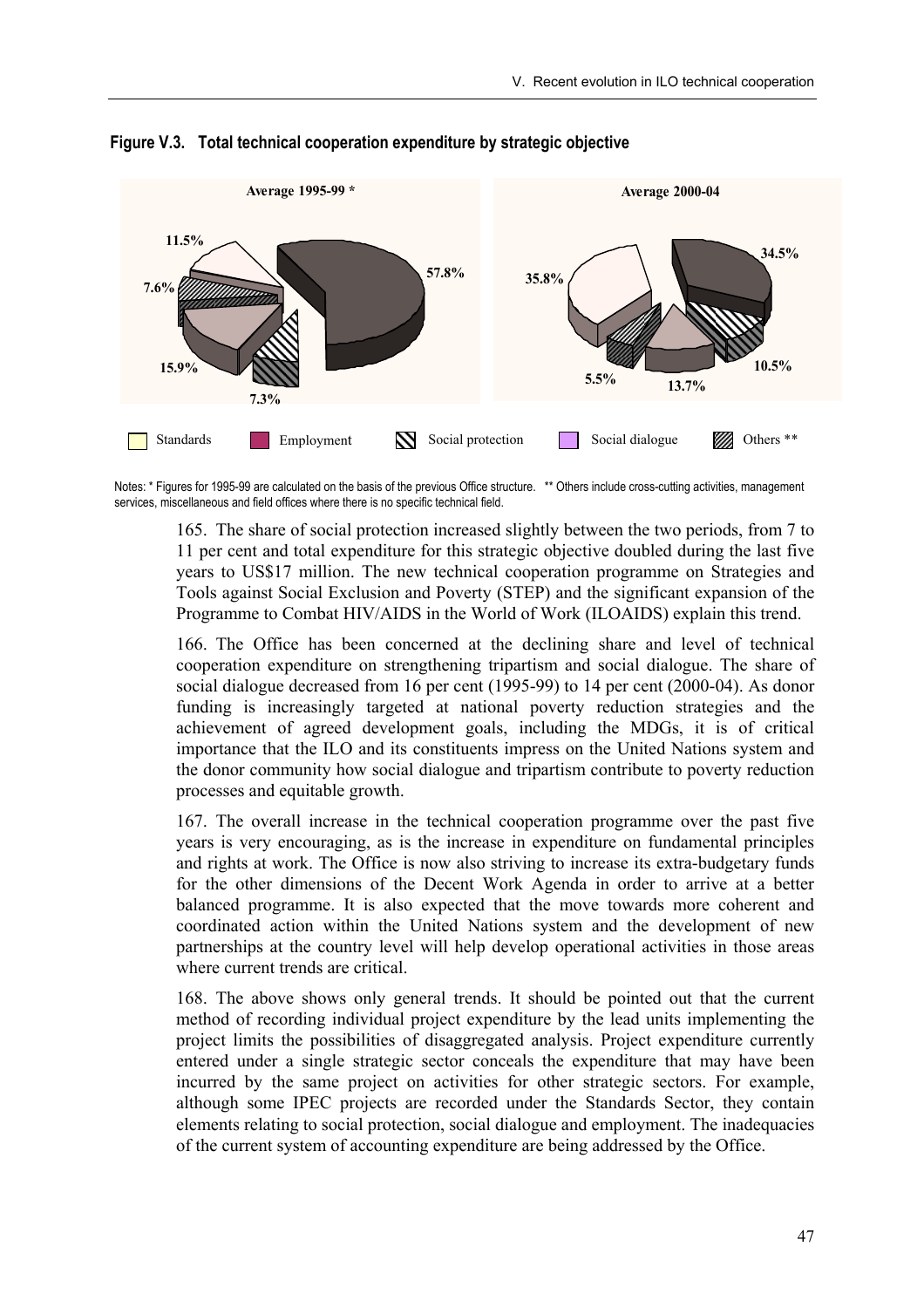### (ii) Expenditure by region

169. Table V.2 shows a change in the pattern of regional distribution of expenditure. Africa's share decreased from 37 to 25 per cent; that of Latin America and the Caribbean increased from 12 to 17 per cent. The share of Asia and the Pacific remained unchanged, while those of Europe and the Arab States decreased slightly.

|                    | Average<br>1995-99 | 2000  | 2001  | 2002  | 2003  | 2004  | Average<br>2000-04 |
|--------------------|--------------------|-------|-------|-------|-------|-------|--------------------|
| Africa             | 37.3               | 31.2  | 26.9  | 23.8  | 23.4  | 22.9  | 25.2               |
| Americas           | 12.3               | 15.7  | 16.5  | 16.8  | 17.4  | 19.3  | 17.3               |
| Asia               | 22.6               | 22.8  | 22.0  | 22.7  | 22.4  | 24.2  | 22.9               |
| Europe             | 6.6                | 5.7   | 4.9   | 6.5   | 6.4   | 5.2   | 5.7                |
| <b>Arab States</b> | 3.2                | 2.4   | 1.9   | 2.1   | 2.1   | 1.5   | 2.0                |
| Interregional      | 18.0               | 22.2  | 27.8  | 28.1  | 28.4  | 26.9  | 26.9               |
| <b>Total</b>       | 100.0              | 100.0 | 100.0 | 100.0 | 100.0 | 100.0 | 100.0              |

#### **Table V.2. Share of total technical cooperation expenditure by region** (percentage)

170. Expenditure in Africa declined in the 1990s but has remained stable over the past five years, as other regions have benefited more from the increase in approvals. This situation is a source of great concern. A number of factors are responsible, concerning the history of the distribution of projects and new programmes and projects.

171. As mentioned earlier, UNDP used to be the major source of funds for ILO technical cooperation and a sizeable portion of that went to Africa. With the dramatic decrease in UNDP funding, the programme in Africa was severely affected. Employment projects and programmes had been high on the priority list not only of UNDP, but also of a large number of other donors. The focus then shifted to other areas. Since Africa was the recipient of a large proportion of employment-related projects, this shift had a negative impact on Africa's share of the total.

172. Africa was also late to capitalize on the largest single programme, IPEC, which accounted for some 39 per cent of total technical cooperation expenditure in 2004. Although the Office has made specific attempts to achieve more balanced regional distribution of expenditure, earlier years saw a concentration of expenditure in other regions. 2 HIV/AIDS is another major programme, but while projects funded by UNAIDS have had a bias in favour of Africa, the larger part of ILO expenditure from other donors has not always been in Africa. Another major programme  $-$  that for the Declaration on Fundamental Principles and Rights at Work  $-$  has since its inception incurred most expenditure in Asia and the Pacific (around US\$19 million); the Americas accounted for US\$10 million and Africa US\$9.4 million. It should be mentioned here that political instability in a number of countries in Africa has been responsible for lower implementation rates for programmes, resulting in lower expenditure.

<sup>&</sup>lt;sup>2</sup> While expenditure by IPEC in 2000 was US\$3 million in Africa, it amounted to US\$6 million in the Americas and US\$10 million in Asia. Statistical Annex 4 illustrates the evolution of the technical cooperation programme in each region by strategic objective in the period 2000-04. It will be seen that IPEC activities in Africa had increased threefold during the previous five years, accelerating particularly since 2003.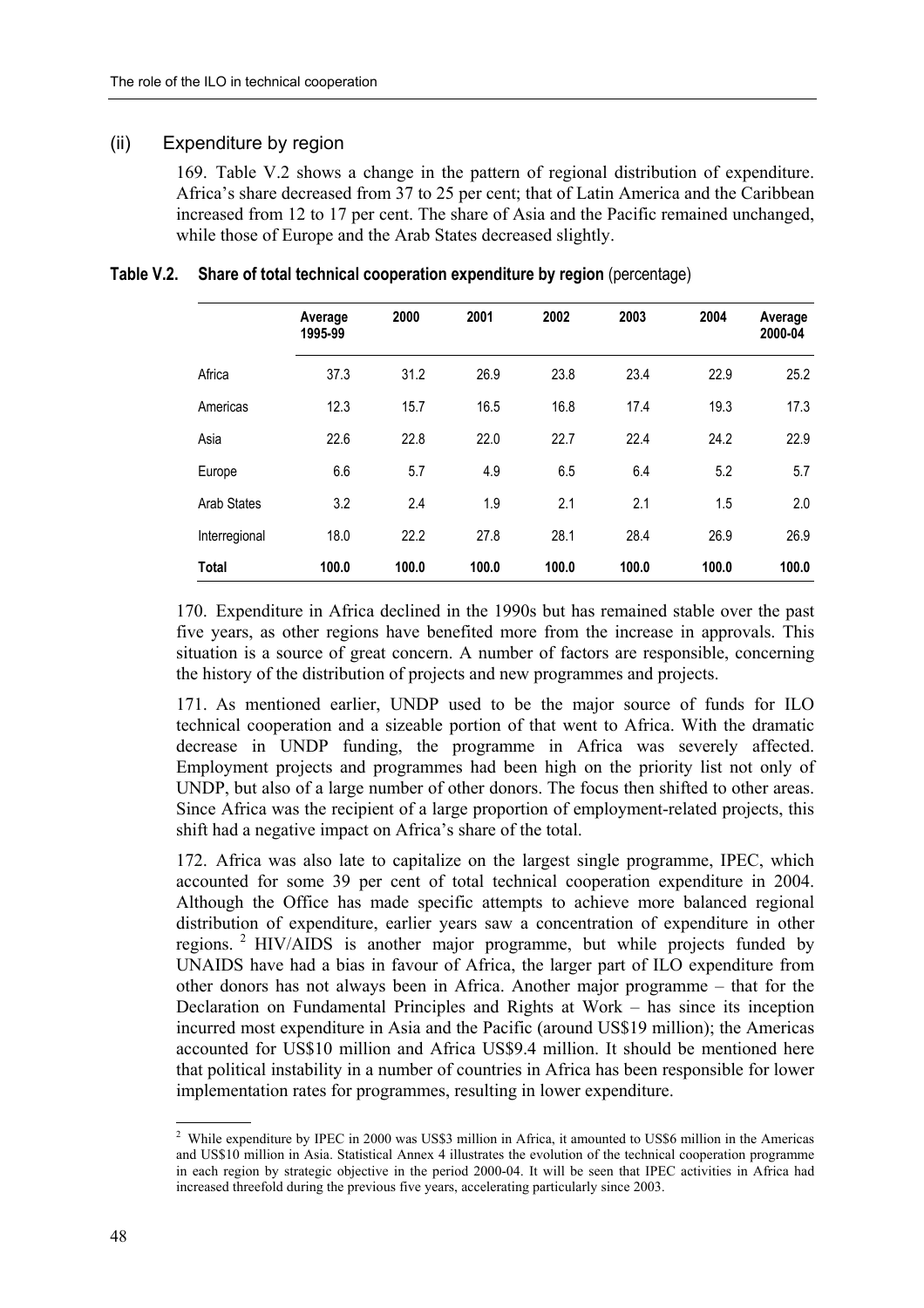173. It should be pointed out that the figures do not show the full picture. Two elements need to be considered. First, there has been a rapid growth in interregional projects (27 per cent during the period 2000-04). Although some of these involve activities of a global nature, such as policy, advocacy, research and core funding, many relate to country-specific activities grouped into regional or interregional projects for the sake of efficiency. Africa relies heavily on these interregional projects, which are usually managed from headquarters. An analysis of interregional approvals indicates that at least 53 per cent are for country-specific expenditure and around 24 per cent are in Africa. This alone would bring Africa's share of total expenditure to around 32 per cent in the period 2000-04, rather than the 25 per cent shown in table V.2.

174. However, this decline in Africaís share has been arrested. With development aid moving increasingly to Africa and the continuing work by the ILO in influencing the PRS processes at the country level, it is expected that the technical cooperation programme for the region will increase in the coming years. The ILO programme on HIV/AIDS is increasingly attracting constituents and donors, since it addresses a development priority for the region.



**Figure V.4. Total technical cooperation expenditure by region**  (US\$í000)

#### (iii) Expenditure by type of assistance

175. A number of changes can be observed. There has been a move towards more national execution and national capacity building through increased use of local expertise and the use of local institutions for project implementation. As illustrated in figure V.5, while expenditure on international experts declined throughout the period 2000-04, expenditure on other project personnel, including national experts, external collaborators and locally recruited project staff, increased to 31 per cent. The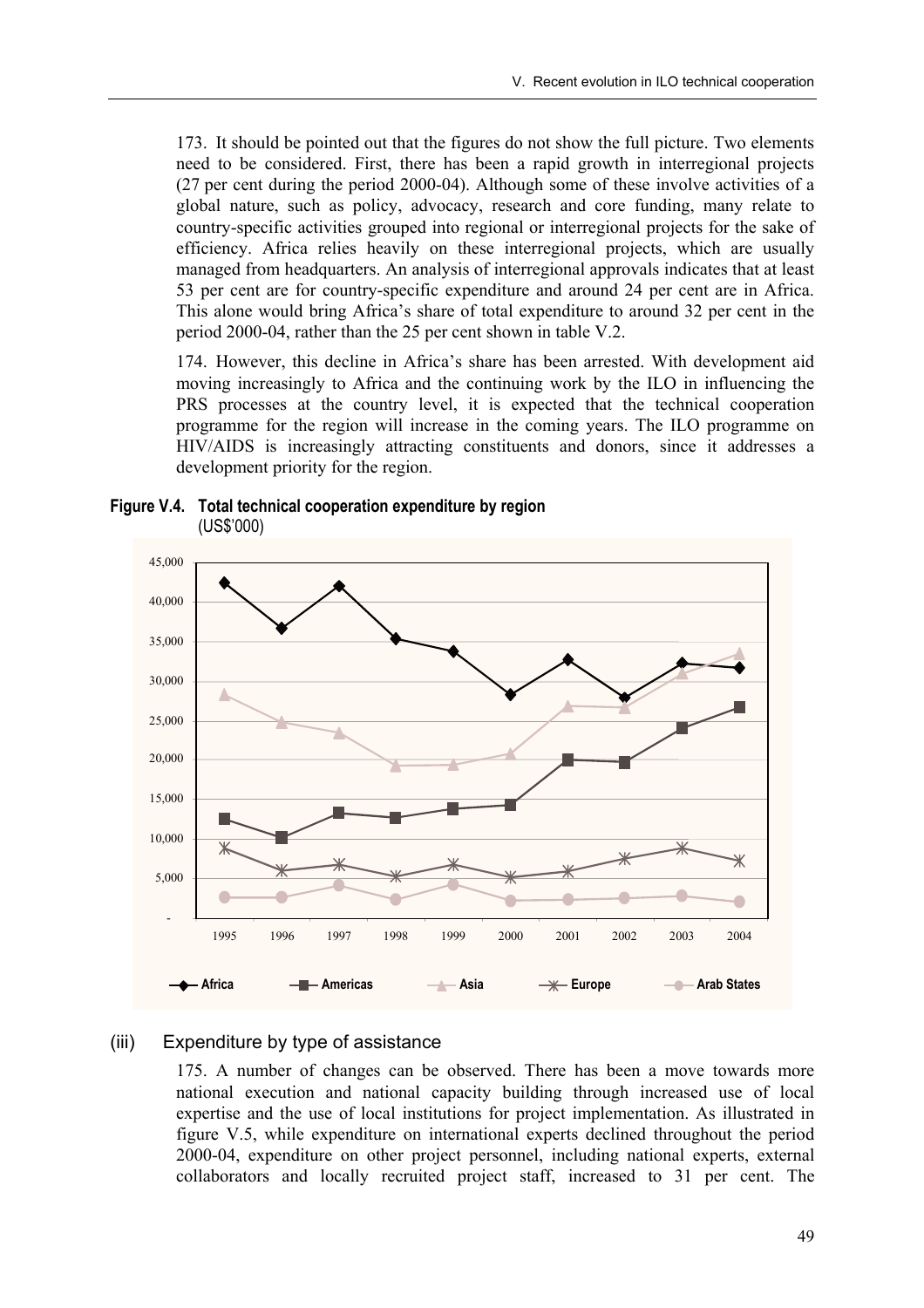subcontracting component also increased to nearly 18 per cent. Due to a reduction in fellowships, the training component of technical cooperation projects decreased slightly. There was also a reduction in the proportion spent on equipment; this was a reflection of changes in the generation of programmes, which involved greater expenditure on technical expertise.

176. The Office recognizes that considerable technical expertise and experience on a wide range of specializations is available among the social partners. These should be harnessed at the national and regional levels in programmes.



**Figure V.5. Total technical cooperation expenditure by type of assistance** 

\* Other personnel include national experts, external collaborators, locally recruited project staff, UN Volunteers and other staff costs.

### (d) Summary

177. The last decade has seen significant changes in ILO technical cooperation. The programming framework calls for the integration of regular budget activities with those conducted with extra-budgetary funds. There have been remarkable increases in extrabudgetary funds. Following a programme approach, as requested by partners in development assistance, the ILO has implemented major flagship programmes such as IPEC. The thematic preferences of donors have changed, as has the distribution of programmes in terms of areas of assistance and regions. The ILO, taking into account the Decent Work Agenda and the overall United Nations reforms, has been proactive in trying to balance donor priorities with the demands and priorities of constituents. These are discussed in the following sections.

# **2. Strategic Objective No. 1: Promote and realize standards and fundamental principles and rights at work**

178. The shift of the last six years towards activities with a rights focus or rights elements means that, today, half of the ILO's technical cooperation directly addresses rights issues. Most technical cooperation resources promoting the Declaration concern one very important category: child labour.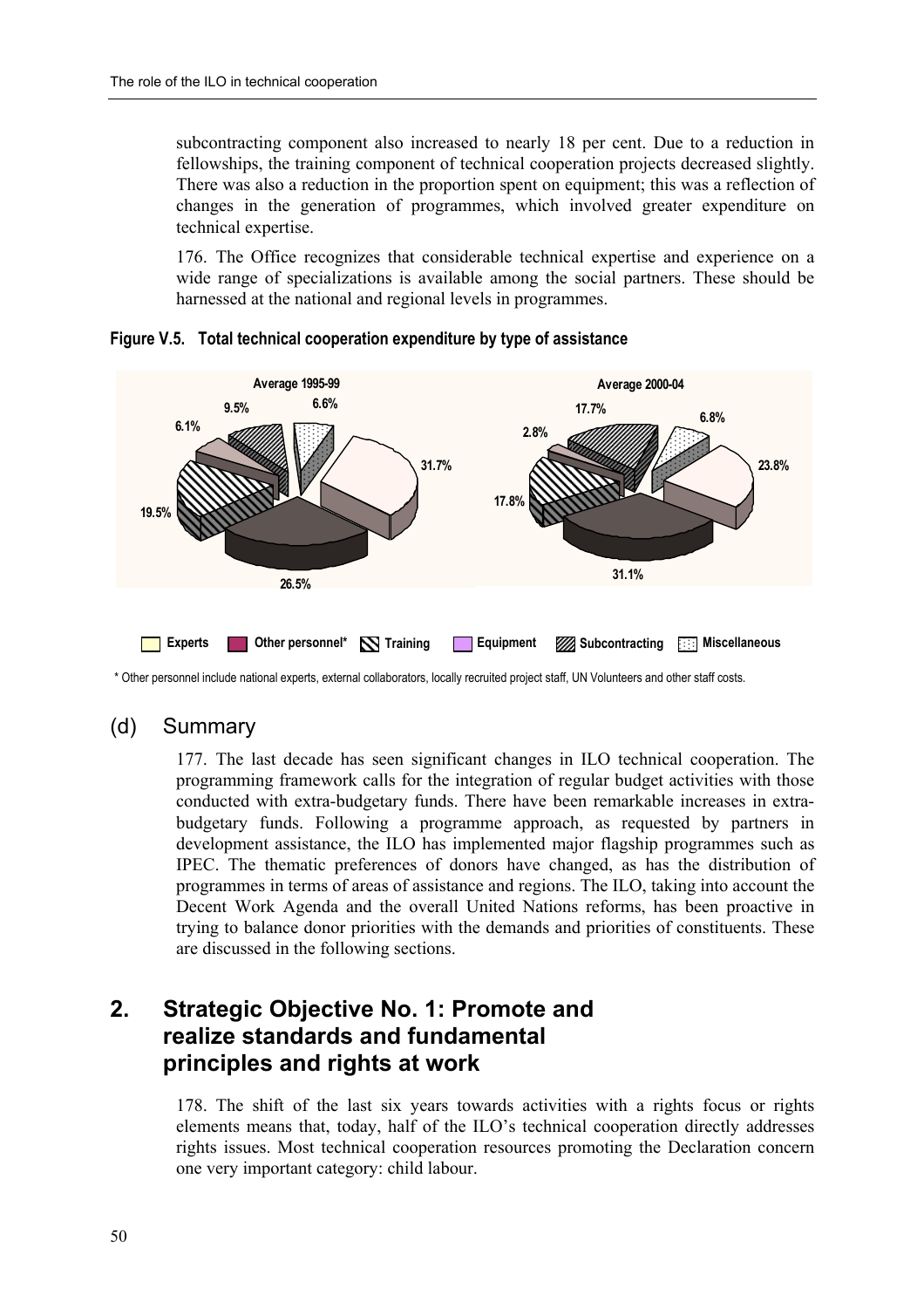179. This also reflects external trends. These include efforts to develop a rights-based approach to development in the international community; the growing emphasis on poverty reduction and the increasing understanding that poverty cannot be reduced without promoting rights; perceptions of globalization; and the greater visibility of global supply chains. In the case of child labour, for example, experience has shown that rights-based and development-based approaches complement each other, the former rooted in respect for children's universal rights and the latter in the adverse affects of child labour on the long-term development of human capital.

180. Other shifts in the ILO programme have spurred the move towards activities on rights. The establishment of the Decent Work Agenda and efforts to help countries establish decent work policies and programmes are grounded in the underlying fundamental standards involved. In addition, a growing body of research has begun to demonstrate that observance of fundamental workers' rights has a positive impact on development, growth, productivity and economic prosperity.

181. Over the last few years, technical cooperation projects that focus on promoting freedom of association and effective recognition of collective bargaining have succeeded in improving the legal frameworks that allow the exercise of these fundamental rights in many countries (e.g. Indonesia, United Republic of Tanzania and several West African countries). The resulting legislative reforms have placed countries in a better position to ratify fundamental Conventions (e.g. Uganda in ratifying Convention No. 87). Advocacy and capacity-building activities for governments and for employers' and workers' organizations have enhanced the ability of the social partners to attract new members (e.g. Kenya and Uganda) and that of governments to enforce national legislation (e.g. Ukraine and Morocco). Projects to promote the ILO Declaration have contributed significantly to improving industrial relations and labour management cooperation. For example, industrial relations advisory centres have been established in Viet Nam and labour advisory boards have been established in the Democratic Republic of Timor Leste and East Africa. These have in some cases resulted in an increase in the number of collective bargaining agreements (Ukraine) or a decrease in the number of strikes (Indonesia).

182. The ILO's technical cooperation activities to combat forced labour have been spearheaded by the Special Action Programme to Combat Forced Labour (SAP-FL), established in 2001.<sup>3</sup> An expanding portfolio of projects and activities responds to requests for assistance in all parts of the world  $-$  from debt bondage of indigenous peoples in Latin America, through "re-education through labour (RETL)" and trafficking issues in China, to the forced labour faced by women migrant domestic workers from Indonesia and the Philippines. Important results to date include the creation of national commissions and action plans to fight forced labour in Bolivia and Peru; and the drafting of new legislation in China to reform the RETL system so as to enable ratification of the forced labour Conventions. In Pakistan, ILO technical assistance to the Ministry of Labour has resulted in the disbursement of the first phase of the Government's own fund for the rehabilitation of released bonded labourers, in part for the construction of lowcost housing for former bonded sharecropper households.

183. The ILO's 2004 action plan regarding the elimination of discrimination in employment and occupation has focused on the question of how to achieve equal remuneration for men and women for work of equal value, within a broader employment

 <sup>3</sup> http://www.ilo.org/dyn/declaris/DECLARATIONWEB.SAPFLHOME?var\_language=EN.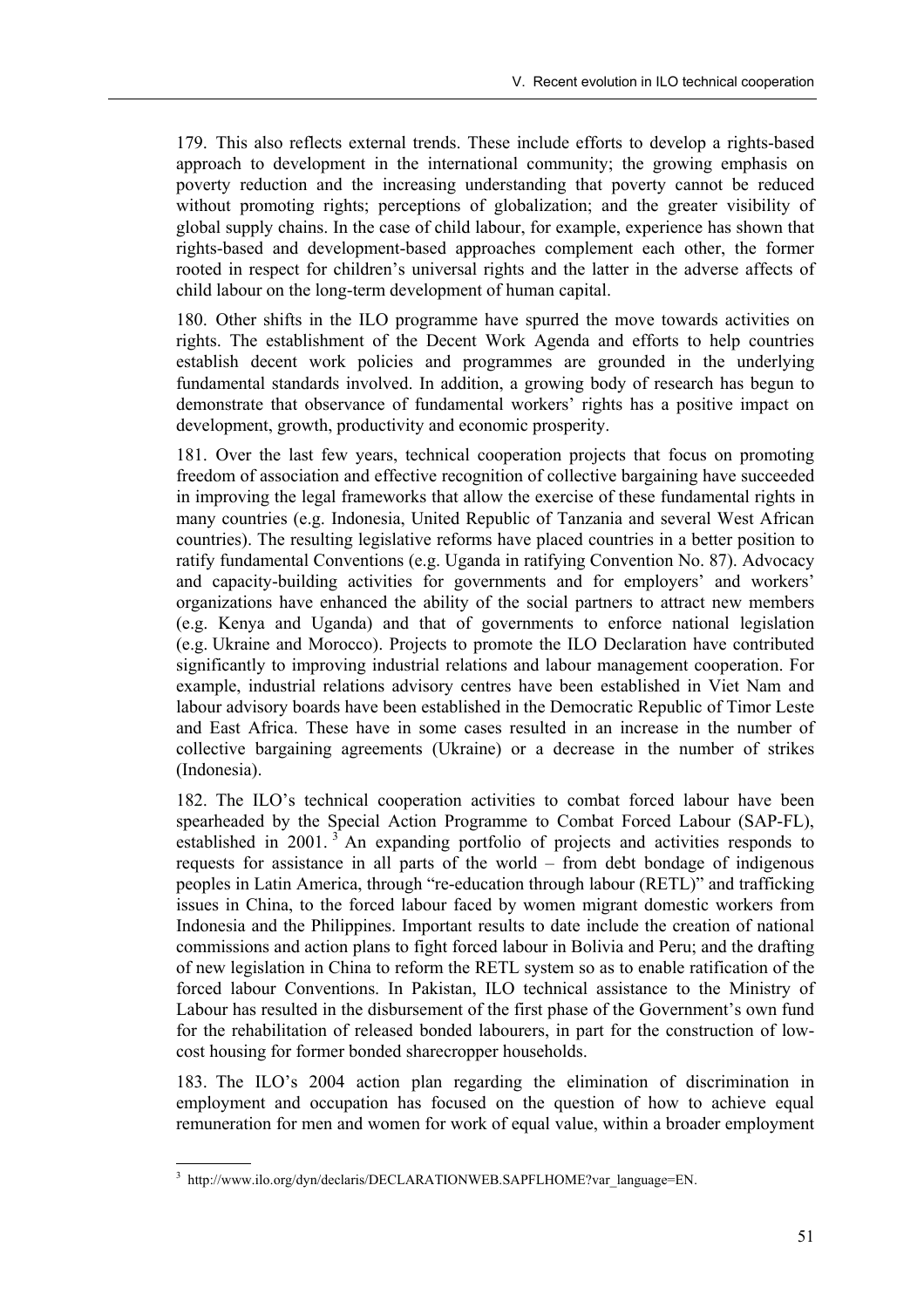agenda for gender equality; and the issue of racial and ethnic discrimination and its relationship to poverty and development. Conceptual analyses of such issues as ethnicity in Poverty Reduction Strategy Papers (PRSPs) as well as national activities on racial equality, draft legislation and policy for action in Brazil, have helped place this principle at the heart of anti-poverty and pro-employment policies. The plan of action adopted by the Fourth Summit of the Americas (Mar del Plata, November 2005), <sup>4</sup> included among its first points a commitment to combat discrimination and promote equal opportunities in cooperation with the ILO. National employment strategies that promote equal opportunities for men and women in the Republic of Moldova and Albania have been developed as part of the process of accession to the European Union.

184. Policy and advisory work on employment, largely at the country level, but also at the regional and global levels carried out within the framework of the Global Employment Agenda (GEA) espouses the notion of the simultaneous promotion of rights and employment and clearly states that it "does not promote just any employment, but decent employment in which international labour standards and workers' fundamental rights go hand in hand with job creationî. In pursing the GEA the Office has engaged in advocacy for the core labour standards and the Employment Policy Convention, 1964 (No. 122).

# (a) ILO Declaration on Fundamental Principles and Rights at Work: Global Reports and technical cooperation needs

185. The Declaration on Fundamental Principles and Rights at Work adopted in 1998 recognizes the obligation on the Organization to assist its Members, in response to their established and expressed needs: (a) by offering technical cooperation and advisory services to promote the ratification and implementation of the fundamental Conventions; (b) by assisting those Members not yet in a position to ratify in their efforts to respect, to promote and to realize the principles concerning fundamental rights which are the subject of those Conventions. The follow-up to the Declaration adds that every year, after the discussion at the International Labour Conference of the Global Report dedicated to one of the principles, the Governing Body at its following session each November adopts an action plan related to this principle for the next four years. Six action plans have been adopted since 2000: two concerning freedom of association, two on forced labour, one on discrimination and one on child labour.

186. The second Global Report on freedom of association, discussed in 2004, and the second on forced labour in 2005 gave an opportunity to examine and describe the main activities in a number of countries since 2000 and to assess those implemented in the field, and highlight both successes and failures.

187. The main activities of the InFocus Programme on Promoting the Declaration concerns labour law reform, research, studies and surveys, advocacy, strengthening the capacity of governments and of employers' and workers' organizations, and promoting cooperation between the social partners.

<sup>4</sup> http://www.summit-americas.org/.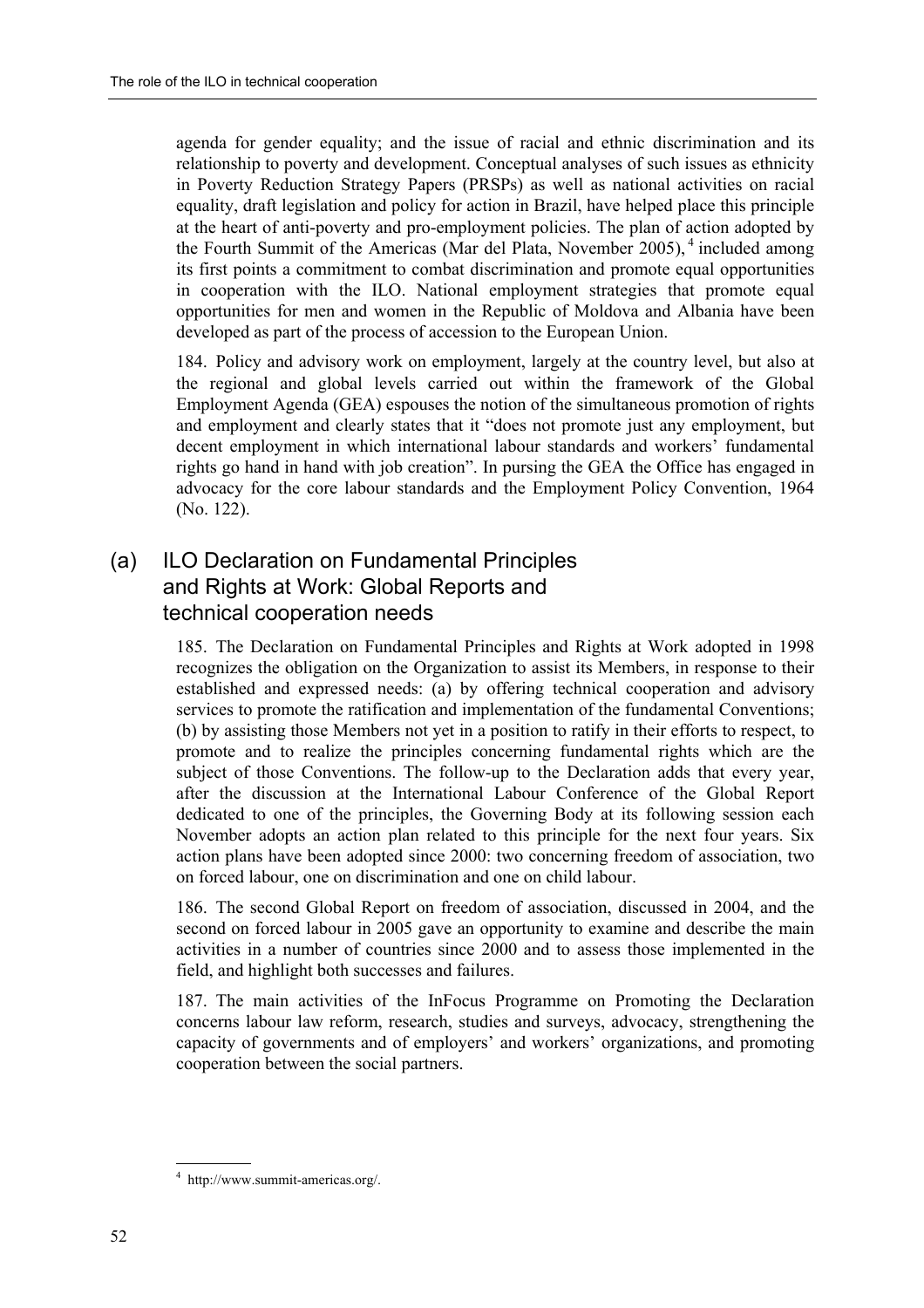188. New labour legislation in Indonesia, Kosovo, Serbia and Montenegro, and in several French-speaking countries of West Africa has embodied the concept of fundamental principles and rights at work. 5

189. Research, studies and surveys on forced labour are essential to provide a basis for awareness-raising activities and policy dialogue. 6 Research on bonded labour in Pakistan provides an exemplary model of what can be achieved. Programmes have raised overall awareness of forced labour issues, including in East Asia and Latin America, and have addressed specific forced labour problems such as coercive recruitment practices, debt bondage and trafficking.

190. A project on racial equality in Brazil organized a meeting of all concerned parties in 2005, covering access to justice, education and health at work. As a result, the Brazil Department of Race Equality set up a working party, which includes the ILO, to develop an affirmative action programme concerning racial equality at work. The 2007 Global Report, which will concern discrimination, will highlight the main technical cooperation activities on this item, which addresses the various forms of discrimination.<sup>7</sup>

### **Box V.2**

### **Forced labour: ILO standards addressing persistent violations**

Although forced labour is universally condemned, the ILO estimates that at least 12.3 million people worldwide are still subjected to it. Traditional slavery is still found in some parts of Africa, while forced labour arising from coercive recruitment practices is present in many countries of Latin America and elsewhere. In numerous countries, domestic workers are trapped in situations of forced labour and, in many cases, they are restrained from leaving the employers' home through threats or violence. Bonded labour persists in South Asia, where millions of men, women and children are tied to their work through a vicious cycle of debt. In Europe and North America large numbers of women and children are victims of traffickers who sell them into forced prostitution or economic exploitation. Forced labour is sometimes still imposed as a punishment for expressing oneís political views or for demanding basic labour rights such as freedom of association.

For many governments around the world the elimination of forced labour remains an important challenge for the twenty-first century. Not only is forced labour a serious violation of a fundamental human right, it is a leading cause of poverty and a hindrance to economic development. ILO standards on forced labour, in combination with targeted technical assistance, are the primary tools for combating this scourge.

191. The ILO Declaration on Fundamental Principles and Rights at Work is essentially promotional. Applying the fundamental Conventions requires not only the political will of governments, but also that of employers' and workers' organizations to enter into negotiations and reach agreements that they can all support and implement. The strengthening of labour administrations and labour inspectorates ranks alongside the strengthening of employers' and workers' organizations.

<sup>5</sup> *Organizing for social justice:* Global Report under the follow-up to the ILO Declaration on Fundamental Principles and Rights at Work, International Labour Conference, 92nd Session (2004), Report I(B), Chapter 4, ìEncouraging progress: Technical cooperation to strengthen and extend freedom of association and collective bargainingî, http://www.ilo.org/public/english/standards/relm/ilc/ilc92/pdf/rep-i-b.pdf.

<sup>6</sup> *A global alliance against forced labour:* Global Report under the follow-up to the ILO Declaration on Fundamental Principles and Rights at Work, International Labour Conference, 93rd Session (2005), Report I(B), Part III, "Global action to combat forced labour", http://www.ilo.org/public/english/standards/relm/ilc/ilc93/ pdf/rep-i-b.pdf.

<sup>7</sup> See *Provisional Record* No. 7, International Labour Conference, 92nd Session (2004), http://www.ilo.org/public/english/standards/relm/ilc/ilc92/pdf/pr-7.pdf and *Provisional Record* No. 7, International Labour Conference, 93rd Session (2005), http://www.ilo.org/public/english/standards/relm/ilc/ ilc93/pdf/pr-7.pdf.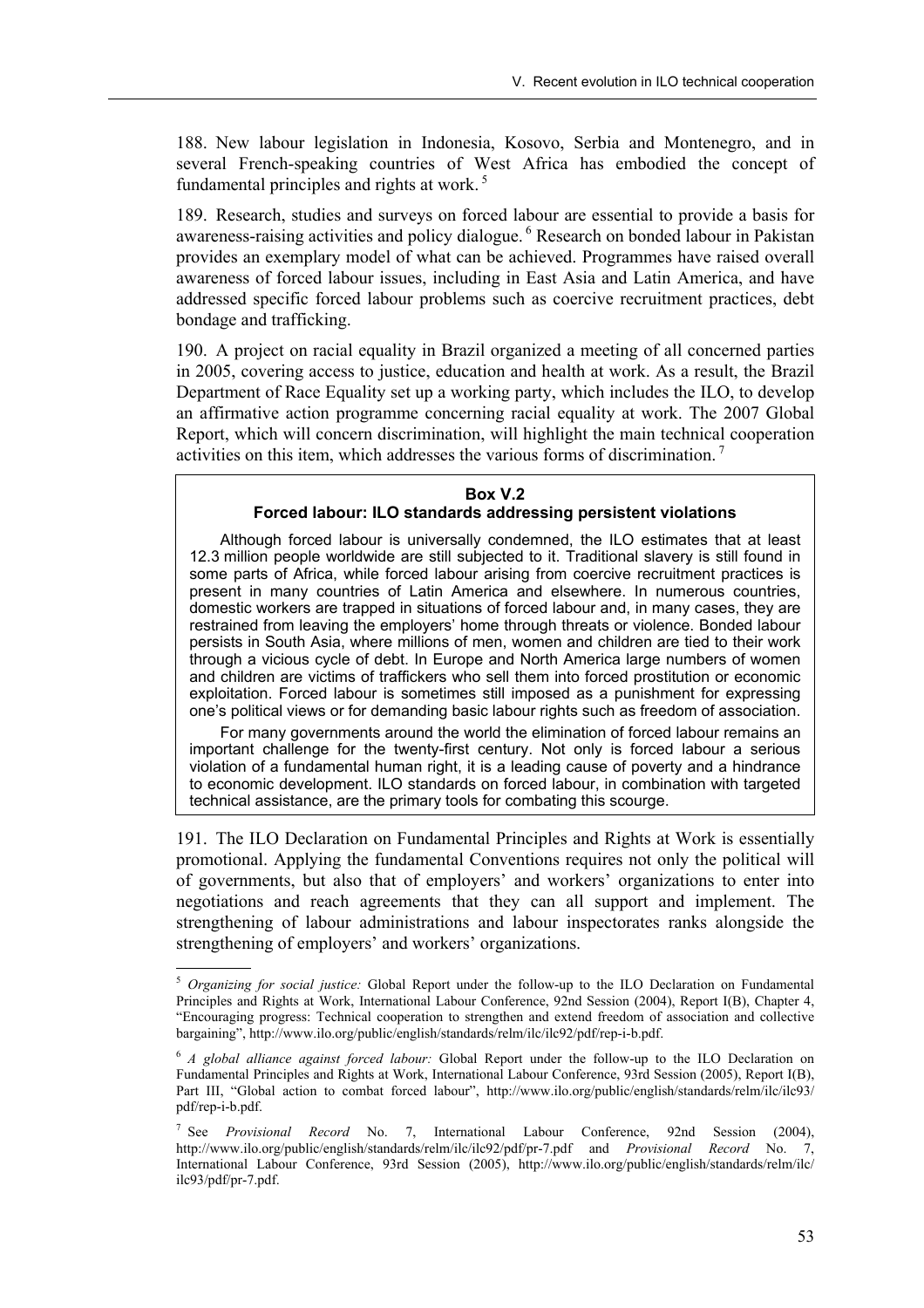192. All the principles and rights included in the ILO Declaration are important. However, if employers' and workers' organizations are to play effective roles in development and in technical cooperation programmes, the full recognition and implementation of freedom of association and collective bargaining is essential. The Global Reports have shown that most technical cooperation projects include activities to strengthen employers' and workers' organizations.

### (b) Complementing the ILO's supervisory machinery

193. Technical assistance and advice is complementary to the work of the ILO's supervisory machinery. It helps countries to address problems in their legislation and practice in order to bring them into line with their obligations under ratified Conventions. ILO technical assistance in the area of standards includes advisory and direct contacts missions and promotional activities, including seminars to raise awareness of standards and develop national actors' capacity to use them. The ILO also provides specific assistance in drafting national legislation that is in line with international labour standards.

194. Between 1 January 2000 and 19 September 2005, the ILO registered 743 ratifications of international labour standards, of which 317 concerned the eight fundamental Conventions, 229 of them (77 per cent) on child labour. Of the other ratifications, only 17 concerned Convention No. 87 and ten Convention No. 98. The ILO Committee of Experts on the Application of Conventions and Recommendations has issued a total of 10,661 observations and direct requests concerning the application of ILO Conventions in member States. Of these, the Committee has noted 259 cases "with satisfaction" and 1,978 cases "with interest" as regards progress made in the application of ratified Conventions. Concerning technical assistance in particular, in 697 cases during the same period the Committee of Experts referred governments to the availability of technical assistance from the Office, while the Conference Committee noted requests by governments for assistance in 55 cases. The Governing Body Committee on Freedom of Association has also, in 43 cases during this period, referred governments to the technical assistance provided by the Office. In addition, 184 requests for technical assistance were made in relation to the obligation of member States to submit instruments to the competent authorities. The absence of reports from member States or late reports which impede the functioning of the supervisory system also reflect the difficulties being encountered by some governments. However, failure to report is not always due to technical difficulties and technical assistance hence has its limits. In 2005 alone, 16 countries had not submitted reports for two years or more, while in 2004 some 40 countries did not submit reports and 924 reports were received late  $-36$  per cent of the reports due.

195. Through regular as well as extra-budgetary sources of funding, advisory services were provided to an increasing number of member States to assist in their reporting and other standards-related obligations, enabling them to fulfil those obligations fully or partially. <sup>8</sup> Assistance related to comments by the Committee of Experts has been provided over the past few years to over 20 countries. A number of countries were provided with advice in reviewing and drafting labour legislation.

 8 For example, assistance concerning reporting obligations was provided to Afghanistan, Bosnia and Herzegovina, Cape Verde, Haiti and Senegal.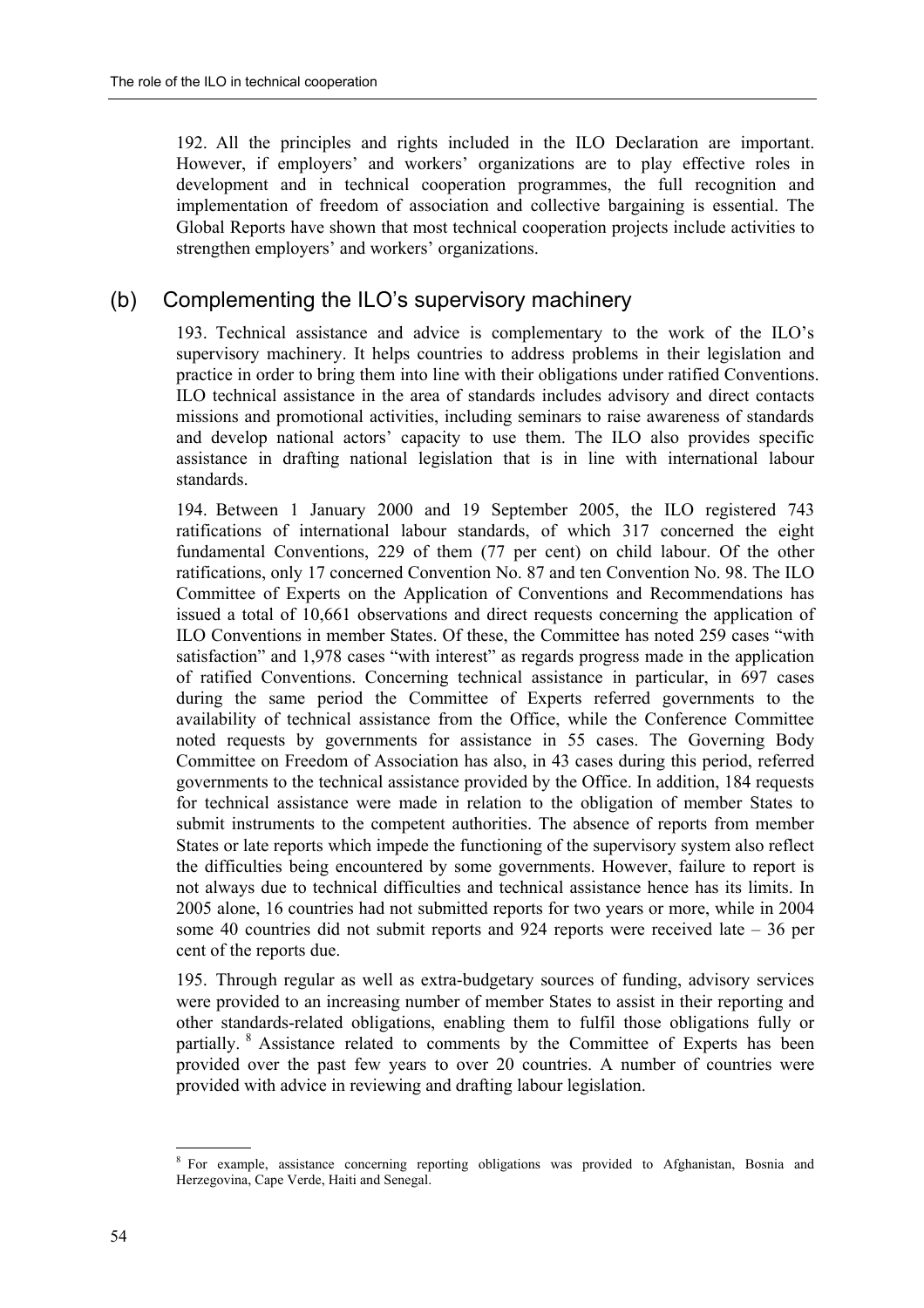### (c) Training and information tools to promote standards

196. ILO technical cooperation in the area of standards also includes an important training component to raise awareness and understanding of international labour standards. In cooperation with the ILO Turin Centre, more than 40 training activities have been launched since 2001, more than 15 focused on freedom of association and a new training programme was recently launched in the fields of child labour and forced labour. There has also been an important focus on training for judges, lawyers, parliamentarians and law professors. Focused training has been provided in Argentina,<sup>5</sup> Bosnia and Herzegovina, Brazil, <sup>10</sup> Bulgaria, Chile, Colombia and Central America. Training activities with a sectoral component have also been conducted at the regional level in South America for the education, ports and public sectors.

197. A project focused on indigenous and tribal peoples implements a wide range of promotional activities. National projects have been initiated in Cambodia and Cameroon, and projects are ongoing in Kenya, Morocco and Nepal. In Cameroon and Nepal this involved consultations with workers' organizations. National workshops have been held. An ILO programme in Central America has developed a wealth of information and training materials related to the promotion and application of Convention No. 169. Case studies were conducted on the participation of indigenous peoples and the reflection of indigenous concerns in national poverty reduction strategy (PRS) processes and on indigenous peoples, poverty and conflict. A study was also undertaken on the legal framework for the protection of the rights of indigenous and tribal peoples in Cameroon. The recommendations from all these studies are being followed up in the context of ongoing activities and projects at the national level.

### (d) International Programme on the Elimination of Child Labour (IPEC)

198. Technical cooperation under the auspices of IPEC  $<sup>11</sup>$  continued to expand at a rapid</sup> rate and activities continued in over 80 ILO member States. Compared to the period 1992-99, programme expenditure during the period 2000-05 increased by around 350 per cent.

199. During the reporting period, the ILO registered 232 ratifications (73 for the Minimum Age Convention, 1973 (No. 138) and 159 for the Worst Forms of Child Labour Convention, 1999 (No. 182), representing 77 per cent of all ratifications of those Conventions. At the end of March 2005, 159 member States had ratified Conventions Nos. 138, 143 and 182.

<sup>&</sup>lt;sup>9</sup> Since its inception in 2003, five training activities have been conducted for judges and professors.

<sup>&</sup>lt;sup>10</sup> A specific agreement was signed in 2004 by the Turin Centre and the International Labour Standards Department with the High Labour Court of Brazil (Tribunal Superior do Trabalho do Brazil), providing a framework for nationwide training of labour court judges in the country. To date, six targeted training activities have already been conducted.

 $11$  http://www.ilo.org/ipec.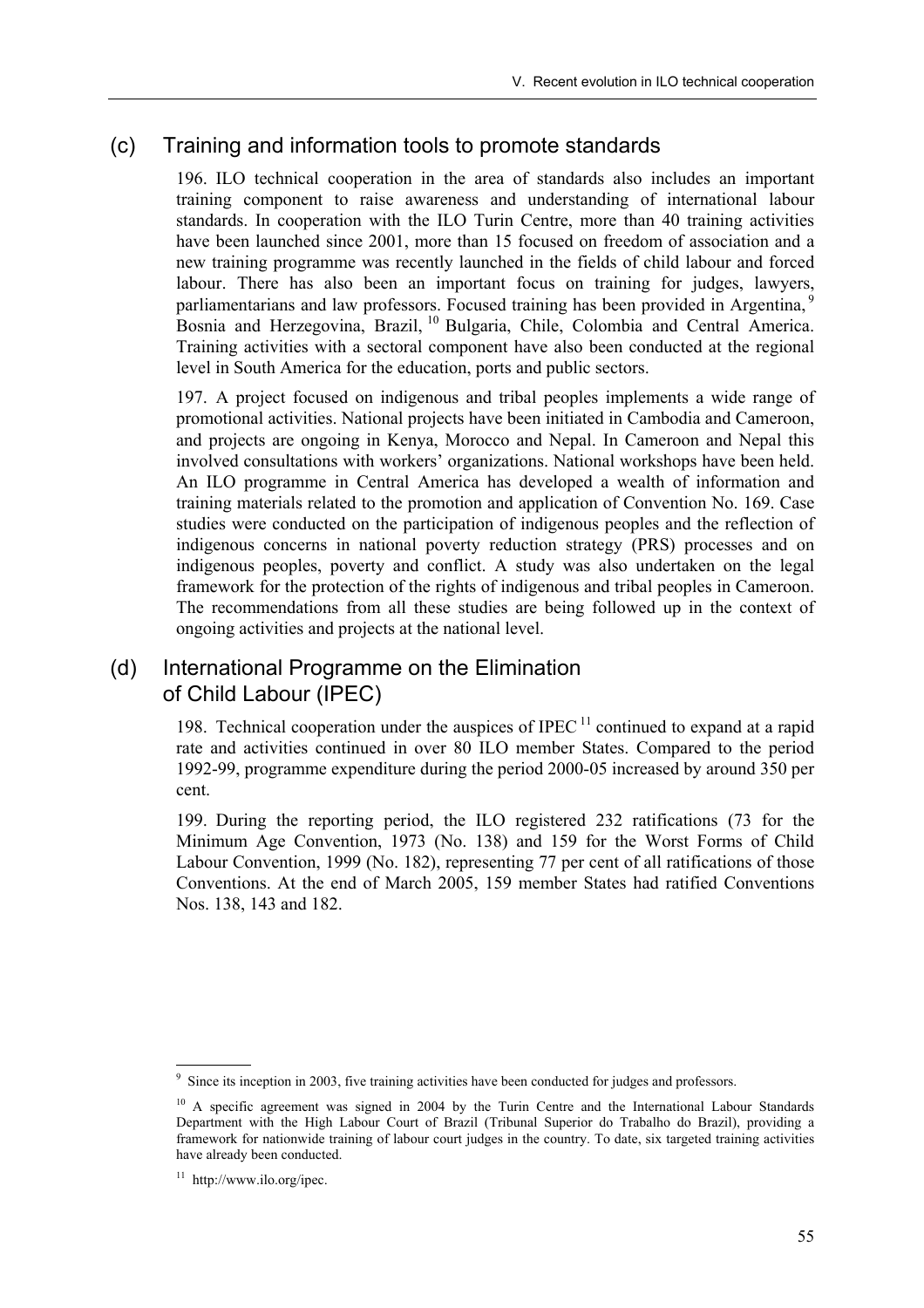#### **Box V.3**  Brazil - Child labour standards in practice

For over a dozen years, international labour standards have been used by trade unions in Brazil in the fight against child labour. In 1991 the Central Única dos Trabalhadores (CUT) created the National Commission for the Defence of the Child and Adolescents' Rights, whose main efforts have focused on enforcing the Statute of Children and Adolescents ("ECA"  $-$  Law 8069/90) and promoting the ratification of the ILO Minimum Age Convention, 1973 (No. 138). Through partnerships with the ILOís International Programme on the Elimination of Child Labour (IPEC), national and international trade unions, non-governmental organizations, research centres and social institutions, CUT has led successful efforts to include clauses on children's rights and labour in collective bargaining agreements, conducted studies and surveys to evaluate the reality of child labour exploitation in Brazil and produced radio programmes, booklets and posters as part of awareness-raising activities. These efforts have borne fruit, as Brazil recently ratified Conventions Nos. 138 and 182, thereby committing itself to eliminate child labour within an international legal framework.

200. IPEC-supported national time-bound programmes for the elimination of the worst forms of child labour were established during the period following the success of the awareness-raising and ratification campaign, and continue to be a high priority with member States; by the end of 2005, 19 such programmes were in place. Various member States have also established plans of action to eliminate the worst forms of child labour with IPEC support. Assistance was provided through national and regional programmes to develop time-bound targets in selected sectors or industries.

201. During the reporting period, over 800,000 children benefited directly from IPEC worldwide, while another 2.8 million benefited from initiatives executed by other development partners as a result of the support and advocacy provided by IPEC.

202. IPEC has supported data collection and analysis on the magnitude and characteristics of child labour through its Statistical Information and Monitoring Programme on Child Labour (SIMPOC).<sup>12</sup> This involved 260 child labour surveys of various types, some of national scope and others sectoral. A number of important research projects were carried out during the period, notably on the economic costs and benefits of eliminating child labour, and the impact of HIV/AIDS on child labour. New tools and manuals for surveys and technical work were developed.

203. IPEC helped raise worldwide awareness of child labour through its global campaigns on "Red Card to Child Labour"<sup>13</sup> and SCREAM (Supporting Children's Rights through Education, the Arts and the Media) and its field projects.

 12 http://www.ilo.org/public/english/standards/ipec/simpoc/.

<sup>13</sup> http://www.ilo.org/public/english/standards/ipec/ratification/redcampaign/redcard.htm.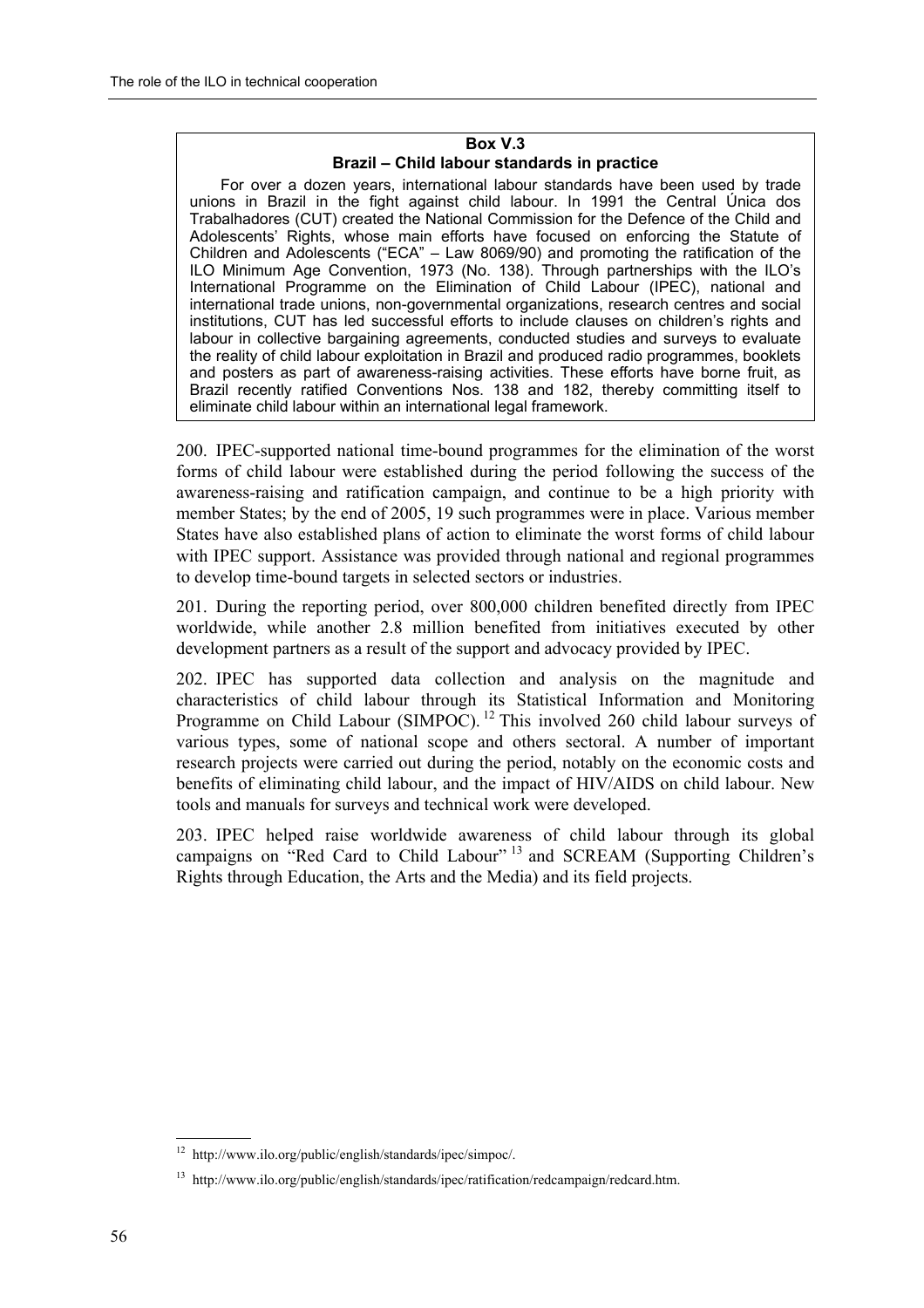#### **Box V.4**

#### **India – Government spearheads major child labour programme**

Following the adoption of a National Child Labour Policy in 1987, the Government of India has spearheaded a major child labour elimination programme in the country through its flagship national child labour projects (NCLPs). So far some 150 NCLPs have been launched across the country to provide educational and other rehabilitation services to children withdrawn from hazardous work in industry. The programme is supported by a budgetary allocation by the Government of Rs. 6,020 million (about US\$131 million) during the Tenth Five Year Plan 2002-07 to cover 250 of the 601 districts in the country during the plan period. Through convergence with the Department of Education, Ministry of Human Resource Development Programme, "Sarva Shiksha Abhiyanî (Education for All), the Government is aiming at universal elementary education, strengthened public education and prevention of child labour. Complementing the efforts of the central Government, several major states (provincial governments) are implementing time-bound programmes for the elimination of child labour. Special child labour resource cells established in some states enforce existing laws that ban the employment of children in hazardous industries.

India has participated in IPEC since its inception in 1992. Building on that experience, a comprehensive and large-scale project on child labour  $-$  INDUS  $-$  is now being implemented by the federal and state governments, with support from IPEC in 20 districts of four large States and in the national capital territory of Delhi. The project receives equal contributions of US\$20 million each from the Government of India and the United States Department of Labor.

The project seeks to develop an integrated multi-sectoral approach through several components. These include: providing transitional education to children withdrawn from hazardous work, strengthening public education as a measure to prevent child labour, providing vocational skills training to adolescents in the 14-17 age group and incomegenerating opportunities to families affected by child labour.

The project has a strong focus on institution building and child labour monitoring and proposes to create participatory structures to bring together government agencies, employers, trade unions and non-governmental organizations to carry out activities in a systematic and sustained manner at all levels.

\* \* \*

204. The ILO can play an important role in influencing the mix of policy objectives adopted by its member States if it succeeds in consolidating and promoting a basic set of core rules which draws on all families of standards as an essential element promoting decent work. One of the main objectives of ILO technical cooperation should hence be:

- ! to promote the ratification and application of standards through specific technical cooperation projects; and
- to ensure that broader technical cooperation initiatives by the ILO and other development partners are aligned with standards and that standards are fully integrated in such initiatives (mainstreaming).

205. Experience has shown that linking the promotion and supervision of standards to technical cooperation brings significant advantages. The Conference Committee on the Application of Standards has pointed to the technical support provided by the Office as one of the most coherent and appropriate ways of resolving outstanding issues identified by the Committee of Experts. This is reflected in the number of requests for technical assistance in concrete cases discussed by the Conference Committee in June 2005. In his reply to the Conference in 2005, the Director-General stated: "The importance attached by the Committee to technical assistance for the effective implementation of international labour standards will need to be taken on board by the Office in the delivery of its technical cooperation programmes and the implementation of the Decent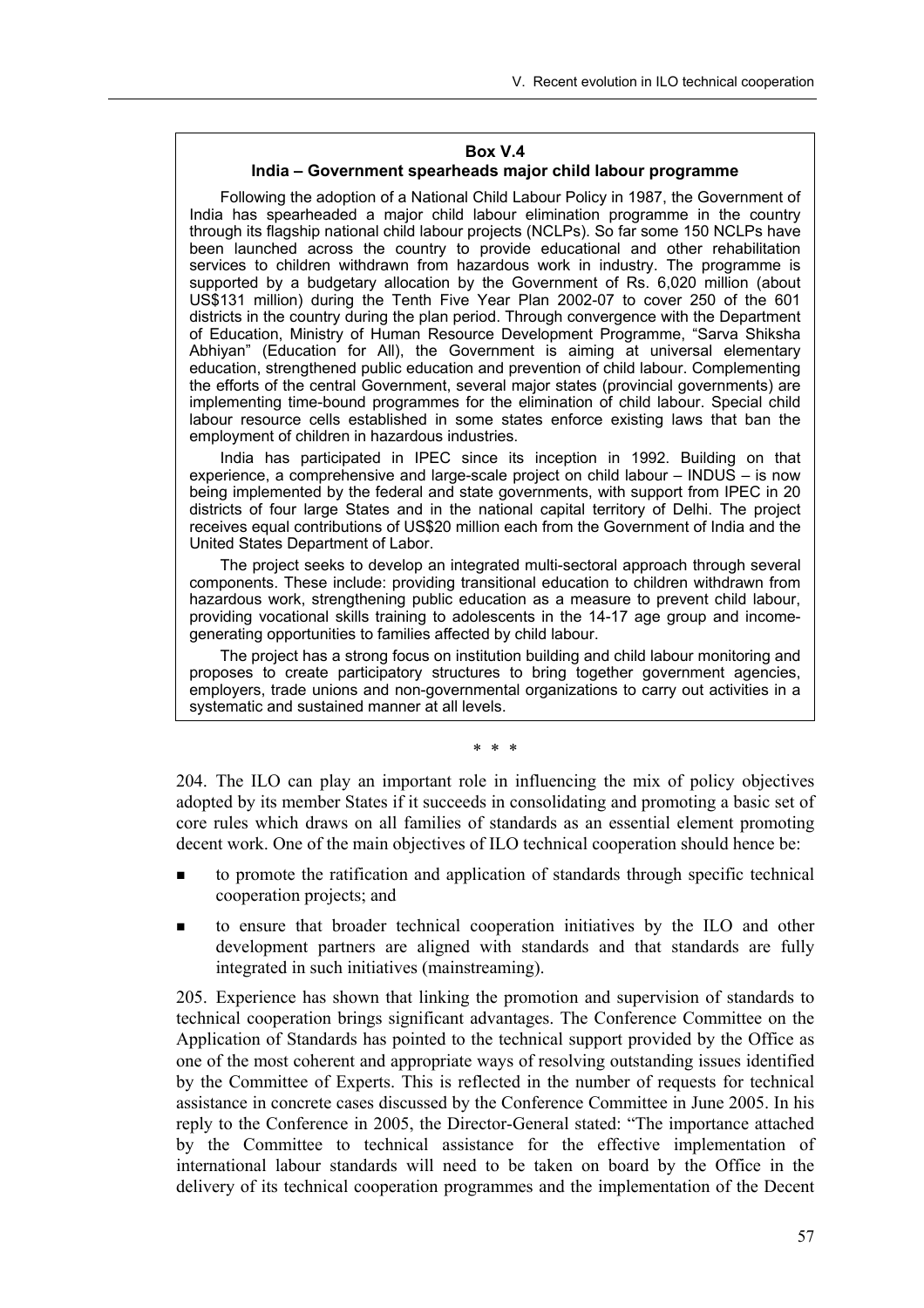Work Agenda." Technical cooperation programmes not only assist countries in ensuring compliance with ratified Conventions and provide valuable assistance to countries wishing to ratify Conventions; they also present opportunities, by reference to ILO standards and rights, to improve the social, economic and political infrastructure and thus governance of the development process as a whole by finding concrete ways of asserting and embedding rights at work.

206. As for IPEC, it will continue in its role as facilitator and adviser, promoting upstream policy work to help countries meet the challenges arising from the worst forms of child labour and the high demand for assistance from countries that have ratified Conventions Nos. 138 and 182. It will continue to test the potential of existing programme modalities and to explore new and innovative modalities for programme delivery and thematic technical support will continue in line with those Conventions. Attention to youth employment in the context of child labour will be invigorated by demand from constituents.

207. As a multi-donor programme, the allocation of resources to IPEC's technical cooperation programme is constrained by several important factors, such as the requirements and absorptive capacity of recipient countries, donor priorities and the availability of new funds to support core activities. While extra-budgetary resources will allow continued expansion of the programme, IPEC continues to depend to a large extent on donor support to fund its staffing needs. IPEC will continue its focus on streamlining operations and consolidating action at the country level through well-trained and efficient country teams. The need to strengthen the social partners' capacity to participate will also be addressed.

# **3. Strategic Objective No. 2: Create greater opportunities for women and men to secure decent employment and income**

208. ILO technical cooperation in support of Strategic Objective No. 2 has achieved significant results. At the policy level, it has helped make decent and productive employment a central objective of macroeconomic and social policies. Successful capacity building for constituents is essential to achieve sustainable results in employment creation. Through such projects, training modules have been developed, tested and delivered to constituents. This section does not attempt any exhaustive list of projects in the field of employment, but offers only a few illustrative examples.

# (a) African Union Summit on Employment and Poverty Alleviation: Employment as a poverty reduction strategy

209. ILO technical cooperation is in direct line with the outcomes of the Extraordinary Summit of Heads of State and Government of the African Union on Employment and Poverty Alleviation in Africa (Ouagadougou, September 2004) and has focused at the macroeconomic level on building broader partnerships with ministries, the Bretton Woods institutions and social partners. Technical support using regular budget funds as well as extra-budgetary sources has been provided to formulate the employment components of Poverty Reduction Strategy Papers (PRSPs) and to help reorient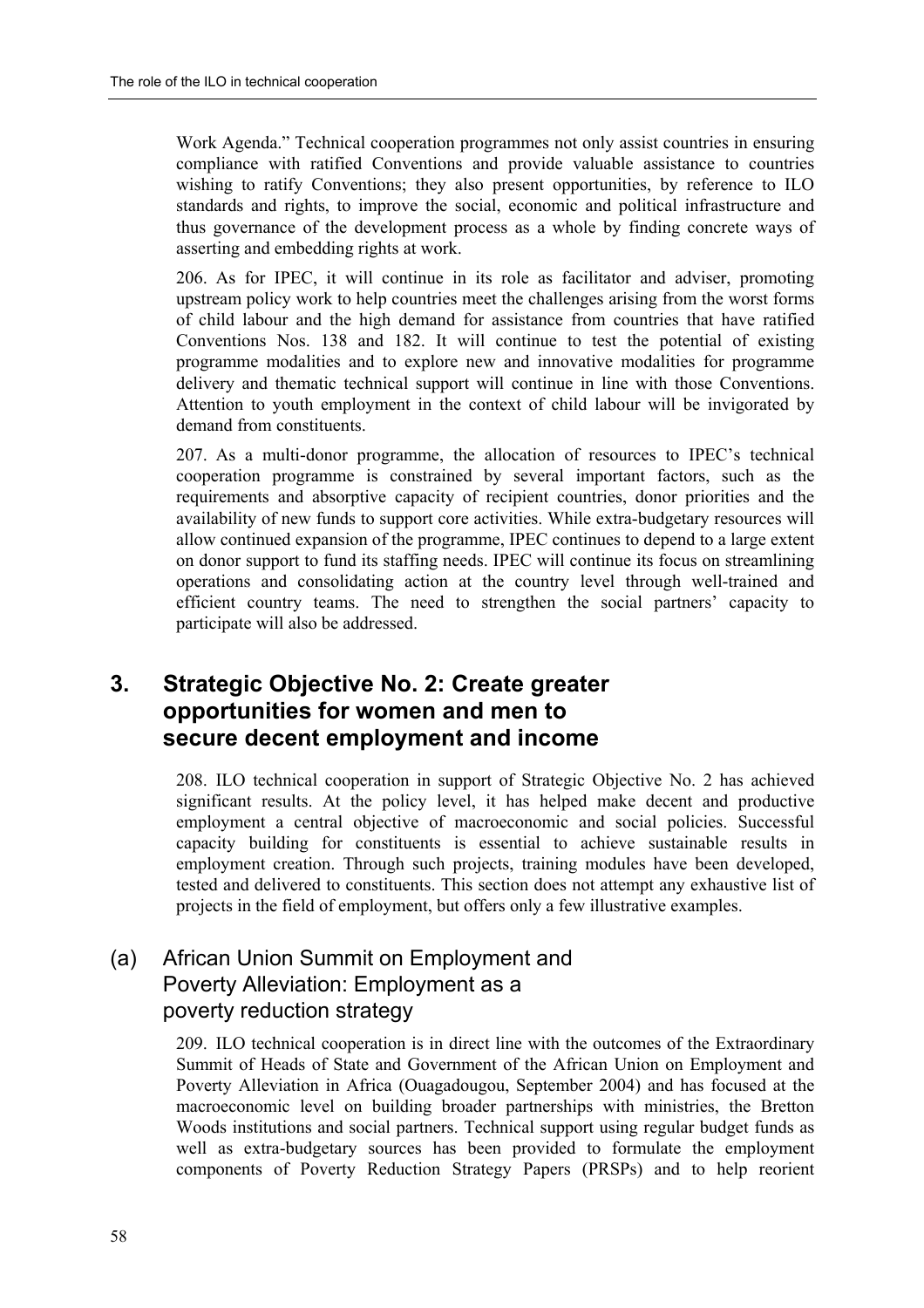investment towards employment creation. Support has been provided to the reform of cooperative legislation, the development of labour market indicators, the development of microfinance institutions and through the Employment Intensive Investment Programme (EIIP). A successful impact has been achieved at the policy level through implementation of the Ghana decent work pilot programme (see above, box II.3).

# (b) National and regional employment strategies: Providing guidance to key policy-makers

210. The ILO has helped government policy-makers and the social partners to formulate national employment strategies and action plans. The contribution of the regular budget of the ILO in terms of staff time was an important component in this exercise. The Cabinet of Ministers of Azerbaijan adopted a national employment strategy developed with ILO technical assistance covering the vocational training system, small business promotion policy and social protection in relation to employment. Kazakhstan and Kyrgyzstan adopted national economic strategies and action plans developed with ILO technical assistance. The ILO also assisted the development of comprehensive employment strategies in a number of countries in Asia and the Pacific, including Bangladesh, Cambodia, Indonesia, Lao People's Democratic Republic, Mongolia, Nepal, Pakistan, Sri Lanka and Viet Nam. In India the ILO supported the Government in implementation of the national common minimum programme.

211. In the Americas, the ILO has helped improve employment policies through a better evaluation of the employment situation and the different policy alternatives available. In April 2004, a report on "Generating Decent Work in MERCOSUR" was prepared at the request of the Socio-Labour Committee of MERCOSUR. The document was discussed with constituents at the tripartite level, which resulted in a high-level group being created to prepare the MERCOSUR employment strategy now supported by the ILO.

#### **Box V.5 Key assets for monitoring productive employment with**  reliable indicators - The Labour Market Indicators Library

The Labour Market Indicators Library (LMIL)<sup>14</sup> was set up to make more and better information available to policy-makers and the social partners. Through LMIL, a number of countries have produced national labour market reports, labour market databases and public access web sites containing information and analysis. Activities in this area have contributed to an increase in the use of labour market information to evaluate and formulate economic policies and monitor decent and productive employment.

As a result, in Central America for example, skills to produce and disseminate labour market indicators that better meet users' needs have been improved through LMIL training workshops. As a result, central statistical offices, ministries of labour, trade unions, employersí organizations and international organizations have strengthened partnerships by the establishment of a subregional experts' network. Via the network, national statistical methodologies and analyses were strengthened and further harmonized. Guatemala and Nicaragua revised their methodologies and projects were initiated to pursue statistical harmonization in the context of Central American economic integration. In Panama, a large series of publications was produced with additional funding from the national Government. The availability of labour market information has been improved by the establishment of easy-access online databases in Spanish (http://www.oit.or.cr/estad).

 14 http://www.ilo.org/public/english/employment/strat/lmil.htm.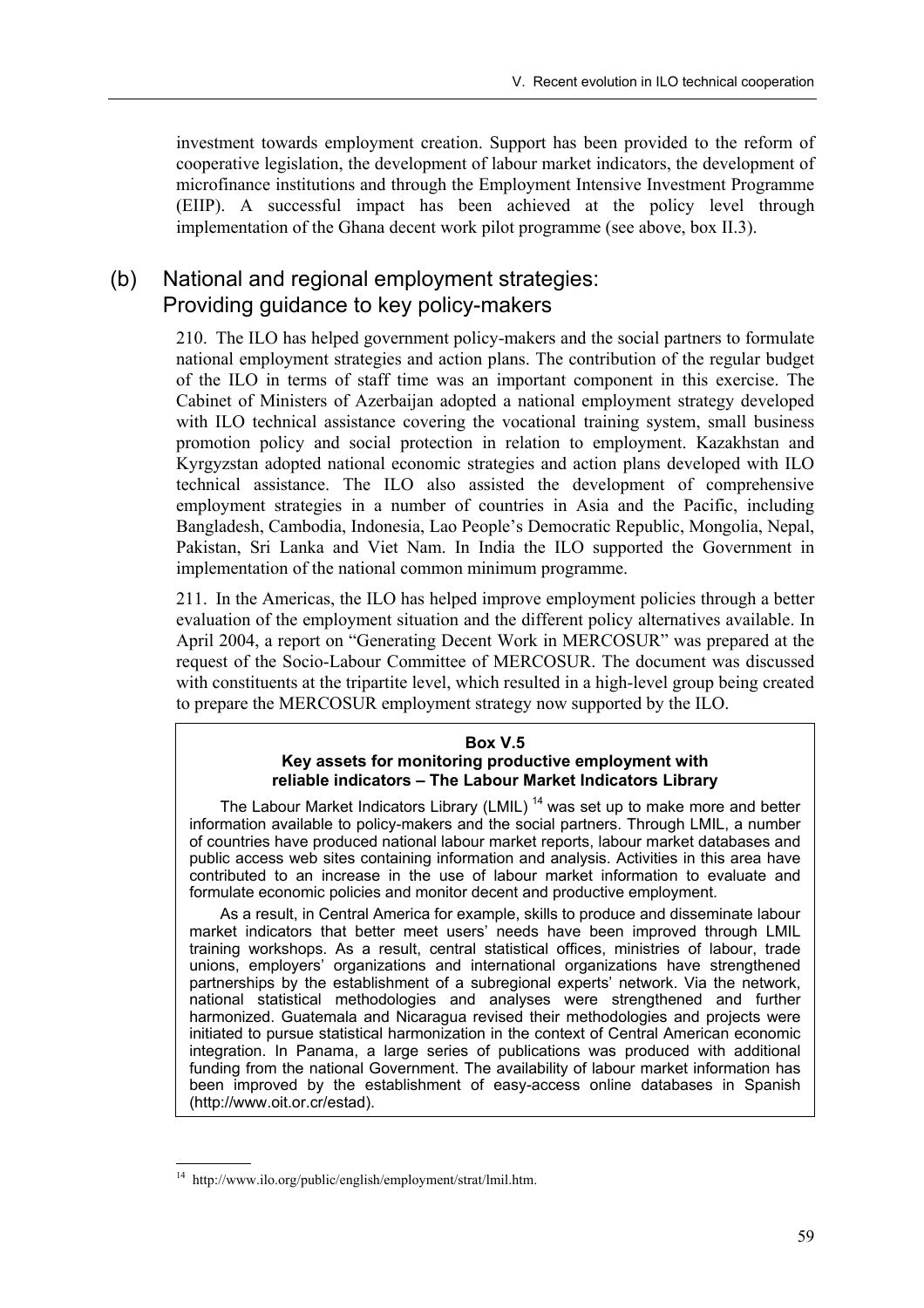212. Several Arab countries have undertaken employment policy reviews, ensuring they are in line with international labour standards and fundamental principles and rights at work. Bahrain implemented a decent work pilot programme focusing on labour and employment policy reforms.

213. A national employment agenda was formulated and endorsed by the tripartite partners in Yemen. In Iraq, the International Employment Conference in 2004 adopted a Declaration clearly recognizing the importance of employment and socio-economic issues for the future of Iraq. An action plan is currently being implemented through technical advisory services and capacity-building activities.

### (c) Regional strategic frameworks for skills development

214. In the area of skills development, ILO technical cooperation has helped prepare a strategic framework for skills and employability in the Asia and Pacific region. In the Americas, CINTERFOR (Inter-American Research and Documentation Centre on Vocational Training, where the ILO regular budget provides for key officials of the Centre) also played an important role in strengthening regional dialogue and proposing strategies to improve access to programmes for unemployed young people. In Bolivia, Honduras, Nicaragua and Peru, agreements have been reached within the framework of the Regional Programme on Sustainable Employment – Phase II (PRES II),  $^{15}$  that the ministries of education will provide training on enterprise culture for young people in the formal education system.

#### **Box V.6**  Pakistan and the Philippines - Applying a methodology **that works: Training for Rural Economic Empowerment (TREE)**

The ILO has developed an alternative model for income generation and employment creation  $-$  the TREE methodology  $-$  to deal with the high levels of poverty and the lack of economic opportunities in Pakistan and the Philippines. The target groups, including the rural poor – specifically women, disenfranchized male youth and people with disabilities – come from the poorest areas in both countries. In Pakistan, the project areas are in the North West Frontier and Punjab provinces. In the Philippines, the project operates in six provinces and one city in the autonomous region of Muslim Mindanao.

The project offers a comprehensive training package to assess local economic opportunities, deliver community-based skills training and provide post-training services. It also builds the capacity of government and private sector partners to implement the methodology.

The TREE model has proved very effective. In Pakistan a project financed by USDOL had trained 2,059 beneficiaries by June 2005. Womenís participation in project activities is now up to 60 per cent. In the Philippines, a total of 1,025 people have undertaken skills and entrepreneurial training courses. Project tracer studies show that 94 per cent of those interviewed attributed their present economic activities to their training under the TREE project. The studies have also shown that the target groups have increased their monthly incomes by as much as 80 per cent, indirectly benefiting around 1,022 members of their families.

The success of the project has caught the attention of policy-makers. In Pakistan, the Federal Minister of Finance requested the ILO to provide technical assistance to the Prime Ministerís programme on skills development, designed to train 300,000 young people by implementing the TREE model. The Government of Pakistan has approved the Prime Ministerís programme for an initial investment of US\$100 million.

<sup>15</sup> http://www.oit.org.pe/pres/.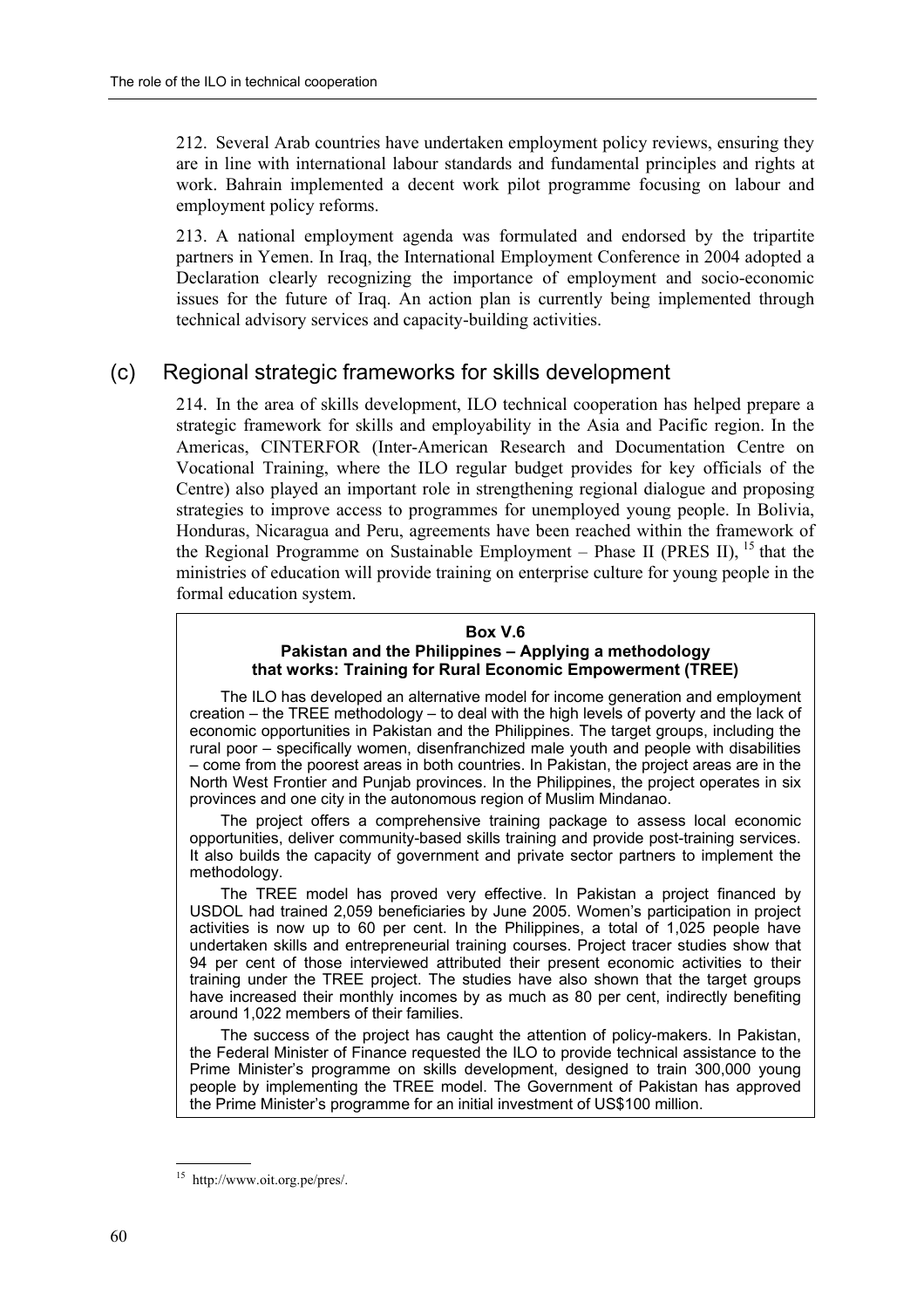# (d) Upgrading informal economy operations: Employment through self-help  $-$  An effective approach

215. SYNDICOOP is a project to improve the working and living conditions of unprotected informal economy workers in selected African countries, through pilot projects aimed at creating decent employment and income by strengthening the capacity of national and local-level trade union and cooperative organizations to work together constructively in the informal economy. The project is described in greater detail in section IV.1.

# (e) Global success through global training programmes: Start and Improve Your Business (SIYB) Expand Your Business (EYB)

216. As the ILO's recognized global programme on enterprise management and training, Start and Improve Your Business (SIYB) continued to reach a substantial number of small-scale entrepreneurs. It equips them with the basic management skills needed to establish and improve small businesses. More than 90 member States have used SIYB programmes, adopting the standard training package to their local needs, languages and business environment. A global outreach study in 2003 found that 47 per cent of the entrepreneurs reached in the SIYB programme were women. Based on the experiences of SIYB, the Expand Your Business (EYB) programme has been extended in all regions, focusing on growth-oriented entrepreneurs and including medium-scale enterprises.

# (f) Youth employment

217. In June 2005 a youth employment project in Latin America was financed under special arrangements with five major Spanish private companies and the Government of Spain, under the coordination of Spain's employers' organization, which resulted in a total donation of US\$5.5 million to the ILO's work in this field.

218. The Youth Sport Programme attempts to address the clear need for new services and skills development for youth employment through comprehensive and coherent response to local demand, as expressed through sports institutions, such as the International Olympic Committee, international sports federations and the United Nations Inter-agency Task Force on Sport for Development and Peace. The programme results from various activities conducted at the field level at the request of ministries of labour and sports partners in Albania, El Salvador, Mozambique and Senegal, aimed at establishing a framework for collaborative work with sports institutions and development institutions and agencies while focusing on training and skills development for youth in the sports sector. This innovative approach, which has brought ILO constituents into the United Nations Secretary-General's initiative, has been included in the business plan of the United Nations Communications Group Working Group on Sport for Development and Peace. It was also used to mobilize stakeholders and Heads of State at the United Nations General Assembly in September 2005 on the need to commit resources to national policies on youth involving sports and tourism sectors.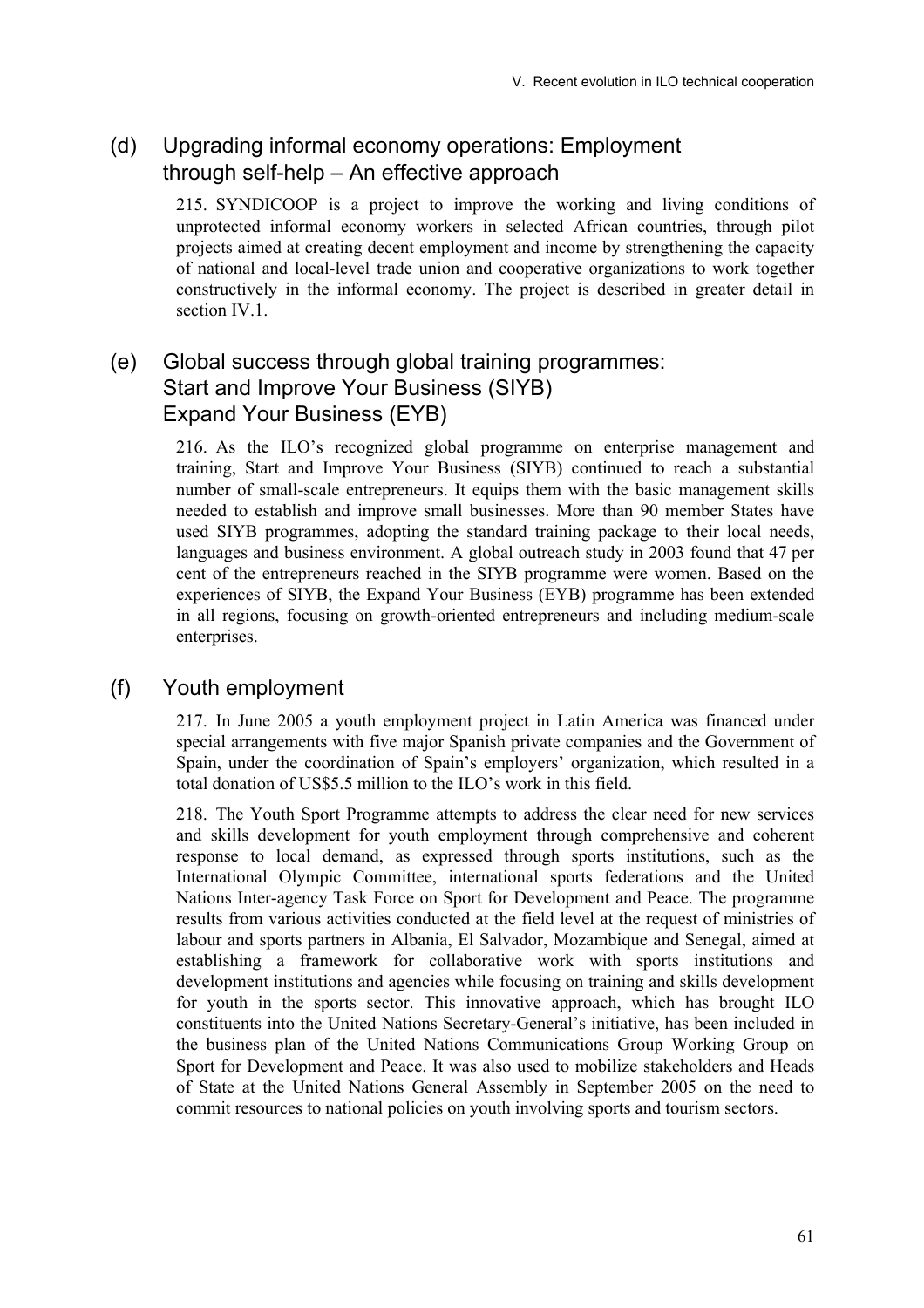#### **Box V.7**  Kosovo: Tackling youth employment - An integrated approach

ìGood jobs for young people are a good investment in development. We are working, together with the trade unions and the Ministry of Labour, to help young people overcome the work experience requirement."

Safet Gerxhaliu, Chamber of Commerce of Kosovo

The ILO and the Ministry of Labour and Social Welfare (MLSW), in cooperation with the social partners, launched a pilot integrated employment and training project, funded by Italy, that included public-private partnerships and cost-sharing arrangements with private enterprises hiring young people who were at risk of social exclusion and with only limited or no work experience. Since 2002, approximately 50,000 people have benefited from the employment and training provided. As a result, the MLSW decided to expand the pilot project in order to reach out to a greater number of young people.

Training and coaching programmes were developed for the staff of the Public Employment Service (PES). These initiatives aimed to help identify and target youth at risk, use appropriate counselling and guidance skills and techniques and convince employers to hire "hard-to-place" young workers. They were also geared to strengthening PES capacity to monitor and evaluate the effectiveness and impact of youth employment measures. A labour market information database was set up to link the network of employment offices and match job applicants with vacancies.

Realizing that young workersí were unaware of their rights at work as well as the potential for self-employment and other entrepreneurship opportunities, the social partners engaged in a number of initiatives. Young trade unionists in Kosovo launched the campaign "You have rights at work", using means such as posters, leaflets and radio and television spots. In partnership with a private telephone company in Kosovo, a tollfree number was made available to help young workers connect with young trade unionists and get information on their rights and entitlements. At the same time, the Chamber of Commerce set up a youth entrepreneurship desk to provide information and assistance, as well as mentoring and coaching services to young entrepreneurs.

By mid-2005 the project focused on providing technical assistance to an interministerial working group, established under the aegis of the Prime Ministerís Office and composed of representatives of several ministries and the social partners. This group has since been working to mainstream youth employment into the development plan of Kosovo on the basis of the pilot initiatives and the lessons learned from implementation of the project.

### (g) Local economic development: Creating jobs where people live and work

219. If development is to be sustainable, its ownership must belong to the local stakeholders. ILO technical cooperation in local economic development (LED) has fostered the local ownership of development activities through a process of participation, exchange of ideas and coordination of initiatives by local actors on job creation and stimulating the local economy. In Mozambique and South Africa, LED projects have assisted in building capacity of local stakeholders such as local government, workers' organizations, business associations and microfinance institutions. This has resulted in the development of more coherent and responsive LED strategies. Local experiences serve as a "laboratory", which generates good practices and lessons learned that inform the policy-making process at national level and can be replicated elsewhere. In this way, local and national stakeholders can become partners in the development process. Over time, the LED approach has been implemented in three provinces and seven districts, with the aim of reaching all ten provinces of Mozambique. In Eastern Europe, including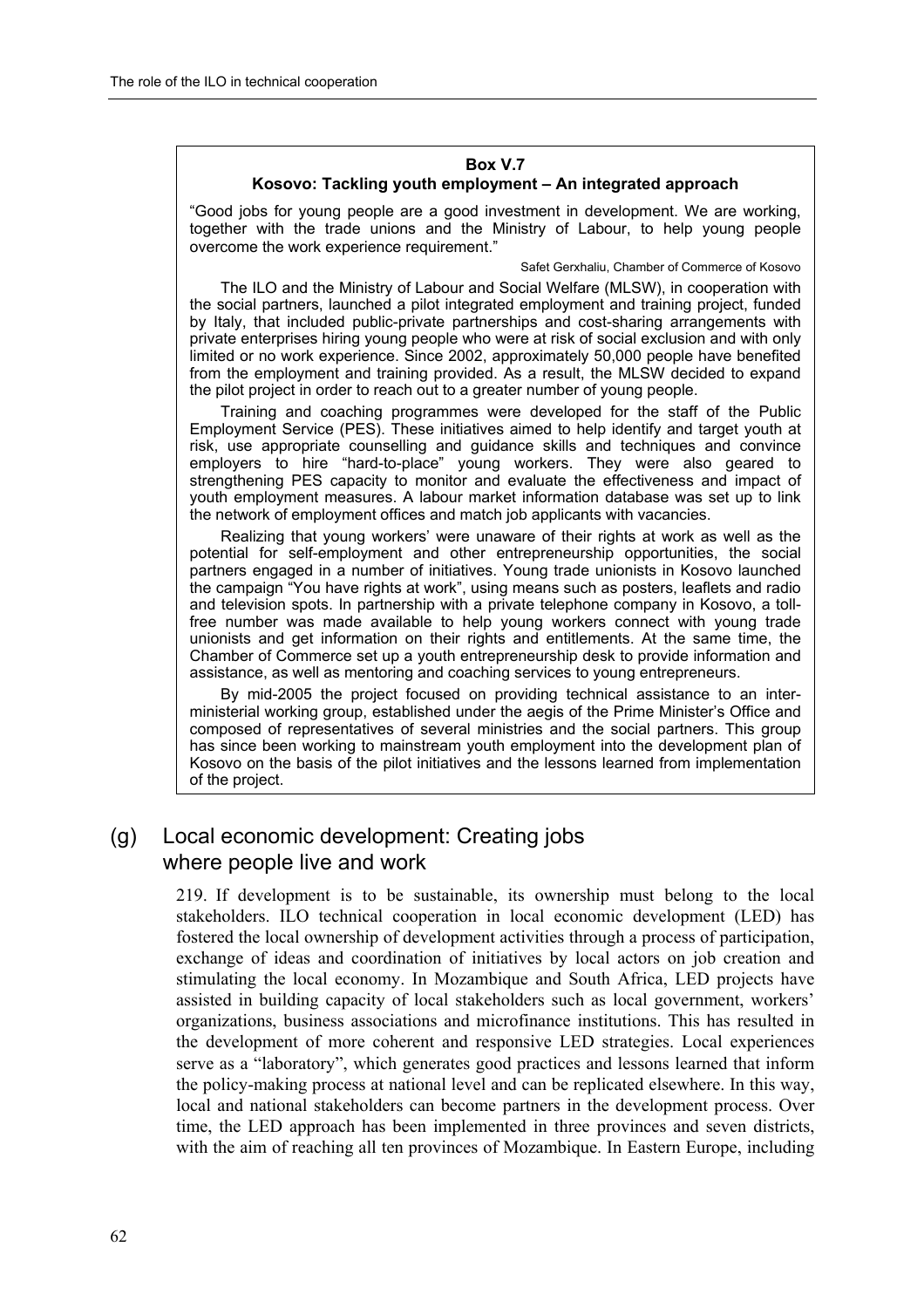South Serbia, seven local economic development agencies (LEDAs) were set up and have become a viable and sustainable mechanism to mobilize local assets.

220. The ILO's approach to local economic development (LED) is employment-centred, reflecting a concern to boost the scale and quality of jobs created through local development. This participatory approach involves local stakeholders in setting priorities and formulating their own development strategies based on local resources and skills. While there is no single recipe, LED follows basic principles that allow solutions to be tailored to local needs and realities. Local development can act as a framework for project activities in support of decent work at the local level, using different entry points and involving different areas of ILO expertise, such as business development, upgrading of informal economic activities and supporting social dialogue and social protection at the local level within the context of LED. The area-based dimension of LED (provinces and districts) helps test the impact of the LED approach, particularly in the building of local capacity for poverty reduction and employment creation and in the improvement of livelihoods.

### (h) Womenís entrepreneurship

221. A project on developing entrepreneurship among women with disabilities in Ethiopia tested the strategy of building the capacity of national disabled persons' organizations (DPOs) to effectively increase the access of such women to mainstream business and vocational skills training, micro- and small-enterprise development and financial services. The strategy of contracting DPOs to implement project activities is being replicated in similar projects for youth with disabilities in Malawi, Swaziland and Zambia. Lessons from Ethiopia are also being used in the Baltic region.

#### **Box V.8 Africa: Womenís entrepreneurship**

Since 2002, the ILO has focused on promoting womenís entrepreneurship in five countries in Africa (Ethiopia, Kenya, United Republic of Tanzania, Uganda and Zambia. The programme has a special emphasis on women with disabilities. Its activities have highlighted many of the problems and issues that women entrepreneurs experience in starting and growing their own enterprises: lack of access to appropriate levels of finance; the need for safe and secure business premises; the importance of representation and voice, and the need for greater access to markets.

Women entrepreneurs have received support to market their products at trade shows and exhibitions and more than 300 women have benefited from the ILO's improve your exhibition skills (IYES) training. The ILO has strengthened associations of women entrepreneurs in several countries and has enabled them to provide more and better services for their members. Links with national organizations of employers are also being fostered. In the Amhara region of Ethiopia, membership of the local association has increased dramatically from fewer than 400 in 2002 to over 2,600 in 2005. Films have been produced of women entrepreneur role models and these are used in schools and at training courses to encourage more women to think about entrepreneurship as a viable career option. The public profile of women entrepreneurs has also been enhanced through the "Month of the Woman Entrepreneur" that was held in Zambia (September 2005) and Ethiopia (March 2004).

The ILO's approach and the results achieved have attracted the attention of the African Development Bank. Based on a new partnership between the ILO and the Bank, the two agencies are exploring further areas for cooperation: in West Africa, to build the capacity of associations of women entrepreneurs; in Cameroon, to replicate the innovative approach adopted for Kenya. Through these activities, it is intended that women will be able to play a more significant role in enterprise growth, private sector development and employment creation.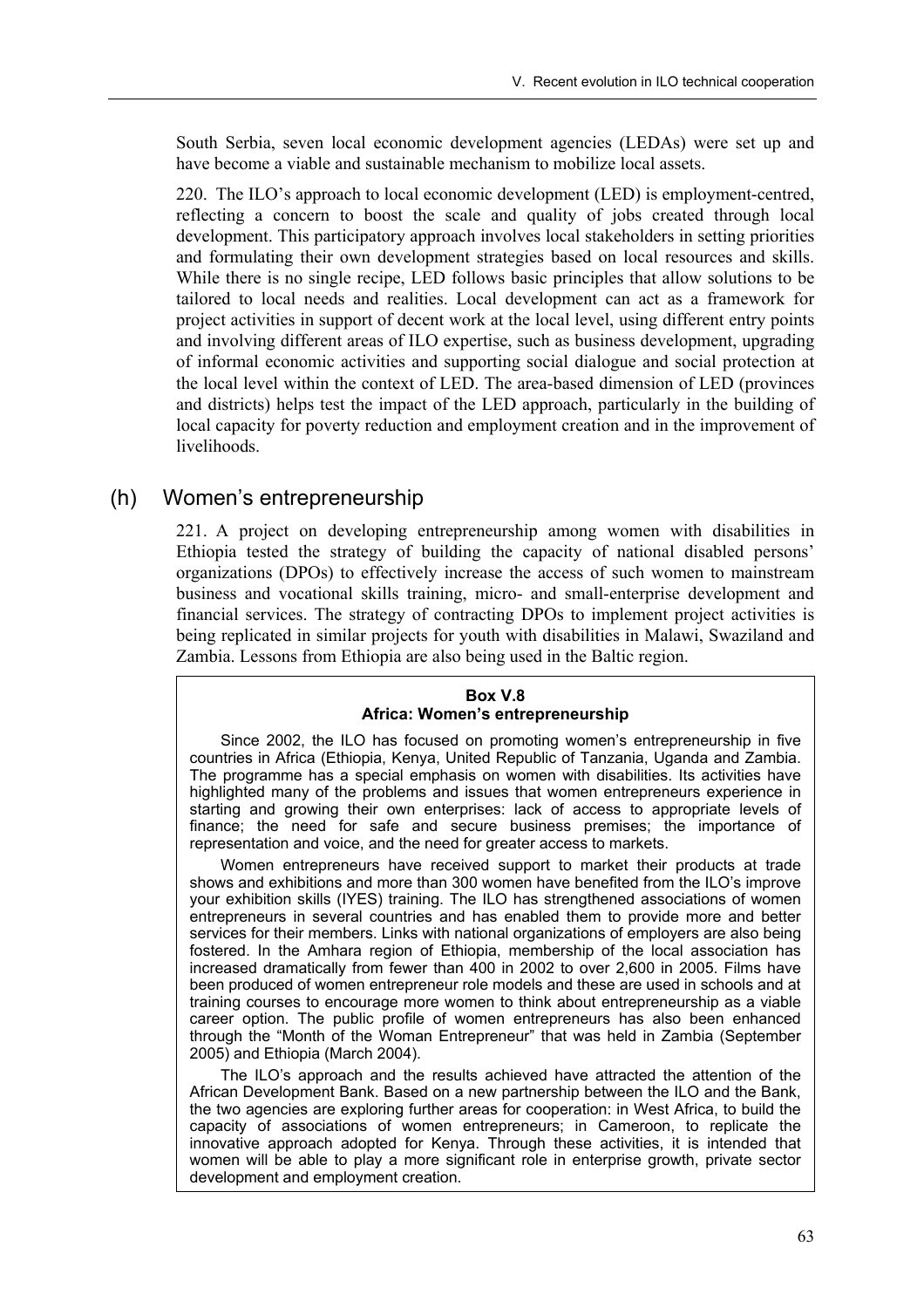### (i) Labour-based methods

222. Increasingly, governments in Africa, Asia and Latin America are incorporating the EIIP approach into their policy documents, including PRS processes, as an instrument to address poverty reduction. In Andean countries, EIIP projects have helped strengthen dialogue between social partners and governments (inter-ministerial committees) in designing national policies benefiting from the EIIP approach. In French-speaking Africa, the partnership established between the ILO and AFRICATIP (an association of World Bank-supported social funds of public works' agencies) in 2005 further promoted the EIIP approach in the region on a larger scale. The EIIP methodologies also influenced local governments' investment policies, such as in Cambodia, Indonesia, Lao People's Democratic Republic, Nicaragua, Zambia and Zimbabwe, supporting local employment creation in planning and implementation.

#### **Box V.9**

#### **Limpopo province, South Africa: Gundo Lashu**

The Employment Intensive Investment Programme (EIIP) has been assisting the Limpopo province of South Africa with its "Gundo Lashu" ("Victory is Ours") project, with financing from UK-DFID, aimed at establishing labour-based methods in road maintenance and construction as a vehicle for employment creation, enterprise development and skills transfer, and to enhance livelihoods for economically marginalized members of communities. As a consequence of the clear benefits of the approach, the provincial government budgeted approximately ZAR 300 million (about US\$45 million) for employment intensive works during 2004-05 and the approach has been institutionalized at national level through the "expanded public works programme" (EPWP). With a revolving budget of approximately US\$2.3 billion for a period of five years, the EPWP aims to create one million employment opportunities.

\* \* \*

223. Employment, particularly youth employment, remains a major challenge for all regions. ILO technical cooperation will continue to support constituents through the formulation and implementation of effective policies and programmes in this area, guided by the ILO plan of action to promote pathways to decent work for youth adopted by the International Labour Conference in June 2005.

224. In Africa, other thematic priority areas will continue to be women's entrepreneurship, skills development and employability, local economic development, small business development, investments for employment creation in infrastructure, cooperatives and labour market information systems as a principal monitoring tool for economic development. In Europe, themes such as combining greater labour market flexibility with employment and income protection will guide the ILO's work in the coming years. In Asia and the Pacific, consistent signals indicate the need to expand work on skills development and promoting good business practice in industrial clusters. The informal economy and the promotion of decent jobs for the working poor will continue to be priorities for action in the region. In Arab States, employment-intensive investment approaches remain a priority in countries affected by the consequences of armed conflict. In the Americas, it is expected that additional member States will design and implement policies and programmes with special emphasis on women and youth with ILO technical assistance.

225. In order to achieve maximum impact in all priority areas, the ILO needs to focus even more on developing successful partnerships with donor communities, regional banks and other United Nations agencies in order to increase its scope and scale of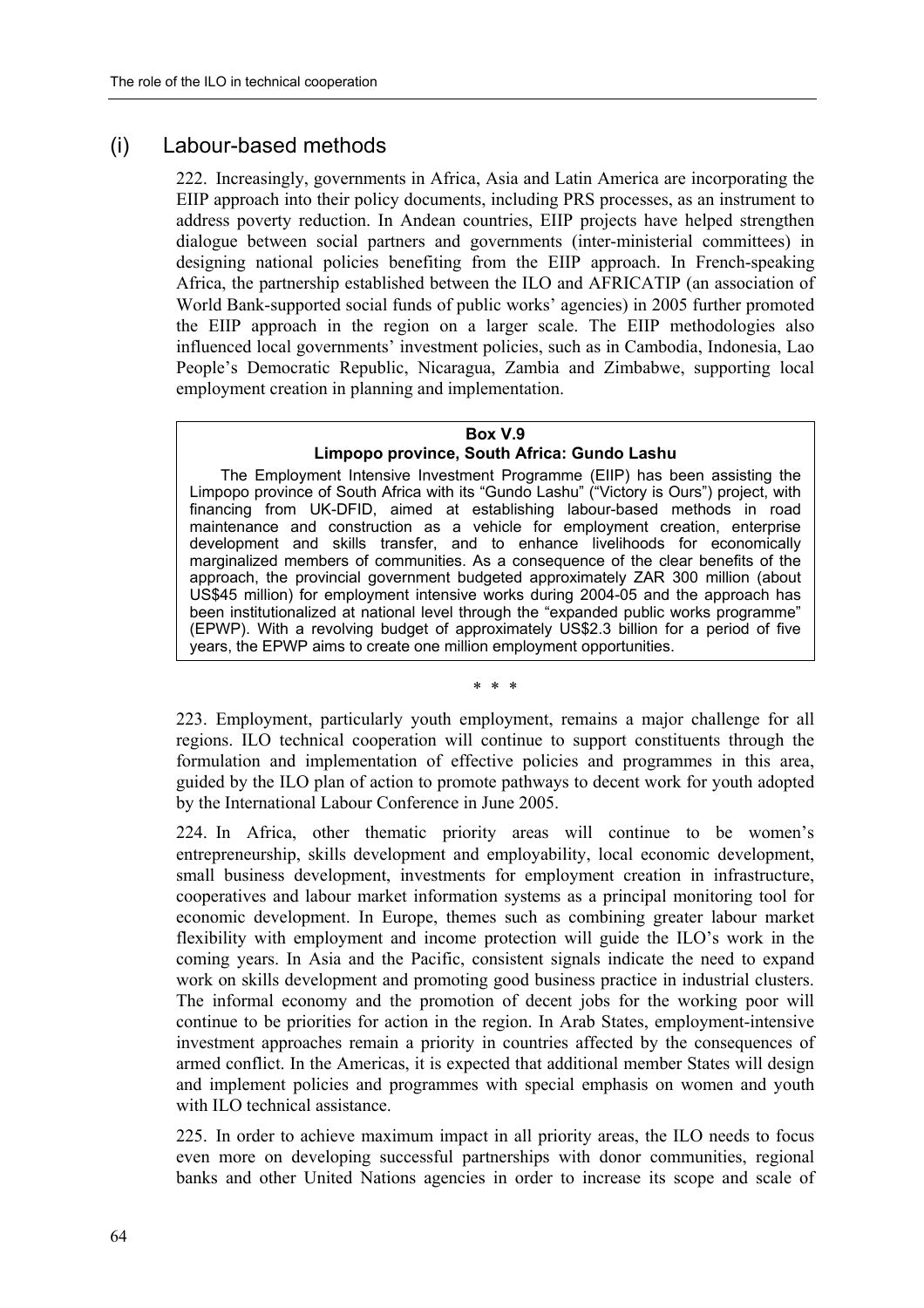activities. Successful methodologies and approaches need to be replicated on a large scale at national, regional and global levels.

# **4. Strategic Objective No. 3: Enhance the coverage and effectiveness of social protection for all**

226. National, subregional and regional action programmes were developed and institutional capacity strengthened. Ground-breaking projects extended social protection to the informal economy and in rural areas, while empirical and multidisciplinary research laid the foundation for informed decision-making. In the process, tripartism, social dialogue and gender balance were mainstreamed. Some examples are highlighted below.

### (a) Development of action plans, programmes and strategies

227. Assistance was provided in assessing social protection needs and developing action programmes to prioritize activities within a coherent national framework. The development of action plans helped build consensus, commitment and ownership, as illustrated below.

228. Following ILO recommendations on reforming its social security, the General Social Security Corporation in Yemen developed a national strategy to improve the productivity of its private pensions system.

229. The development of occupational safety and health (OSH) profiles resulted in the formulation of national occupational safety and health action plans in 19 member States across the regions. In some countries, national action programmes targeted particular hazardous work: in Argentina, a national tripartite construction safety committee was established and a national action programme developed.

230. The Global Strategy on Occupational Safety and Health adopted by the International Labour Conference in 2003 underlined the importance of technical cooperation as a means to promote national OSH capacities and programmes. Priority has been given to providing support in assessing needs at national level through the development of the OSH profiles needed to define priorities and establish national OSH programmes. This effort has resulted in the formulation of national occupational safety and health action plans in 19 member States across the regions. In Asia and the Pacific, the ILO helped Thailand launch a five-year master plan for OSH for the period 2002-06 and prioritized national OSH action areas.

231. National action plans for combating HIV/AIDS and the world of work were adopted, or included in national policies, in Brazil, Kazakhstan, Kyrgyzstan, Malaysia, Nigeria, Papua New Guinea and the Russian Federation. Assistance to constituents in India has led to the development of a comprehensive plan of action. In Madhya Pradesh, West Bengal and Jharkhand, 55 workplaces initiated workplace programmes, covering over 100,000 workers and 628 persons were trained as trainers from January 2003 to March 2004.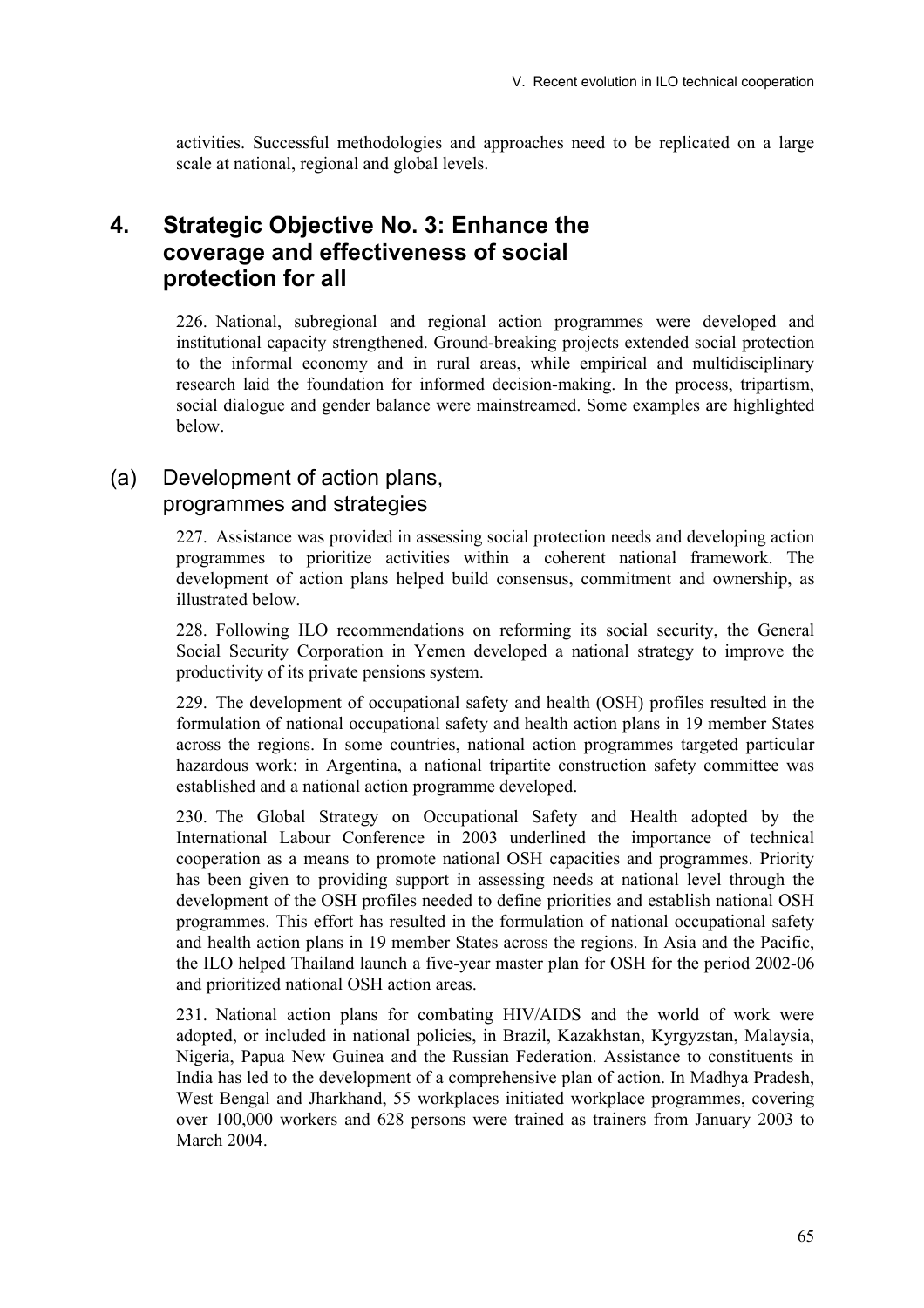#### **Box V.10 India: Tripartite action on HIV/AIDS, 2001-07**

"We can work. We pose no risk to our co-workers. Work is more than medicine for us. It keeps us going and enables us to bring home food and medicine*.î*

> Naveen Kumar, New Delhi Living with  $HIV - ILO$  project partner

Since 2001, the ILO has partnered its Indian constituents in a pioneering technical cooperation programme aimed at establishing sustainable tripartite action on HIV/AIDS prevention, care and support in the world of work. This three-phase programme, financially supported by the United States Department of Labor, aims to mainstream action within the Ministry of Labour and Employment (MOLE); mobilize employersí and workersí organizations; help social partners develop workplace education programmes; provide technical support on knowledge management, policy development, training and research; focus on the informal sector and gender issues; and support, build and sustain social partners' capacities.

Enterprise-level initiatives implemented in four states are directly supporting policy development and HIV/AIDS workplace education programmes in 64 enterprises with a total workforce of 184,000 workers. Other similar initiatives mainstreamed into national and state programmes are reaching 819,000 workers, including 465,000 beneficiaries in the informal economy. The central role of the People Living with HIV/AIDS (PLWHA) organization is one of the project's key features. PLWHA's participation in policy development through direct participation in the Project Advisory Board and its involvement in training, sensitization and research activities has significantly contributed to the creation of a participatory and inclusive policy environment. Partnerships and joint initiatives with institutions of the Ministry of Labour and Employment and with the National AIDS Control Organization (NACO) have provided an effective framework for collaborative efforts and facilitated the progressive institutionalization of HIV/AIDS workplace education initiatives into national programmes. The two milestone pilot interventions described below show innovative and collaborative models which can be further expanded on a national scale.

The ILO's work with the Central Board for Workers' Education (CBWE), an institution of the Ministry of Labour and Employment, combines the need to reach informal economy workers, particularly women in rural areas, and the strategic goal of expanding sustainable action with national partners. Collaboration with CBWE resulted in a mainstreamed approach to HIV/AIDS which involved training initiatives undertaken by all CBWEís education officers at both national and state levels. HIV/AIDS workplace modules and information materials based on the ILO code of practice on HIV/AIDS and the world of work now form an integral part of CBWEís programmes. Various awarenessraising and education initiatives are targeting approximately 300,000 beneficiaries a year, 40 per cent of them in the informal economy.

Several member enterprises of the Bombay Chamber of Commerce and of the Employersí Federation of India (EFI) have established a partnership with the Mumbai District Aids Control Society (MDACS) through an ILO-facilitated initiative aimed at fostering a national multi-sectoral response to HIV/AIDS. This partnership involves several public and private corporations, as well as informal economy workers, particularly in the construction sector. As a result of collaborative enterprise and community-level initiatives, more than 100,000 workers in participating enterprises located in the Mumbai metropolitan area have benefited from the creation of a rightsbased policy environment; acquired life-skills on HIV/AIDS prevention measures; and obtained critical information on how to access public and enterprise-based health services.

232. Fifteen Caribbean countries adopted a platform of action on HIV/AIDS and the world of work in the Caribbean, complemented by specific agreements between employers' and workers' organizations, as in Jamaica. Joint employer-worker action plans were also adopted in Côte d'Ivoire, Ghana, Kenya, Malawi, Mali, United Republic of Tanzania, Uganda and Zambia. An action plan on regional HIV/AIDS issues in the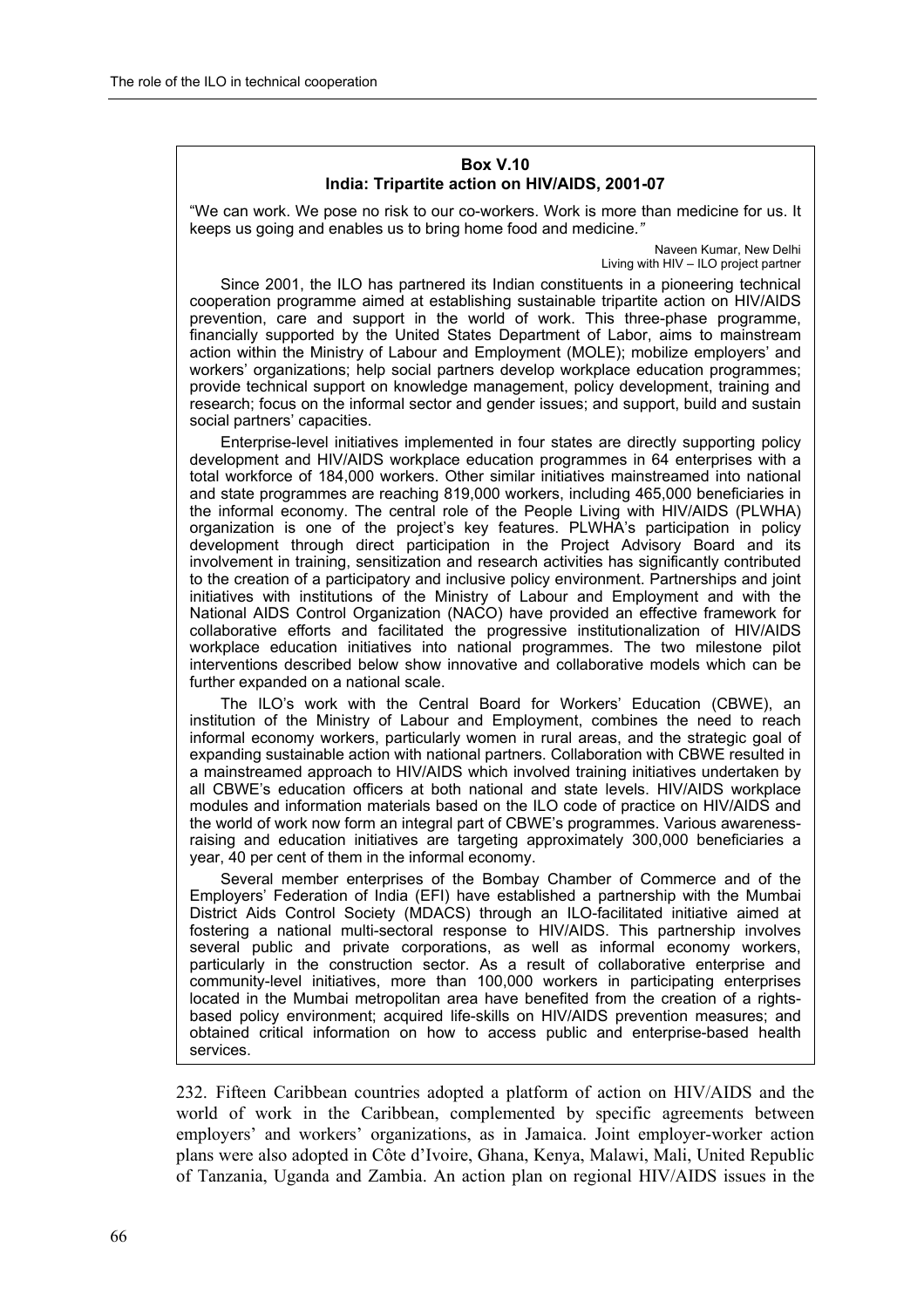transport sector was established, covering Botswana, Lesotho, Malawi, Mozambique, Namibia, South Africa, Swaziland and United Republic of Tanzania.

233. Through the project on enhancing national capacity on migration management, constituents in Cambodia, Lao People's Democratic Republic, Mongolia and Thailand developed country action programmes. Albania, Republic of Moldova and Ukraine formulated a gender-balanced migration policy to reduce the trafficking of young women and to strengthen the capacity of ministries and of social partners.

234. In Ireland, the ILO assisted the Government, social partners and civil society in establishing guidelines to facilitate integration and reduce discrimination against foreign workers.

235. As part of the African Labour Migration Policy Initiative, tripartite subregional action plans on labour migration were formulated in the East African Community (EAC), Maghreb countries and member countries of the Economic Community of West African States (ECOWAS). The EAC instituted a protocol on free movement of persons based on international standards, a step towards consolidating an emerging common market.

236. Through a project on enhancing national capacity on migration management, constituents in Cambodia, Lao People's Democratic Republic, Mongolia and Thailand developed national action programmes. Work to integrate elements of the Cambodia, Lao People's Democratic Republic and Thailand projects in the subregional project to combat trafficking in children and women facilitates safe migration opportunities by disseminating information, raising awareness and building capacity through support to training activities.

237. The project on comprehensive solutions for Afghan displacement assists the Islamic Republic of Iran, Pakistan and Afghanistan in designing a framework for managing labour migration and strengthening capacities to plan the return and reintegration of Afghan nationals. The socio-economic profiles of the Afghan population in the Islamic Republic of Iran and Pakistan were mapped and return migration patterns and reintegration issues in Afghanistan analysed.

### (b) Extension of social protection to the informal economy and rural areas

238. Technical cooperation within the Programme on Strategies and Tools against Social Exclusion and Poverty (STEP) and the Global Campaign on Social Security Coverage for All resulted in access to health care, especially through community-based micro-insurance schemes on health in Africa, Asia and Latin America. With ILO technical assistance the Honduran Social Security Institute created the legal framework and infrastructure for the extension of social security coverage and new modalities for social security coverage for domestic workers, home workers and independent workers are emerging. In Paraguay, social security was extended to domestic workers.

239. The ILO assists the Government of Ghana in extending health-care coverage to the informal sector and in implementing its National Health Insurance System (NHIS). The global social trust pilot project developed a methodology for delivering benefits to poor communities and a targeting mechanism to identify those most in need. Approximately 4,000 individuals (800 families) have been identified, have gained access to health care and have been included in the NHIS through subsidized contributions.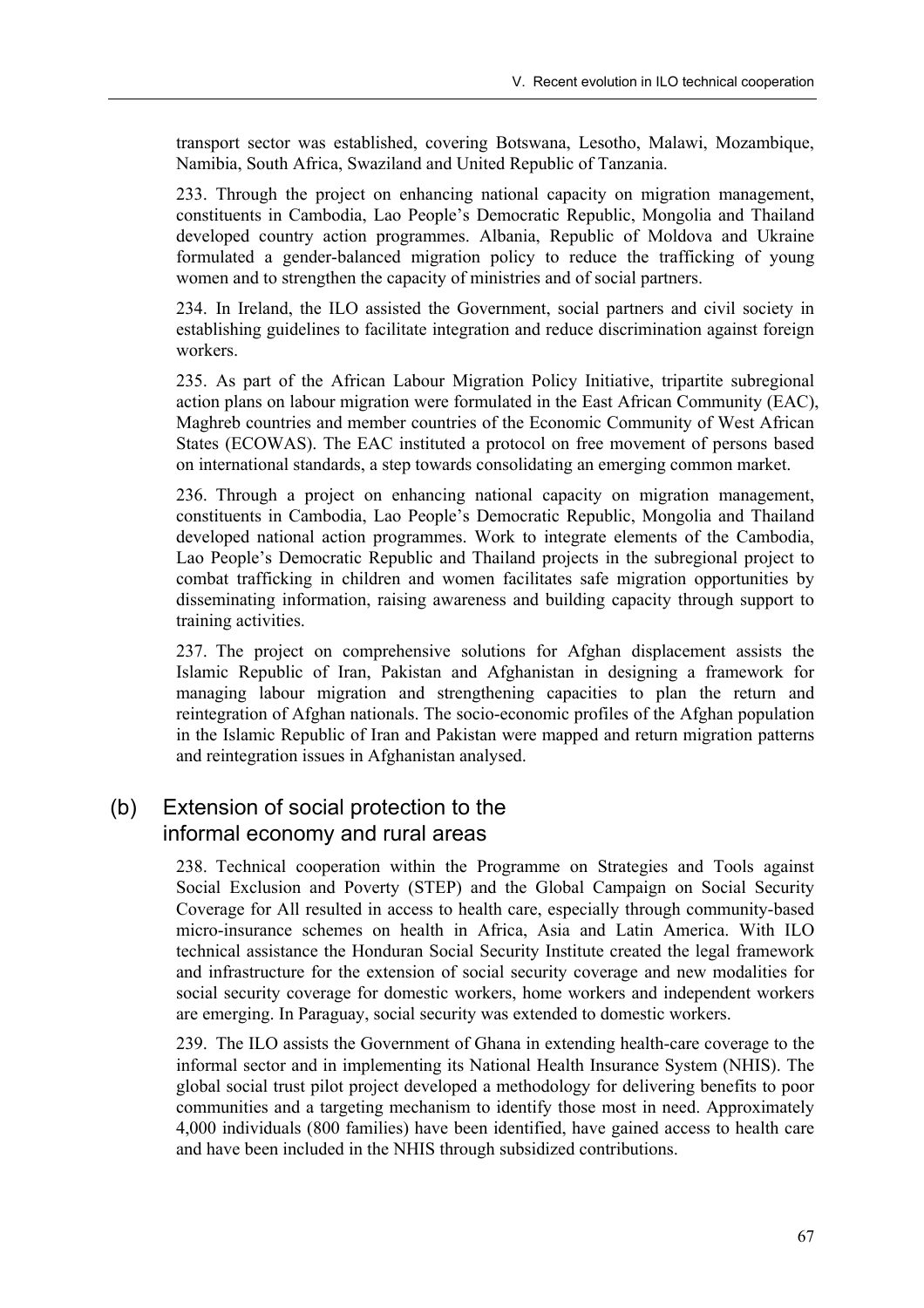#### **Box V.11**

#### **Senegal: Strategies and Tools against Social Exclusion and Poverty (STEP) Extending social protection through microfinance**

In Senegal the Strategies and Tools against Social Exclusion and Poverty Programme (STEP) is testing various approaches to the extension of social protection. This includes, for example, combining micro-insurance and microfinance, as in the case of the Mutuelle d'Épargne et de Crédit de Icotaf Boubess (Savings and Credit Mutual Union of Icotaf Boubess – MECIB). The savings union offers its members a health insurance product for a contribution of CFAF 200 per person per month (\$0.36), paid by automatic deductions from savings accounts. On the basis of this experiment, the STEP programme is providing support to the Senegal Mutual Savings and Credit Support Programme (Programme d'Appui aux Mutuelles d'Épargne et de Crédit du Sénégal – PAMECAS), a microfinance network, to extend the system to the entire network, covering 125,000 members and their families. The STEP programme also supports major organizations in production sectors to help them initiate social protection programmes for their members. These include the National Union of Agricultural Cooperatives of Senegal (Union Nationale des Coopératives Agricoles du Sénégal -UNCAS) which has 4,500 member cooperatives. STEP also supports the Dakar Region Union of Health Care Mutual Societies (Union des Mutuelles de Santé de la Région de Dakar  $-$  UMSD), which has 32 such societies as members and a total of 180,000 beneficiaries, to help it introduce a joint technical service for the management of a guarantee fund.

In addition, in Senegal the ILO identified the extension of social protection through social dialogue as a priority area for action in 2004-05. Work included drafting a plan of action to support the National Committee on Social Dialogue. In this context, and at the request of the trade union confederations, STEP is now supporting a feasibility study on the implementation of a social protection system for road transport workers.

240. Using the work improvements in neighbourhood development methodology (WIND), technical assistance was provided to improve working and living conditions and safety and health in the agricultural sector in Cambodia, Kyrgyzstan, Lao People's Democratic Republic, Mongolia, Thailand and Viet Nam. In Viet Nam, 3,402 smallscale farmers participated in WIND training courses in 2001-03 and 160,000 self-made improvements were reported in Cantho province. In Ethiopia, training focused on cotton farmers, complemented by skills training for women weavers in micro- and smallenterprises in the informal economy.

### (c) Strengthened institutional capacity for policy development and implementation

241. In Haiti, enterprises in the garment assembly sector were assisted in improving workplace conditions using the ILO's work improvements in small enterprise (WISE) methodology. A large and increasing number of improvements have been made and a tripartite project advisory committee was created. Participating enterprises can rely on a core group of supervisors trained in assessing conditions and developing easy-toimplement improvements and on a core group of factory-based nurses trained to give direct and immediate support in implementing changes. The social partners revived the National Tripartite Conciliation and Arbitration Council as a mechanism for social dialogue.

242. A Regional Occupational Safety and Health Information Centre was established in Damascus in 2004 to facilitate information exchanges between national centres and collaboration towards a global hazard alert system.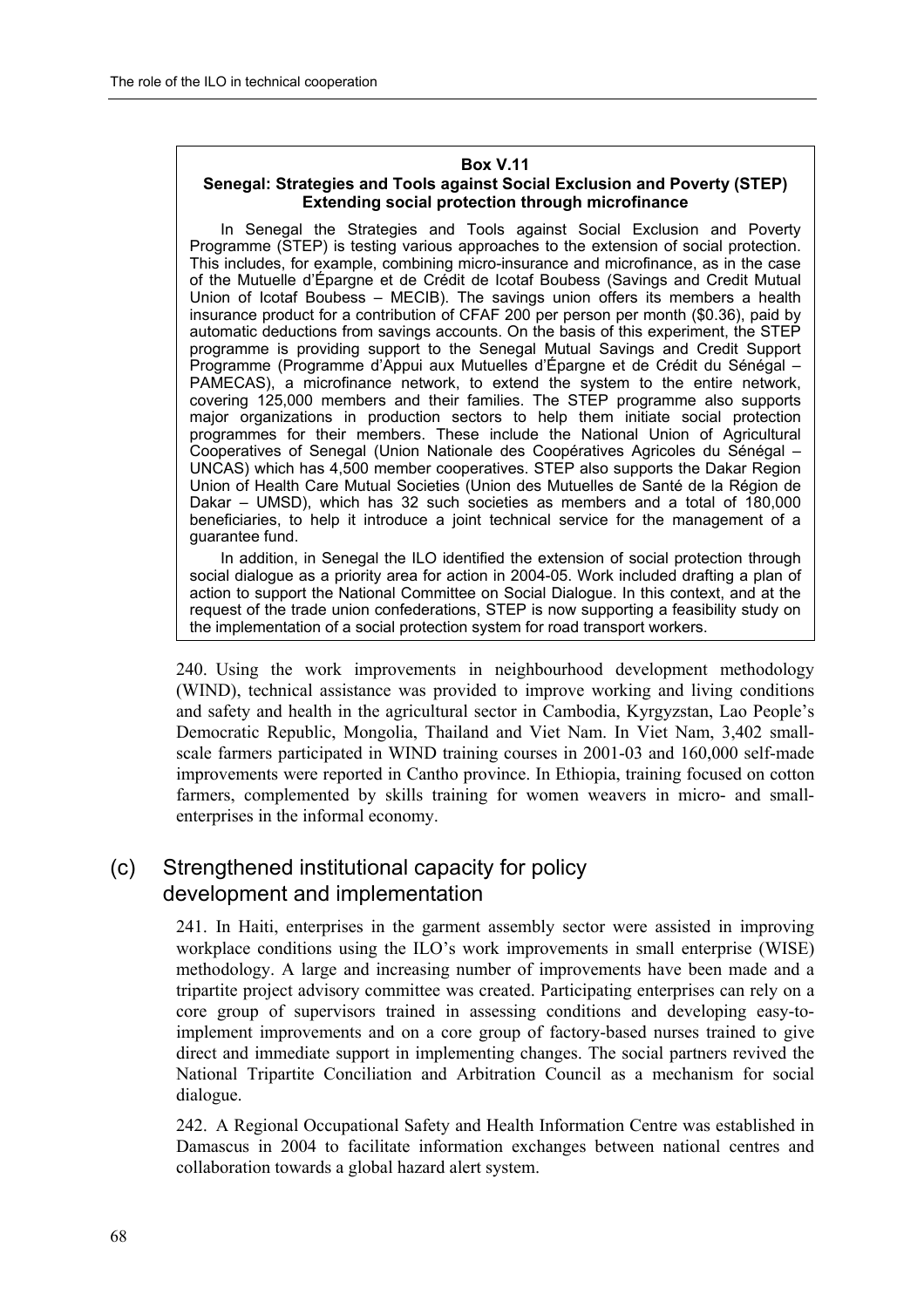243. Through ILO technical assistance, the Stara Zagora branch of the Bulgarian Industrialists<sup>'</sup> Association (BIA) provides better occupational safety and health services, particularly risk assessments and medical examinations. Enterprises using its services have increased from 18 to 198 and the BIA has doubled its staff. It also produced a guide on developing occupational safety and health services for employers' organizations.

244. ILO support to countries in developing their capacity to deal with OSH focused on national policies on OSH, national systems (mainly infrastructure to implement national programmes) and time-bound national programmes. In Caribbean countries, a tripartite workshop was held to reinforce constituents' capacity to develop a strategic approach to OSH. In Asia, a regional tripartite workshop addressing 17 countries facilitated common understanding of the ILO approach to national OSH programmes with a view to initiating a number of such programmes. In Africa, ARLAC (African Regional Labour Administration Centre, Harare) organized a meeting with ILO support on the global OSH strategy and its role in relation to the labour market. In other countries, as in the Seychelles and Mauritius, technical assistance was aimed at improving constituents' capacity to deal with an identified priority area  $-$  port safety. Some technical cooperation activities targeted informal economy workplaces, where the WISON (work improvement in small construction sites) approach was implemented in cooperation with local counterparts in Viet Nam and with trade unions in Mongolia.

#### **Box V.12**

#### **Bulgaria: Training for integrated labour inspection, 1999-2005**

During the lifetime of this German-funded ILO project, Bulgaria underwent a labour inspection reform and revised its Labour Code so that the daily work of each inspector covers a wide range of technical areas, including labour inspection enforcement, advisory functions, occupational health and safety responsibilities and conditions of work monitoring.

A solid three-year "train-the-trainer" programme provided support during the transition period, when over 300 inspectors were trained. The new integrated inspectorate now carries out its activities on the principle of "one inspector per enterpriseî and has significantly increased competence in planning and carrying out inspections using preventive inspection methods. Comprehensive training has enabled each inspector to cover a wider range of technical areas and a database of enterprises visited has been established.

Based on the integrated inspection approach, the number of inspection visits on occupational safety and health and other issues increased from 20,251 in 1998 to 32,271 in 2003. The number of complaints investigated doubled from 3,437 in 1998 to 6,857 in 2003. Moreover, the inspectorate recruited over 70 new inspectors in 2003 and 2004. The success of the project may also be measured by the independent European Union (EU) Senior Labour Inspection Committee evaluation, which reconfirmed that Bulgaria now meets all criteria for EU accession in the field of labour inspection.

245. In Viet Nam, the Labour Code was revised to support integrated inspections covering hygiene, occupational safety and health and conditions of work. A management-by-results inspection strategy, complemented by comprehensive training, has led to increased inspections and quality advice. The project was the catalyst for the establishment of an occupational safety and health training centre. As a result of a tripartite labour inspection audit, Luxembourg restructured its inspectorate and proposed laws on the reform of labour inspection; established tripartite permanent committees on labour and employment and on mediation; included psychosocial health in OSH laws; and contemplates ratifying 21 international labour standards on occupational safety and health. Similar labour inspection audits were carried out in India, Kazakhstan, Latvia and Thailand. National labour inspectorates in Costa Rica, Dominican Republic, El Salvador,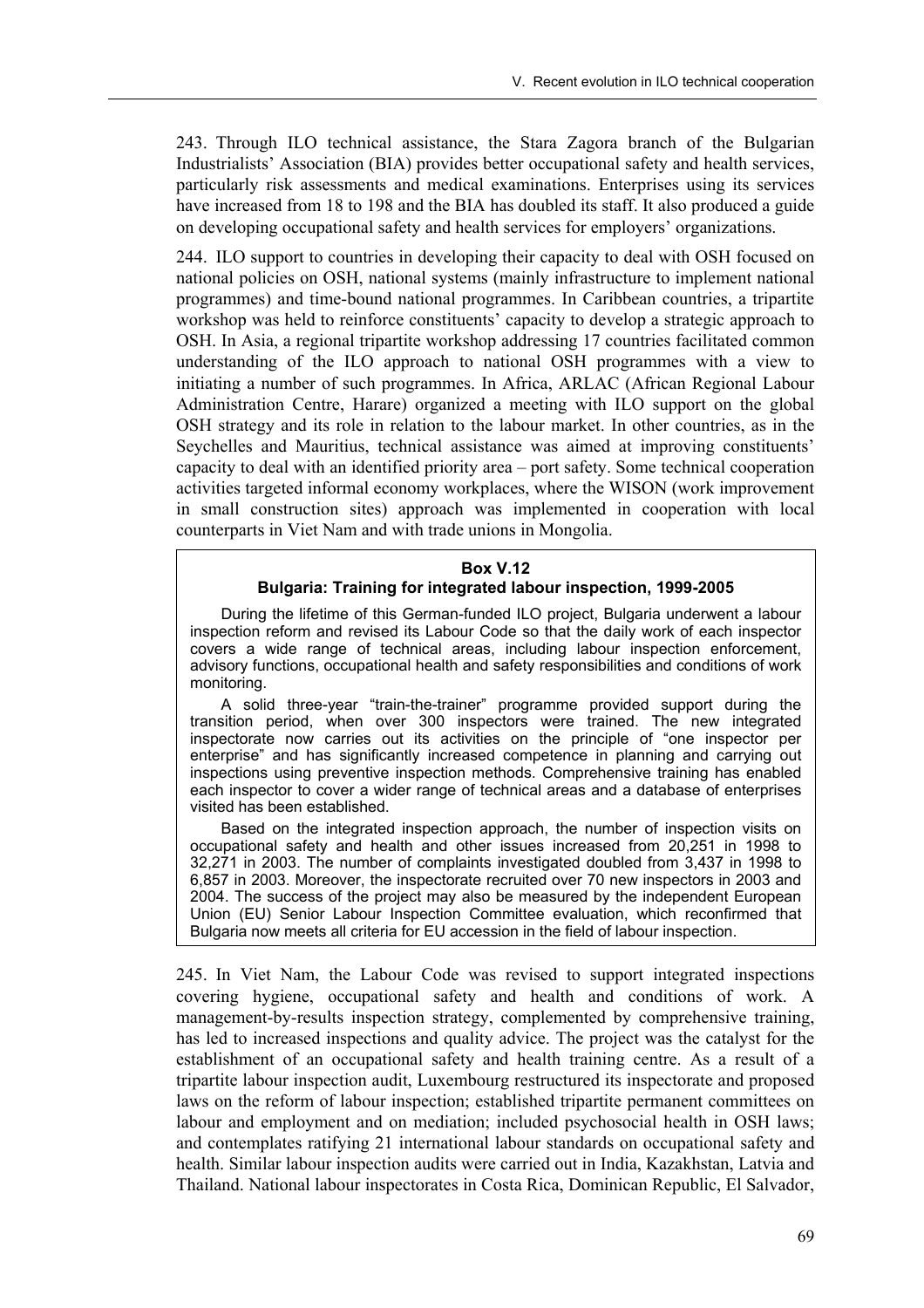Guatemala, Honduras, Nicaragua and Panama were modernized through organizational restructuring, the revision of legal frameworks, training, the introduction of advanced technology and the inclusion of occupational safety and health and working conditions in the training of judges involved in conflict resolution.

246. The findings of actuarial evaluations of pension systems in Cyprus and Luxembourg were implemented and a social budget model for Luxembourg was also developed. Social protection expenditure reviews were carried out in Peru, Poland and Slovakia. The Centre for Computerized Apprenticeship and Resources in Social Inclusion (CIARIS) web site <sup>16</sup> connects practitioners, experts, networks and communities in English, French, Spanish and Portuguese. Social security administrators and planners were trained in social protection financing in a masters programme established through a collaborative arrangement between Maastricht University and the ILO.

## (d) Empirical studies and surveys: Laying the foundation for developmental work and assistance

247. A comparative assessment of working and employment conditions in new EU Member States was carried out. The findings led to the European Commission ordering a more comprehensive evaluation covering the 25 EU Member countries and three candidate countries (Bulgaria, Croatia and Romania).

248. Research was undertaken on the impact and policy issues of skilled migration (the brain drain) in Argentina and Uruguay, Bulgaria, Jamaica and the Caribbean, Southern Africa, India, the Philippines, Sri Lanka and the United Kingdom. Empirical documentation was assembled of discrimination in access to employment and an evaluation of policies in industrialized countries (e.g. France and Sweden) with large migrant or ethnic minority populations carried out as a basis for policy formulation.

249. Extra-budgetary resources funded socio-economic security surveys and enterprise labour flexibility surveys and the establishment of databases, providing empirical data for policy-making. Empirical work in Ukraine has formed the basis for social policies, particularly on essential services, such as health and social welfare.

\* \* \*

250. The last five years have witnessed growing concern about the need for social protection. This is partly due to increasing recognition that social protection helps reduce poverty. Migration, social security and pensions reform, the extension of social security and combating HIV/AIDS are high on the international agenda. The ILO's Multilateral Framework on Labour Migration submitted to the Governing Body in March  $2006<sup>17</sup>$ could provide the basis for future technical cooperation.

251. More integrated approaches to social protection will underpin technical cooperation. Linkages will be strengthened or established between occupational safety and health and

<sup>16</sup> http://ciaris.ilo.org.

<sup>&</sup>lt;sup>17</sup> Governing Body document, Mar. 2006, GB.295/STM/3/2(& Corr.), http://www.ilo.org/public/english/ standards/relm/gb/docs/gb295/pdf/stm-3-2.pdf; draft ILO Multilateral Framework on Labour Migration: Non-binding principles and guidelines for a rights-based approach to labour migration, as adopted by the Tripartite Meeting of Experts on the ILO Multilateral Framework on Labour Migration (Geneva, 31 Oct.-2 Nov. 2005), document TMMFLM/2005/1, http://www.ilo.org/public/english/standards/relm/gb/docs/ gb295/pdf/tmmflm-1.pdf.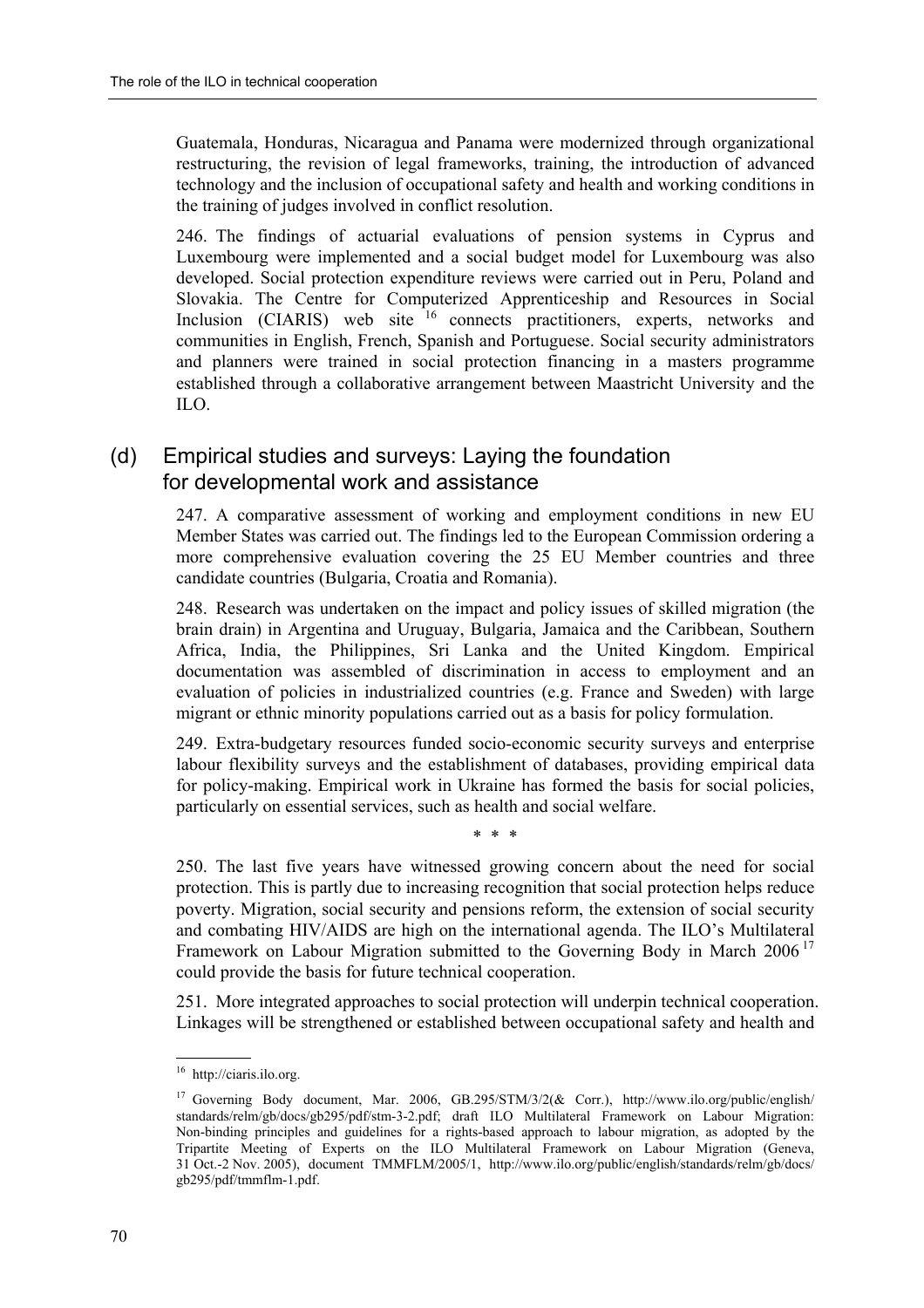social security; the protection of migrant workers and better conditions of work and employment; and the provision of occupational safety and health services and social security coverage to HIV-affected workers. The extension of social security coverage through community-based schemes in the informal economy will be complemented by reviews of national social security systems.

252. Efforts will be made to address social protection and employment jointly. This will build on existing collaborative work on the extension of social security and cooperatives, improving working and living conditions in small-scale farming and skills development, and promoting small enterprise development and improvement of working conditions and occupational safety and health.

253. Responses to social protection needs will be integrated into decent work programmes, especially at national level. National action plans and programmes will be building blocks for DWCPs.

254. Moving from advocacy to technical assistance will be a priority. Increased attention will be given to measures that help member States respond concretely to social protection needs through specific targeted action.

# **5. Strategic Objective No. 4: Strengthen tripartism and social dialogue**

255. Tripartism and social dialogue are founding principles of the ILO and their strengthening is a strategic objective. This section is structured around the three operational objectives of this strategic objective and will examine technical cooperation aimed at strengthening tripartism and social dialogue and consider its mainstreaming as a means to achieve the other strategic objectives.

256. The resolution concerning tripartism and social dialogue adopted at the 90th Session (2002) of the International Labour Conference has provided important guidance to the Office in its technical cooperation. The resolution reaffirmed the importance of the ILO's tripartite structure and recalled the essential role of the social partners in stable and participative economic and social development and democratization. It emphasized the importance of the further development by the Office of "technical cooperation programmes with the social partners and governments to help strengthen their capacities, services and representation". The resolution also noted that social dialogue and tripartism have provided a valuable and democratic means to address social concerns, build consensus, help elaborate international labour standards and examine a wide range of labour issues on which the social partners play a direct, legitimate and irreplaceable role. The inclusion of a mainstreaming strategy on expanding the influence of social partners, social dialogue and tripartism in the Programme and Budget for 2006-07 is one concrete response to the resolution.

257. The importance of social dialogue and tripartism in technical cooperation was also recognized in its selection as a theme for evaluation by the Governing Body at its 289th Session. 18 Discussing this evaluation, the Governing Body emphasized that social dialogue and tripartism must permeate the work of the Office as a whole, especially technical cooperation. The need for full, dynamic involvement of the social partners in

<sup>18</sup> Governing Body document GB.289/TC/1, Geneva, Mar. 2004, http://www.ilo.org/public/english/standards/ relm/gb/docs/gb289/pdf/tc-1.pdf.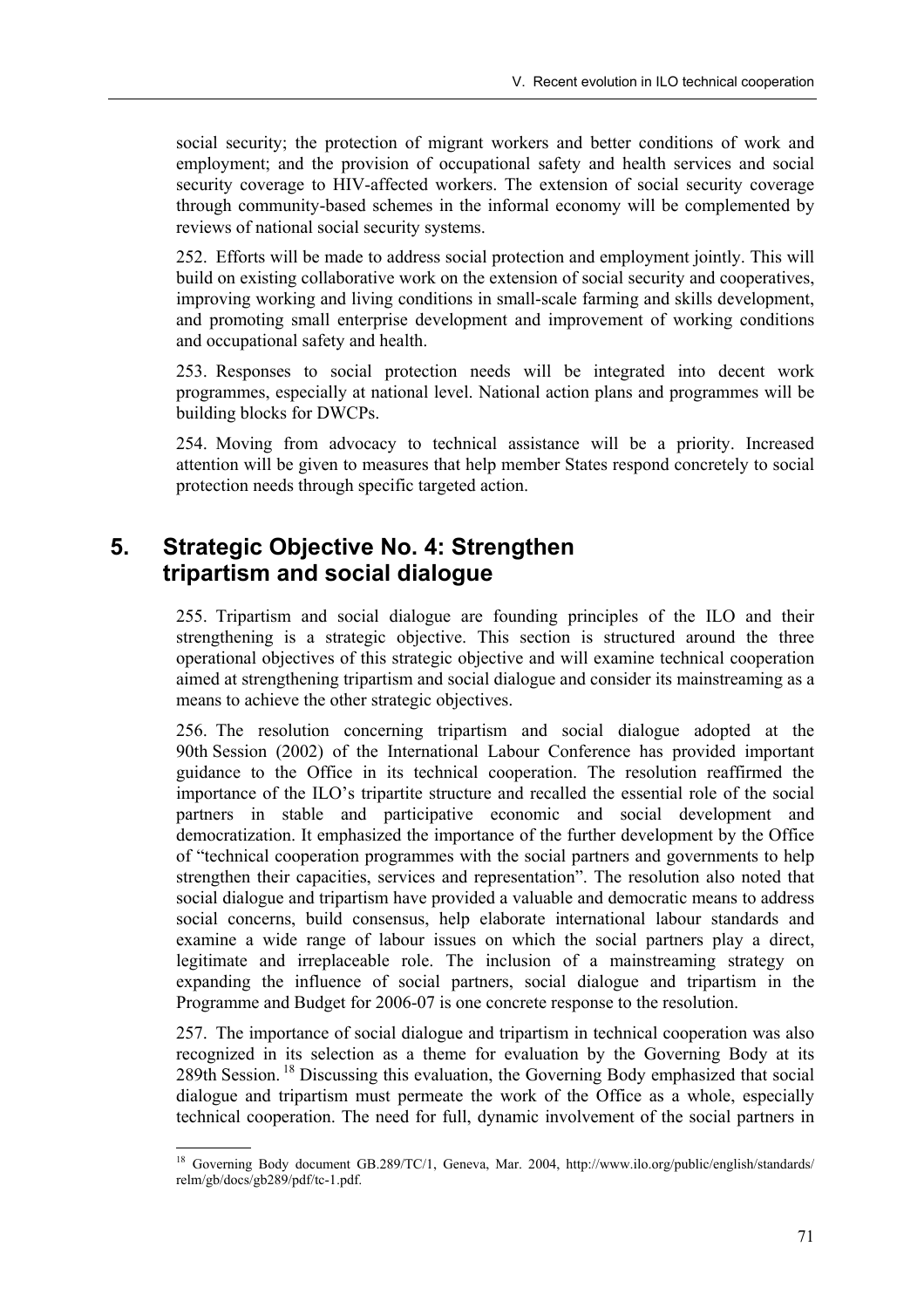all stages of ILO technical cooperation activities, as well as ACTRAV and ACT/EMP, was also emphasized. Tripartism and social dialogue are thus both components of decent work and tools for achieving it.

258. Technical cooperation has played an important role in supporting structures and institutions for social dialogue. However, tripartite and even bipartite institutions for social dialogue are futile unless the partners involved are equal and capable to participate in a meaningful way. Furthermore, structures and institutions for tripartism and social dialogue are empty shells unless they serve as vehicles for dialogue on concrete subject matter. Therefore, the most important part of technical cooperation benefiting tripartism and social dialogue concerns support for constituents' capacity to participate meaningfully in social dialogue. This includes both basic institutional strengthening as well as capacity building on subjects that cut across all four strategic objectives.

## (a) Strengthening the representation, services and influence of the social partners

### (i) Employers' organizations

259. Strengthening employers' organizations by developing and improving their services, attracting new members and increasing their policy influence through the effective articulation of the business community's views have been the focus of the work of the Bureau for Employers' Activities (ACT/EMP) with employers' organizations. Through employers' specialists in the field, strategy focuses on in-depth dialogue and strategic planning to enable the identification of employers' organizations' priorities. These have included the enhancement of enterprise-level and national competitiveness in workplace relations, productivity, corporate social responsibility and human resources development at all levels. In supporting this key agenda, ACT/EMP also helped employers' organizations tackle issues such as HIV/AIDS, which has a direct impact on the workplace and child labour, which has significant long-term negative repercussions on national economic development.

260. ACT/EMP's global strategy on technical cooperation, setting general parameters and priority themes for action, was adopted in recognition of the need to focus its employers' technical cooperation programme on key priorities to achieve greater impact. The strategy was endorsed by the Employers' group of the Governing Body in November 2002. It outlines ACT/EMP's mission, objectives, working methods, programme priorities and its evaluation and resource mobilization strategies.

261. As a result, there has been increased emphasis on a strategic approach to achieving institutional development. Themes are being developed to improve the cohesiveness of programmes and impact at the national level. This strategy is being used in tandem with ongoing discussions and negotiation with employers' organizations to develop programmes that ensure employers' ownership and commitment.

262. ACT/EMP now applies an integrated evaluation strategy. This includes a baseline data information system, launched in early 2004, which will continuously and systematically gather information on employers' organizations' structures and activities. It is intended as a tool for them to share information about each other and their activities. It is also designed to allow ACT/EMP to better monitor the impact of its technical cooperation programmes by providing data on its key performance indicators.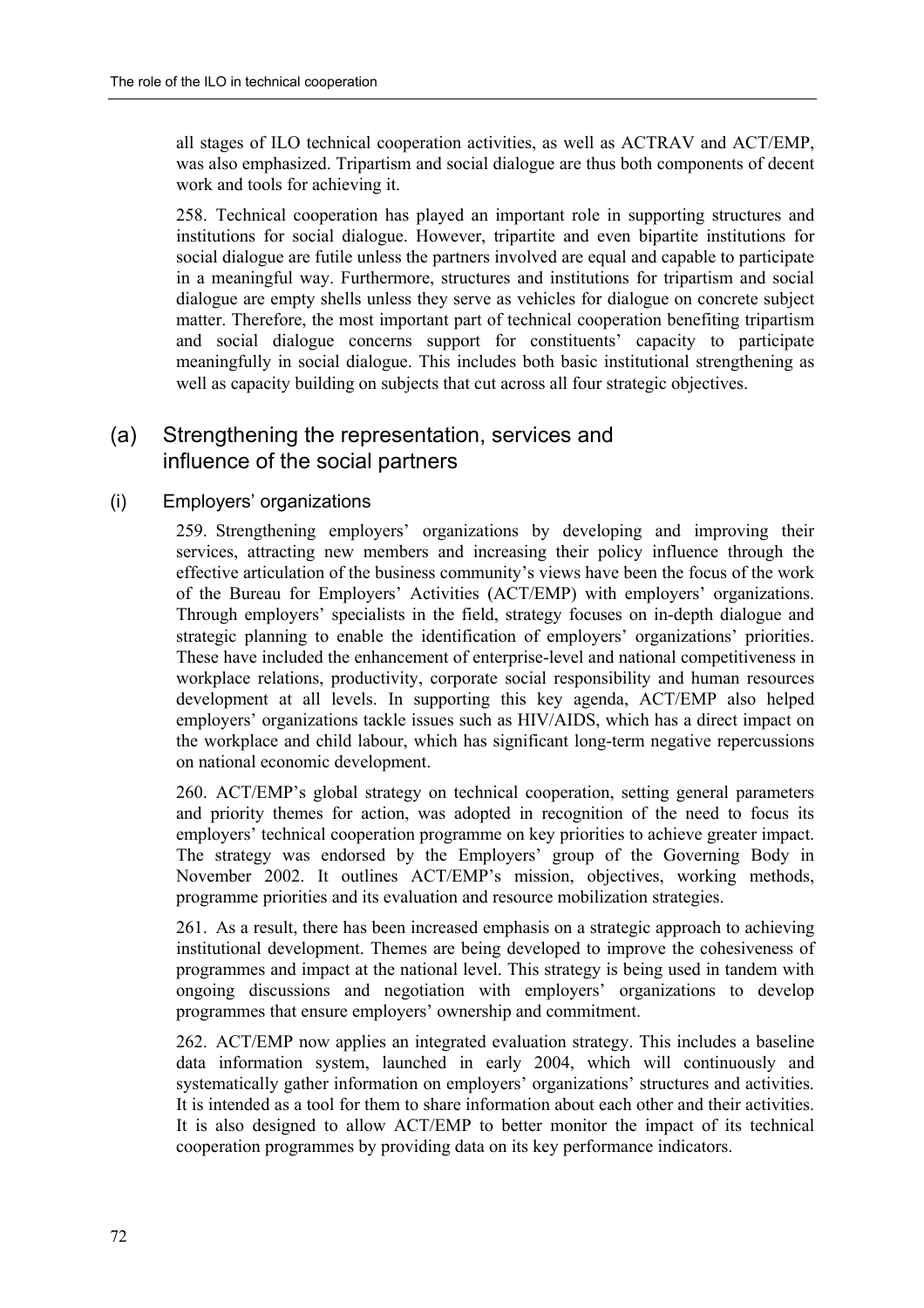#### **Box V.13**

#### **Linking small and large enterprises for national policy development**

Technical assistance was provided to the Federation of Kenya Employers (FKE) to link small informal enterprises with large enterprises. This was done on the basis of past interventions with FKE on micro- and small enterprise development, and within the framework of FKEís engagement with the Kenyan Government for the development of national policy on micro- and small enterprises. Links were established between formal and informal enterprises, which have led to improvements in the quality of the products supplied by the informal enterprises. A group of engineering graduates acted as the liaison between the informal and large enterprises. This was the subject of a short ILO documentary item shown on CNN World Report.

263. Independent evaluations of ACT/EMP's technical cooperation programmes on child labour and employers' activities were undertaken with a view to improving project design, implementation and impact. Together with other external and self-evaluations of ACT/EMPís programme activities over the past five years, these evaluations have highlighted general lessons, some of which are listed below and will be taken into account in planning future programmes.

- Sustainability is one of the greatest challenges. Beneficiary organizations are not the highest paying in the market and persons who are trained often leave when they receive better offers from companies. In organizations that do not have many professional staff and where the services are performed by elected officials, the benefit of technical cooperation might only last until the next election. In such cases the competence needs to remain within the organizations and be called upon when necessary.
- In most cases, no single intervention can achieve impact or long-lasting institutional change, but needs to be part of a series of activities and events that will build full service capacity. Offering the service in practice also requires additional administrative and policy measures, budgetary allocations, consensus building and concurrent participation of others, requiring the commitment and will of key employers' leaders.
- ! A key factor of success in capacity-building projects is the quality of the organizational leaders and the political will and commitment of employers' organizationsí leaders. If the leaders are strong and visionary, efforts to build and strengthen the organizations are more likely to succeed.
- Supporting and strengthening networks of employers' organizations to help them share information, exchange experience and develop benchmarks should become a permanent strategy in future projects. Sharing information and tools through such networks is a valuable technique for organizational development.
- In projects or programmes in which a number of employers' organizations are targeted simultaneously by the same type of assistance, different levels of organizational development need to be taken into account. Efforts should be made to tailor the assistance individually to the organizations' developmental levels and capacities.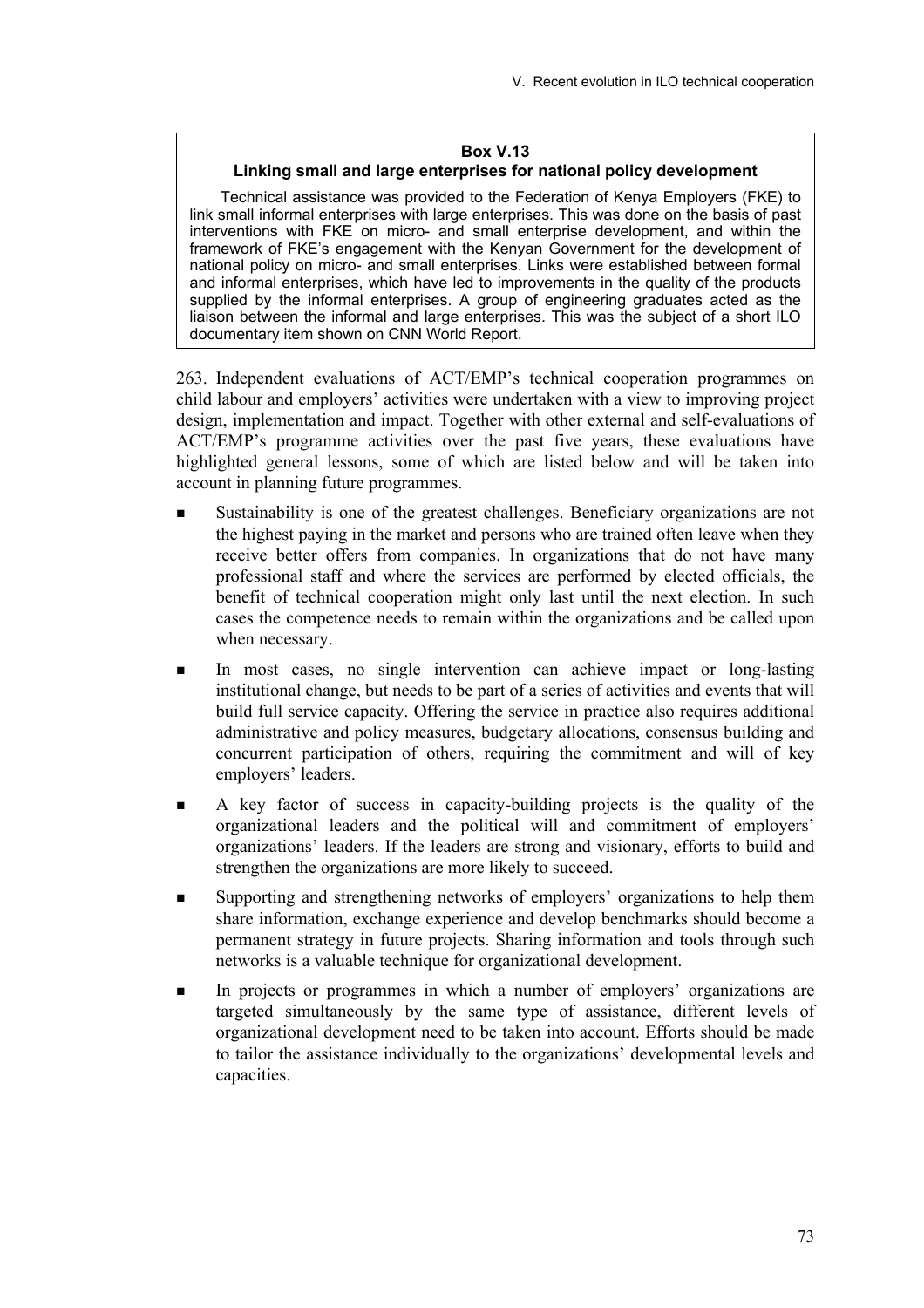#### **Box V.14 Bulgaria: Helping employers into the formal sector**

In 2003 new regulations introduced in Bulgaria made it compulsory for employers to register all labour contracts. Since many employers and enterprises are unaware of the new regulations, there is a strong need now to inform them on compliance. The ILOís Bureau for Employersí Activities (ACT/EMP) supported the Bulgarian Industrial Association (BIA), the largest employersí organization in the country, to help companies move from informal to formal employment relationships.

A series of technical measures have encouraged and assisted branch organizations of BIA to set up payroll administration services for member enterprises at the local level, which have enabled enterprises with informal sector practices to formalize their practices and integrate with the modern economy. The BIA in this way strengthened its position with the Government through its clear commitment to the formal sector and by demonstrating that enterprises with informal arrangements can draw on the services provided by its branch organizations to formalize their activities. This has implications in terms of taxation, social security and related issues. At the same time, the BIA helped its branch organizations develop new services.

#### **Box V.15**

#### **Social dialogue: Improving workplace performance, enhancing productivity**

**Caribbean:** Trinidad Cement Limited (TCL) is an international company operating in Trinidad and Tobago, Barbados and Jamaica. Throughout much of its history, TCL was plagued by poor labour-management relations. Between 1984 and 1995, the company averaged two work stoppages a year and had no fewer than 47 unresolved grievances and disputes. Plant availability and efficiency were below 70 per cent. After 1995 TCLís management adopted a new strategy which put a premium on sound relations with workers and included the establishment of a tripartite committee and negotiated strategies.

As a result of this new approach, negotiations were completed rapidly and without any work stoppages, plant availability and efficiency increased; as did overall cement productivity and employee job satisfaction, while absenteeism went down. In 2002, management and workers together were able to fend off a foreign takeover bid for TCL, helped by the enhanced competitiveness and sound labour relations they had created. Good labour relations thus paid off for both workers and employers.

**South Africa:** The ILO and the Government of Switzerland have, since 2003, supported an innovative project in the clothing and textile sector in South Africa focused on improving productivity and quality through the promotion of sound labour relations. Seven enterprises participated in the project, all located in non-metropolitan environments with high unemployment and a very high prevalence of HIV/AIDS.

The project not only profoundly changed the labour-management culture, but also quantitatively improved productivity and competitiveness based on world class manufacturing standards. Average operating efficiency across all enterprises increased from 63.1 per cent to 74.4 per cent, despite the fact that a number of enterprises faced volume reductions. Quality improved at the five top performing enterprises by an average of 50 per cent, while average absenteeism over 12 months at the same enterprises dropped to 2.8 per cent, lower than the regional average of 4 per cent. Profit improvement projects, based on loss and waste analyses, yielded over R1.3 million in just 12 months. Performance improved in teamwork, quality, housekeeping, measurement and problem solving in all enterprises. During the course of the project, seven internal facilitators were developed and at the project's conclusion 28 team leaders and eight shop floor trainers were accredited.

The project demonstrated that significant enterprise-level improvement within the sector can be achieved on a sustainable basis within a relatively short period. Two-thirds of the participating enterprises are now significantly better positioned to meet the challenges of global competition.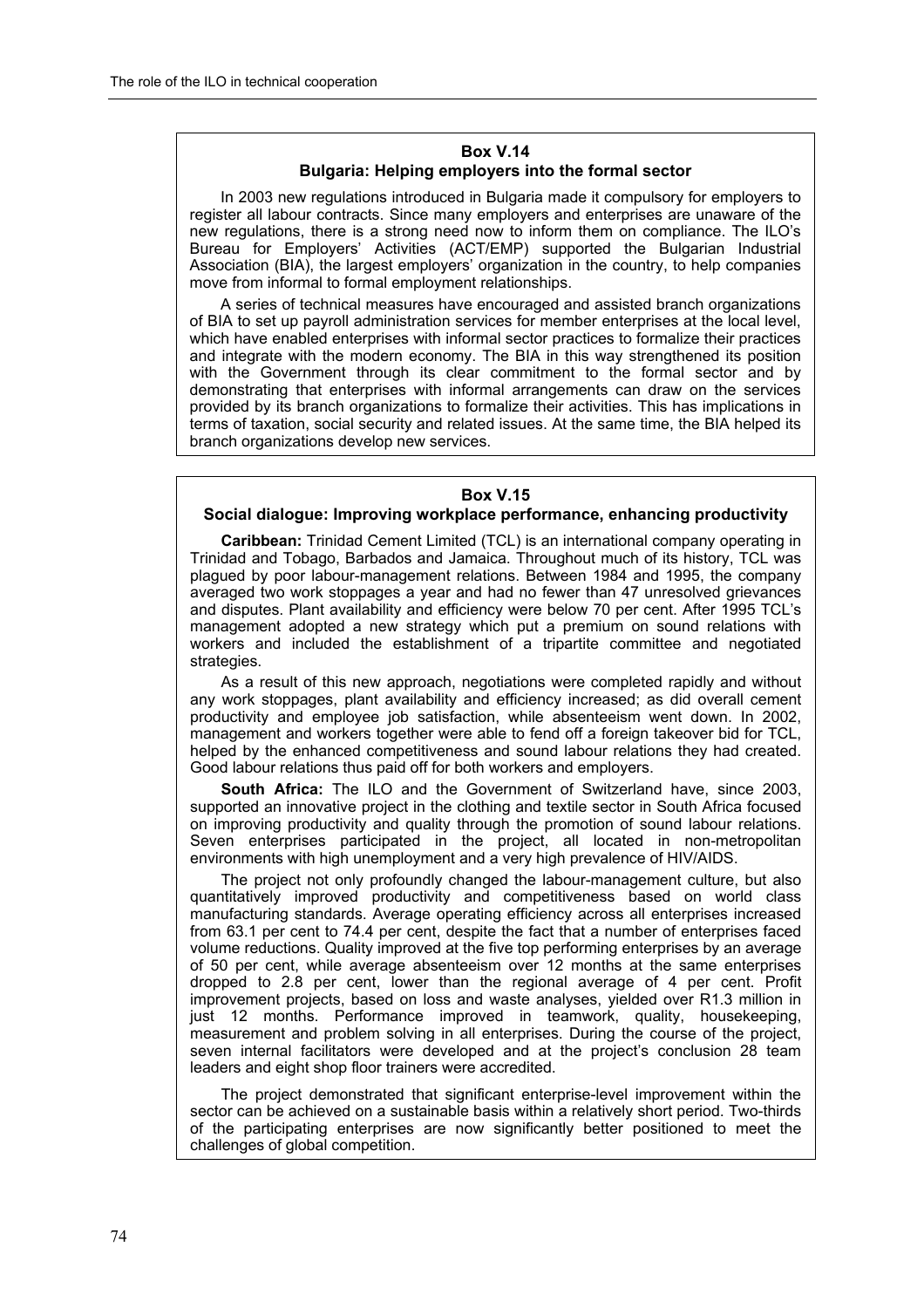264. Employersí organizations are also involved in other activities aimed at assisting enterprises in social dialogue problems in relation to workplace performance and productivity, as illustrated in box V.15.

#### (ii) Workers' organizations

265. Although the Conference resolution of 1999 strongly emphasized the need to strengthen the capacity of constituents, including workers' organizations, extrabudgetary funding for ACTRAV technical cooperation activities declined steadily and even dramatically during the period under review. This trend, combined with the magnitude of new challenges for workers, has seriously impeded ACTRAV's possibilities for delivering a technical assistance programme that meets the needs and requests of the worker constituency. The dependency of the ACTRAV technical cooperation programme on only a small number of donors makes it very vulnerable. This was clearly demonstrated when a major donor to the ACTRAV programme changed political priorities and the programme was severely reduced. However, with the decreasing resources available, ACTRAV has maintained its focus on the most relevant concerns for workers, as demonstrated in the following paragraphs.

266. Sound social dialogue is only feasible when the social partners have adequate capacity and knowledge and the political will to engage. Thus, capacity and institution building for trade union members is the bedrock of all ACTRAV technical cooperation activities. Defined in consultations with trade unions and in line with ILO strategic frameworks, activities have helped workers' organizations deal with the challenges of globalization, rekindling their commitment to genuine democracy and rights-based and people-oriented development.

267. *Standards and fundamental principles and rights at work.* Awareness raising and knowledge building on workers' rights enshrined in ILO instruments was a key feature of all technical cooperation projects, which were financed by Belgium, Denmark, Germany, Italy, Netherlands, Norway, Spain, United Kingdom and other donors. As a result, trade union participation in monitoring follow-up to the Declaration and the application of ILO Conventions has increased. Training was provided on the ILO's supervisory machinery, the promotion of fundamental Conventions and follow-up on alleged violations of freedom of association. The knowledge gained was used to make representations to governments on the ratification of standards and to initiate ILO complaints procedures in cases of non-compliance, as well as helping organize global solidarity campaigns against the violation of core ILO Conventions in Belarus, Colombia, Myanmar and other countries.

268. In Africa (Benin, Mozambique, Rwanda, Sierra Leone, Swaziland and United Republic of Tanzania) through a project funded by Italy, unions were assisted in using sustainable strategies to implement the ILO Declaration in national contexts, strengthening respect for trade union rights and increasing women's role in development. In Sierra Leone, unions drew the Government's attention to contradictions between the Wages and Industrial Relations Act, which prevented public servants from joining trade unions and the Freedom of Association and Protection of the Right to Organise Convention, 1948 (No. 87). In the United Republic of Tanzania, moves were made to bring a proposed labour and industrial relations act into line with core standards. Similar discrepancies were identified in labour legislation in other countries.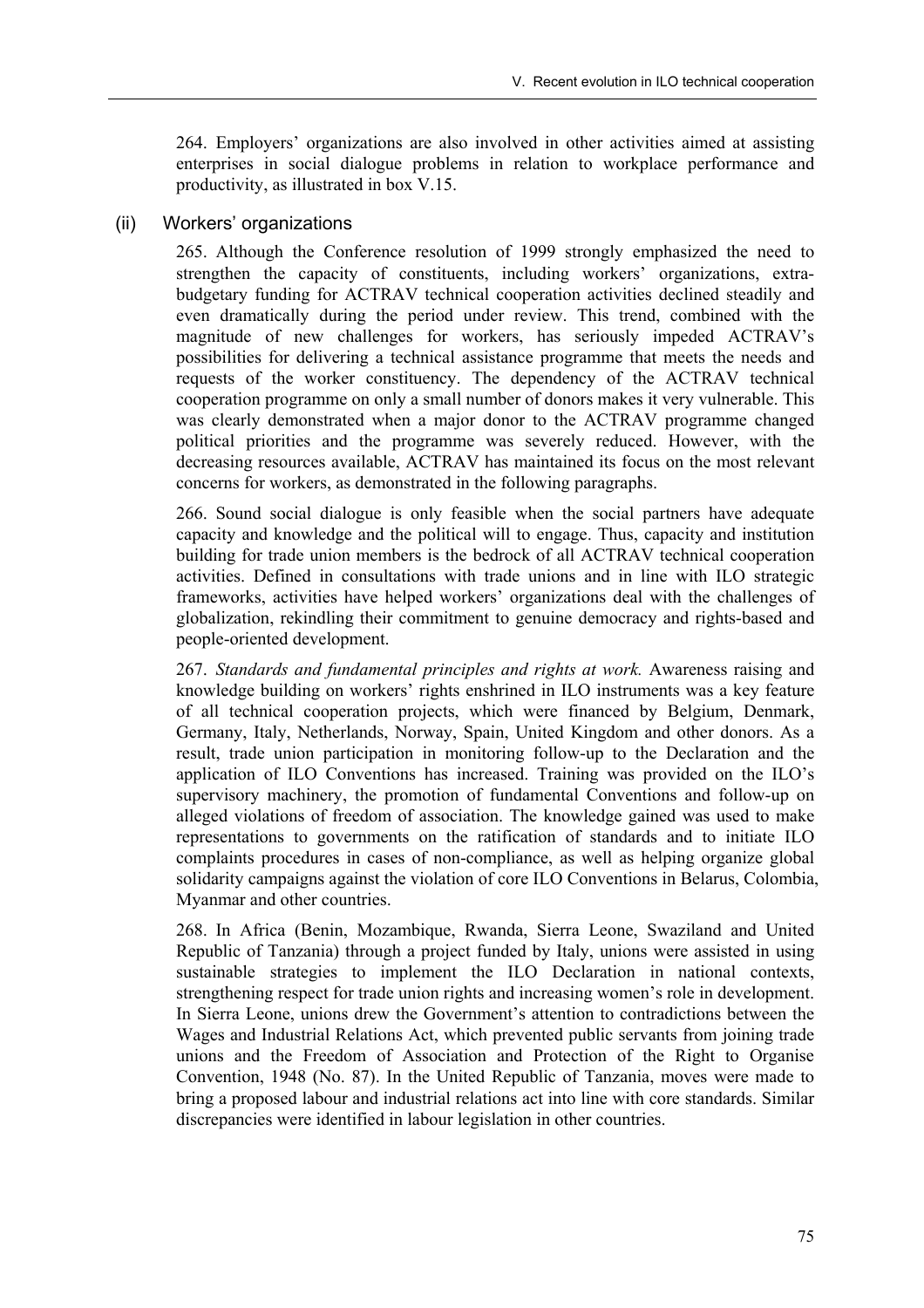269. A regional virtual decent work observatory (55 per cent of participants are women) set up under a project sponsored by Spain enabled trade unions in Latin America to monitor implementation of the Decent Work Agenda in Argentina, Brazil, Chile, Colombia, Paraguay, Peru, Uruguay and Bolivarian Republic of Venezuela and to put forward positive alternatives in the field of labour law, youth employment, the informal economy, migration, gender equality, social security and regional integration.

270. Tripartite structures actively involving trade unions have been important in combating child labour. Cooperation with national trade unions and teachers' organizations worldwide was instrumental in developing action plans, particularly in the least developed countries, which in some cases (e.g. Mali) involved employers.

271. *Employment policy.* Cooperating with international trade unions helped broaden arguments for reforms in the global economy, especially as regards poverty alleviation, debt elimination, reform of the global trading system and expanding market access for developing country exports. Employment promotion enabled trade unions to influence national legislation and to take part in tripartite discussions on the employment agenda. Technical cooperation projects helped workers establish cooperatives and develop other forms of income-generating activities. For example, in India, some 1,200 self-help groups have been set up under a project financed until recently by Denmark and now sponsored by Norway. The aim of the project was to integrate informal economy rural women into the unions. Income-generating activities have put the groups on a stable footing. A similar approach was used in Yemen and some other countries.

272. *Action against hazardous conditions.* Regional seminars on occupational safety and health helped trade union centres develop national strategies based on ILO standards, including for vulnerable groups. In Africa, projects helped union leaders understand the impact of HIV/AIDS and the need to include HIV/AIDS issues in collective agreements. In Niger, four mutual health schemes and four mutual savings/credit schemes for informal economy workers were established. In India, 5,000 union members were sensitized on health, sanitation and hygiene and HIV/AIDS.

273. *Social security.* Projects assisted trade unions in many regions addressing social security issues in both the formal and informal economies; unions established new associations catering for informal economy workers. In India, rural women have been enabled to defend their interests collectively (e.g. gem workers and weavers), as outlined in box V.16. With the help of their union federations, village groups can now enrol their members in social security funds. Some 1,643 union members were educated on welfare board schemes and social security systems. In Burkina Faso, an informal sector social welfare mutual society (Mutuelle de Prévoyance Sociale du Secteur Informel) was formed. The project helped prepare founding congresses for five informal economy trades.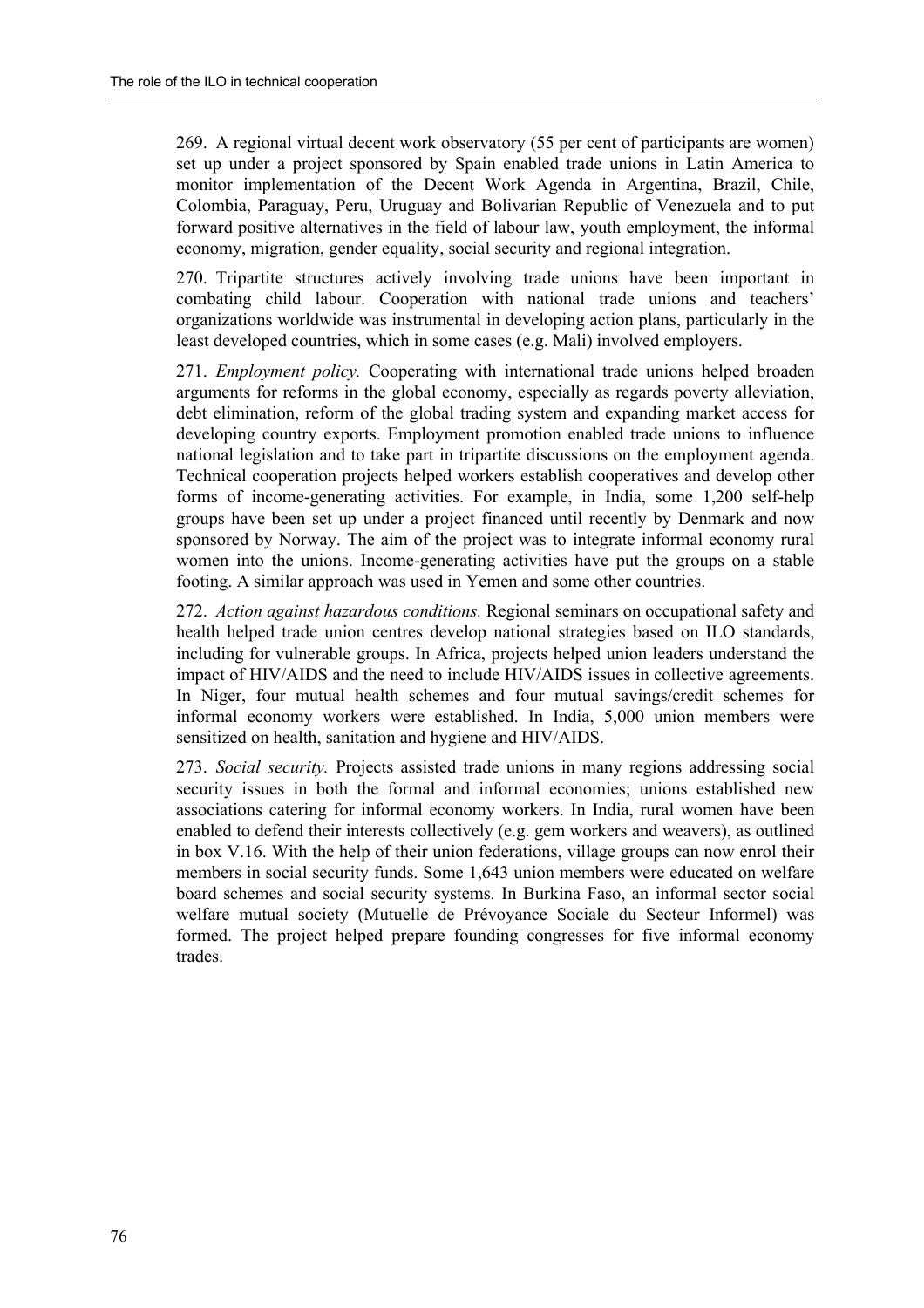#### **Box V.16 India: Rural women organize to fight poverty**

Rural women in India are among the countryís most poor and powerless. They are easy prey to unscrupulous landlords and are mostly paid far below the minimum wage when and if work is available. Due to high illiteracy, they have practical difficulties in accessing the government help schemes to which they are entitled.

The ILOís Bureau for Workersí Activities (ACTRAV) has for a number of years been implementing a Norway-funded project for rural workers' organizations in selected Indian states. The project aims at empowering the poor collectively and the strategy followed has been to enable unions to organize rural women and to strengthen their ability to provide services to their members.

Tens of thousands of new members have been enrolled and rural unions have assisted women members in forming self-help groups in villages. The project provided the groups with small initial loans. More than 200 groups have established various income-generating activities, such as goat and buffalo rearing, charcoal making, weaving and potato chip manufacture. The unions and self-help groups have successfully addressed various village development issues, such as electricity connection, access to drinking water, road repairs and transportation, and ensured the performance of other government obligations.

The project helped unions deal with rural womenís entitlements to benefits from government schemes on education, marriage, maternity, girl children, survivorsí and oldage pensions and some other services have been obtained for hundreds of women. Though small, the project has helped thousands of rural women exercise collective power and successfully fight poverty and injustice. Their living and working conditions have been remarkably improved and, equally important, they have gained dignity.

274. *Social dialogue.* Social dialogue plays a fundamental role as an instrument of democracy and respect of rights at work. Assisting workers' organizations to extend their representation and services to their members and enhance unions' influence in society has been a major contribution promoting tripartism and social dialogue. Trade unions' capacity for collective bargaining and workers' participation in tripartite bodies was strengthened and structures have been established within national unions to follow social dialogue issues. Projects have sought to consolidate trade union representation and enhance workers' education infrastructure: in Cambodia, improved union skills in negotiation, collective bargaining and understanding of the Cambodian Labour Code and Ministerial Orders (Prakas) resulted in unions increasingly making use of judicial machinery to resolve disputes rather than resort to wildcat strikes. A project sponsored by the United Kingdom for workplace union representatives in Indonesia gave strong impetus to a new style of trade unionism in the country and encouraged better industrial relations based on dialogue and negotiation. A Norway-sponsored project modernized trade union education in the Russian Federation, with particular regard to the transition to a market economy, training 3,000 trade union members on collective bargaining, recruitment of new members, labour law, conflict resolution and wage fixing.

275. *Gender promotion.* The integration of women in technical cooperation programmes is a cross-cutting issue. While women-specific activities were developed, all technical cooperation projects sought to maximize the active involvement of women workers and to include gender and equality concerns. For example, a project in Cambodia funded by Norway contributed to the establishment of committees on gender equality promotion, wages, PRS, HIV/AIDS and child labour. About 60 per cent of the garment and textile sector largely dominated by women is now unionized. Similar activities have been carried out in India with 187 potential women leaders. A women's network was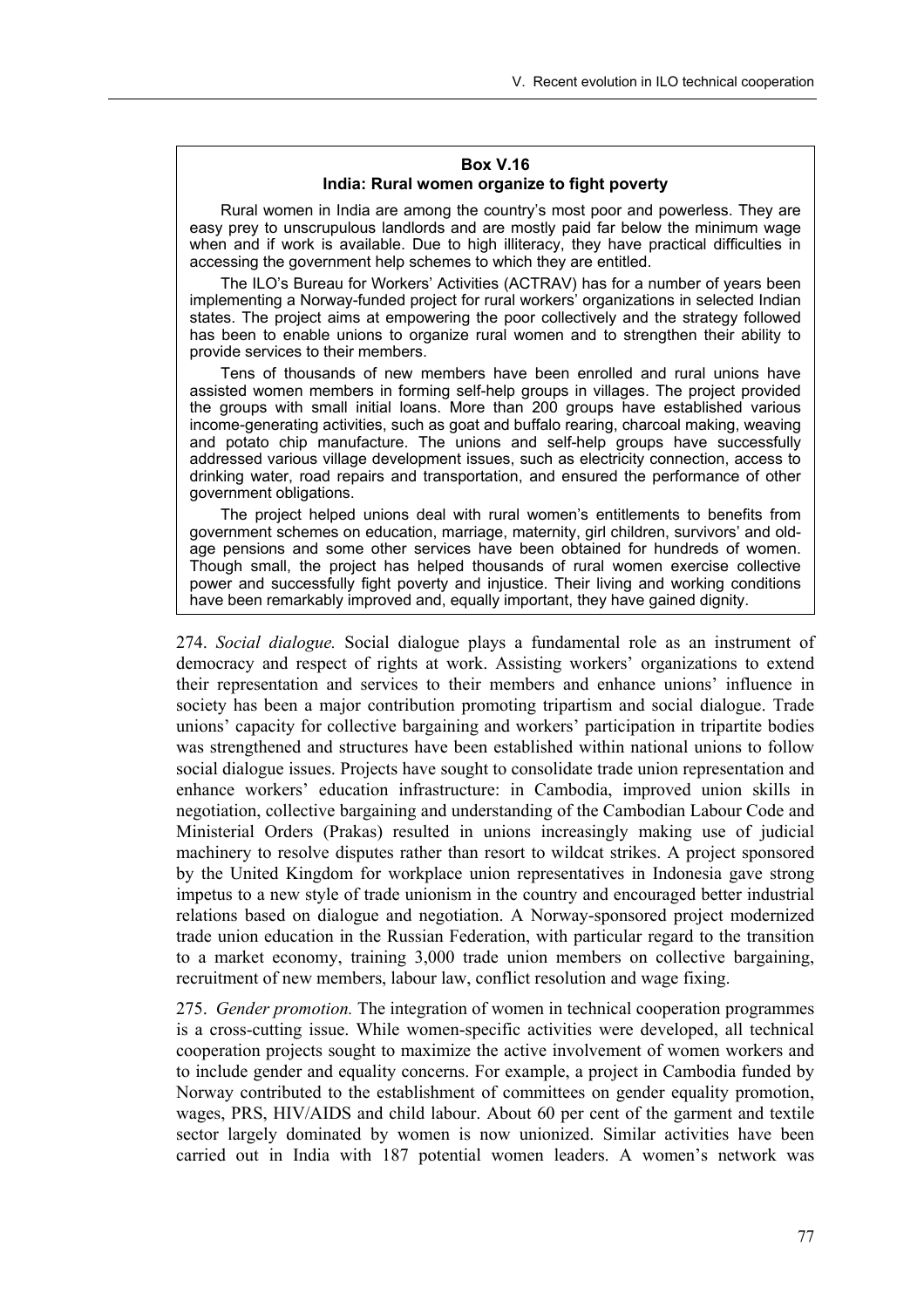established in Central and Eastern Europe and the newly independent States through a Flanders-sponsored project.

276. In future, solutions must be found to ensure the full participation of the social partners in all the work of the Office. Tripartite partnerships should not be regarded as optional elements dependent on finances, but rather as central to the effective implementation of the ILO's work programme.

## (b) Ensuring the strengthening and use of legal frameworks, institutions, machinery and processes for social dialogue

277. Technical cooperation projects were implemented, often with the involvement of specialists on employers' and workers' activities, to establish and strengthen institutions of social dialogue and enhance the capacity of constituents to engage in collective bargaining, labour relations, conflict management and negotiation techniques. Training in many cases was tripartite, underlining the need to create a climate of trust among the participants and enabling them to appreciate the advantages of tripartism and social dialogue. Projects also contributed to the modernization of labour administrations and the revision of labour legislation. This technical cooperation work had a positive impact on the quality of industrial relations, the resolution of long-standing problems and the consolidation of democracy.

278. A project in southern Africa, for example, enabled government, employers' and workers' representatives to create institutions for dispute resolution, building a climate of trust and thereby providing the building blocks for sustained industrial peace, regional stability and economic development. Significant results were also achieved in projects in Central America. In Costa Rica new regulations on labour inspection led to an improvement in the performance of the labour inspection system. The Government of the Dominican Republic succeeded in a substantial reform of its labour administration, supported by the social partners in tripartite consultations. Tripartite social and economic councils were launched in Costa Rica, Dominican Republic and Honduras. At the same time, sound labour management relations systems have been introduced at the enterprise level in a number of Central American countries, with a view to boosting productivity. One of the priorities of a technical cooperation project in the Andean countries is the modernization of labour administration services linked to the application of labour legislation. Activities in Peru brought the approval of new labour inspection regulations. Technical cooperation contributed to the reinforcement of consultation structures in 19 French-speaking countries in Africa, where ministers of labour and the social partners expressed agreement on the importance of social dialogue in the present economic and social context. The improved social climate led to the adoption of tripartite agreements and the establishment of institutions for the promotion of social dialogue which, in turn, had a direct bearing on economic performance in Niger and Senegal. Enterprises participating in a project in South Asia have experienced no strikes and there has also been a significant change in the attitudes of their managers and workers, based on greater mutual trust.

279. In the Arab States the technical cooperation programme focused on promoting dialogue between the social partners, as well as raising the capacity of employers' and workers' organizations as equal and effective partners in social and economic policy development. Through a programme in Jordan, for example, a tripartite committee was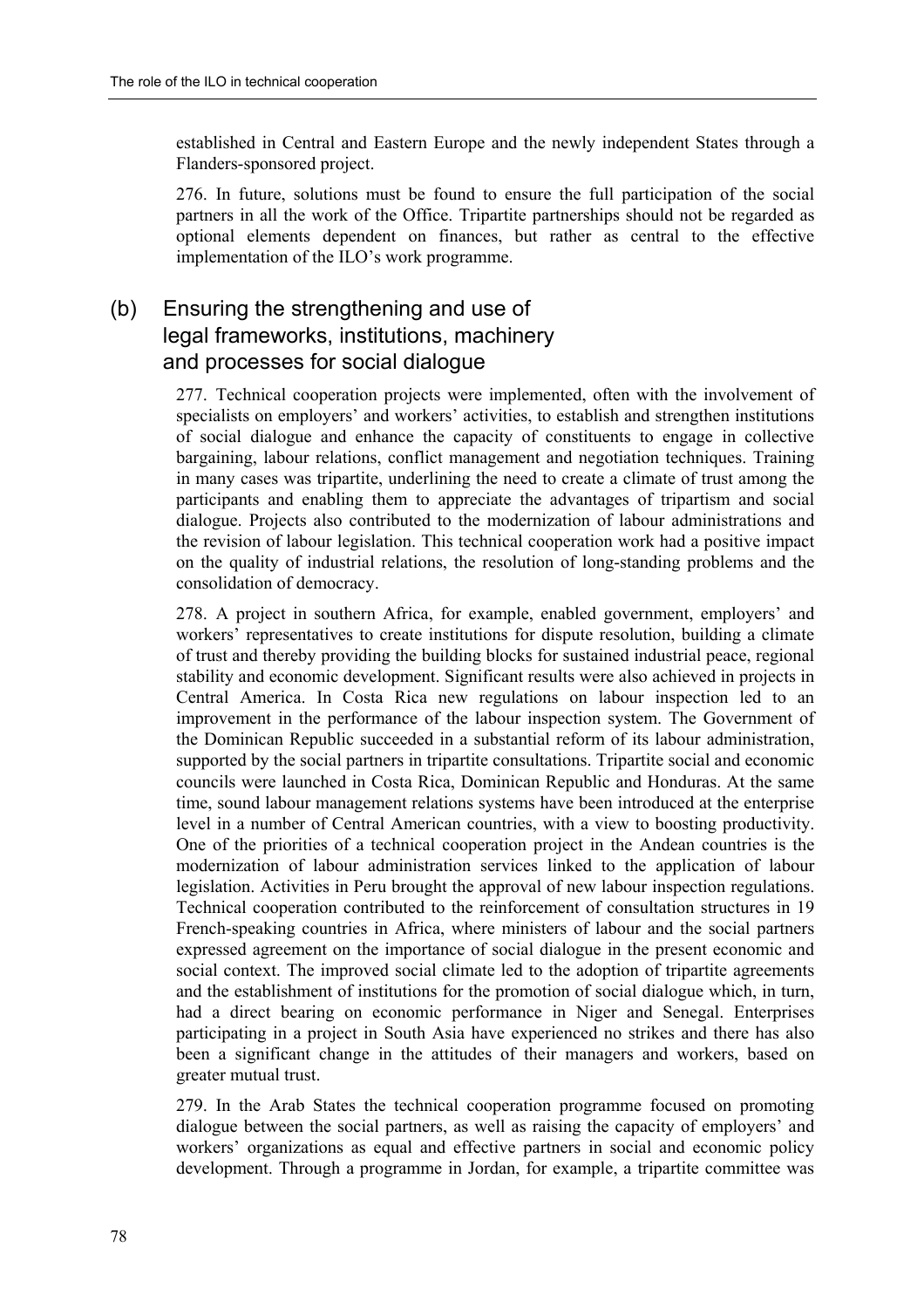established within the Ministry of Labour to address labour relations and review the Labour Code in line with international labour standards. A permanent employer and worker committee was also established to ensure continued social dialogue on national development policies and programmes, with balanced representation of the social partners.

#### **Box V.17**

#### **Cambodia: Innovative factory monitoring through better factories**

The Cambodia *Better Factories* project has successfully tested an innovative approach to improving working conditions and dialogue through a combination of factory monitoring, direct remedial assistance and capacity building.

The ILO hired and trained a team of independent monitors to make unannounced visits to garment factories, based on a checklist of over 500 items. The checklist, based on Cambodian labour law and international labour standards, covers conditions as diverse as freedom of association, wages, working hours, sanitary facilities, machine safety and noise control. The monitoring process is regarded by the Government, unions and employers in Cambodia as credible, transparent and independent. It has also gained the attention of a number of international retailers and buyers, such as Nike, Gap, Sears and Disney.

The monitors provide three stages of reports, with recommendations for improvements: individual reports to the factories based on a first visit; second visits to determine progress; and synthesis reports summarizing overall improvements made in a group of factories. All the synthesis reports are available at http://www.betterfactories.org.

The project also provides direct remedial assistance to factories and a range of training opportunities covering workplace cooperation, dispute resolution, occupational safety and health, working conditions, globalization and change processes.

The project collaborates with the Cambodian Ministry of Labour and Vocational Training, the Ministry of Commerce, Cambodian employers' and workers' organizations, multinational buyers, NGOs and local training institutions. It has also developed relationships with a number of donors and international partners, including the Agence française de développement, USAID, World Bank and the Asian Development Bank. Local resource mobilization has been very effective in the context of the project.

The project is an example of how the ILO can make effective use of its unique tripartite advantage to address the challenges of corporate social responsibility and globalization. Multinational enterprises found the project very effective and would like to see similar projects in other countries. While acknowledging that no two countries and, therefore, no two projects are identical, the ILO should examine the principles underlying the *Better Factories* project and consider how they might be implemented in other countries. This will be relevant also in the context of the upcoming InFocus initiative on export processing zones (EPZs) and corporate social responsibility (CSR).

280. In the Americas, workers and employers were convened to agree on strategies to improve labour relations and social dialogue in the context of technical cooperation projects in Central America, such as the PRODIAC (strengthening the consolidation of democracy) and RELACENTRO (industrial relations) projects, as well as in ACTRAV and ACT/EMP activities. The MATAC project (modernizing labour administrations) in the same subregion led to important reforms in the area of labour administration. In the framework of the Organization of American States (OAS) Inter-American Conference of Ministers of Labour project, labour administrations were evaluated in eight countries and, based on the recommendations, action plans were developed. The FORSAT project is strengthening institutional mechanisms for social dialogue and strengthening labour administration services in the ministries of labour of three Andean countries in the areas of management, labour inspection and restructuring of information services.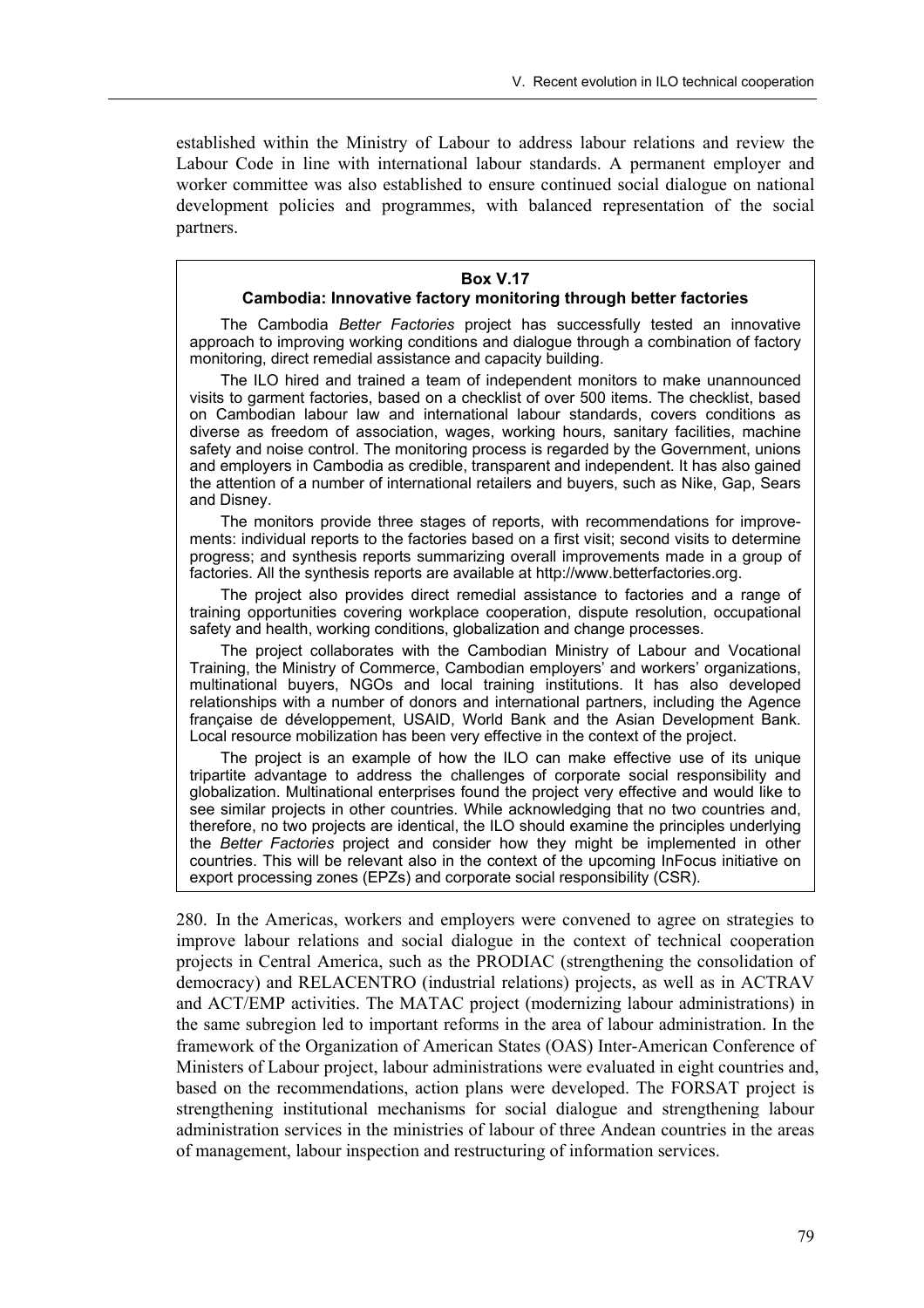281. In Europe, a project to promote social dialogue and enhance national expertise in labour law in the Stability Pact countries led to the endorsement of a series of priority actions by constituents for the improvement of social dialogue. The ILO has also been instrumental in promoting the exchange of experience between old and new EU Member States and in strengthening the role of social dialogue in addressing the challenges of transition. Some of these countries, such as the Czech Republic, have recently become donors for ILO activities in the Balkans.

282. In Ukraine, a process of dialogue was set in motion in 2001 and involved not only employers' and workers' organizations and the Ministry of Labour and Social Policy, but also specialists from the legal profession, academia, other sectors of the government, members of parliament and representatives of many other stakeholders. This dialogue focused on the development of labour legislation and particularly the new draft Labour Code, which was approved by the National Council of Social Partnership. Gender issues have been mainstreamed throughout the activities. Project activities resulted in a change in outlook, with greater importance now being accorded to prevention and dialogue, instead of the more traditional approach of control and punishment.

#### **Box V.18 East Africa: Strengthening labour relations**

East Africa has witnessed some measurable changes as a result of a five-year ILO project on strengthening labour relations in East Africa (SLAREA). The three countries involved, the United Republic of Tanzania, Kenya and Uganda, have made significant progress in ratification of the core Conventions, the review and adoption of new labour laws and the establishment and strengthening of social dialogue at national and enterprise level. Employers' and workers' organizations have benefited through increased membership and substantial participation in all these processes.

Uganda ratified Conventions Nos. 87, 100 and 111 in June 2005 with the assistance of the ILO and SLAREA. Tanzania ratified Conventions Nos. 100 and 111 in February 2002 and Kenya is actively examining the ratification of Convention No. 87. Thorough labour law reforms have been completed in all three countries and adopted in the United Republic of Tanzania. In Uganda and Kenya, at the time of writing, the drafts are with the Cabinet and the Parliament respectively. The tripartite process of labour law review has helped to establish this practice in all three countries.

Staff of labour ministries in the three countries have received detailed training in inspection and administration, and senior ministry staff have successfully lobbied Parliament and finance ministers for additional funding, based on training provided by the project.

Staff and members of workers' organizations have received training in organizing, bargaining and communication skills, enabling them to increase and strengthen membership in all three countries. In addition, SLAREA helped with the registration of the previously banned Kenyan Civil Servants' Union. Employers' organizations have been assisted with training in membership services, human resources management and collective bargaining. In Uganda an "Employer of the Year" award has been established by the Federation of Uganda Employers, given to the employer with the best HR practices. The winner is determined on a tripartite basis. Bipartite conciliation and mediation training has contributed substantially to a reduction in strikes and the prevention of labour disputes.

## (c) Developing social dialogue on specific issues at international level

283. ILO technical cooperation activities under its programme of sectoral activities have declined in recent years. Nonetheless, several projects on social dialogue and strengthening constituents' capacity include components focusing on specific sectors of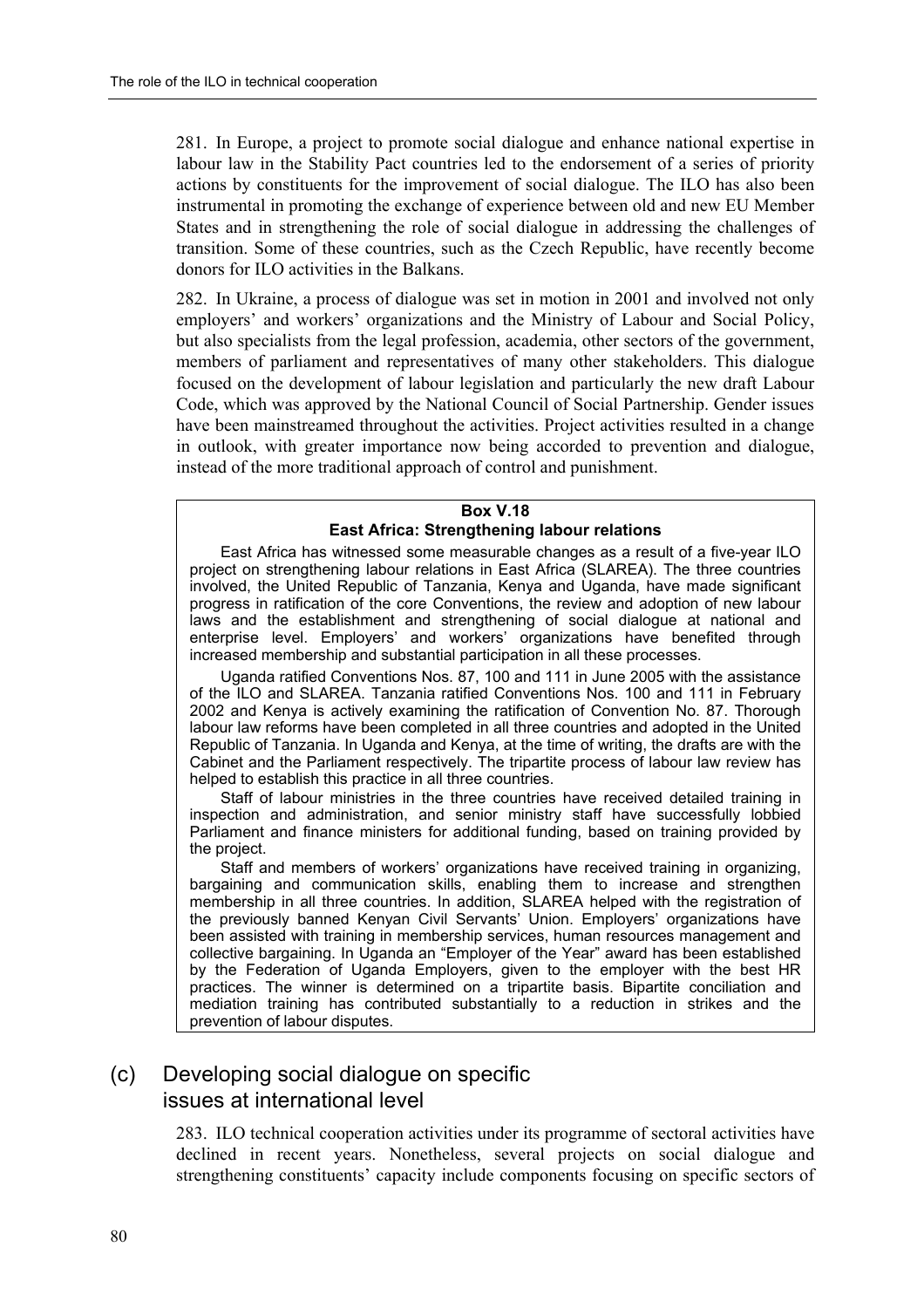activity, for example, activities undertaken to improve social dialogue, conditions of work and productivity in the apparel sector in Cambodia, Indonesia and Morocco.

284. The ILO's new approach to sectoral labour and social issues via sectoral action programmes is leading to more practical forms of assistance to constituents in various sectors, including the promotion of decent work in agriculture, education and the footwear, textiles and clothing sector and through a multi-sectoral action programme on HIV/AIDS. Sectoral activities often involve the promotion of social dialogue on issues such as working conditions and safety and health.

285. An international programme and a project to promote decent work in the maritime sector have involved the organization of regional and national meetings to promote tripartite discussion of maritime labour standards. This has been supplemented by technical assistance, the production of promotional and training materials and the provision of training for ship inspectors and other maritime officials. The impact has been a rise in the ratification rate of maritime labour Conventions. The inclusion of the 1996 Protocol to the Merchant Shipping (Minimum Standards) Convention, 1976 (No. 147) under the Paris Memorandum of Understanding on Port State Control, which covers all the major European ports, represents considerable progress. The project has facilitated a high level of tripartite participation in the preparation of the new consolidated maritime labour instrument which brings together 68 maritime standards. Future activities will include assisting the establishment of national tripartite maritime committees and the promotion of the new Convention.

286. One programme promoted the development of port worker training structures so that governments and port authorities in developing countries could establish effective and systematic training schemes to improve cargo-handling performance, working conditions, safety and the status and welfare of port workers.

287. A project to develop national codes of best forest practices had a considerable impact in raising awareness, knowledge and interest in forestry industry issues in official circles and among the population as a whole in China, Mongolia, Philippines and Uruguay. The process of preparing these codes is instrumental in developing social dialogue in the sector and the codes have made a significant contribution to improving conditions of work, safety and health, productivity and the sustainable management of forest resources at the national level. Such codes have become important policy tools in several countries and have been incorporated into national legislation.

# **6. Capacity-building: Role of the International Training Centre of the ILO, Turin**

288. This section describes the training programmes of the International Training Centre of the ILO in Turin. Some of the programmes were conducted in conjunction with other units at ILO headquarters and in the field. Information is presented by strategic objective.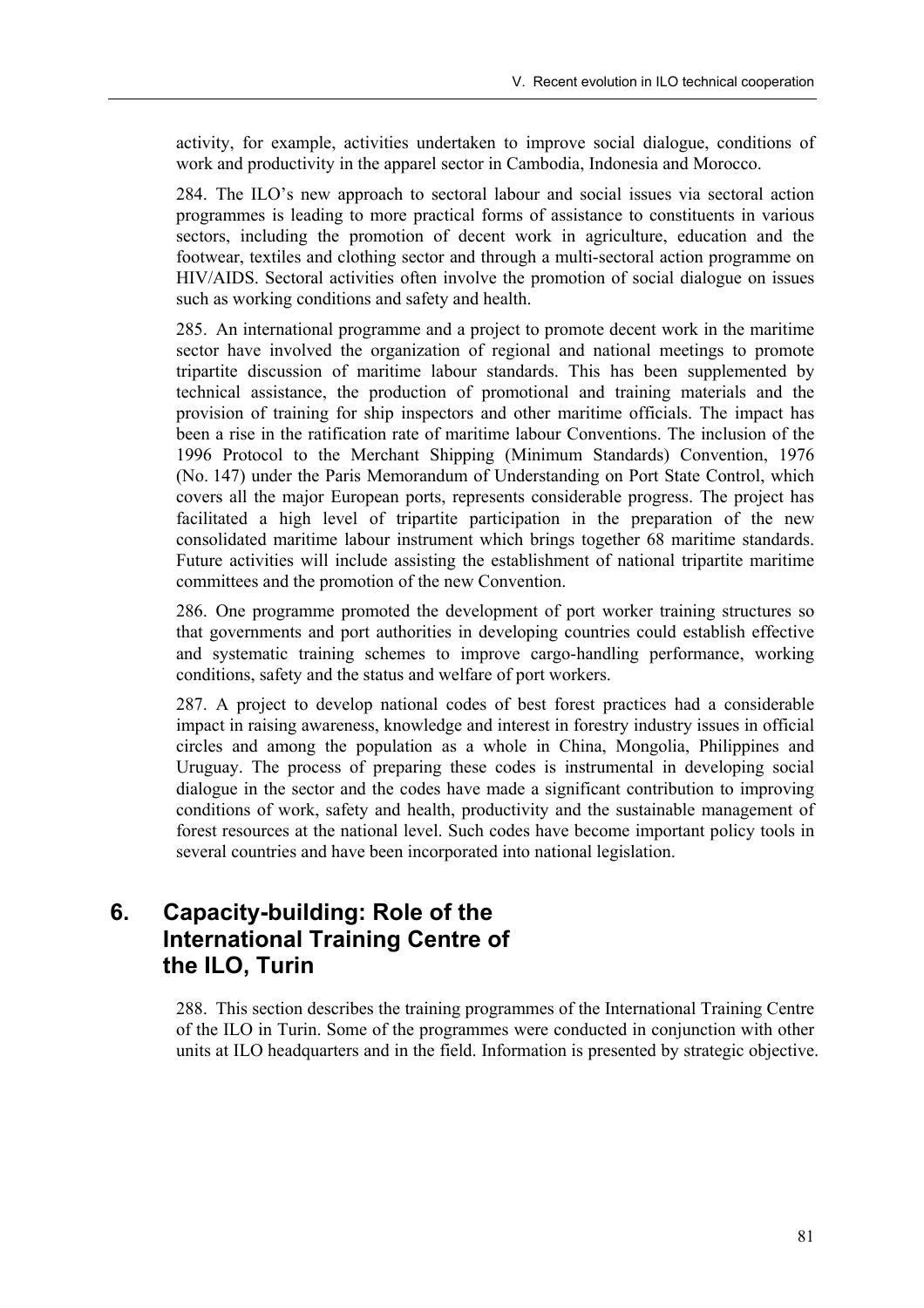## (a) Strategic Objective No. 1: Promote and realize standards and fundamental principles and rights at work

Training in international labour standards for judges, lawyers and law professors to promote broader application of standards in member States through judicial practice

> 289. An evaluation was conducted by the Centre of the impact of 13 such courses organized over the past few years. The findings show in particular that the courses had a positive threefold impact: in most cases there was a major improvement in participants' capacity and individual performance; there were improvements in the functioning, behaviour and performance of the institutions where participants worked; and there was an impact on national legal systems concerning labour law (including both legislation and case law, as well as advances through collective bargaining).

> 290. The ILO project on freedom of association trains workers, employers and government representatives in international labour standards concerning freedom of association. The project, organized at the request of constituents, also aims to support technical cooperation activities conducted by the International Labour Standards Department. Some courses are targeted at judges, law professors and lawyers, while others are intended for parliamentarians.

> 291. Since its inception in 2001, the project has organized about 15 activities a year, involving 640 participants in all. Most training is provided in the field and all regions worldwide have been covered. The findings of the evaluations conducted after each activity confirm the major interest among the target audience for this type of course and the relevance of the training for the participants' institutions.

(b) Strategic Objective No. 2: Create greater opportunities for women and men to secure decent employment and income

## (i) Entrepreneurship development and handicrafts for women in Afghanistan

292. In Afghanistan more than  $60$  women trainers  $-$  business advisers and handicraft specialists  $-$  received training in enterprise development and/or handicraft quality improvement for promoting women's economic development (five training activities were implemented in Turin) and 127 potential and active women entrepreneurs received training in business awareness (five courses were implemented jointly with local project partner institutions). The training was replicated by those who had participated in the Turin courses, coached by Turin staff and experts. The project reached a total of 218 Afghan women (the target was 105). A complete set of training materials on business awareness, start-ups and better management, was developed for the use of Afghan trainers.

### (ii) Training and development of business development services for small business associations in Chile

293. Chile has more than 3,000 business associations, mostly representing small and micro-enterprises. These small business associations provide business development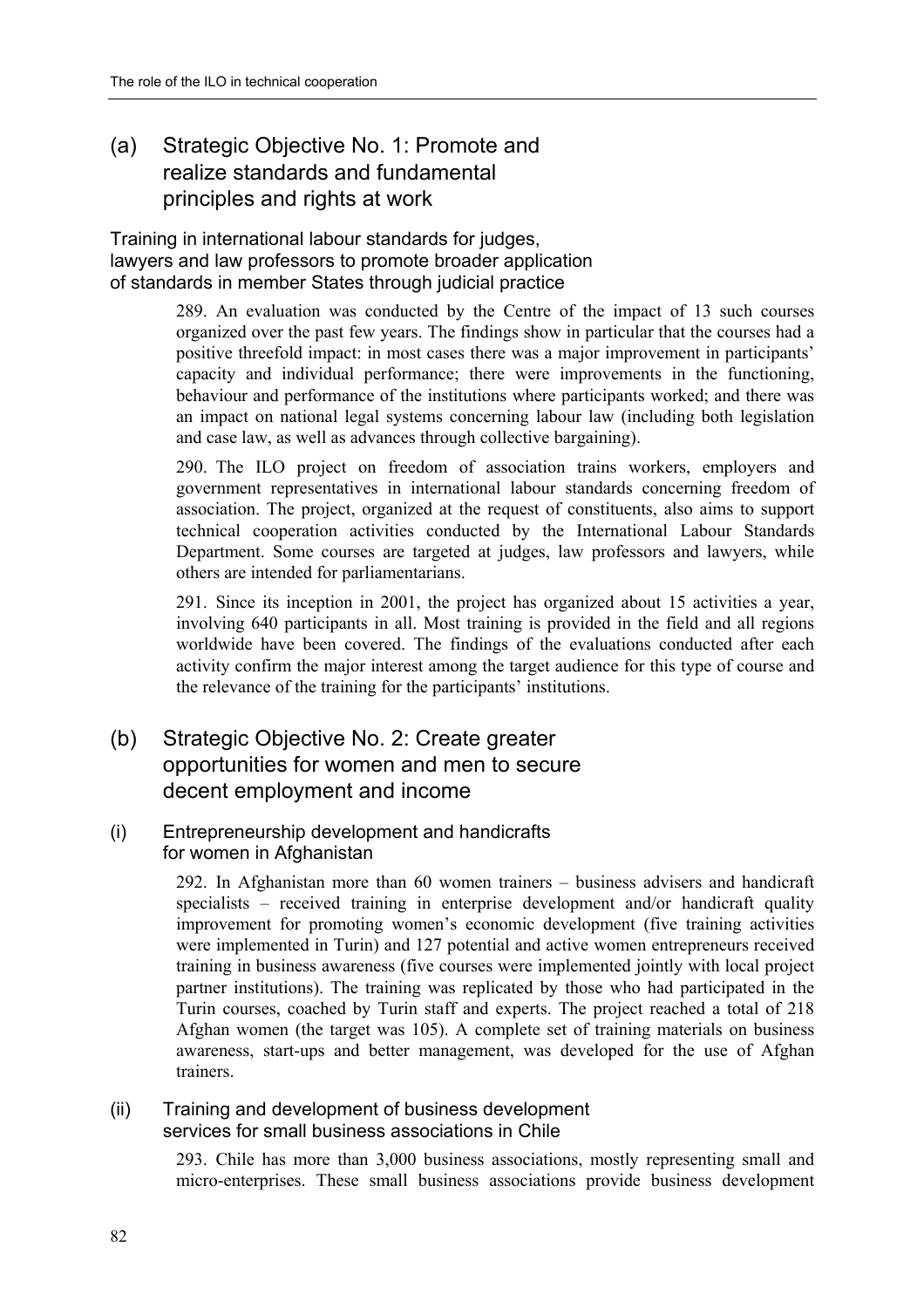services to their members and have considerable potential to promote decent work in small and micro-enterprises. In order to build the capacity of these associations to design and deliver effective business development services, the Turin Centre implemented a project during 2003 and 2004 to train their leaders and staff. This project was jointly implemented with a Flemish technical counterpart, UNIZO, and with the assistance of the Chilean small enterprise development agency, SERCOTEC.

294. Fifteen leaders and professional staff of small business associations from eight regions were trained in Turin and were able to replicate this training in 35 training activities conducted in Chile, reaching a total of 247 leaders, members and professional staff of small business associations in that country. A series of indicators was developed to measure the achievement of objectives for institution-building programmes focused on small business associations.

## (c) Strategic Objective No. 3: Enhance the coverage and effectiveness of social protection for all

#### (i) Social security in the Southern Cone

295. This was a distance learning project for 48 constituents from the Southern Cone countries (Argentina, Brazil, Chile, Paraguay and Uruguay) on the governance and management of social security systems, for which didactic material was developed. This was based on a preliminary study on the identification of the competencies needed for managers and decision-makers of social security schemes. The project was tripartite and implemented through distance learning (a virtual platform on the Internet) and with the support of tutors. The tripartite focus, the development of pre-selected competences and the cross-fertilization of different national experience were among the main features of this project. High-level tripartite representatives of the countries concerned participated in this project.

296. The didactic material and virtual platform have been improved and adapted for a new edition in 2006 for tripartite representatives of Andean and Central American countries.

### (ii) Improving safety and health and working conditions in the maritime sector, St. Petersburg, Russian Federation

297. This project strengthened the capacities of government institutions and the social partners to ensure adequate implementation of labour protection policies and regulations within the maritime sector (shipping and ports). The project, initially focused on St. Petersburg, involved high-level representatives of all institutions responsible for policy in the maritime sector at the federal level as well as employers' and workers' representatives ensuring political support, visibility and wider dissemination of the results of the project.

## (d) Strategic Objective No. 4: Strengthen tripartism and social dialogue

298. Albaniaís Labour Code provides mechanisms for collective labour dispute settlement, such as mediation, conciliation and arbitration. Other legislation provides guidance on implementation procedures and mechanisms. The Ministry of Labour and Social Protection and the social partners have agreed on the urgent need to train the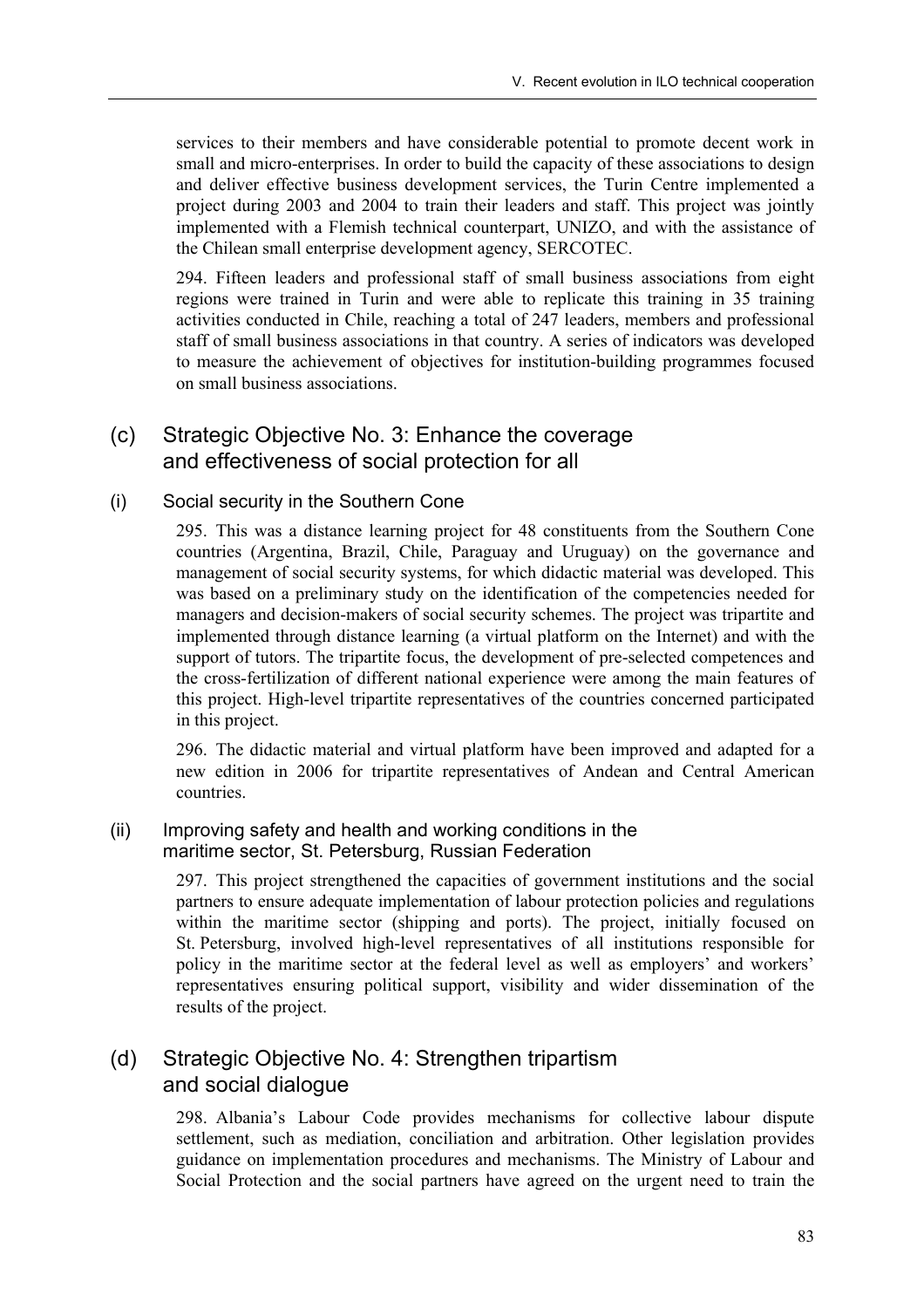persons dealing with labour relations and mediation in methods and techniques of dialogue and communication for the mediation of collective disputes. The Turin Centre accordingly designed and implemented a project to address this need.

299. At the end of the project, 51 persons who play a key role in the implementation of the new labour dispute system have been trained and acquired skills that enable them to mediate labour disputes effectively. A core group of mediators has been selected to become trainers. They have been associated in the design, implementation and evaluation of local courses. Following the project, the Ministry decided to set up a team of labour dispute mediation trainers.

300. The Workersí Activities Programme of the Turin Centre has developed a comprehensive communications system designed for labour unions in developing countries. SoliComm  $-$  the solidarity communications system  $-$  provides computer communication services for electronic mail, email lists, computer conferencing and web site hosting. The services are based on free, open-source software and available without charge. SoliComm is designed to be used particularly for labour education in developing countries. Its computer conferencing system module, for example, allows participants to work in online educational conferences from cybercafes or by using a communications programme designed by the Centre to be used in areas where Internet costs are high, telephone costs are expensive or electricity is undependable.

301. SoliComm is bringing electronic communications to labour institutions which could not previously afford them. It helps build their capacity to engage in social dialogue. Because many union members in developing countries do not have their own email addresses, SoliComm provides free email services. This service operates both via the Web and through standard mail client software such as Outlook Express or Thunderbird. The institutions can use SoliComm to create email lists (which facilitate the sending of email to large numbers of recipients) and host their own web sites. Software for creating web sites is provided free of charge. Courses on how to design the web sites are conducted by the Workers' Activities Programme as part of its regular online and residential activities.

# **7. Cross-cutting issues**

## (a) Mainstreaming tripartism

302. As the ILO's bedrock, tripartism and social dialogue are both integral components of the Decent Work Agenda and essential instruments for achieving it. Over recent years a more critical perspective has emerged, however, which suggests that too great a reliance has been placed on the form and processes of dialogue, while giving insufficient attention to its role as an essential instrument of policy formulation and implementation, so that "social dialogue is at times treated as being somewhat marginal to the ILO's work in other fields, an afterthought rather than an essential component of projects and other activities".<sup>19</sup>

303. The importance of tripartism and social dialogue in underpinning the ILO's work in all fields throughout its technical cooperation programme was reaffirmed in the resolution concerning tripartism and social dialogue, adopted by the International Labour

 19 Governing Body document GB.289/TC/1, para. 54, Geneva, Mar. 2004.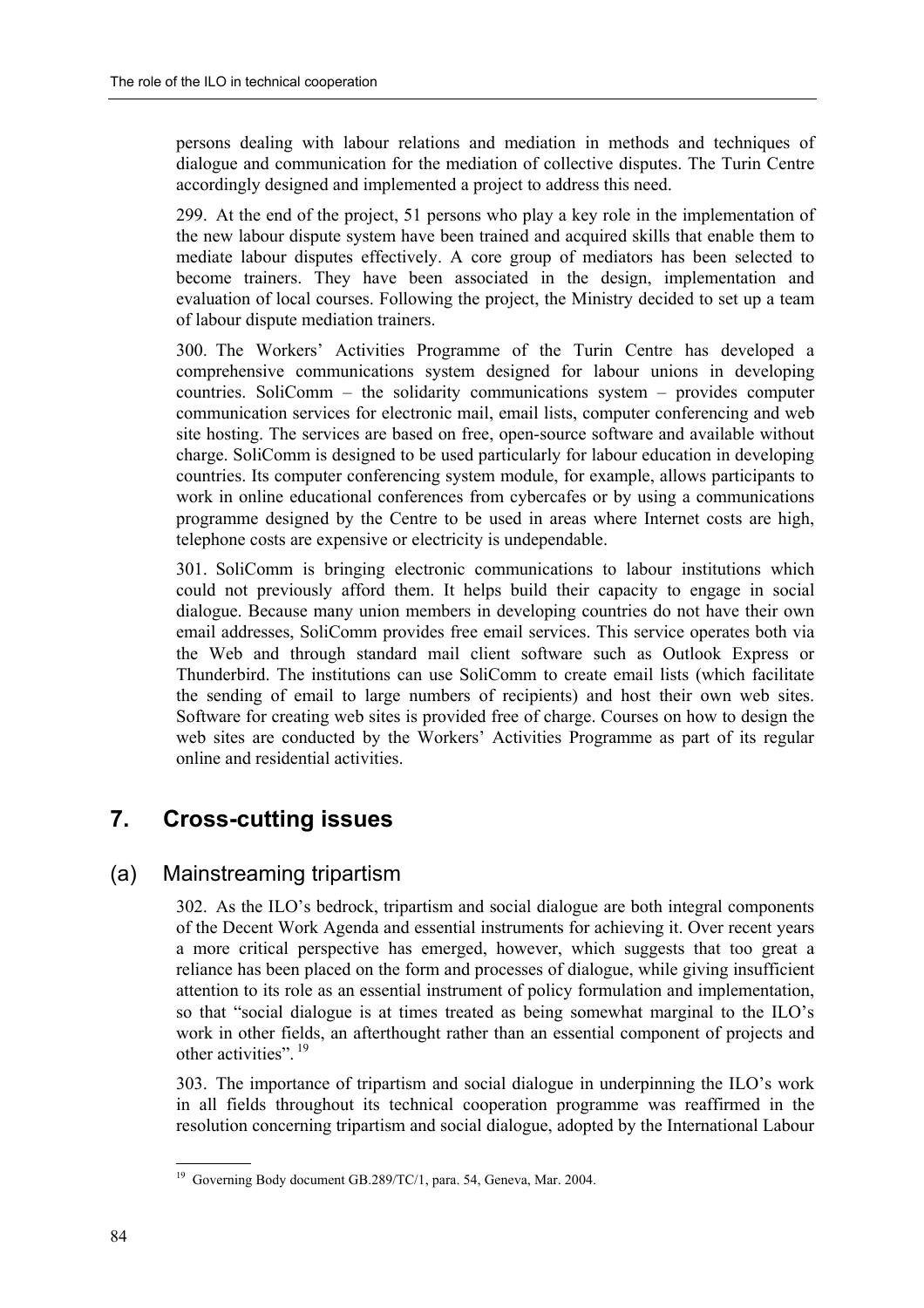Conference at its 90th Session (June 2002). At its 285th Session, the Governing Body made recommendations for follow-up on this resolution and requested the Director-General, inter alia, to establish a plan of action to ensure that the various sectors of the Office are strengthened and reinforced in order to be able to operationalize their strategic objectives through tripartism and social dialogue. 20 A foundation for mainstreaming tripartism and social dialogue throughout the Office was set out along two parallel lines: the development and collection of good practices at the national level and mainstreaming tripartism internally throughout the ILO.

304. The obstacles to social dialogue and tripartism that exist at the national level are not negligible. Principal among them are legal barriers, lack of political will, weak institutional and organizational structures and the limited technical capacity of the social partners. Legal barriers are particularly evident in countries that have not ratified or implemented the core labour standards, particularly Conventions Nos. 87 and 98. Obstacles to freedom of association are particularly faced by trade unions.

305. Reviews and assessments of the use of tripartism and social dialogue within the ILO, while highlighting numerous examples of good practice, also showed that the integration of tripartism and social dialogue in ILO activities remained uneven. Projects regularly made use of tripartite steering committees or advisory bodies, but the actual involvement of constituents in the needs assessment, design, implementation and monitoring of technical cooperation projects was not always evident. The role of ACT/EMP and ACTRAV specialists was seen as key in mainstreaming tripartism and social dialogue into the ILO's work, but in many instances such collaboration was limited to the development or elaboration of a programme and did not continue through implementation. Reasons given ranged from a lack of in-house culture to consult, to a lack of clarity on the roles of the Bureaux, the availability of specialists or the lack of resources to finance their participation. A number of technical areas were identified where gaps existed in the capacity of the social partners, thereby limiting the effectiveness of their participation. There also appeared to be insufficient information as to how to mainstream social dialogue and tripartism as a means to achieve the strategic objectives in all areas of the ILO's work.

306. As a result, a number of efforts were initiated in 2004-05 in follow-up to the resolution to address these shortcomings. A mainstream strategy on expanding the influence of social partners, social dialogue and tripartism has been integrated into the Programme and Budget for 2006-07, serving a dual purpose. First, the strategy reinforced the institutional importance of mainstreaming tripartism and social dialogue throughout the Office and provided guidance on how this can be achieved. Secondly, it has created a reporting obligation for all departments and field offices, enabling the Office to monitor performance more effectively. The preparation of the programme and budget already incorporated a process whereby the Social Dialogue Sector reviewed all proposals and made suggestions for better mainstreaming tripartism and social dialogue. In addition, measures are being taken to strengthen the role that constituents will play in identifying priorities for designing and implementing DWCPs.

307. A series of national pilot programmes was launched in 2004-05 in partnership with national constituents. They were intended to demonstrate the added value of using social dialogue as the tool to ensure that constituents have a real voice in addressing and

  $20$  Governing Body document GB.285/7/1, Nov. 2002.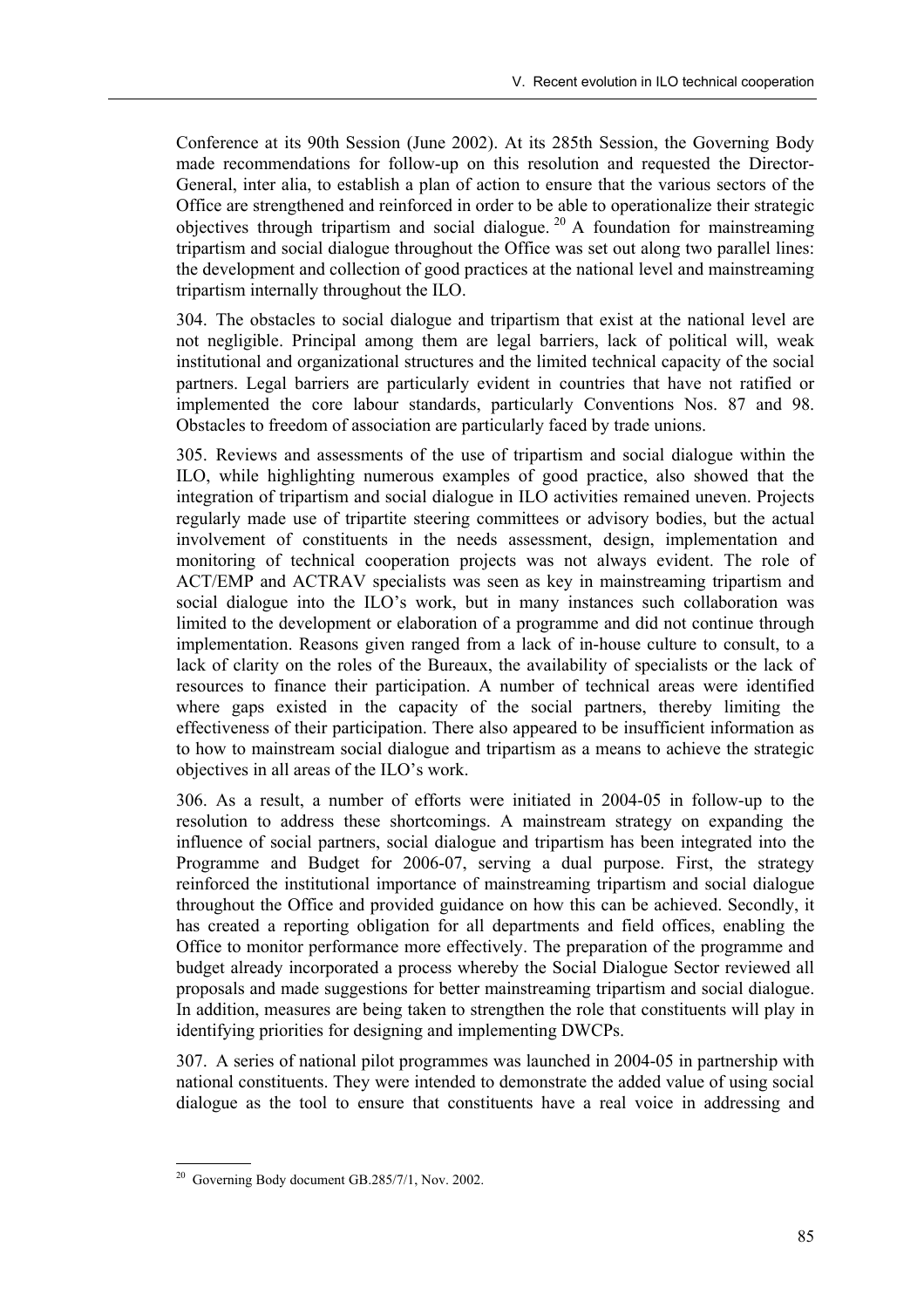resolving the substantive issues confronting them. Results already achieved in 2005 include:

- In Senegal, the tripartite Comité national de dialogue social (CNDS) has been addressing the extension of social protection to the informal economy through social dialogue. A feasibility study on the establishment of a health insurance scheme for road transportation workers has been undertaken and will serve as the basis for dialogue.
- ! ILO constituents in Turkey have focused their attention on using social dialogue as a means to promote local employment and address the unregistered economy in two provinces. The tripartite provincial working groups, in collaboration with the provincial employment boards and their national counterparts will, in 2006, present a set of recommendations for addressing unregistered employment at the local and national levels.

308. Lessons learned from these national programmes will be incorporated into a toolkit to assist ILO staff with mainstreaming tripartism into their regular work programmes.

309. Following decisions taken by the Governing Body at its 292nd Session (March 2005), additional efforts have been made to mainstream tripartism and social dialogue in Office programmes and policies. The principles of tripartism and social dialogue have been further embedded in technical cooperation activities; clear protocols have been developed for consultations and to facilitate relations between the Bureaux for Employers' and Workers' Activities and other units across the Office; and training initiatives on the importance of tripartism and social dialogue  $-$  including the key roles played by labour administration, workers and employers  $-$  have been strengthened, particularly with respect to new staff orientation and management training. The impact of these measures will be closely monitored and the results reported to the Governing Body on a regular basis.

## (b) Gender equality in technical cooperation

310. The Bureau for Gender Equality (GENDER) has sought to identify more effective ways of supporting the ILO's overall technical cooperation programme. This support was initially provided by the ILO Gender Network, including the regional gender specialists in the field. As GENDER was not directly responsible for coordinating or implementing projects, it lacked direct hands-on experience with project management. This limited the Bureau's possibilities to monitor and expand the ILO's knowledge base on ways to mainstream gender issues practically and strategically in technical cooperation projects addressing the four strategic objectives.

311. Since 2002 GENDER has taken a more active role in supporting the ILO's overall technical cooperation programme and has the responsibility to report back to the Governing Body, when required, on the work carried out by the Office on gender issues in technical cooperation. The Bureau for Gender Equality also works to promote Conventions Nos. 100, 111 and 156 in conjunction with other Office units.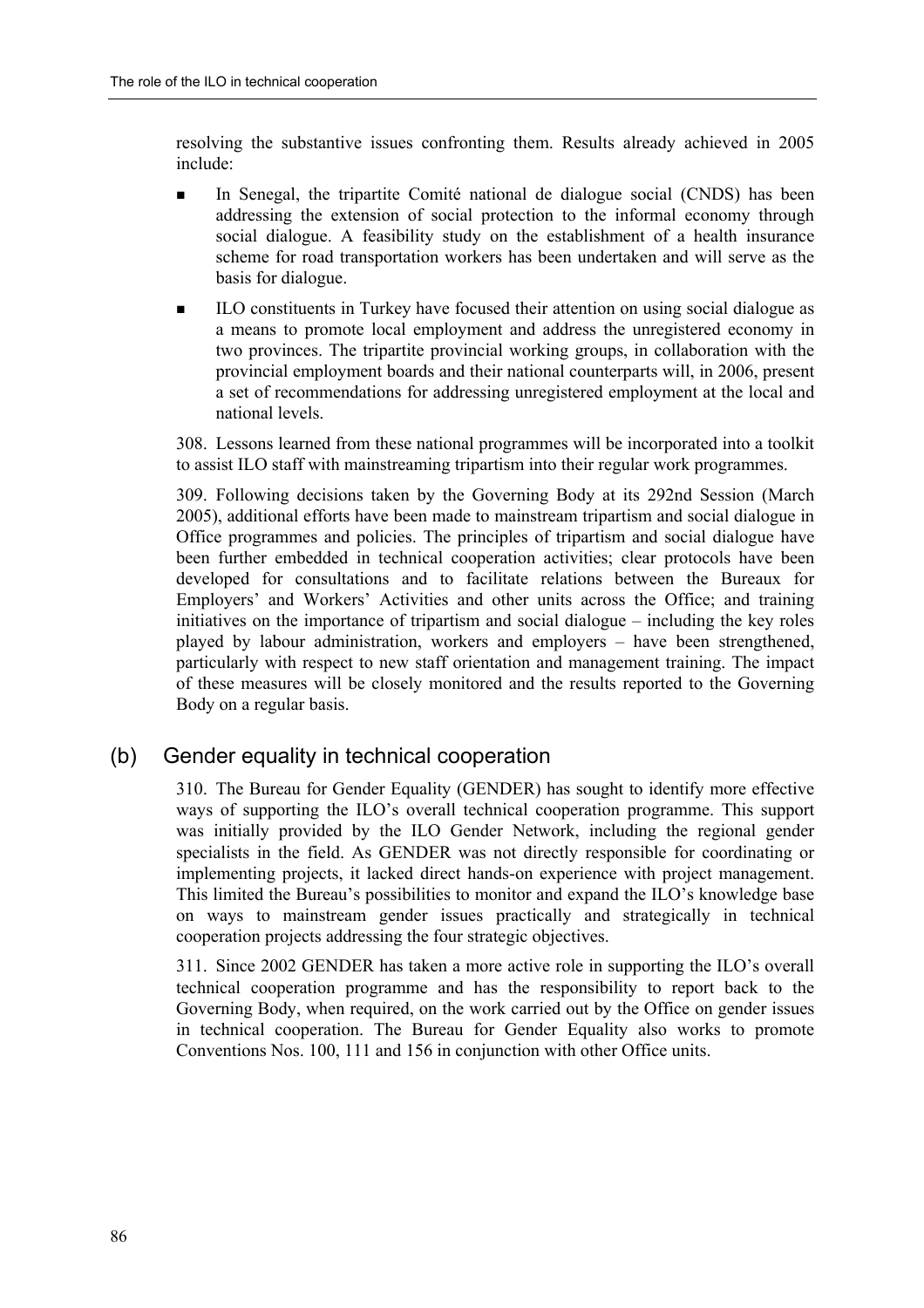#### **Box V.19 Gender equality in Kenya**

The African Development Bank (ADB) has approved a sh.869 million financing package to support the development of women entrepreneurs in Kenya, it was announced yesterday. Dr. Leila Mokaddem, the Bank's principal investment economist, said money would be available to well-established private banks for on-lending to women clients. The ADB facility will guarantee up to 50 per cent of the credit that the banks extend to women-owned enterprises.

Mokaddem regretted that many financial institutions in Africa still lacked confidence in women-owned projects, rendering them unable to access credit. "The facility aims to address this problem by assuring banks that lending to women is a safe business decision," she said.

Mokaddem was speaking during the launch of an African Development Bank and ILO initiative to support the development of women entrepreneurs. During the function, a report on the proposed framework for creating an enabling environment for women entrepreneurs was launched. The report contains aspects of ILO's research work and support activities for women entrepreneurs in Africa.

It goes beyond mere identification of the problems facing women entrepreneurs and proposes practical solutions to the impediments. The report identifies lack of access to business finance and focused business development services as some of the key obstacles to women's development.

Trade and Industry Permanent Secretary, David Nalo, welcomed the ADB programme. He said the initiative provided the surest way to the economic empowerment of women. He said such efforts would boost the management and technical capacity of growth-oriented women-owned enterprises in Kenya. Nalo urged the Bank to consider disbursing part of the money through public institutions such as the Industrial Development Bank and Kenya Industrial Estate (KIE) for on-lending to budding industrialists. The Government was committed to executing policies that ensure gender equality and the promotion of entrepreneurship among women. Nalo said the Government was developing a plan on gender development and had established gender units in every ministry. In order to improve the business environment, he said, the Government had set up an Investment Promotion Authority and come up with a comprehensive framework for private sector development.

Source: John Oyuke, *All Africa* Wire Service, November 2005.

312. GENDER has become an increasingly active player in implementing projects that contribute to knowledge sharing and knowledge management on issues related to gender equality in the world of work. In this way GENDER aims to support ILO staff and constituents to enhance their capacity in planning, implementing, monitoring and evaluating technical cooperation projects in a gender-sensitive manner. The following examples are cited.

313. *An interregional project aimed at enhancing the ILOís gender mainstreaming capacity.* The project was a successful pilot programme which contributed to the establishment of mechanisms for the institutionalization of the gender equality debate among constituents in four countries: China, Nepal, United Republic of Tanzania and Uganda. The main focus of the project was on capacity building for gender mainstreaming and strengthening social dialogue and networking on labour and gender issues between ILO constituents and selected national machinery addressing gender issues in the four countries.

314. The project evaluation indicated that it contributed significantly to greater awareness, understanding and capacity on gender equality issues related to employment, social protection and normative issues among policy decision-makers from constituents.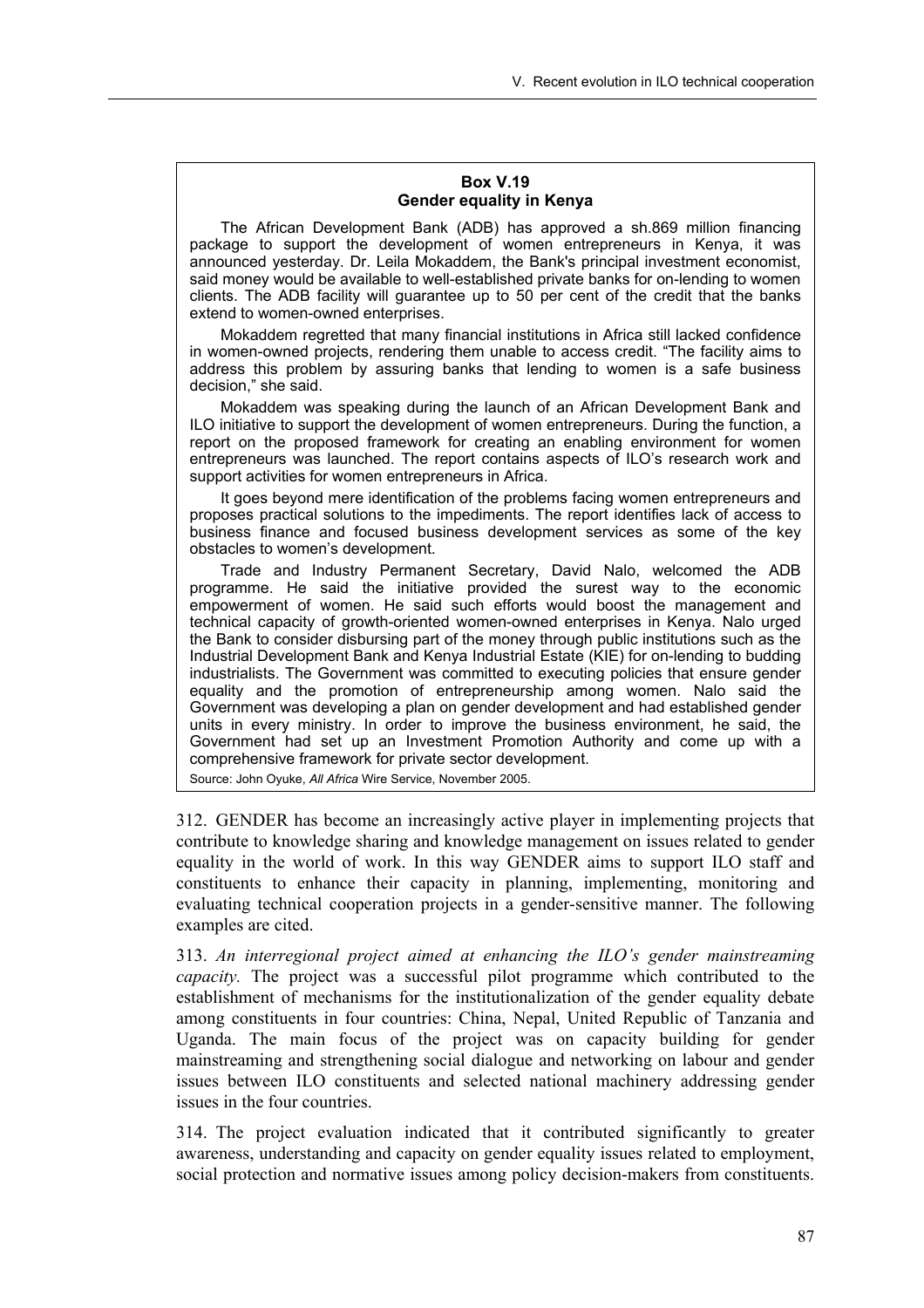Other positive indicators of success included the fact that the adopted gender mainstreaming strategies and action plans continued to be used beyond the life of the project. The evaluation also shows how the employers' and workers' organizations in all four countries have introduced measures to reduce gender bias within their structures and programmes and there are clear indications of an increase in womenís representation in management positions.

315. During the period 2004-06, the Bureau for Gender Equality has coordinated the *Gender Equality Theme* in its partnership with the Netherlands. The focus has been on managing and sharing knowledge on ways to promote gender equality in the world of work in technical cooperation activities and to offer support to 13 projects through the programme. These projects consist of both gender/women-specific projects and projects including explicit measures to mainstream gender into technical fields such as child domestic work, employment creation, social security and forced and bonded labour. This strategy has been applied with the aim of expanding the ILO's knowledge base on how different gender mainstreaming approaches can be applied in creating linkages between gender-sensitive policy orientation and various technical areas. The regular monitoring of the different gender mainstreaming strategies applied by the various projects has for the first time allowed the ILO to observe systematically the effectiveness and the challenges of the different approaches used. The expanded knowledge base on how to advance the ILO's shared policy objective on gender equality has thus become a tangible output.

#### **Box V.20**

#### **Yemen: Promoting gender equality through capacity building**

An employment project for women in Yemen is an excellent example of how to promote gender equality not only in employment, but also in national initiatives related to poverty reduction strategy (PRS) processes and the Millennium Development Goals (MDGs). This involves capacity building at the project launch phase.

As a result of the project, policy advice on gender issues has led the government to operationalize many elements of the national women's employment strategy, which include employment opportunities, working conditions and perceptions of working women. In addition, a tripartite advisory committee, the first of its kind, was set up for project management and for capacity-building activities on gender and decent work, while building partnerships with the social partners and the National Women's Council.

316. The ILO Gender Equality Partnership Fund was set up in 2002, covering 14 projects implemented in 25 countries across Africa, Asia and the Pacific, Latin America and Europe. The Fund offers a practical way of increasing gender-equality awareness and capacity within the constituents' own organizations, as well as addressing gender issues in the world of work. The Fund assists constituents to devise strategies and action plans to enhance their institutional capacity to integrate gender mainstreaming into their policies and programmes. It also finances the development of practical training tools for gender mainstreaming, such as manuals, compilations of good practices and guidelines. The Bureau for Gender Equality coordinates the Fund while technical backstopping and advisory services are provided by the ILO's regional offices and gender specialists. The success of the Fund is clearly rooted in the full decentralization of project management to the field structure.

317. *Good practices for gender equality. Sharing knowledge and communicating.* One effective way of encouraging ILO constituents to mainstream gender into their structures and programmes has proven to be sharing information on good practice. There was a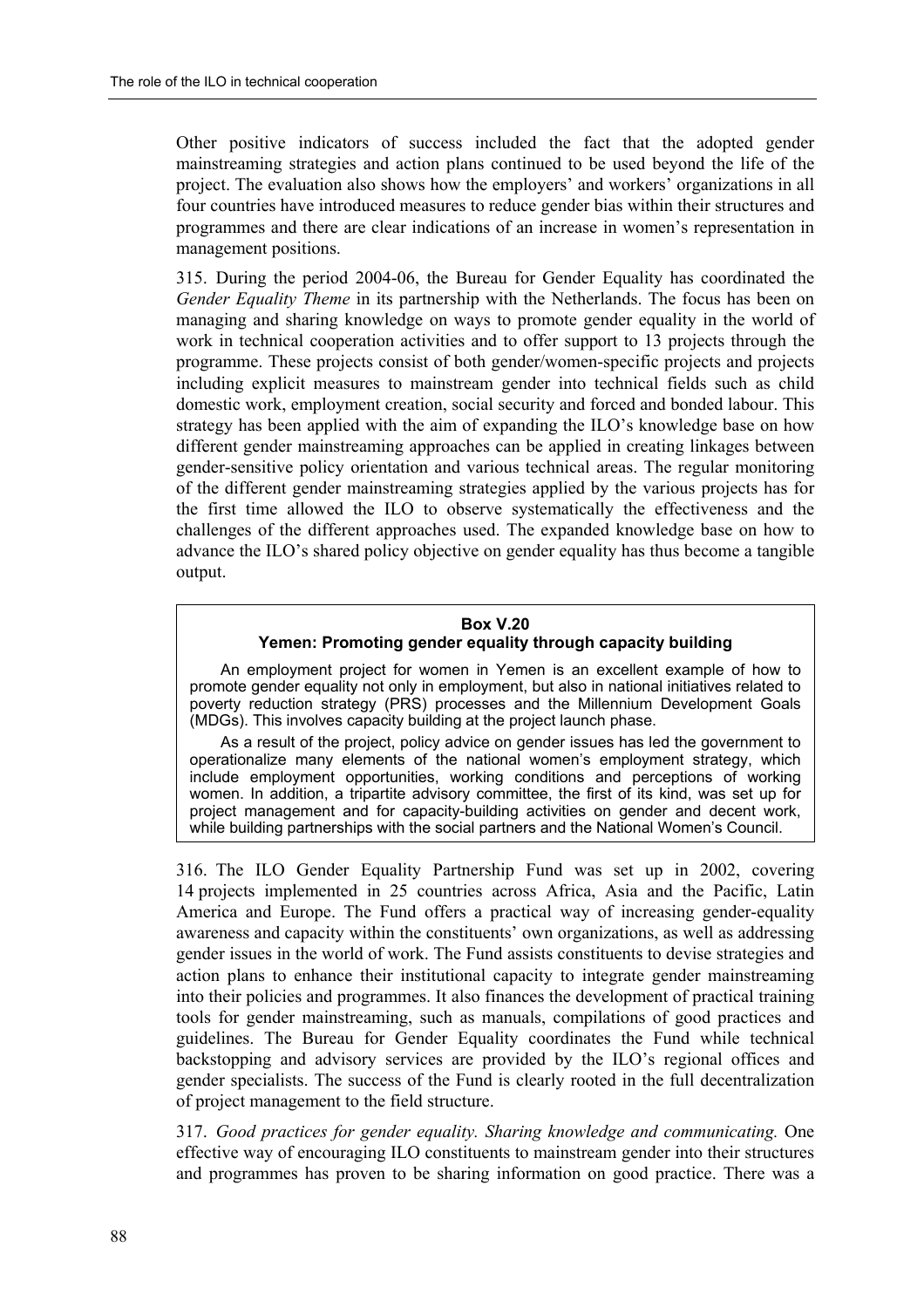clear need for a resource tool offering concrete examples on how to approach gender equality issues across all the strategic objectives and in many different contexts. To meet this need, the Office has produced the good practices gender equality tool. Constituents in more than 25 countries identified and wrote up descriptions of practices and experiences to show how governments and social partners are bringing gender equality into their institutional structures, policies, programmes and activities. It offers lessons learned and an analysis and classification of the different strategies and suggests potential advantages and challenges for each. It underlines, however, that good practices reflect their contexts so that what works in one place may need to be approached differently in another.

318. Employersí and workersí organizations are already putting the good practices gender equality tool to work to help address issues such as increasing the number of female decision-makers in trade unions and employers' organizations in Nepal, Yemen and many West African States.<sup>21</sup> The tool earned such strong response it became an official ILO publication in book format and as a CD-ROM, with the English version already in a second printing.

<sup>21</sup> 21 ILO: *Gender equality and decent work: Good practices at the workplace*, Bureau for Gender Equality, Geneva, 2005. Also in French and Spanish. See http://www.ilo.org/dyn/gender/.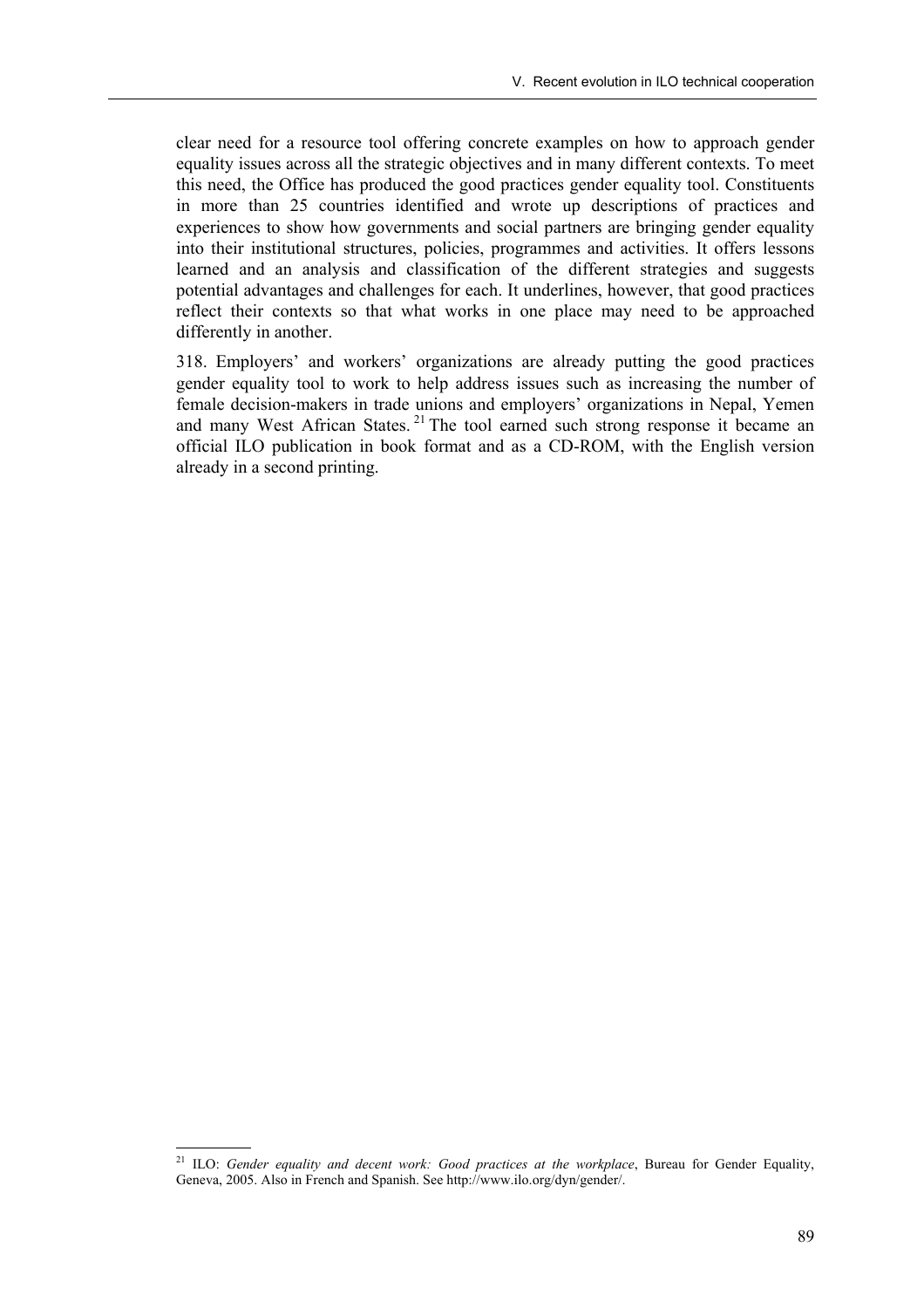# **VI. Outlook for the future: Possible issues for discussion**

319. This final section is intended to enable the Conference to discuss the main points of the previous sections in the light of current needs and in particular to provide guidance on technical cooperation policy for the coming years. The challenges of delivering decent work through country programmes, collaborating with other multilateral and bilateral development agencies, establishing effective partnerships for technical cooperation with constituents and others, and securing additional resources for ILO activities require a sound policy base defining the modalities and frameworks through which the ILO delivers technical cooperation.

## **1. Decent work: Maintaining the international momentum**

320. Decent work and fair globalization are sadly wanting in today's world, but the world has now acknowledged their relevance to development as a whole. The path from the Millennium Declaration to the World Summit Outcome Document of September 2005 illustrates how the international community has come to accept the need to address social and economic development in tandem. It also shows how it has assimilated the aims of decent work – which are a contemporary expression of the ILO's strategic programme priorities and focus  $-$  and accepted the need for globalization that is fair, which is essential to prevent a regression to protectionism. Placing people at the centre of development and sharing the fruits of growth equitably are now global goals.

321. The ILO offers by far the best forum in which to operationalize the relation between employment creation and quality jobs. Only through decent conditions of work can productivity gains be sustained over time. The ILO has strived throughout its existence to make labour markets work better: improving information and analysis, providing technical advice on skills and employability, promoting freedom of association, collective bargaining and social dialogue, and encouraging entrepreneurship and innovation.

322. What does this mean for technical cooperation? Here the Conference can provide valuable guidance on what constitutes the best policy to pursue the strategic objectives through technical cooperation. But the ILO has to do so in a context of greater collaboration with partners, both within the United Nations system and outside. The Conference may wish to address the following questions.

How can the ILO most effectively promote its mandated task of promoting labour standards and the Decent Work Agenda, retain control of its distinct contributions and remain directly responsive to the needs and priorities of its constituents under the new conditions for coordination and programming of United Nations system operational activities for development?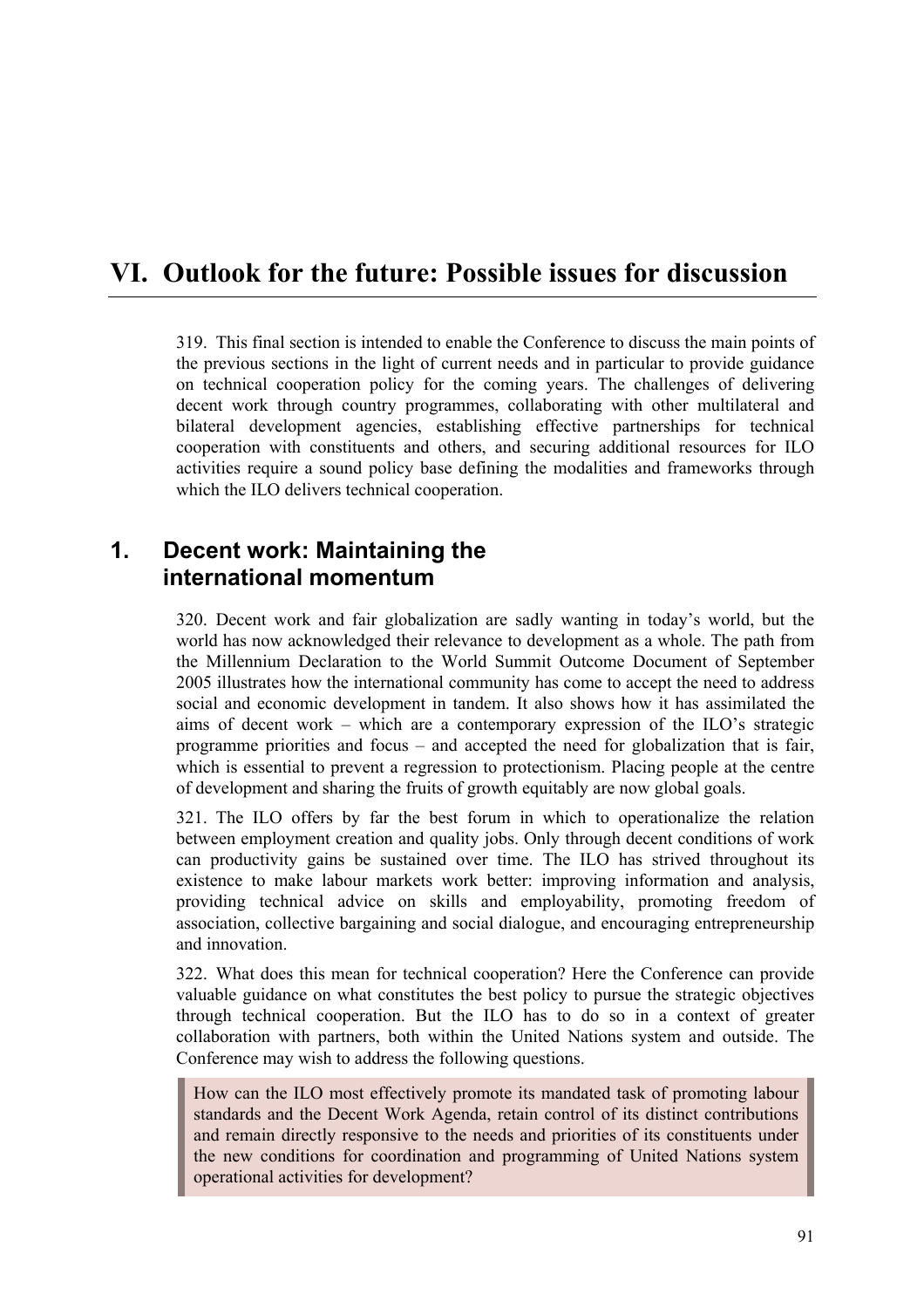# **2. Complementing system-wide approaches: ñ Tripartism, a model for civil society relations ñ International labour standards**

323. As stated above, the context in which international organizations must now operate is one of complementarity and synergy in order to maximize the returns on the combined efforts of so many different actors.

324. Comparative advantage will only be relevant in so far as it increases the contribution of each of the actors involved. Each agency must therefore reflect on how best to apply its own strategic advantage and put it to good use in ways that match the endeavours of others and lend added value to the development effort as a whole, while at the same time furthering its own aims and mandates.

325. The ILOís specific role within the multilateral system and the development community is that of a unique tripartite agency dealing with the development of economic and social policies on the substance of which it has recognized expertise to offer and operating within a legal and policy framework that is based on international standards elaborated on a tripartite basis. The ILO, therefore, is not just one among many other development actors seeking funding for specific projects. Decent work is now not only the ILO agenda, but also a central pillar of the development agenda at large. Tripartism, expertise on labour issues and international labour standards represent key assets which confer on the ILO an indisputable comparative advantage.

326. International labour standards are a unique type of instrument in international law and the ILO's supervisory procedures guarantee follow-up on their implementation. No other international organization has such legislative power or procedures. Moreover, the tripartite basis on which standards are adopted guarantees that they take account of a broad range of concerns through a full discussion of the issues. The adoption of the ILO Declaration on Fundamental Principles and Rights at Work and the identification of the core labour standards as the basis for defining decent work represented a restatement of the ILO's basic purpose. There remains a large body of other Conventions that retain all their validity and, even if not ratified, can inform policy by offering guidance on key principles as promotional texts. Standards remain central to the identity of the ILO. They are a valuable technical asset embodying expert negotiated opinion on key social issues and guiding ILO technical cooperation.

327. At a time when other organizations have only recently woken up to the need to draw on the potential of civil society in their work, the ILO can already point to a long history of continuous involvement with employers' and workers' organizations as the social partners and as key constituents. The ILO has hence already developed the essentials of such methods of operation  $-$  ground rules on the autonomy of groups, democratic constitutional and voting procedures, accountability to the membership and consultation mechanisms to give expression to tripartism. In this it enjoys an enormous advantage over other agencies, but its full potential has not been fully tapped.

328. In the present increasingly competitive environment for agency involvement in development efforts, it is essential for the ILO to address the need to market its products more effectively. In the context of national ownership this means ensuring that governments are fully aware of the ILO's values and the rationale for its policies and in an increasingly democratic world it means at the same time educating public opinion to inform electoral choice.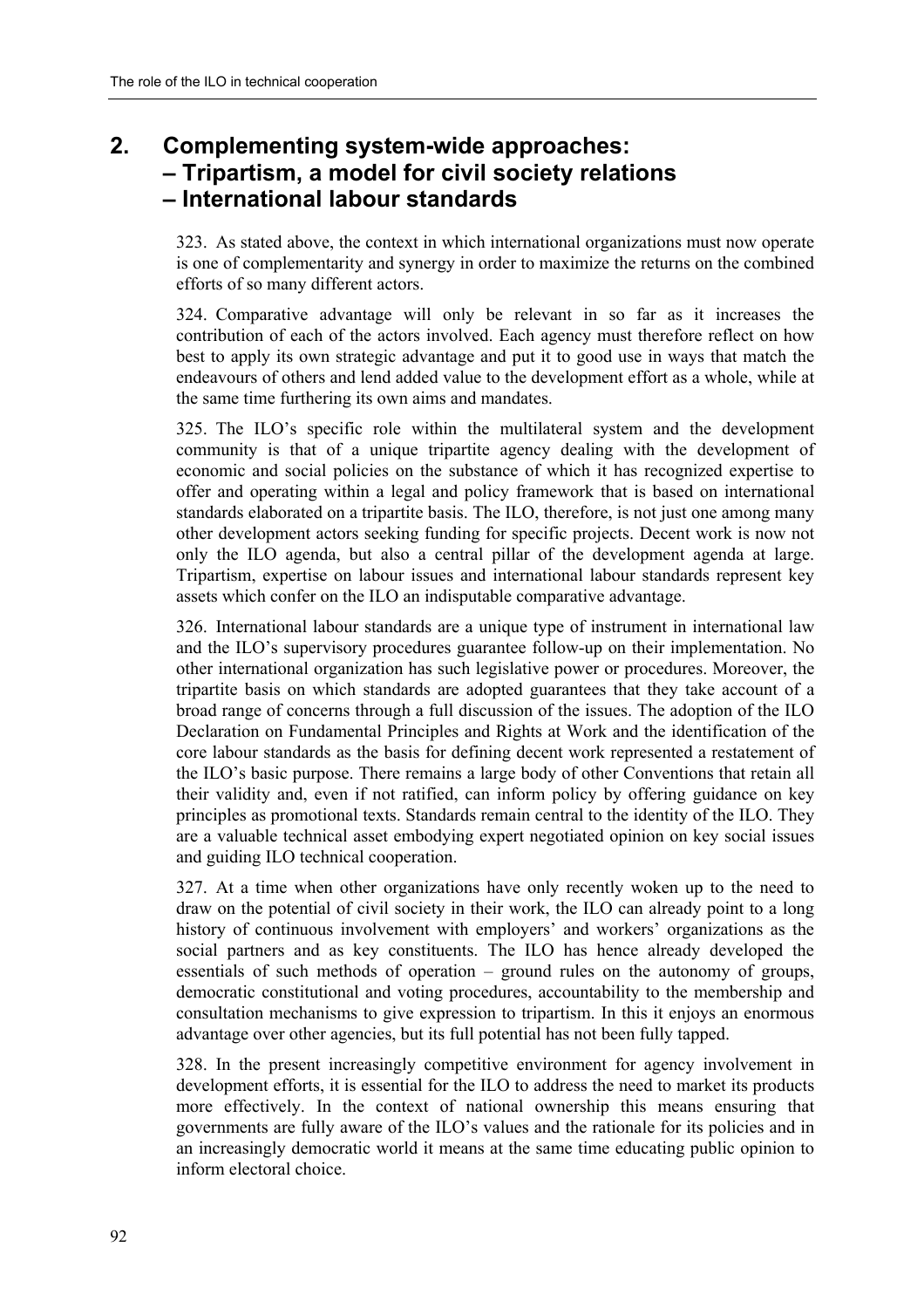329. So many of the ground-breaking social advances of the twentieth century now taken for granted, at least in the developed world, resulted from ILO action. Yet the ILO remains relatively unknown in the public eye and unacknowledged as the source of such progress. Why is this? Would not greater efforts to explain to the public at large the purpose and historical achievements of the ILO bear fruit in the form of greater recognition and resonance of our message? Would such efforts help overcome the reticence in some quarters to actively engage with the world of labour, which they perceive as complex, legalistic and slow? Tripartism is after all the concrete expression of democratic freedom in industrial relations: democracy involves consultation and in the long run it is more effective than actions taken arbitrarily by autonomous unaccountable actors.

330. The commitment by the World Summit of September 2005 reflects wider recognition of the value of decent work and efforts to build on that recognition must be expanded. Here the Conference can provide useful guidance. Reflection is needed on how to raise the ILO's profile and ensure the ILO is better understood in the international community. This might include some of the following:

- ! Targeted discussions with major international organizations on how greater account could be taken of the ILO's tripartite constituency in their activities and what added value ILO constituents could bring to the external partners' activities, in particular in terms of national ownership of development strategies and frameworks underlying technical cooperation programmes.
- **Exercise 1** Greater involvement of those organizations in meetings organized by employers and workers, both in ILO settings and elsewhere.
- Drawing the special attention of major external partners to the outcomes of meetings organized by ACTRAV and ACT/EMP.
- Identifying new opportunities for promoting tripartite approaches to the development agenda beyond the ILO's traditional constituency by:
	- broader involvement of the social partners in various activities within the major development frameworks (Millennium Development Goals (MDGs), Poverty Reduction Strategy Papers (PRSPs), United Nations Development Group (UNDG)), as well as in the ILO dialogue with the international financial institutions and the World Trade Organization;
	- expanding work to involve the social partners in discussions to promote and strengthen the social policy and social development components of national PRSPs;
	- developing ILO relations with parliamentarians through the social partners;
	- exploring the opportunities offered by national tripartite constitutional bodies, such as economic and social councils, as well as national tripartite ILO commissions, which already exist in a number of countries, for broader promotion of the ILO's strategic objectives.
- Examining the feasibility of co-sponsoring, jointly with the global trade union federations and the International Organization of Employers (IOE), representatives of trade unions and employers to be seconded for specific work experience in major international organizations. This would require much closer interaction between ACT/EMP and ACTRAV on the one hand and EXREL on the other, to establish an effective mechanism for exchanges of information and consultations to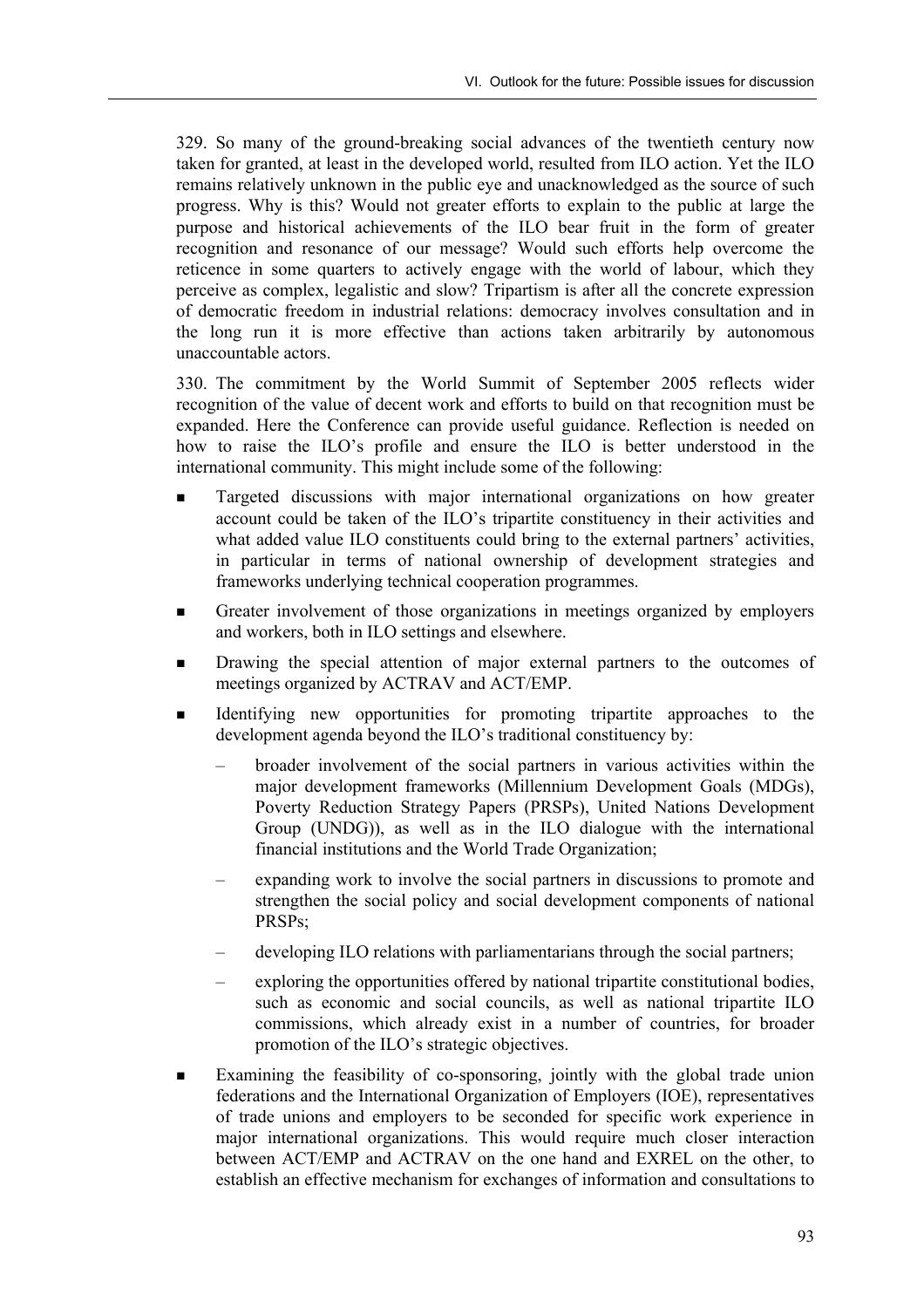ensure the implementation of the suggested measures. Such interaction could also include preparing briefings for Employer and Worker members of the Governing  $Body - to be conducted by ACT/EMP and ACTRAV respectively - on significant$ developments in ILO external relations.

What is the best strategy to raise the  $IIO$ 's profile and ensure the  $IIO$  is better understood in the international community?

# **3. Mobilizing resources and political support: Decent work country programmes (DWCPs) and partnerships**

331. The Office has been instrumental in promoting partnerships between constituents (governments, employers' and workers' organizations), other actors and donor agencies over much of its history. Assistance to different sectors of industry, on a tripartite basis, has also been a prominent feature of this partnership approach.

332. As development cooperation activities are concentrated at the country level, in order to ensure full ownership, national priority-setting and maximal inclusion of national stakeholders, the ILO's action is being directed to support DWCPs.

333. However, to increase the resource base it is necessary to examine new methods of working that meet donors' and beneficiaries' expectations of complementary and coherent approaches and at the same time address national priorities effectively. Partnerships must therefore be developed between ILO constituents and with major development actors, alongside greater coordination with United Nations agencies and other development actors and foster ILO-donor agency partnering for the purpose of funding the ILO's operational programmes.

334. Employers' and workers' organizations are part of the ILO's structure. They are not external actors, but an integral part of the Organization. Their role is that of a unique extension to the usual assets available to international organizations. Some possible questions here are suggested in the following.

How can tripartism be best utilized in the delivery of technical cooperation? What new machinery or processes would help increase the impact of employers' and workers' organizations on decent work?

335. The quest for new working methods and in particular the aim of developing partnerships, will require resources, as described in section IV. Partnerships, however, help mobilize resources more coherently and efficiently. To the extent possible new partnership initiatives should aim ultimately to be self-financing, but adequate resources must be earmarked at the outset to make the partnerships work.

What strategy should the ILO pursue in utilizing partnerships to mobilize financial resources, including through constituents?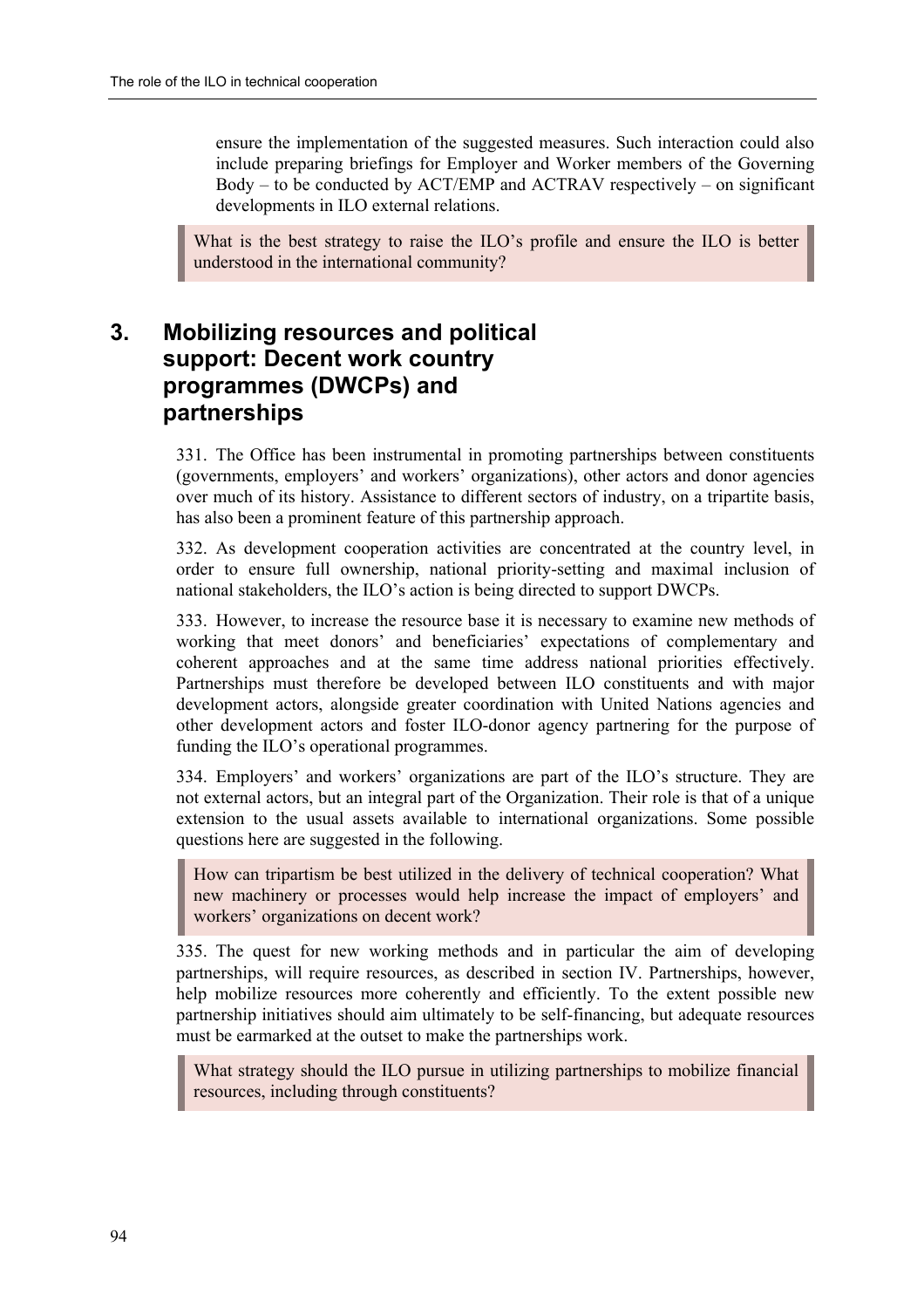## **4. Implications for the ILO programme**

336. Efforts described above to educate public opinion, inform policy choice and create an enabling environment for expanded ILO activity in technical cooperation necessarily involve attention to a number of related programme issues.

337. Sound arguments are needed to convince the main donors' constituents of the value of decent work as the basis for sound development. Such research and argumentation would provide a solid platform for a more structured and strategic policy dialogue with donors and other institutions to catalyse stronger policy support for ILO strategic objectives from them in future.

What is the best strategy to develop the  $\rm ILO$ 's research base so as to produce convincing arguments and more empirical evidence demonstrating that respect of fundamental rights at work and execution of the Decent Work Agenda as a whole, also bring economic benefits and more sustainable socio-economic development? How can the ILO stimulate the examination and dissemination of such findings by others?

338. Section II has described efforts to ensure that technical cooperation is integrated and fully supports the ILO's new strategic framework. The situation in the world of work is forcing the ILO to focus even more on selected products and to address clusters that are attracting worldwide resources and investment as well as shaping the labour force of the future.

How would the ILO's technical capacities be best integrated in technical cooperation to produce more coherent products and outcomes?

What kind of products should the ILO develop for strategic productive sectors that will drive some of the DWCPs so as to bring more focused ILO technical capacity in those sectors?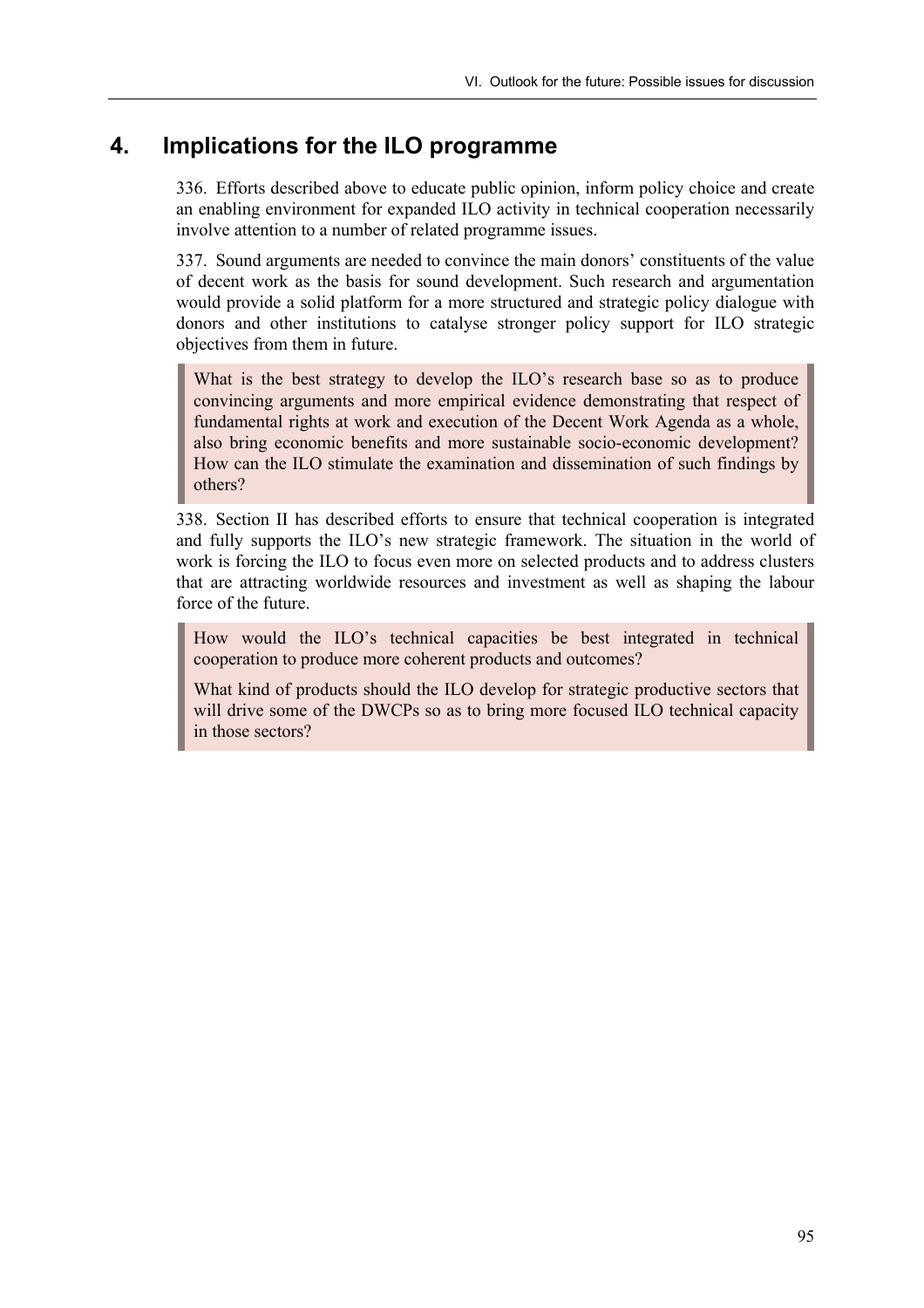# **Appendix I**

## **Resolution and Conclusions concerning the role of the ILO in technical cooperation, adopted by the International Labour Conference in 1999**

The point of departure for the technical cooperation programme undertaken and described in this report are the resolution and Conclusions concerning the role of the ILO in technical cooperation, adopted by the International Labour Conference in 1999. The following Conclusions on the future orientation of ILO technical cooperation policy are recalled. 1

#### (a) A renewed commitment

The ILO renews its commitment to technical cooperation as a fundamental means of action to achieve its mission and realize its objectives and must remain a major instrument of the ILO to promote opportunities for women and men to obtain decent and productive work, in conditions of freedom, equity, security and human dignity.

The role of ILO technical cooperation is to help create the enabling environment, at the national and the international levels, for the realization of the values and principles of the Organization in terms of development, institutional capability, legislation and economic and social policy. It must do so by promoting the four strategic objectives and the cross-cutting issues.

These activities have to be carried out within the new and changing framework of an emerging global economy and rapidly evolving national needs. The ILO must assist member States in the adaptation of national economies and national institutions to global change, as well as the adaptation of global change to human needs.

Technical cooperation programmes that support enterprise promotion and entrepreneurial activity must be continued. Programmes that contribute to the creation of small enterprises must be strongly supported.

## (b) A coherent approach

Technical cooperation should have coherence in its focus and implementation. Coherence refers to both how resources are allocated and to the subject-matter of technical cooperation. In general, resources should be concentrated on more focused programmes.

One vital contribution of technical cooperation is in building the expertise, the capacity and the know-how of constituents.

<sup>1</sup> International Labour Conference, 89th Session (1999): Resolution and Conclusions concerning the role of the ILO in technical cooperation, http://www.ilo.org/public/english/standards/relm/ilc/ilc87/com-tc.htm.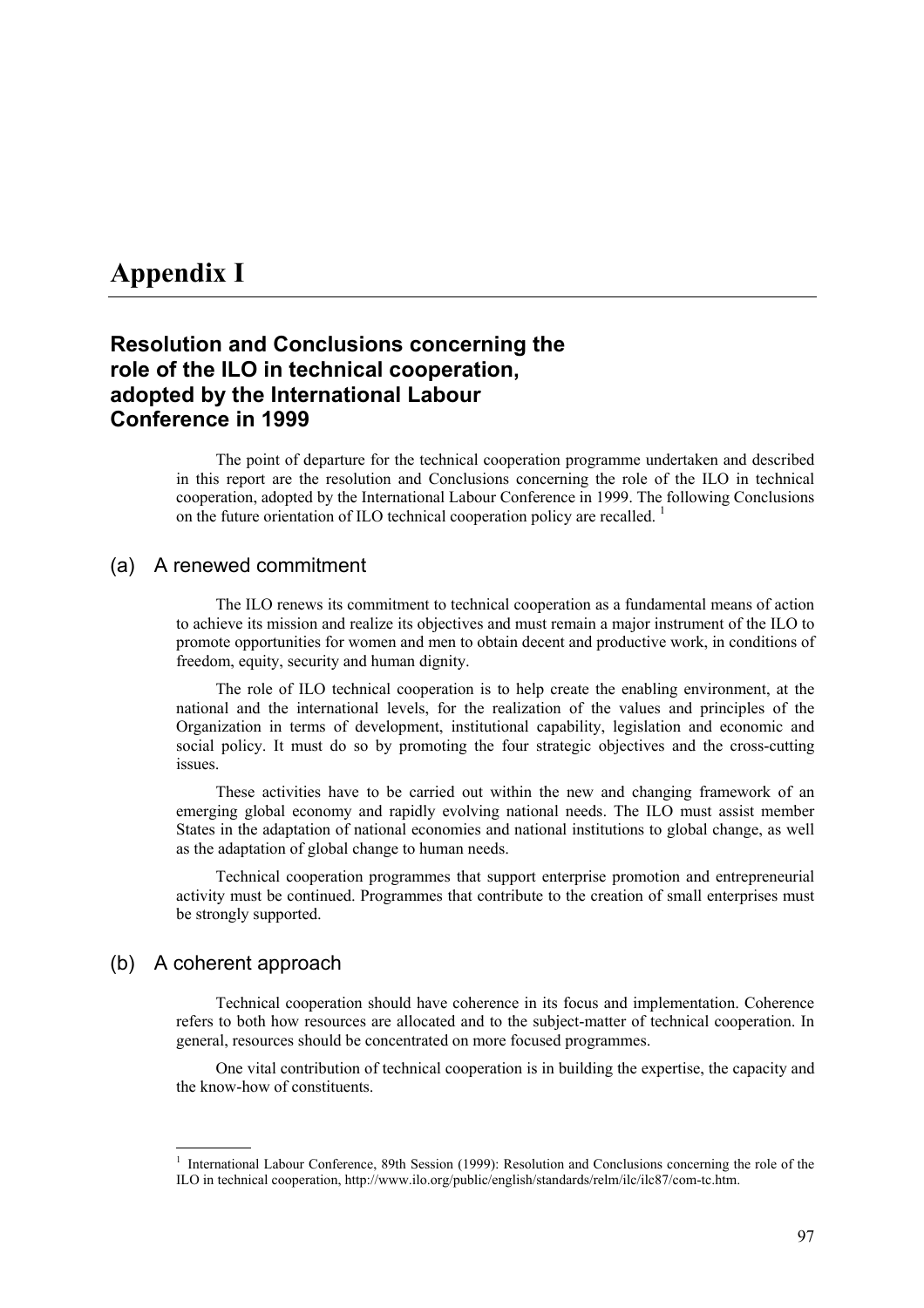Regional integration has become, for some, a contemporary reality. This requires that the emerging economic and social requirements of regional integration receive attention and are incorporated in the technical cooperation programme of the ILO.

The ILO needs to build and strengthen a capacity for engagement in macroeconomic issues. There is also a similar need to strengthen the capacity of the trade unions, employers' organizations and governments in order that they are capable, for example, of evaluating the trade-offs inherent in economic policy and globalization. This will facilitate a deeper exchange and interaction among the three parties and in responding to the Breton Woods institutions.

#### (c) Responding to constituentsí needs

The ILO should adopt a participative, flexible and dynamic policy of technical cooperation, drawing upon the experience of decentralization and regional programmes of the 1970s and 1980s and upon the new global, socio-economic developments. It must be sensitive and responsive, above all, to regional diversity and the specificity of national needs within, of course, the framework of the four strategic objectives and the promotion of the Declaration on Fundamental Principles and Rights at Work.

The quality and impact of ILO technical cooperation are central to the constituents<sup>7</sup> concerns. It must be focused to serve the strategic objectives of ILO constituents as a whole and to maximize impact. It must be realistic in terms of the institutional competencies of the ILO and available resources.

#### (d) Tripartism

The unique composition of the ILO within the United Nations family as a body made up of trade unions, employers' organizations and governments, is a real strength which can be used to advantage in technical cooperation. This advantage must be used more systematically and more effectively.

Specific programmes requiring autonomy excepted, the ILO needs to draw the tripartite constituents into all aspects of technical cooperation.

#### (e) Gender equality

When pursuing the four strategic objectives and when implementing the InFocus programmes, it is crucial to secure that gender aspects and questions of equal opportunity are being mainstreamed in all the programmes, thus ensuring that issues of vital importance to women all over the world are not neglected or under-resourced.

### (f) Follow-up to the Declaration

The Declaration on Fundamental Principles and Rights at Work and its Follow-up and the strategic objectives provide a clear framework for future technical cooperation. The ILO must support States in their efforts to give effect to the principles and rights of the Declaration.

The ILO's technical cooperation should also contribute to the continuation and strengthening of the campaign for the ratification of core Conventions launched in 1995, in accordance with the decisions of the Governing Body.

#### (g) Partnerships

The whole of the multilateral system should better integrate its technical cooperation activities. The ILO must become a full team player by fostering partnerships and networking not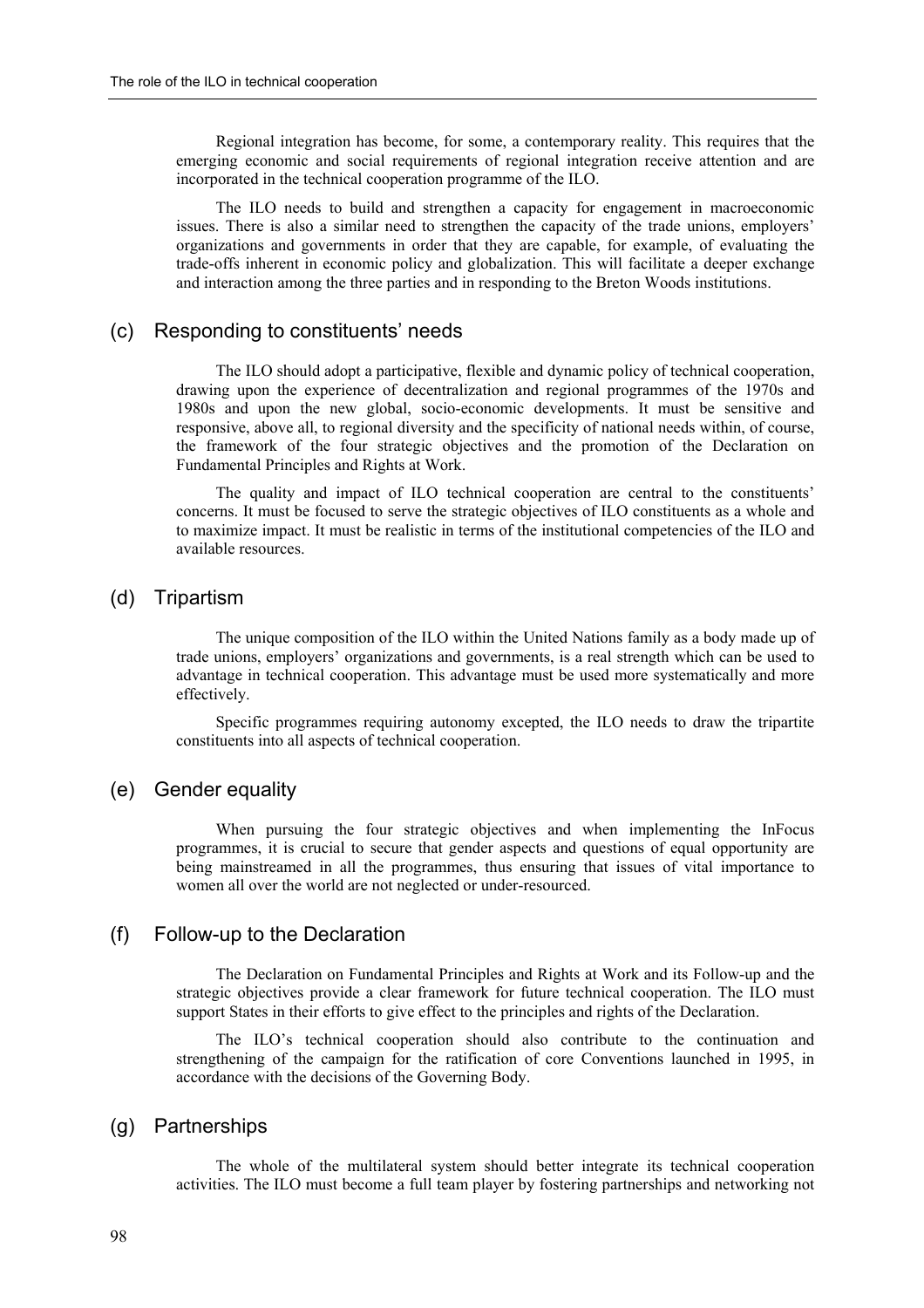only in the design but also in the implementation of its programmes. The core partnership is between the Office and its primary constituents: governments, employers and workers.

The ILO must intensify its efforts to ensure the active promotion of all its core values as embedded in the Declaration, throughout the United Nations system and the Breton Woods institutions. Their programmes and activities should encourage the promotion of the relevant ILO standards.

Relationships should be intensified to ensure the mutual appreciation of the role played by technical cooperation and the promotion of the Declaration in the development programmes of the international financial institutions.

At the country level, the ILO must be active in the United Nations Development Assistance Framework (UNDAF) to ensure that its constituents' priorities are effectively pursued, while optimizing the potential capacities of the United Nations system as a whole. All these partnerships must be built on a realistic perception of both the common objectives and the specific interests of the partners concerned, so that the ILO can uphold the values and concerns of its own constituents more effectively in a wider arena.

As a knowledge, service and advocacy organization, the ILO should, without weakening tripartism, develop relations with other actors in civil society that share its values and objectives.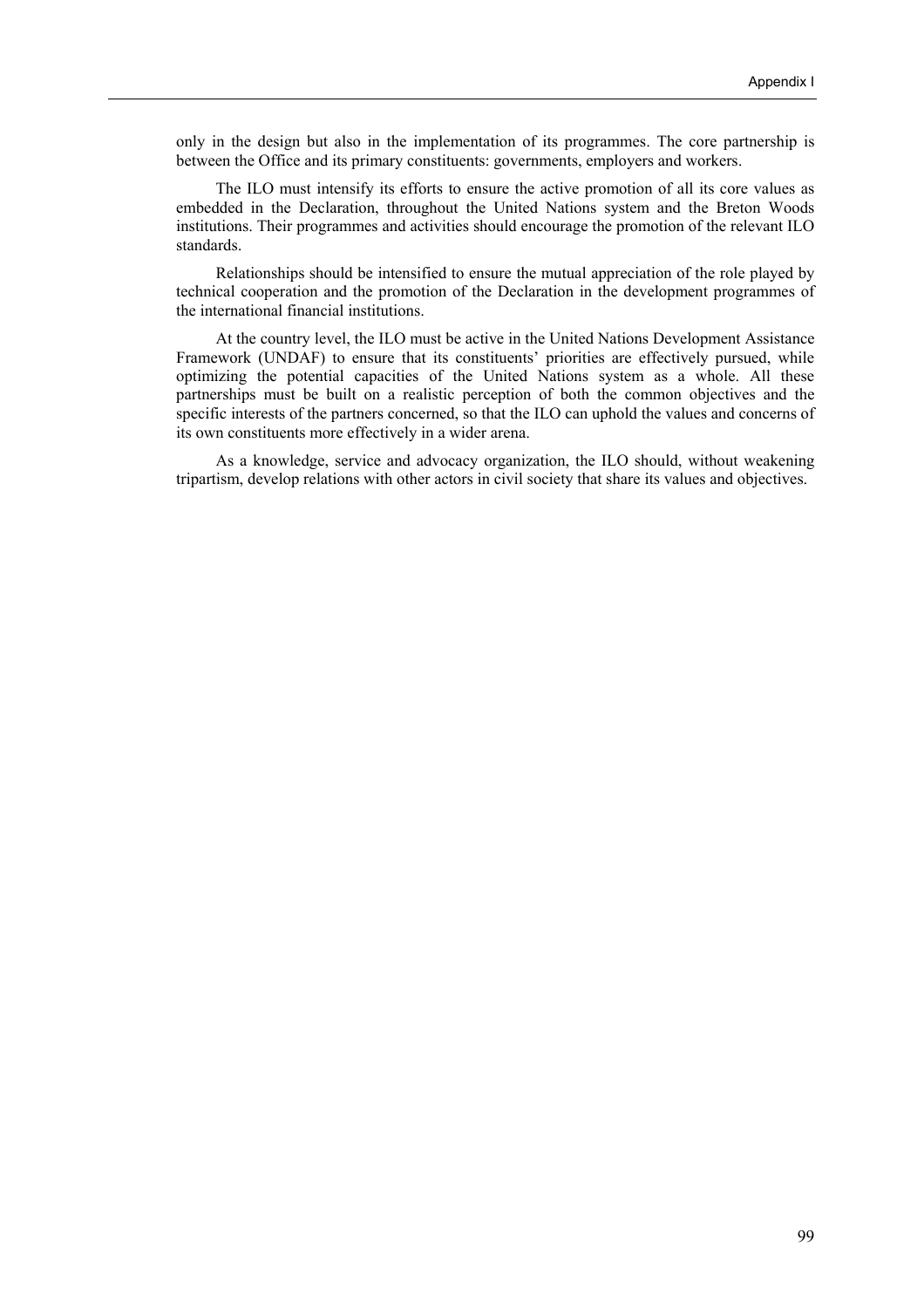# **Appendix II**

# **Statistical annexes**

## Annex 1

Local resource mobilization: Comparison with total approvals

## A. By donor category

|                                       | 2002-04            | $%$ share: |                   |                       |                |
|---------------------------------------|--------------------|------------|-------------------|-----------------------|----------------|
|                                       | <b>Total XB-TC</b> |            | Locally mobilized | Locally<br>mobilized/ |                |
|                                       | US\$               | % share    | US\$              | % share               | total<br>XB-TC |
| Multi-bilateral donors                | 425.0              | 88.6       | 52.0              | 60.9                  | 12.2           |
| Direct trust funds                    | 7.7                | 1.6        | 6.6               | 7.7                   | 85.8           |
| Non-state actors                      | 6.5                | 1.4        | 1.6               | 1.9                   | 25.2           |
| IFIs (banks)                          | 3.7                | 0.8        | 3.6               | 4.2                   | 97.2           |
| <b>United Nations</b>                 | 29.0               | 6.0        | 19.6              | 23.0                  | 67.7           |
| Other intergovernmental organizations | 7.8                | 1.6        | 2.0               | 2.3                   | 25.2           |
| <b>Total</b>                          | 479.6              | 100.0      | 85.4              | 100.0                 | 17.8           |

## B. By strategic objective

|                   | 2002-04            | % share: |                   |                       |                |  |
|-------------------|--------------------|----------|-------------------|-----------------------|----------------|--|
|                   | <b>Total XB-TC</b> |          | Locally mobilized | Locally<br>mobilized/ |                |  |
|                   | US\$               | % share  | US\$              | % share               | total<br>XB-TC |  |
| <b>Standards</b>  | 232.4              | 48.4     | 28.6              | 33.5                  | 12.3           |  |
| Employment        | 110.4              | 23.0     | 44.5              | 52.1                  | 40.3           |  |
| Social protection | 64.8               | 13.5     | 5.2               | 6.0                   | 8.0            |  |
| Social dialogue   | 33.5               | 7.0      | 5.6               | 6.6                   | 16.8           |  |
| Integration       | 2.3                | 0.5      | 0.1               | 0.1                   | 3.0            |  |
| Others            | 36.2               | 7.6      | 1.5               | 1.7                   | 4.0            |  |
| <b>Total</b>      | 479.6              | 100.0    | 85.4              | 100.0                 | 17.8           |  |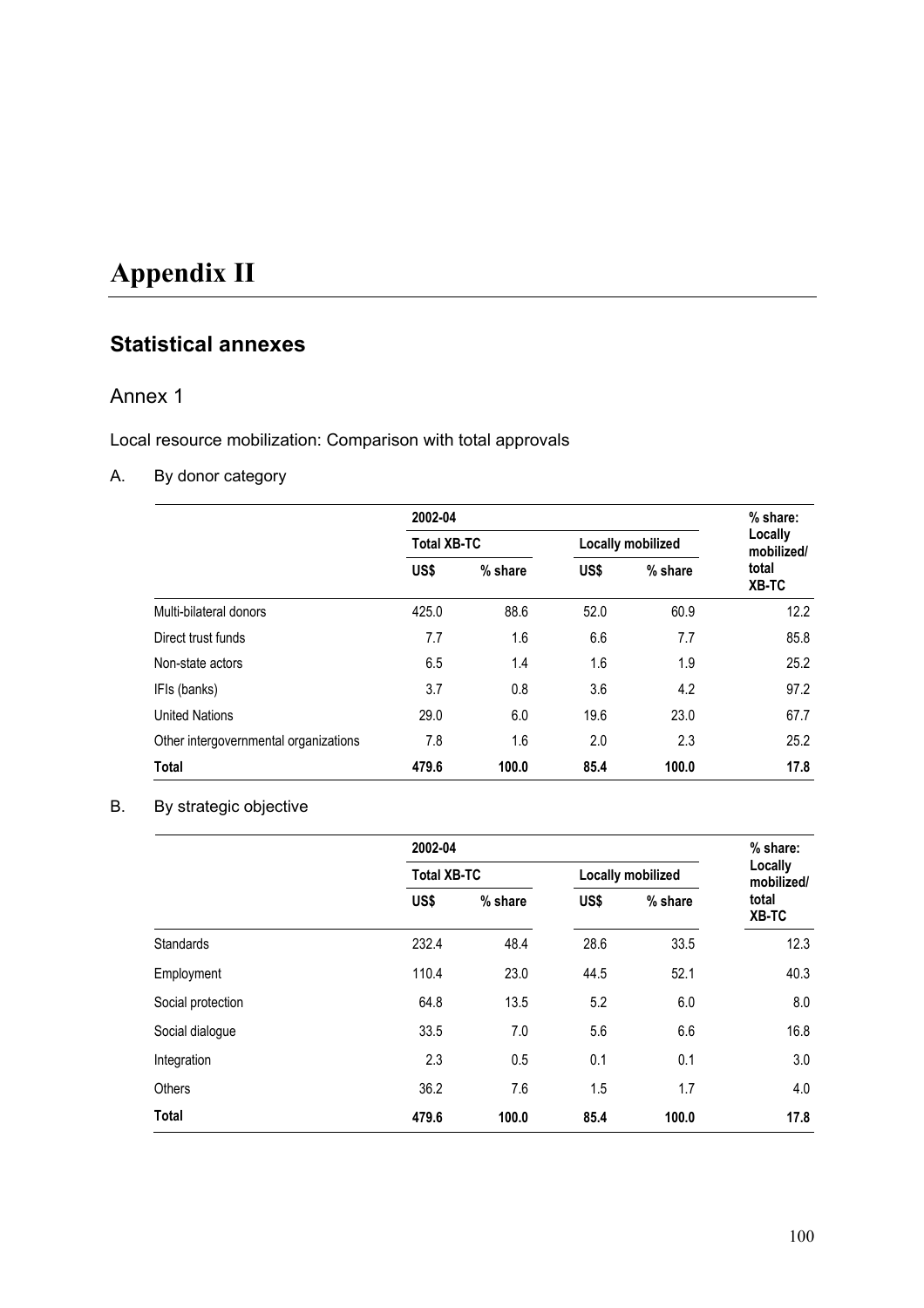# Annex 2

# Approvals by donor category (US\$'000)

| <b>Donors</b>            | 2000    | 2001    | 2002    | 2003    | 2004    | 2000-04      |                 |         |
|--------------------------|---------|---------|---------|---------|---------|--------------|-----------------|---------|
|                          |         |         |         |         |         | <b>Total</b> | Average % share |         |
| Multi-bilateral donors   |         |         |         |         |         |              |                 |         |
| <b>United States</b>     | 50 726  | 73 500  | 67 378  | 67 900  | 52 802  | 312 307      | 62 461          | 40.6    |
| Netherlands              | 22 104  | 574     | 42 978  | 2 5 8 7 | 8 3 5 7 | 76 599       | 15 3 20         | 10.0    |
| United Kingdom           | 1632    | 27 648  | 2 5 9 1 | 14 069  | 9 1 9 3 | 55 133       | 11 027          | 7.2     |
| Italy                    | 12701   | 3 0 6 6 | 11784   | 12 012  | 5438    | 45 001       | 9 0 0 0         | 5.9     |
| Norway                   | 8 4 3 7 | 4 1 3 1 | 3846    | 1 0 3 9 | 12 788  | 30 24 2      | 6 0 48          | 3.9     |
| France                   | 4 5 3 7 | 4 4 0 0 | 5416    | 2790    | 5 600   | 22 743       | 4 5 4 9         | 3.0     |
| Denmark                  | 6 1 25  | 4 0 20  | 1580    | 3 0 1 0 | 7689    | 22 4 24      | 4 4 8 5         | 2.9     |
| Sweden                   |         | 8910    | 4 3 3 5 | 2 1 8 3 | 3 1 4 6 | 18 574       | 3715            | 2.4     |
| Germany                  | 1 0 0 4 | 775     | 5 200   | 3 3 6 9 | 3666    | 14 014       | 2803            | 1.8     |
| Japan                    | 3841    | 2872    | 1 3 3 0 | 3 2 1 2 | 2616    | 13872        | 2 7 7 4         | 1.8     |
| Spain                    | 1470    | 593     | 4 4 5 1 | 5 0 0 8 | 2 2 8 2 | 13 805       | 2761            | 1.8     |
| Ireland                  | 152     | 3079    |         | 1811    | 7 2 5 2 | 12 293       | 2 4 5 9         | 1.6     |
| Switzerland              | 1991    | 2 0 9 9 | 4511    | 3 1 7 3 | 1       | 11776        | 2 3 5 5         | 1.5     |
| Canada                   | 2 0 2 2 | 1917    | 1863    | 2953    | 2655    | 11 409       | 2 2 8 2         | 1.5     |
| Belgium                  | 161     | 236     | 1910    | 2 1 7 8 | 2 2 8 8 | 6774         | 1 3 5 5         | 0.9     |
| Portugal                 |         | 1 0 4 5 | 2419    | 2 2 7 4 | 420     | 6 1 5 8      | 1 2 3 2         | 0.8     |
| Luxembourg               | 140     | 4 3 6 0 |         |         | 273     | 4773         | 955             | $0.6\,$ |
| Finland                  | 991     | 385     | 321     | 430     | 1219    | 3 3 4 6      | 669             | 0.4     |
| Flanders                 |         |         | 485     | 868     | 1011    | 2 3 6 3      | 473             | 0.3     |
| Australia                |         | 67      | 218     | 44      | 798     | 1 1 2 7      | 225             | 0.1     |
| Panama                   |         | 500     | 250     | 250     |         | 1 0 0 0      | 200             | 0.1     |
| Republic of Korea        |         |         | 168     | 500     | 184     | 852          | 170             | 0.1     |
| Austria                  |         | 623     |         | 150     |         | 773          | 155             | 0.1     |
| Multi-donors             |         |         |         | 235     |         | 235          | 47              | $0.0\,$ |
| Kuwait                   |         |         |         |         | 104     | 104          | 21              | 0.0     |
| Nordic Development Fund  |         | 50      |         |         |         | 50           | 10              | 0.0     |
| New Zealand              |         |         | 41      |         |         | 41           | 8               | 0.0     |
| Poland                   |         | 19      |         |         | 20      | 39           | 8               | 0.0     |
| Czech Republic           |         |         |         |         | 36      | 36           | 7               | 0.0     |
| Hungary                  |         | 16      |         |         |         | 16           | 3               | 0.0     |
| Subtotal multi-bi donors | 118 034 | 144 885 | 163 078 | 132 044 | 129 838 | 687 880      | 137 576         | 89.5    |
| Direct trust funds       | 676     | 625     | 484     | 1 1 6 3 | 6 0 5 3 | 9 0 0 0      | 1800            | 1.2     |
| Non-state actors         |         |         |         |         |         |              |                 |         |
| Foundations              | 40      | 808     | 577     | 648     |         | 2072         | 414             | $0.3\,$ |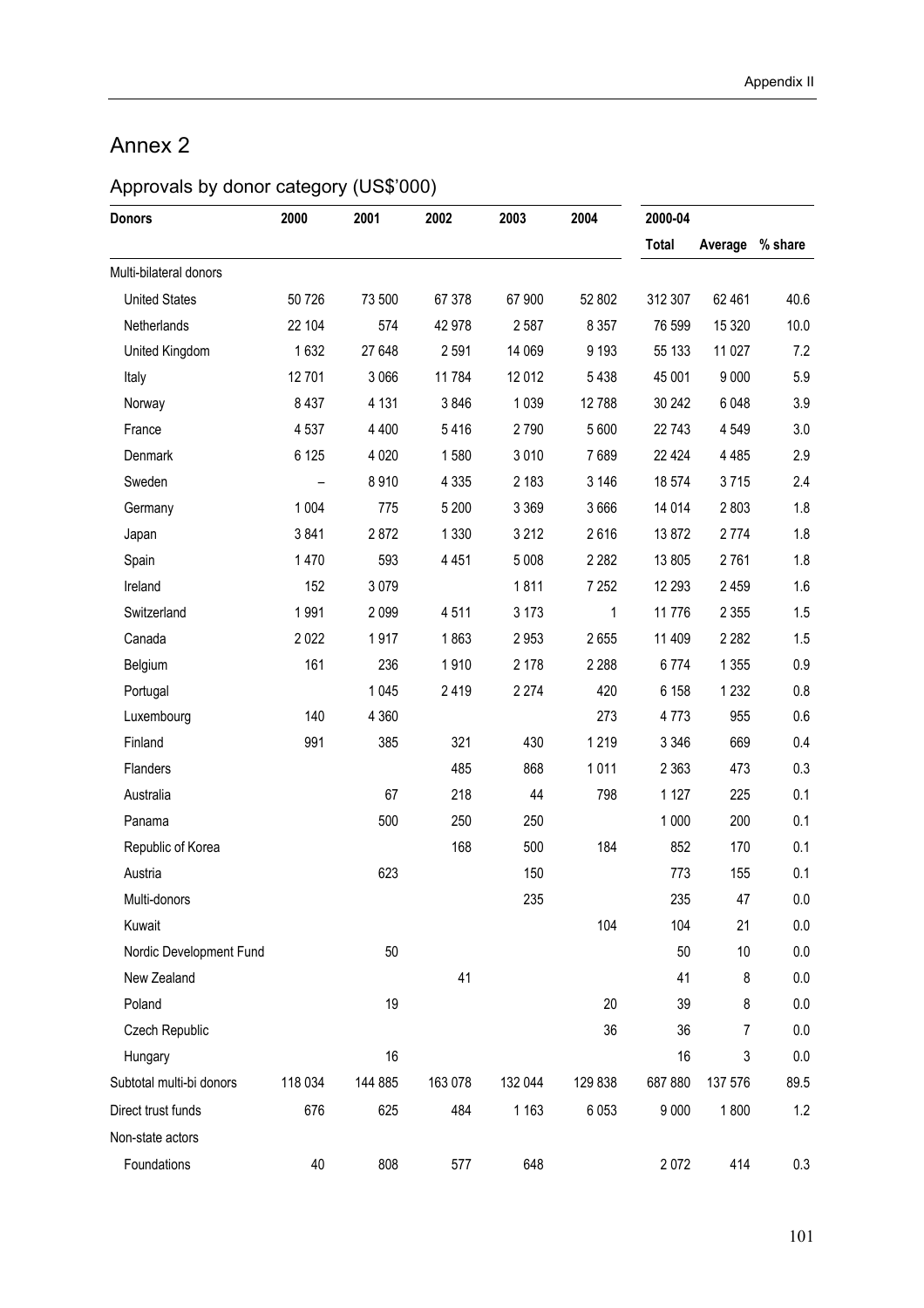| The role of the ILO in technical cooperation |  |
|----------------------------------------------|--|
|----------------------------------------------|--|

| <b>Donors</b>                  | 2000    | 2001    | 2002    | 2003    | 2004    | 2000-04      |         |         |
|--------------------------------|---------|---------|---------|---------|---------|--------------|---------|---------|
|                                |         |         |         |         |         | <b>Total</b> | Average | % share |
| Public institutions            |         |         |         |         | 635     | 635          | 127     | 0.1     |
| Social partners                | 1 3 9 0 | 380     | 1 4 3 9 | 1 0 2 0 | 1 3 3 5 | 5 5 6 5      | 1 1 1 3 | 0.7     |
| Private sector initiatives     |         |         | 164     | 157     | 144     | 465          | 93      | 0.1     |
| Others                         | 171     | 1534    | 319     | 61      | 6       | 2 0 9 1      | 418     | 0.3     |
| Subtotal non-state actors      | 1601    | 2722    | 2 4 9 9 | 1886    | 2 1 2 0 | 10 827       | 2 1 6 5 | 1.4     |
| IFIs (banks)                   | 2939    | 573     | 1580    | 1725    | 372     | 7 190        | 1 4 3 8 | 0.9     |
| <b>United Nations</b>          |         |         |         |         |         |              |         |         |
| <b>UNDP</b>                    | 8736    | 2843    | 8 0 6 3 | 2799    | 8 2 7 6 | 30718        | 6 144   | 4.0     |
| <b>UNDG Iraq TF</b>            |         |         |         |         | 321     | 321          | 64      | 0.0     |
| <b>UNAIDS</b>                  |         | 1751    | 656     | 5734    | 1 4 9 0 | 9631         | 1926    | 1.3     |
| <b>UNDCP</b>                   | 1606    | 300     |         |         |         | 1 9 0 5      | 381     | 0.2     |
| <b>UNFPA</b>                   | 503     | 806     |         | 15      |         | 1 3 2 4      | 265     | 0.2     |
| <b>UNHSF</b>                   |         |         |         | 1 1 7 9 |         | 1 1 7 9      | 236     | 0.2     |
| <b>UNFIP</b>                   |         |         |         | 86      | 190     | 276          | 55      | 0.0     |
| <b>UNHCR</b>                   | 20      | 23      |         | 12      | 139     | 195          | 39      | 0.0     |
| <b>UNMIK</b>                   |         | 46      |         |         |         | 46           | 9       | 0.0     |
| <b>UNESCO</b>                  |         |         | 20      |         |         | 20           | 4       | 0.0     |
| <b>UN Volunteers</b>           |         |         | 18      |         |         | 18           | 4       | 0.0     |
| <b>UNIFEM</b>                  |         |         | 15      |         |         | 15           | 3       | 0.0     |
| <b>Subtotal United Nations</b> | 10 866  | 5768    | 8772    | 9826    | 10416   | 45 648       | 9 1 3 0 | 5.9     |
| European Union                 | 552     |         |         | 4 183   | 3571    | 8 3 0 6      | 1661    | 1.1     |
| <b>Total donors</b>            | 134 667 | 154 572 | 176 414 | 150 826 | 152 371 | 768 850      | 153 770 | 100.0   |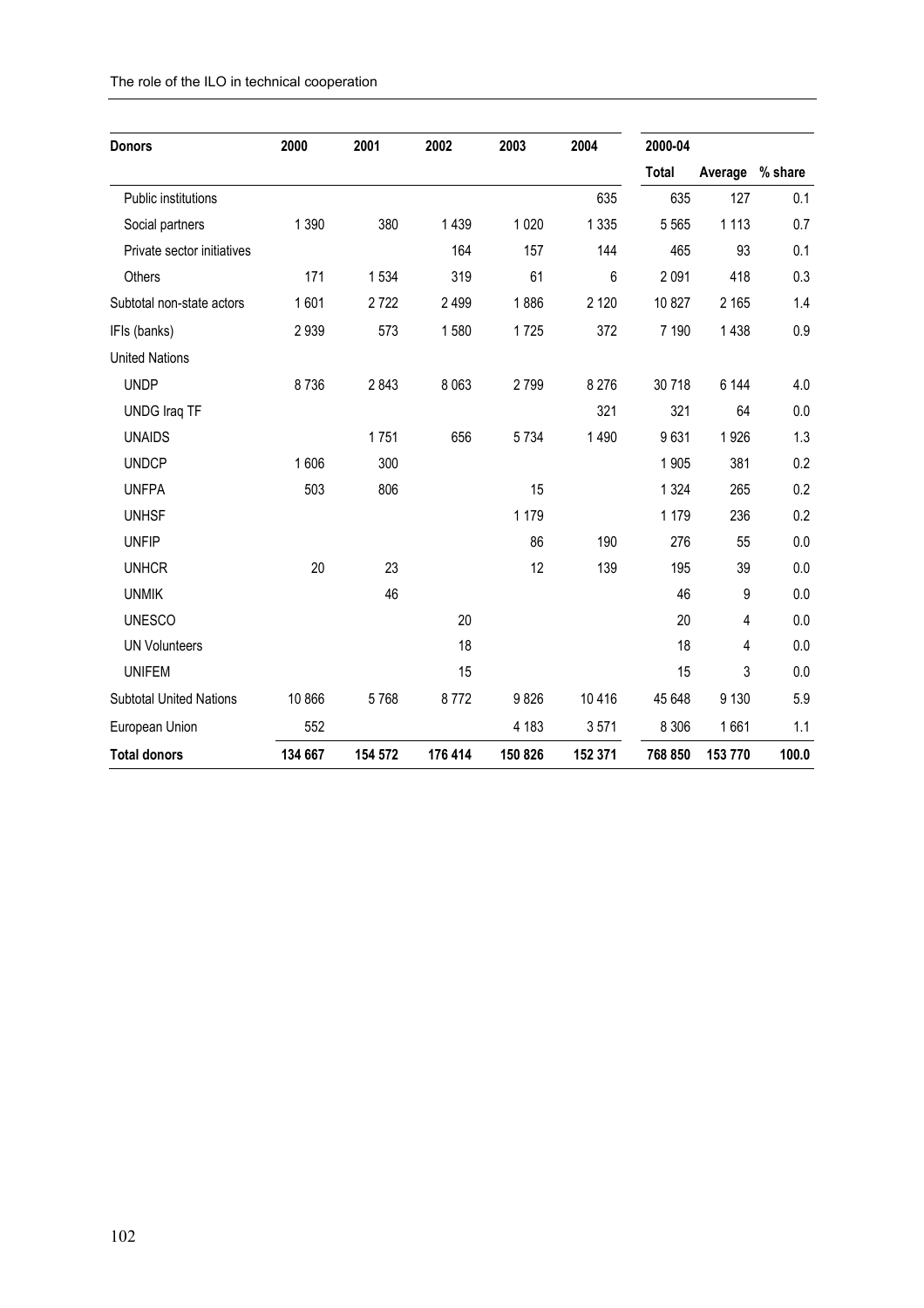## Annex 3



Technical cooperation expenditure by strategic objective (US\$í000)

## Annex 4

Extra-budgetary expenditure by region and strategic objective: Average, 2000-04 (US\$í000)